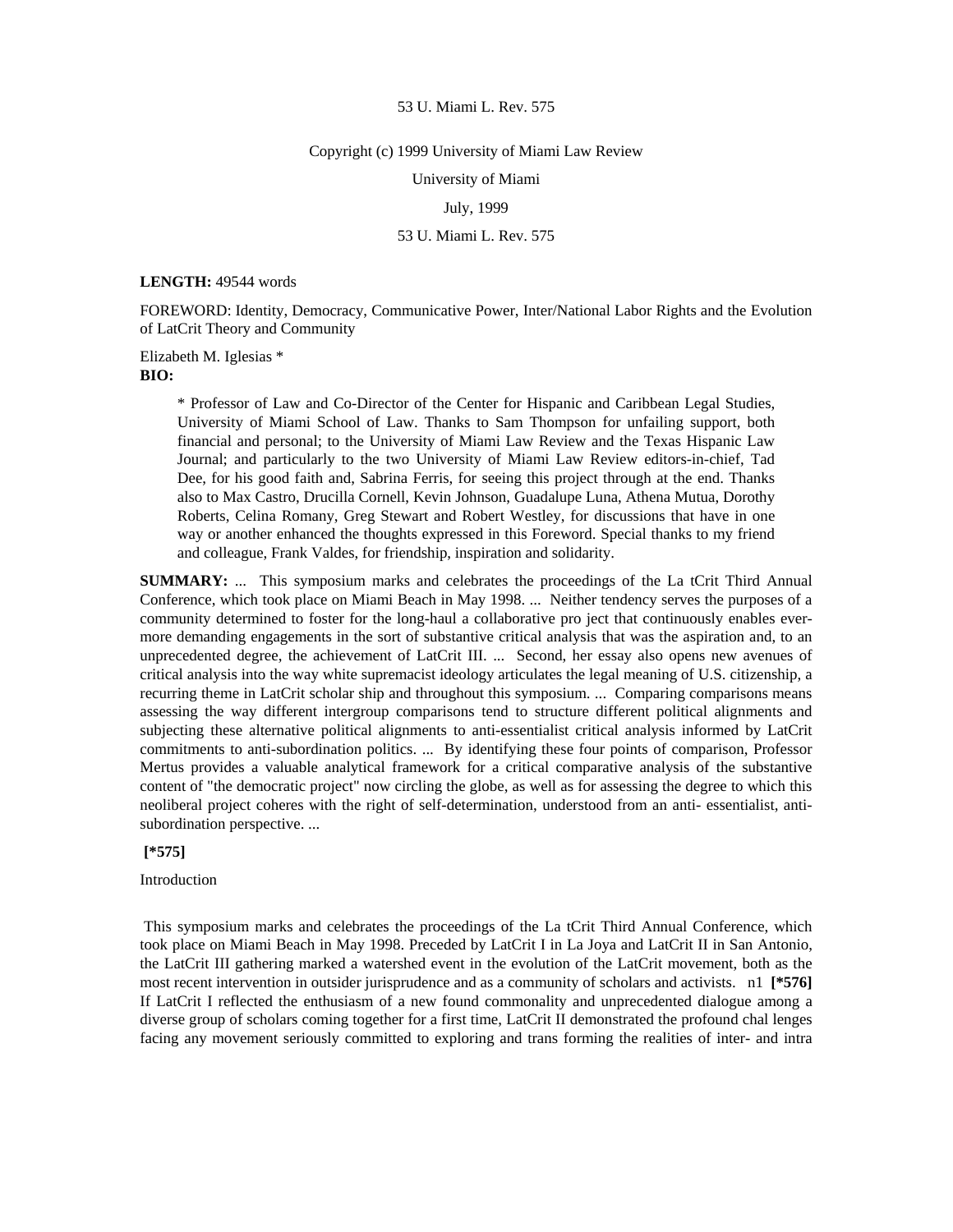group injustices from an anti- essentialist and anti-subordination perspective. If LatCrit I marked the excitement of a first encounter and the enthusiasm of a party, La tCrit II demonstrated the speed with which any party can end. In a sud den crash or steady line of departures, a party based on suppositions of solidarity and feelings of community can quickly unravel when con fronted with substantive difference. When things "get too heavy," parties tend to dwindle and disperse. n2

From this perspective, LatCrit III was a watershed moment because it marked a key act of continuity and perseverence despite rup tures and disruptions. Viewed in hindsight, this act of continuity was a definitive moment in the survival of the LatCrit movement as a commu nity of scholars and collective political intellectual project. n3 Viewed against the backdrop of prior LatCrit conferences, LatCrit III also offers a welcomed opportunity to reflect anew upon the objectives and methods of our community-building efforts. If LatCrit II counsels the need to remain ever-vigilant lest we be confused, seduced and ultimately **[\*577]**  betrayed by the human tendency to seek community in the sentimental ity and pseudo-security of sameness, the intellectual and political advances made at LatCrit III show us the substantial pay-offs to be gained by resisting the impulse to seek or settle for sentimentalist com munities. By this I mean communities where solidarity is more an image conjured through superficial feelings of identity and hence of momentary closeness, rather than a lived commitment, in solidarity, to relentlessly reveal and steadfastly dismantle relations of dominance and subordination that subvert the potential for authentic human sharing and connection - not just outside, but also within the LatCrit community we aspire to construct. n4

To recognize the limited life expectancy of sentimentalist commu nities is to take a first step down a long and difficult path that challenges us, at every instance, to seek affirmatively and self-consciously to pro duce something different in our midst. That difference is a community of scholars and activists that can intellectually engage, politically negoti ate and collectively absorb the kinds of internal controversies and exter nal assaults that have, in other contexts, shattered communities built on the fragile bonds of sentimental feeling, strategic alliance, individual careerism or simple self-interest, however mutual such interests may be said to be - in short, on any bond other than an inter-subjective com mitment to seek and manifest objective justice in a caring and careful manner. n5

The excellent work and important advances, the conceptual break throughs, the interpersonal relationships and political solidarities that were further strengthened or newly born at LatCrit III are, indeed, sub stantively significant - as reflected in the proceedings of this sympo sium. The fact that none of these things might have ever seen the light of day, at least not in their current configurations and certainly not, as they are now, embedded in and enhanced by our memories of the shared community and collegiality that made LatCrit III such an enlivening experience - this fact should give reason to pause. Indeed, the achieve ments of LatCrit III offer ample evidence that LatCrit community- **[\*578]** building must walk a careful path between the tendencies to rely, on the one hand, on the feel-good emotions of superficial identifications and, on the other hand, the tendency toward a kind of packing behavior that is sometimes indulged because it appears to enable spontaneous, though fleeting and often problematic, alliances to converge around a slash-and- burn, hold-no-prisoners, hypercritical attack upon some unfortunate and often unsuspecting target. Neither tendency serves the purposes of a community determined to foster for the long-haul a collaborative pro ject that continuously enables ever-more demanding engagements in the sort of substantive critical analysis that was the aspiration and, to an unprecedented degree, the achievement of LatCrit III.

LatCrit III definitively demonstrated that even highly controver sial topics and proposals can advance our intellectual development and strengthen our political and solidaristic commitments if organized and actually conducted in a respectful and inclusive manner. Thus, while there was significant controversy generated by a programmed event pro posing to launch a jurisprudential intervention styled "BlackCrit theory" as an experimental way of centering the particularities of Black Latina/o and Caribbean peoples in and against the Black/White paradigm, n6 this pre-event controversy did not disrupt the conference, but was instead identified and negotiated through extensive substantive discussions, con ducted late into the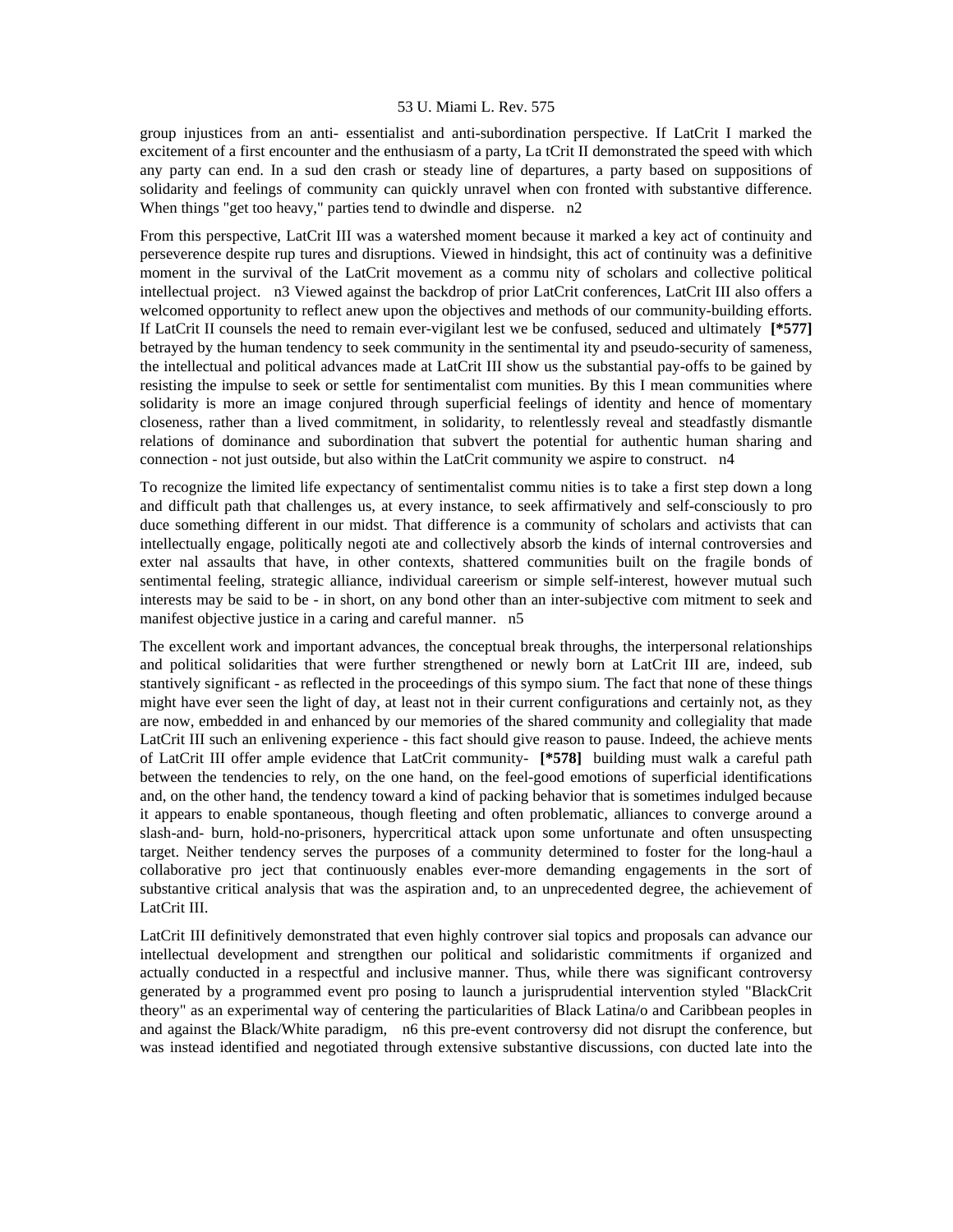evening, in good-faith and mutual concern to resolve the misconceptions that might otherwise disrupt the next day's event. The payoff was that rather than an explosive emotional disruption fol lowed by the scrambling (of some) to mediate the hurt feelings and unnecessary misunderstandings that routinely follow such explosions, we had a very fruitful discussion that has since spawned substantial advances by raising important questions about the relationship between LatCrit and other critical jurisprudential movements, most notably Criti cal Race Theory, n7 and about the particularities of Black experiences and the significance of those particularities to the LatCrit project. n8

 **[\*579]** There is no doubt that solidarity, understood as an anti-essentialist commitment to inter and intragroup justice, presents continual chal lenges and demands tremendous work. This work is not always fun. At the same time, there is no question that LatCrit III was fun. The con ference was graced with the sunny springtime beauty, the pastel colored sounds and Caribbean skies that make Miami beaches a tropical paradise for wealthy tourists and gave us an opportunity to enjoy each other's company and to share some sensual displacements amid much privilege and luxury, even as we confronted the daunting challenges of our work. In fact, the conference was a lot of fun, and the fun we had was a positive energy in our efforts to build community across our differ ences. n9 Thus, in myriad ways, LatCrit III demonstrated that the LatCrit project can and should engage profoundly controversial positions and proposals without indulging community-destroying disruptions that undermine, rather than enable, our efforts to explore substantive dis agreements and to learn from our differences of position and perspective in the spirit and expectation of lively and lasting friendship.

In retrospect, it also bears noting that our collective efforts to self- consciously build the LatCrit community, and by implication any com munity, upon a commitment to anti-essentialist anti-subordination poli tics, is an unprecedented project of millennial proportions. Questions pending today on the LatCrit agenda will emerge tomorrow as definitive questions of the 21[su'st'] century. This is because the human community must find ways to construct identities that do not depend on the activa tion of essentialized differences or the reproduction of sociolegal hierar chies. There is no sustainable alternative. In the 21[su'st'] century, controversies that today are triggered by LatCrit's theoretical determina tion to reveal essentialist assumptions and traverse, in solidarity, such inherited boundaries as mark the distinctions of race, ethnicity, class, gender, sexual orientation and nation will tomorrow erupt the discursive **[\*580]**  boundaries of sociolegal theory and confront the world community as the wo/man-in-the-local/global streets, trodding the electronic highways for news of how, when and where the human flows in motion will be set or let to rest. Borders busted by new configurations of freedom and compulsion are producing new social realities in need of new identities, beyond the essential-isms of the modern that currently, and not so tenu ously, still organize so much the conscious and unconscious of so many. n10

It is precisely because LatCrit theory has taken up the challenge of producing knowledge and performing community for the purpose of manifesting and advancing an anti-essentialist commitment to anti-sub ordination politics that the LatCrit community stands as microcosm of the many challenges that will face the global community in ever more pressing degrees. Our in/ability to negotiate the differences amongst us, to link identities to histories, histories to the articulation of an ethical and future-oriented vision, and our visions to the consolidation of effec tive and transformative political coalitions - on this - the stuff of dreams - depends the future of such weighty 21[su'st'] century imperatives as world peace, social justice, and human liberation. n11

With this in mind, this Foreword seeks to contextualize the La tCrit III symposium essays in relation to four basic points of reference: the first is LatCrit's evolving substantive agendas; the second is the impact of our discourse and interactions on our community-building objectives and on alternative trajectories for institutional development of the LatCrit project; the third is the broad array of issues and many fields of substantive inquiry that have not yet been addressed in LatCrit theory. These three points create a dialectical frame of reference linking past, present and future, thereby enabling us, more meaningfully, to assess where we have been and to project a vision of where we should go. The fourth point of reference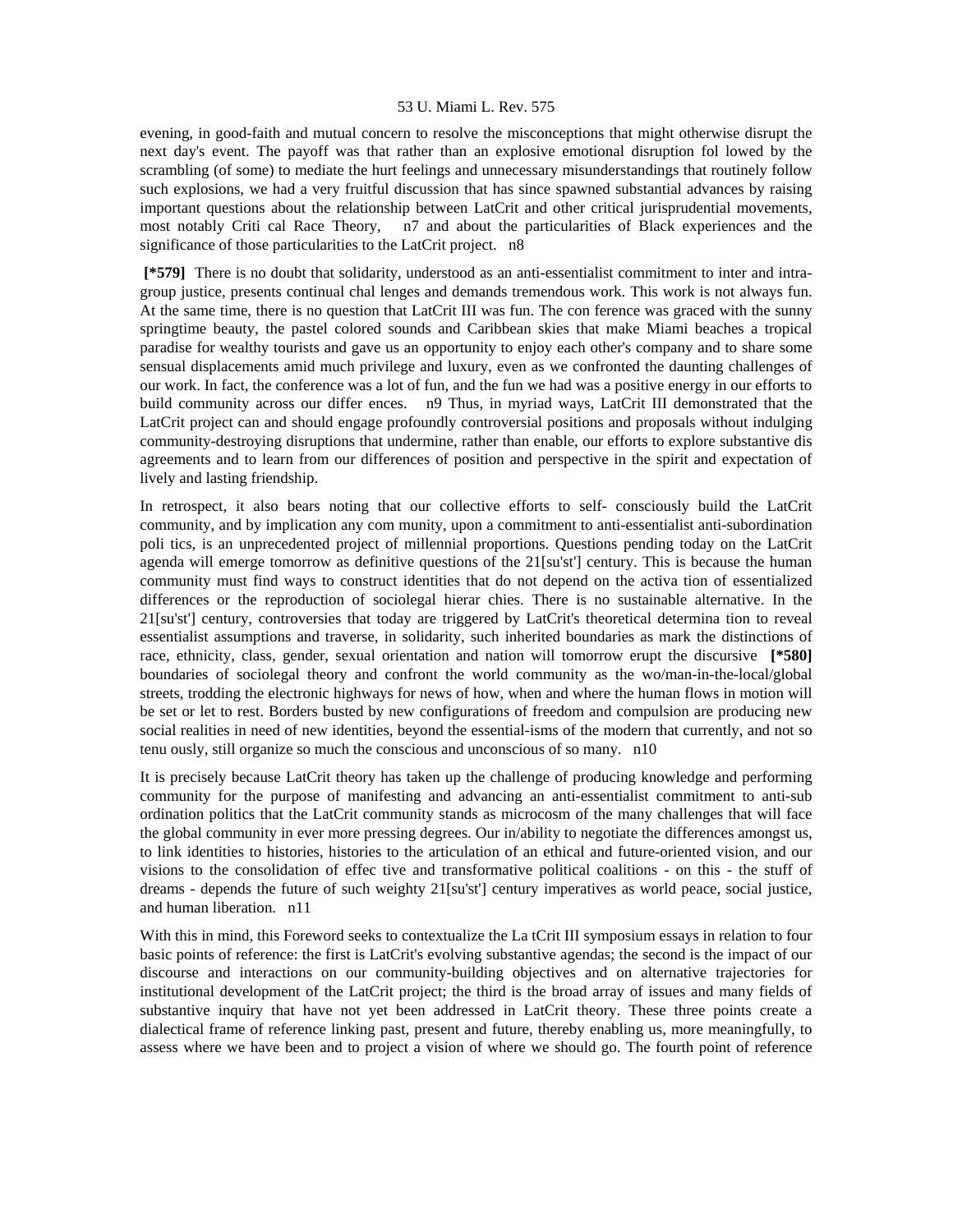refers back to the pre-conference objectives as delineated in the substantive program outline; n12 it injects a fourth **[\*581]** dimension of intentionality into our understanding of LatCrit dynamics because what we actually achieve at any LatCrit gathering means differ ent things and offers different lessons depending on its coherence with, departure from and/or expansion of the objectives we intended to achieve. Using this four-part frame of reference to contextualize the essays in this symposium enables us to assess the evolution of LatCrit theory and praxis in ways that engage the multiple dimensions of a pro ject that is always and everywhere both about producing knowledge and about performing community.

\*\*\*\*\* The rest of this Foreword divides in three parts. This three part structure reflects, but does not directly track the live-events of the con ference, which are detailed both in the LatCrit III Substantive Program Outline and the LatCrit III Program Schedule. n13 The live-events were programmed to effectuate the conference planners' self-conscious and concerted commitment to push LatCrit theory into new substantive areas, to encourage dialogue across jurisprudential and disciplinary boundaries, to bridge the gap between theory and practice, to experiment with new discussion formats, to include newcomers, to accommodate the many responses to our initial call for papers and to provide a forum for works-inprogress. To this end, the program featured four plenaries, two focus-group discussions, four keynote addresses, five concurrent panels and a concurrent works-in-progress session. However, as in pre vious LatCrit conferences, the energy, richness and synergies of our dis course exceeded the pre-established structure of our program - a phenomenon reflected, this time, in the many thematic interconnections evidenced across the keynotes, plenaries and concurrent panels, as well as by the fact that a number of essays submitted for this symposium volume were inspired by, but not delivered at, the LatCrit III conference. Organizing this abundance into a coherent final product has been a bor der-busting project in its own right precisely because the expedient of tracking the live-events was simply untenable. Instead, the objective in this symposium, and therefore in this Foreword, has been to cluster the various essays around the substantive themes most directly salient to our discussions at LatCrit III.

Part I, entitled Beyond/Between Colors: De/Constructing Insider/Outsider Positions in LatCrit Theory, takes up the essays in the first two clusters. These essays demonstrate the continued centrality of identity politics in LatCrit discourse, making questions of intra-group hierarchy and inter-group justice of special salience in any LatCrit gathering and **[\*582]** their exploration a critical dimension of the continuity we seek to main tain. They also demonstrate that each time the LatCrit community takes up these issues in our formal gatherings, we approach them with a heightened awareness of the broader context in which we articulate the political implications of Latina/o identity. Using a variety of critical methodologies, including doctrinal deconstruction, policy-based polit ical analysis of current affairs, personal narratives and social psychol ogy, these essays take up the challenge of articulating how the anti- essentialist anti-subordination aspirations of the LatCrit project are implicated in struggles over such relatively theoretical matters as judi cial power, interpretative objectivity and personal identity, as well as in the more immediate political struggles over immigration policies, minor ity access to legal education, the delivery of legal services to the poor, the ongoing expropriation of indigenous peoples in Latin American countries and the particularities of intergroup relations in South Florida, the site of the LatCrit III conference. n14

Both individually and cumulatively, these essays challenge LatCrit scholars to deconstruct essentialist representations of the Latina/o condi tion by attending to the particularities of subordination as experienced by different groups at different junctures of historical time and trans/national space. As critical methodology, attention to the particular helps unpack intra and intergroup hierarchies, enables critical analysis to resist the suppression of intra-group diversities and exposes instances in which representations of a common good or shared imperative are manipulated and monopolized to configure relations of intra and intergroup privilege. This attention to the particularities of subordination can, however, gen erate its own problems - most notably the problem of comparing sub ordinations both within and between groups. Such intergroup comparisons activate identifications that can dis/organize alliances and can therefore have profound and varied impact on the future viability of any coalition project - depending on the kinds of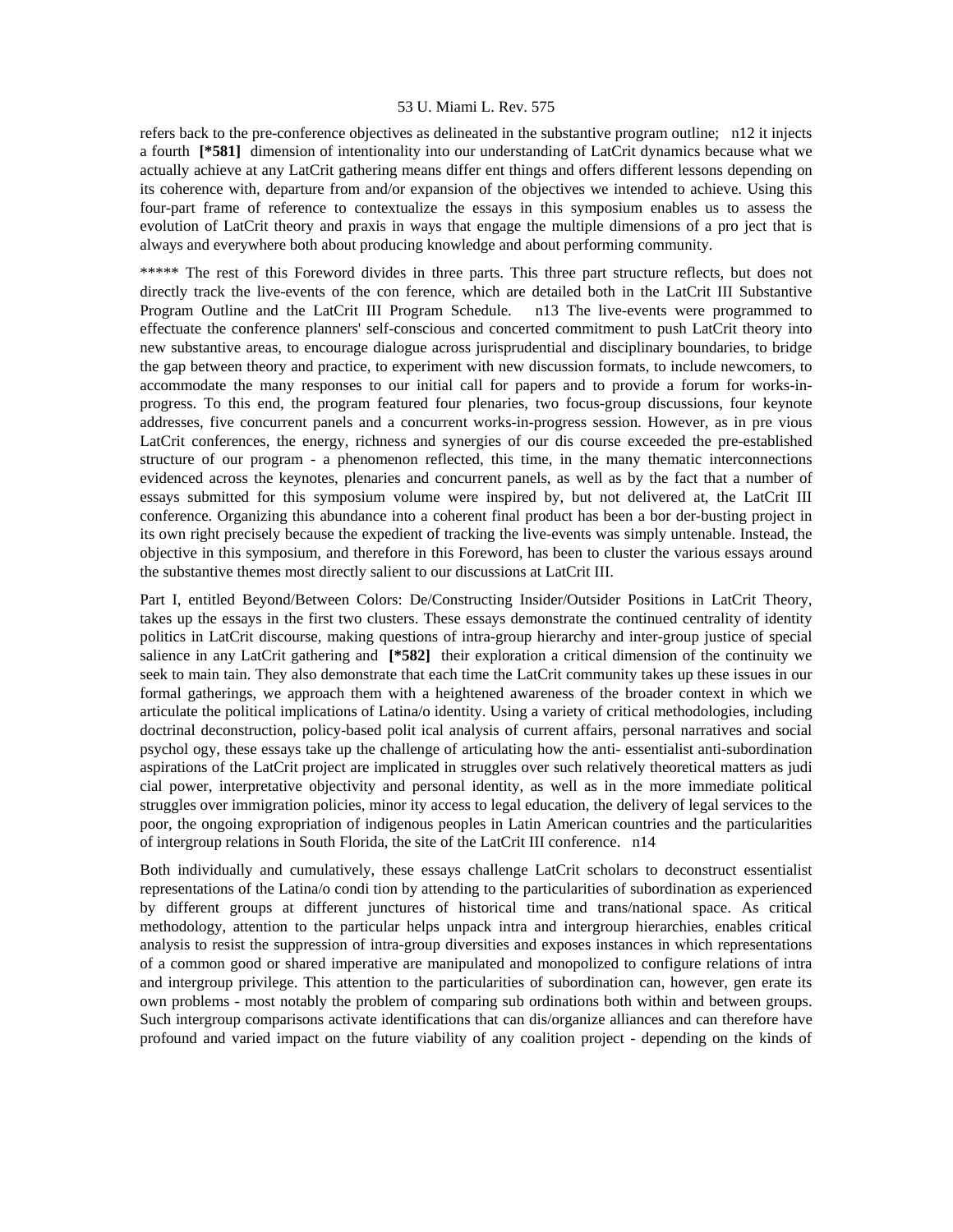political positioning a particular mode of comparison tends to promote. n15 At the same time, **[\*583]**  attention to the particularities of subordination makes intergroup com parisons practically inevitable.

LatCrit theory thus faces the formidable task of articulating an ethic and politics through which the practice of comparing the different reali ties of subordination that are increasingly revealed through our particu larized analyses can be made to foster, rather than destroy, the possibilities for intergroup solidarity and genuine understanding across our many differences of experience and position. We need to learn how to articulate our intergroup comparisons in ways that energize new soli darities and promote more fluid and inclusive political identities by revealing new interconnections and commonalities among the oppressed despite and perhaps because of our differences. Indeed, under stood specifically as a way of learning about and engaging our differ ences, intergroup comparisons can enable the affirmative valuation and embrace of the differences that make us both ourselves and not each other. n16 The essays in these first two clusters provide a valuable point of departure for this important task because their attention to the particular ities of subordination across different contexts also illustrates a variety of instances of intergroup comparison.

Part II, entitled Substantive Self-Determination: Democracy, Com municative Power and Inter/National Labor Rights reflects the rapidly expanding agenda marked for LatCrit attention. This Part takes up three clusters of essays. The first cluster seeks to articulate a LatCrit perspec tive on the disjunctures between reality and rhetoric in the transition and practice of democracy. The second cluster focuses on communicative power, and the third and final cluster focuses specifically on the way LatCrit antisubordination theory and practice is implicated in and acti vated by the sociolegal structures of labor and employment in an increasingly globalized society. Cumulatively, the essays in these three clusters reflect a concerted and self-conscious effort to expand the sub stantive concerns of the LatCrit movement beyond the familiar fare of **[\*584]** "Latina/o issues." This is an appropriate and timely development because the struggle to articulate an anti-essentialist theory and practice of coalitional politics and transformative legal intervention implicates LatCrit scholars in a project that must concern itself with issues not peculiarly or exclusively of interest to Latinas/os in this country.

Until relatively recently, the trials and tribulations, for example, of the international peace movement, the labor movement, the environmen tal movement and the international movement for human rights, like the deconstruction of U.S. national security ideology or the critical analysis of the legal regimes organized by antitrust, tax and corporate laws have, for the most part, been cast as matters of universal concern, not particu larly relevant to Latina/o and other minority communities, whose pri mary focus of attention has been thought to center on issues of discrimination and the meaning of equal protection. n17 LatCrit theory, by contrast, claims an interest in matters of universal concern, precisely because it rejects the metaphysical and epistemological assumptions that underpin the bifurcation of universal and particular. n18 By taking up and subjecting to critical anti-essentialist analysis such matters as the rheto ric and realities of the democratic project, the legal structures of commu nicative power and the future of the labor movement in and beyond the United States, these essays demonstrate how attention to the particulari ties of Latina/o experiences and perspectives can produce a richer and more contextual understanding of the broader contexts and multiple dimensions of the human struggle for justice and peace.

Finally, Part III takes up the essays in the cluster entitled, Mapping Intellectual/Political Foundations and Future Self-Critical Directions. Though only three years old, LatCrit theory reflects a rich and varied intellectual inheritance because of the wide diversity of scholars who have chosen to self-identify as LatCrit scholars or participate in LatCrit conferences. Thus, LatCrit Theory finds its intellectual roots in Critical Race Theory, Critical Race Feminism, Chicano/a Studies, Law and Soci ety, and Critical Legal Studies precisely because these various strains of critical discourse are the intellectual roots of the individuals whose energy drives the LatCrit project and secures its continued evolution. On the other hand, formations of scholarly communities do not sponta neously generate; and, in this respect, LatCrit theory is a project with a particular institutional history that reflects the efforts and visions of par **[\*585]** ticular individuals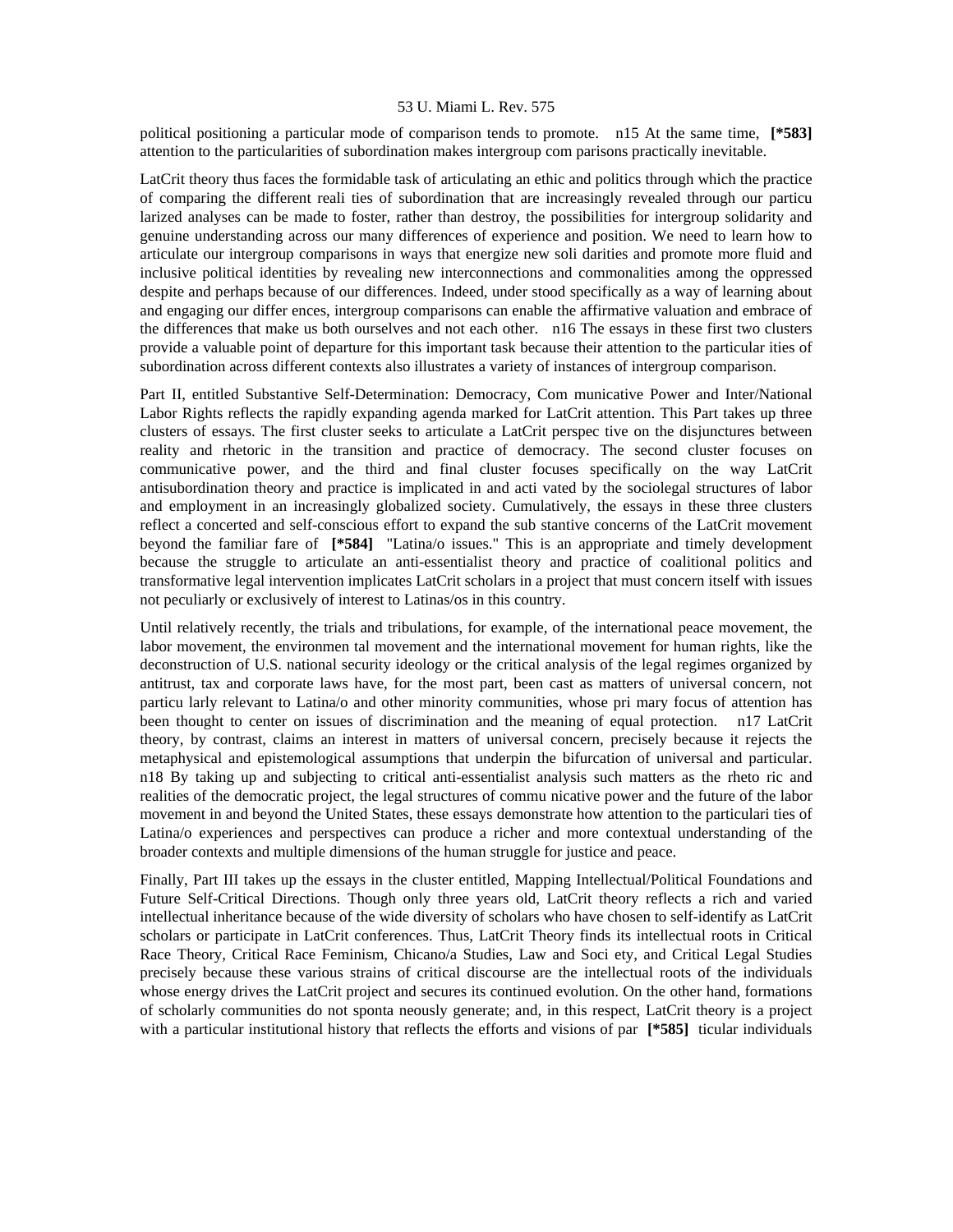responding to and reacting against the perceived limi tations of each of the various strains of critical discourse that precede it.

The essays in Part III reflect this rich and varied intellectual inheri tance even as they raise important questions about the purpose, history and future trajectories of the LatCrit project. In this vein, the one defini tive lesson to be gleaned from the three years of LatCrit conferences that culminated in LatCrit III is that there are major differences between the kind of intellectual work that aims at articulating new critical insights in individually authored law review articles and the kind of work required to operationalize new possibilities of thought and action in ways that can effectively reorganize the dynamics of group interaction and generate a shared theoretical discourse with common points of refer ence and principles of engagement. Learning to understand and negoti ate the vast spaces between the individual conceptualization of new possibilities and the collective processes that must be activated to trans late these new insights into shared understandings, and to then manifest these shared understandings in new forms of interaction and institutional arrangements, is a crucial imperative in the further evolution of LatCrit theory and community.

This learning is crucial and central precisely because the practice of LatCrit conference organizing has been self-consciously and inten tionally aimed, since its inception, at transforming the production of legal scholarship from an experience of intellectual isolation into a prac tice of collective engagement and empowerment. n19 Once this collective project becomes the imagined purpose and desired objective of our gath erings, the value of our work can no longer be measured simply by the breadth of any individual's vision or the depth of any one analysis, but by the degree to which our gatherings are effective fora for communicat ing and operationalizing the abstract ideas we so ably articulate in our individual work. Because the energies, efforts, errors, strengths, limita tions and evolving visions of embodied human beings are such central components of this collective learning process, this Foreword also takes up the important challenge of recounting the historical development and institutional trajectories of the LatCrit project.

# **[\*586]**

I. Beyond/Between Colors: Constructing Inter-Group Solidarity and Deconstructing Insider/Outsider Positions in LatCrit Theory and Coalitional Politics

A. Centering Particularities and Comparing Subordinations: Toward an Ethic of Inter-GroupComparisons

 The four essays in this first cluster provide different perspectives on the possibilities and obstacles confronting any project to promote inter- group solidarity. n20 Professor Luna's opening essay seeks to identify points of commonality between Blacks and Chicanos by forwarding a deconstructive analysis of the legal doctrines through which judicial interpretation facilitated both the institution of Black slavery and the dis possession Mexican landowners. The other three essays focus on the particularities of inter-group relations in South Florida. Attorney Cheryl Little's essay on intergroup coalitions, immigration politics and the Hai tian experience uses the recently enacted Nicaraguan Adjustment and Central American Relief Act (NACARA) as the point of departure for a historical account of the discriminatory treatment Haitian refugees have been singly and systematically subjected to over the last 30 years, in contrast specifically to the treatment Cuban refugees have received dur ing this same period. Attorney Lyra Logan provides a narrative account of the intergroup conflicts and convergence of interests among Black and Cuban-American political constituencies that enabled Florida to enact this country's first and only statewide statefunded affirmative action program aimed at increasing access to legal education for Black, Latina/o and other minority groups, whose members are grossly under- represented in the Florida State Bar. Finally, Attorney Virginia Coto recounts the objectives and assesses the initial achievements of an inno vative project to provide legal services to battered immigrant women in the South Florida community.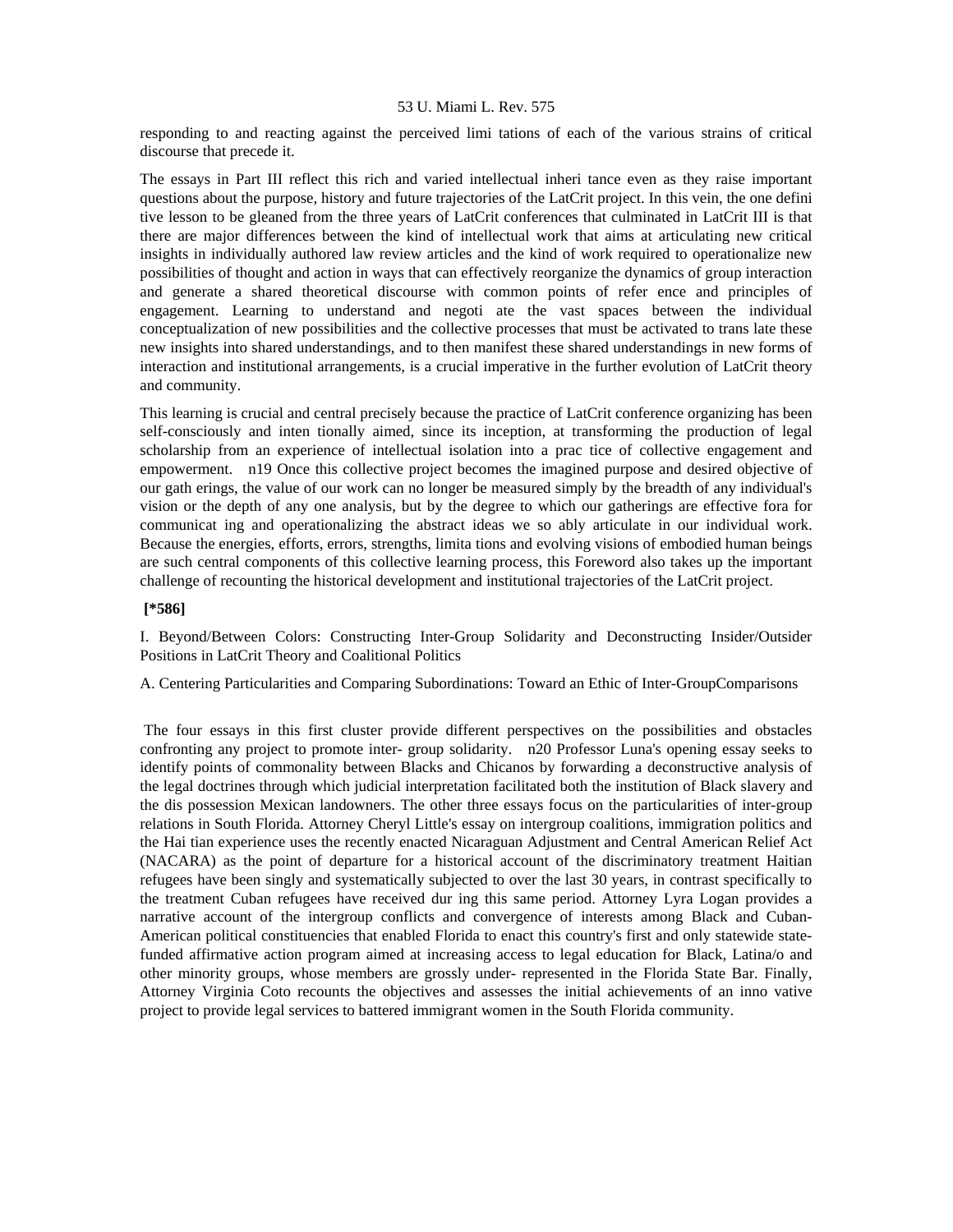Cumulatively, these four essays provide a rich and varied perspec tive on the role of law in mediating or exacerbating intergroup tensions and divisions, as well as facilitating or obstructing the possibilities for achieving intergroup justice. The narratives are of law and legal institu tions. Though the deconstruction of white supremacist legal ideology may initially seem far and away from the more immediate political struggles for immigration relief, access to legal education and the prac **[\*587]** tice and politics of designing and running an alternative legal services program, each essay provides a unique perspective on the challenge of promoting inter-group solidarity in theory and practice. Theory without practice is a hollow luxury only the privileged can indulge; however, practice without theory too readily collapses complexity into a unidimensional struggle that can be counterproductive in the struggle for inter-group justice. Indeed, the complex social, political, cultural, eco nomic and legal dimensions of the different struggles recounted in each of these essays is precisely the reason why theory and practice must remain in dialectical engagement.

Beyond Difference: Deconstructing the Legal Structures ofSubordination

 Professor Luna's essay on the complexities of race aptly opens the first cluster of essays on inter-group solidarity by exploring points of commonality and difference across two otherwise disconnected fields of legal doctrine. n21 The first is constituted by the antebellum legal struggle of emancipated Blacks to obtain the status and privileges of U.S. citizen ship, a struggle that culminated in the infamous Dred Scott v. Sandford decision of 1856, which propelled the United States into its bloody civil war. In Dred Scott, the Supreme Court declared that all Blacks, whether free or slave, were ineligible for U.S. citizenship because of the inherent inferiority of the African race. The court also accorded the property rights of southern slave owners a privileged constitutional status, deny ing both Congress and the free-states the legal authority to confine the institution of slavery to the territorial boundaries of the slave-states. The second field is marked by the legal struggles of Mexican-Americans to retain their lands in the territories ceded by Mexico after the Mexican War of 1846. These struggles generated a long line of cases in which Mexican landowners were systematically dispossessed of their lands for the benefit of white settlers, land speculators and golddiggers.

By juxtaposing the historical tribulations of Blacks and Chicanas/os across these two very different sociolegal contexts, Professor Luna strikes three themes worth further comment and reflection. First, Profes sor Luna's essay makes historical reality a central concern in the articu lation of anti-subordination legal theory. The history she recounts is of legal interpretation. It is a history of the arbitrary and inconsistent adju dication of rights asserted by different outsider groups across different **[\*588]** points in time and space. n22 It is also a history, the telling of which is designed to reveal how the internal coherence of legal doctrine has been repeatedly subordinated to the external imperatives of white supremacy - a history that can only be told by deconstructing the judicial deci sions that constitute this history. Through this deconstructive analysis, Professor Luna's essay is able to link the distinct histories of free Blacks and Mexican landowners both to each other and to a critical analysis of the legitimacy of legal interpretation and the role of law in the re/pro duction of subordination. Second, her essay also opens new avenues of critical analysis into the way white supremacist ideology articulates the legal meaning of U.S. citizenship, a recurring theme in LatCrit scholar ship and throughout this symposium. n23 Finally, her analysis offers a val uable point of departure for developing an ethic and assessing the political implications of intergroup comparisons.

Professor Luna locates her historical analysis in the field of legal discourse. Her objective is to reveal otherwise invisible similarities, demonstrating that free Blacks and Mexican land owners confronted a common context of struggle despite apparent differences in their particu lar experiences of subordination within white supremacy. Professor Luna reveals these similarities by deconstructing the interpretative strat egies and legal arguments used to rationalize the judicial decisions that produced these different experiences. The differential treatment of prop erty rights across these two contexts provides a particularly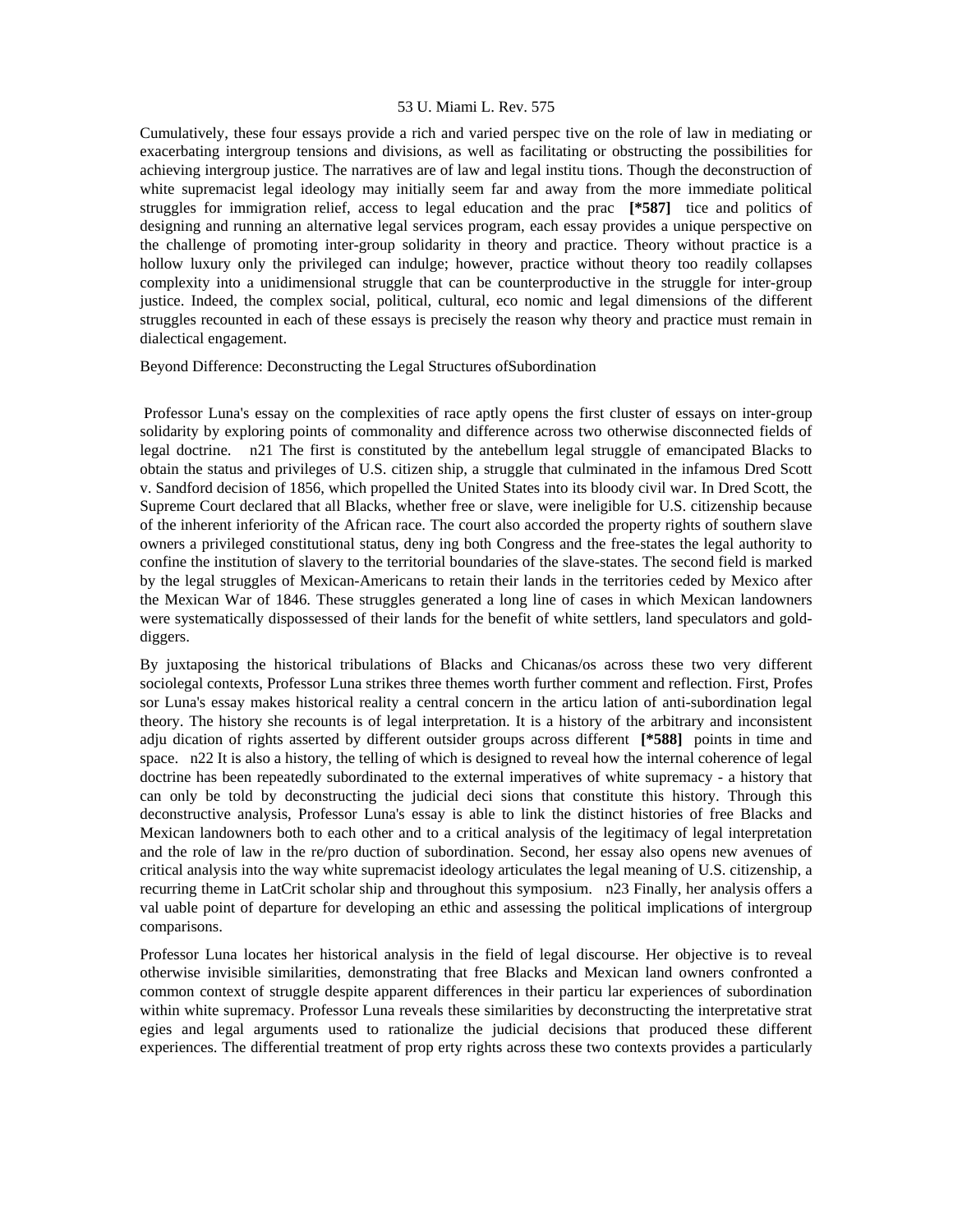valuable point of comparison. By invoking the concept of due process, the Dred Scott decision afforded slaveowner's rights of property a constitutional status that simultaneously contracted Congressional power and projected the legal effect of slave-state laws beyond their territorial jurisdiction. The Dred Scott decision was so immediately explosive because it cast slaves as property subject to constitutional protection everywhere in the country. In then Chief Justice Taney's view, slave owners were entitled to travel through and reside within the free states and territories with their slaves and were further entitled to have their property rights in slaves protected by due process despite the fact that slavery was illegal **[\*589]** in the free states and territories. n24 Since Dred Scott's claim to U.S. citi zenship was premised on his status as a freeman emancipated by the act of residing in free territory, the Court's constitutional analysis stripped him of his legal claim to freedom, and hence to the citizenship status upon which his right to invoke federal diversity jurisdiction ultimately depended. n25

Professor Luna contrasts the costly protection granted the property rights of slaveholders to the treatment of Mexican property owners, whose land title claims purportedly were protected by the Treaty of Guadalupe Hidalgo. Read through the lens of legal precedent, the his tory of land adjudication in the ceded territories is a history of arbitrary rulings and of blatant disregard for established precedent. It is a history of nothing less than judicial lawlessness. While the United States was treaty-bound to grant U.S. citizenship to Mexican nationals choosing to remain in the ceded territories and to respect their property rights as established under Spanish and Mexican law, neither the implementing legislation, nor the process of land adjudication complied with these obligations. Under the terms of the Treaty of Guadalupe Hidalgo, Span ish and Mexican land titles were to be given legal effect in northameri can courts, yet reference to Hispanic law was, at best, inconsistent. In some instances, courts applied Hispanic law, demonstrating their famili **[\*590]** arity with its requirements and with their own duty to apply it; yet, in other cases, Hispanic law was inexplicably ignored or blatantly misrep resented. n26 In a similar vein, even a minimalist interpretation of due process would eschew arbitrary and inconsistent adjudication; yet Mexi can land title cases are rife with such inconsistencies as border the irra tional. Cases applied shifting burdens of proof, in some instances requiring documentary evidence of title, while, in others, mere parole evidence was allowed to suffice. In some cases, actual physical resi dence on the claimed property was required to confirm title despite the claimant's valid documentary evidence. In other cases, title was con firmed solely on the basis of documentation of doubtful authenticity. Indeed, through this morass of arbitrary adjudication, Professor Luna finds only one regular and predictable consistency: Anglo claimants tended to win title to land, while Mexican claimants tended to lose.

Certainly, Dred Scott and the long line of Mexican land title cases occupy very different sociolegal fields and might therefore be readily distinguished. The Mexican land title cases might be read as just another example of the United States repeated failure to respect custom ary international law and honor its treaty obligations. Dred Scott, by contrast, might be dismissed as aberration, an idiosyncratic moment of judicial lapse - like a handful of equally infamous Supreme Court deci sions. n27 However, the value of Professor Luna's analysis is that it never theless reveals a common context of struggle shared by Blacks and Mexicans and otherwise obscured by the fact that these instances of dis possession are coded in the abstractions of legal discourse and articu lated across very different sociolegal contexts. In particular, Professor Luna's search for commonalities challenges LatCrit scholars to think critically about the way the doctrinal evolution of Anglo American prop erty rights regimes is directly implicated in the material dispossession and economic marginalization of communities of color both within and beyond the United States. n28 Her point, after all, is that the elevated con **[\*591]** stitutional status and due process protections accorded the property rights of slaveowners in Dred Scott were nowhere seen when the prop erty rights at issue were the rights of Mexican nationals to retain the lands to which they were entitled under customary international and fed eral treaty law, thus suggesting that the protection of property depends more on the racial identity of the property owner, rather than the abstract elements of property law.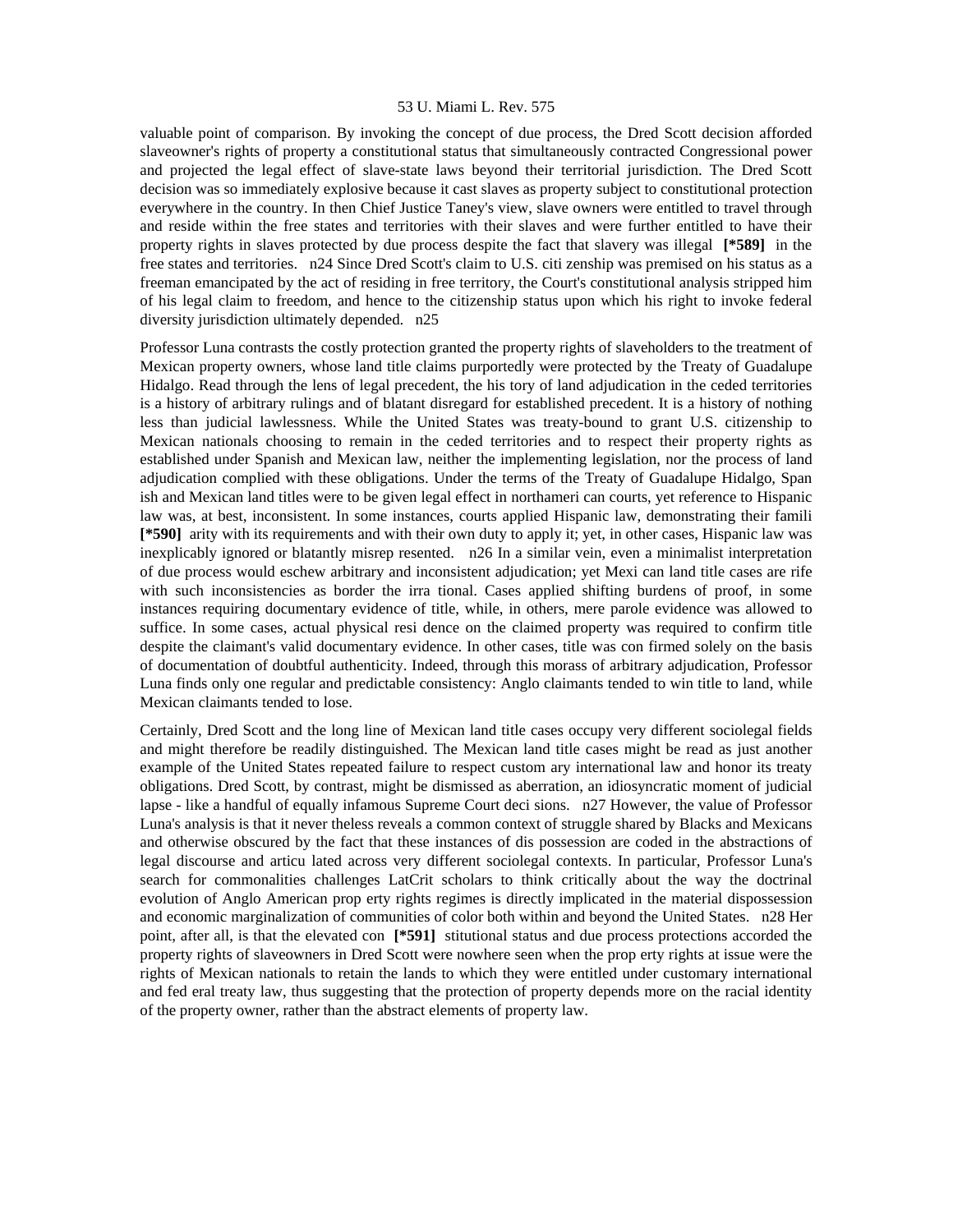LatCrit scholars can usefully follow Professor Luna's lead in many directions, for example, by comparing the way abstract legal principles requiring just compensation in instances of expropriation have been applied when the expropriated are foreign direct investors in third world countries as compared to indigenous peoples separated from their com munal lands and livelihoods by forced relocation. n29 Indeed, once the search for commonalities leads us to center the interpretation of property rights regimes in our critical analysis of white supremacy, a whole range of familiar questions are rendered all the more compelling: we might ask not only how relations of subordination have been historically con structed through the differential legal protection afforded white property owners as compared to non-white property owners, but might also begin to develop a critical analysis of the way some economic interests are accorded the legal status of a property right, while others are not. n30

### **[\*592]**

The Supremacy of Citizenship: Beyond a Discourse of AbsoluteDifference

 Professor Luna's comparative analysis also provides important insights into the way the search for commonalities through inter-group comparisons can expand the opportunities for intergroup identification and solidarity. For example, Taney's reasoning denied Dred Scott U.S. citizenship on the grounds that he was Black and that Blacks were so inherently inferior that they could never constitute a part of "the people of the United States." n31 It is not hard to see how the brutal racism of this decision might easily be configured around a discourse of fundamental and irreconcilable difference. n32 Such a discourse would, however, offer very little room for comparative projects of the sort Professor Luna has forwarded here because, in a discourse of absolute difference, the only thing that matters is that there is a fundamental difference between los ing one's property through theft, corruption and racial bias and being altogether denied the self-possession of one's own body and mind, one's labor and sexuality. n33 A discourse of absolute difference destabilizes the search for intergroup commonalities, or rather rejects the project out of hand. In this discourse, Black and Chicana/o histories are positioned within a hierarchy of dispossession, with one group cast as "more dis possessed" than the other. Indeed, the experience of African American slavery is cast as so profoundly unbridgeable - an abyss so separate and apart from the experiences of Chicanas/os in the ceded territories - that there is no meaningful point of reference or departure for construct ing a common identity or forging a common agenda around these differ ent histories of dispossession. The wrongs can never be compared; therefore the boundaries of difference can never be traversed, and inter- group solidarity is that much more ephemeral. n34

By contrast, in juxtaposing the Dred Scott decision to the Mexican land title cases, Professor Luna challenges LatCrit scholars to seek the commonalities of oppression without collapsing these two distinct histo ries into one false norm. n35 The payoff is a new perspective on the way **[\*593]** law is implicated in the present day configuration of white supremacy. Read through the discourse of Black exceptionalism, Dred Scott is about slavery - a form of oppression uniquely experienced by Blacks in this country. Being about slavery, the decision is dead precedent, thoroughly discredited and consigned to historical infamy. Read, by contrast, through a discourse of common oppression, Dred Scott is about the con figuration of state power around a citizen/non-citizen dichotomy. Indeed, the language Professor Luna quotes from the Dred Scott opinion makes it abundantly clear that the decision not only denied free Blacks citizenship, but in doing so, transfigured a representative government of limited powers into an imperial state. This is because the constitutional framework of government underpinning the Dred Scott decision reveals a state that claims the power to govern, without any legal limitations, a class of persons whose interests it does not even pretend to represent. n36 These persons are the non-citizens, who do not constitute part of "the people of the United States," do not "hold the power," do not "conduct the government through their representatives," and therefore do not "enjoy the rights and privileges" that the constitution secures only to its citizens. n37 Unlike slavery, the forms of oppression that have been organ ized around the citizen/noncitizen dichotomy and effectuated through the exercise of imperial power, both domestically and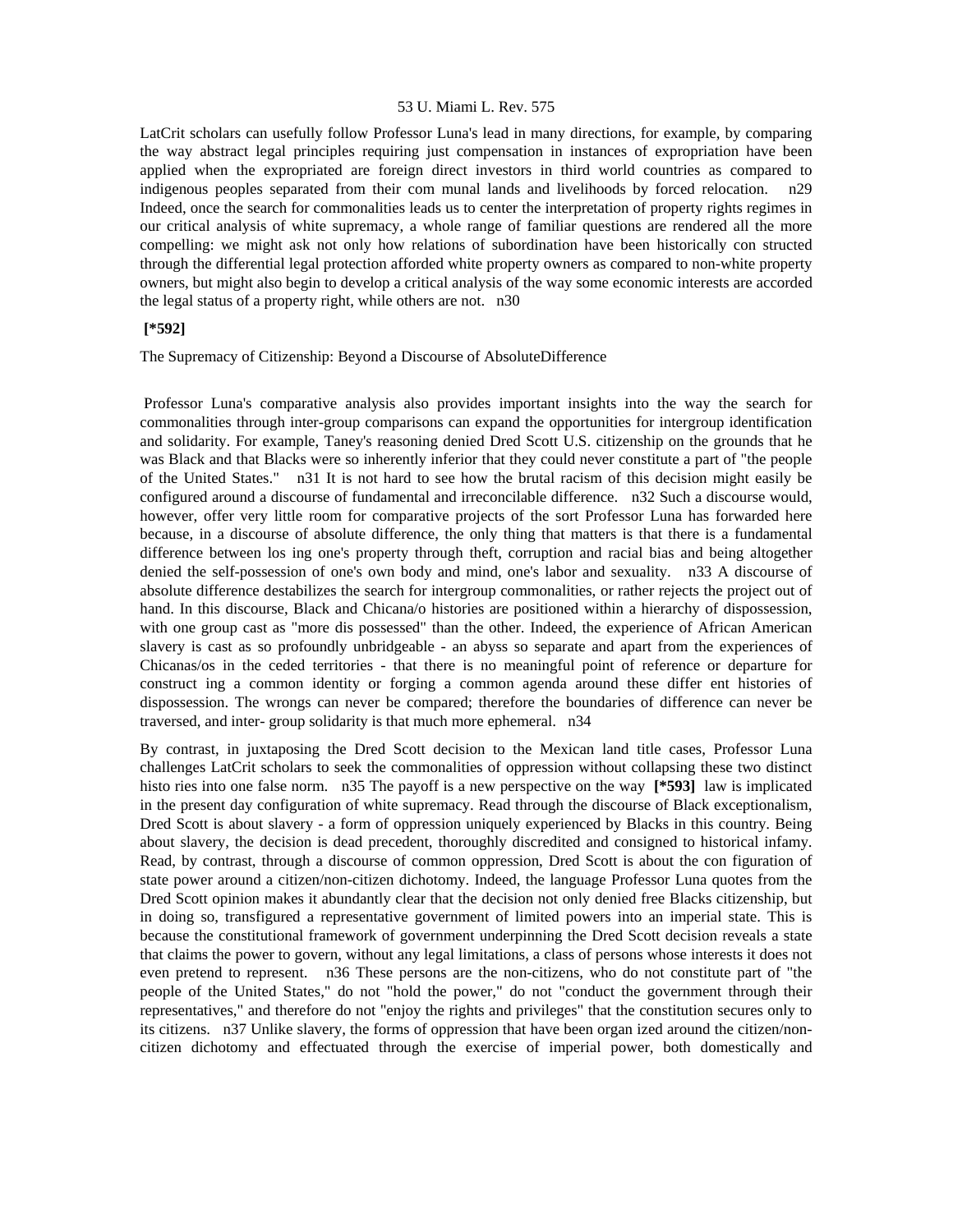internationally, are common to many, including Blacks who have never been enslaved. n38 **[\*594]** Read through this discourse, the reasoning of Dred Scott is still alive and well in the present day configuration of white supremacy. Its present day target is no longer the Black American, as such, but the foreign, n39 the poor, n40 and those who are cast as "national security" threats. n41

## Toward an Ethic and Politics of IntergroupComparisons

 By juxtaposing the struggles of Blacks and Chicanas/os across these two very different sociolegal contexts, Professor Luna demon strates the potential value of inter-group comparisons. These compari sons reveal the kinds of structural interconnections that can help LatCrit scholars articulate a common agenda despite the different histories of dispossession. At the same time, she also recognizes that inter-group comparisons can be dangerous. She is therefore, careful to disclaim any essentialistic intent "to collapse the histories of people of color into one false norm." Instead, her stated purpose is "to demonstrate how law from one historical period established the [] subordinate status [of these two different groups]." n42 For this reason, Professor Luna's essay pro vides a valuable point of departure for reflecting on the ethics and poli tics of intergroup comparisons.

 **[\*595]** The key objective, viewed through a LatCrit normativity, is to ensure that our inter-group comparisons are performed in ways that pro mote the commitments and alliances that strengthen a community of sol idarity. Indeed, my point is even more dramatic. Not only can different group histories and lived realities be compared in many different ways, but it is precisely for this reason that the value of any comparison turns on the kind of collective identifications and inter-group alliances such comparisons engender. Comparisons that undermine the possibilities for anti-essentialist solidarity and derail the antisubordination imperatives of our theory and praxis ought to be rejected outright precisely because they are not true in any way that matters. Conversely, comparisons that promote these objectives ought to be embraced for further exploration and centered in our collaborative projects. n43

If this position seems to play fast and loose with inherited notions of "historical truth," that too is untrue - in any way that matters. On the contrary, this position simply attaches a political imperative to the interpretative choices we make in telling our histories and comparing our subordinations. One happy truth of our otherwise decidedly unhappy era is that the once-upon-a-time illusion of a unitary history has been oh- so utterly destabilized by a proliferation of our discourses and perspec tives. Rather than bemoaning the fact that as finite social beings, we each access history, like any other reality, through the contingencies of discursive orders that are always in flux, n44 LatCrit scholars need to understand this discursive flux - and the multiplicity of perspectives it generates - as precisely the reason why the histories we should tell are the histories of the future we are determined to create together. n45

 **[\*596]** Attorney Cheryl Little's essay provides a valuable counterpoint. Her essay is based on years of committed advocacy on behalf of Haitian refugees. Hers is a story of an uphill battle on behalf of a vulnerable and disdained minority. Her point of departure is a critical analysis of NACARA, otherwise known as the Victims of Communism Relief Act. n46 This immigration legislation provides substantial immigration relief for nationals of Nicaragua, Cuba, El Salvador, Guatemala, the former Soviet Union and Warsaw Pact countries. Haitians are noticeably missing. Attorney Cheryl Little links their absence to a historical pattern of discrimination and exclusion, dating back to the initial wave of Hai tian refugees fleeing the right wing brutality of the Duvalier regime and continuing through a series of instances in which Haitians have been singled out for differential treatment. This differential treatment is all the starker when juxtaposed against the treatment accorded Cuban refugees. Though both groups came to the United States fleeing dictatorship in their countries of origin, Haitians fleeing the political repression of the Duvalier regime received a very different reception than Cubans fleeing Castro in the freedom flotillas of the 1960s. This differential treatment has also generated significant intergroup tension and unrest. Haitians, subject to indefinite detention at Krome, have engaged in hunger strikes to protest the double standard that keeps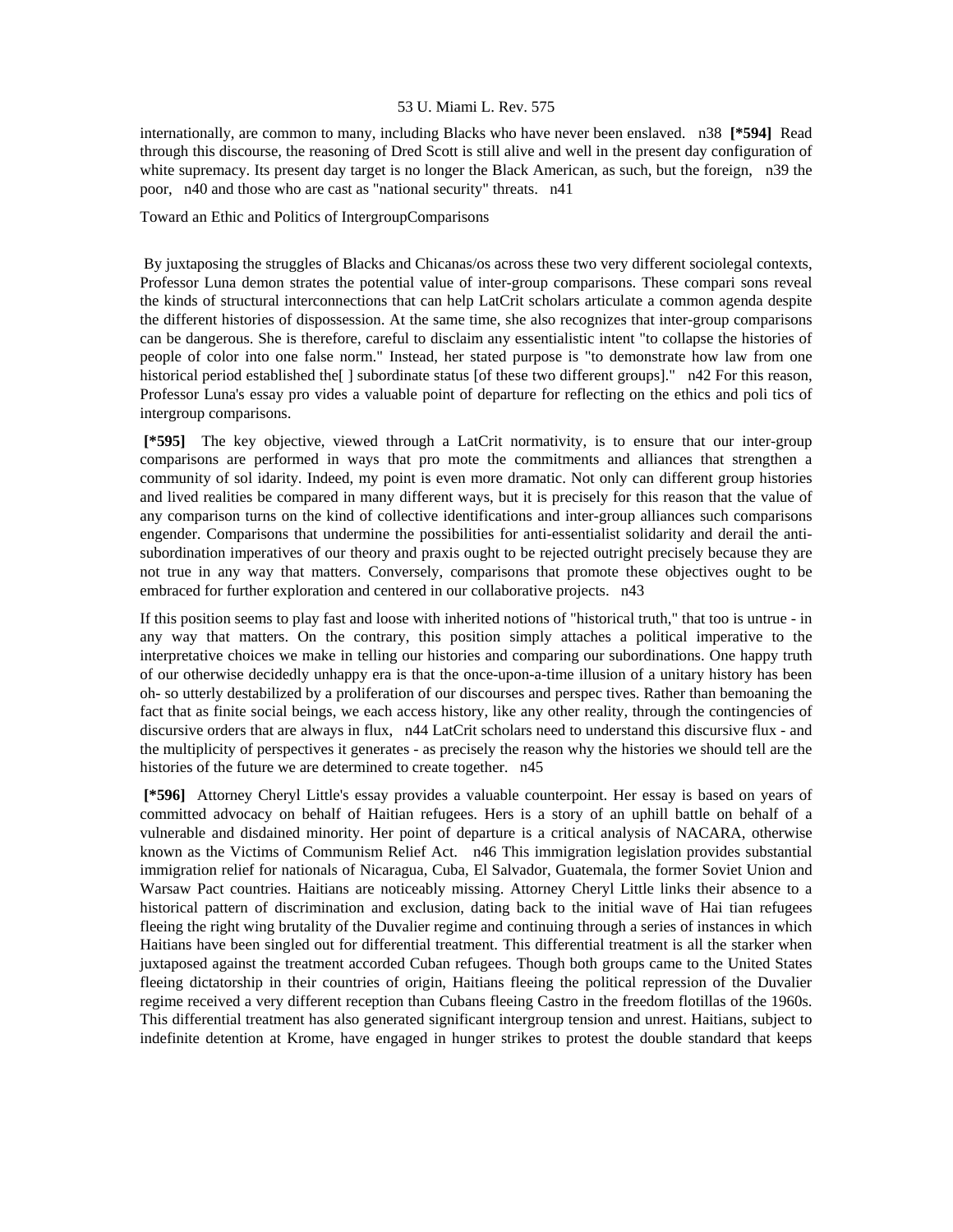them imprisoned, even as Cuban hijackers have been promptly released upon arrival in Florida. Haitians, intercepted at sea, have been repatriated to Haiti despite their claims of well-founded fear of persecution, while Cubans, rescued by the Coast Guard, have been flown to Miami and paroled into the com munity. Attorney Little sums up the differential treatment like this:

 In many ways, immigration practices toward Cubans and Haitians have represented the extremes of United States policy. While immi gration policy toward Cubans tends to be generous and humanitarian, even with recent repatriation, immigration policy toward Haitians tends to be stringent and inhumane. n47

 Because so much of Attorney Little's argument is organized around a juxtaposition of Haitian and Cuban refugee experiences, her essay pro vides an appropriate moment to reflect anew and with greater precision on the political implications of the way intergroup comparisons are **[\*597]** articulated in LatCrit theory. It enables us to move from abstract discus sions of the normative aspirations and commitments that ought to inform the practice of intergroup comparisons to the more difficult task of artic ulating a methodology for assessing such comparisons from a LatCrit perspective. The first step is to recognize that intergroup comparisons impact the formation of collective solidarities and political alignments by structuring the perception of similarities and differences within and between the varied and various groups that might potentially coalesce around any particular political project - in this case the politics of refu gee policy. Comparing comparisons means assessing the way different intergroup comparisons tend to structure different political alignments and subjecting these alternative political alignments to anti-essentialist critical analysis informed by LatCrit commitments to anti-subordination politics. n48

Applying this methodology, it is worth noting that unlike Professor Luna, whose effort is to reveal suppressed commonalities in the legal construction of Black and Chicano subordination, Attorney Little's nar rative account is organized around a discourse of absolute difference that emphasizes the uniqueness of the Haitian refugee experience by con trasting it to the experience of Cuban refugees. In doing so, her narra tive marks the lines of similarity and difference along a racial schemata that casts Cuban refugees as racially white and Haitian refugees as racially Black. This racial dichotomization, though profoundly essential ized, may nevertheless further some anti-essentialist political realign ments at least insofar as it destablizes discourses used to pit domestic minorities against recent immigrants. Black Americans, in particular, have often been cast as the group most directly and negatively affected by the influx of immigrants. n49 Reading the treatment of Haitian refugees through a discourse that links their differential treatment to the fact that a large majority of Haitians are Black can be an effective way of com bating the articulation of anti-immigrant politics among Black Ameri cans. By showing how Haitian refugees have been singled out for particularly restrictive immigration exclusion, the discourse of absolute **[\*598]**  difference makes a clear link between exclusionary immigration policies and domestic racism. The domestic anti-racist agenda is thereby chal lenged to become more inclusive precisely because a politics of racial justice cannot ignore the differential oppression and exclusion of Black immigrants without invoking and/or activating a particularly problem atic form of intra-Black hierarchy that privileges Black Americans over Black immigrant refugees. Thus, reading the Haitian immigration expe rience through the discourse of absolute difference may help expand and consolidate a pro-immigrant political coalition by foregrounding a per spective from which achieving justice for immigrants can be seen as a part of a broader struggle for racial justice in this country.

Although Attorney Little's discourse of absolute difference may help redefine the treatment of Haitian refugees as a matter of racial jus tice, the pro-immigrant political realignments fostered by this discourse can become truncated in two important respects. First, Haitians are not the only racialized immigrant group that has been treated unfairly and restrictively by U.S. immigration policy, and Black Americans are not the only domestically subordinated group that have cast themselves as particularly victimized by immigrant entry. n50 The discourse of absolute difference can truncate the coalitional solidarity that might otherwise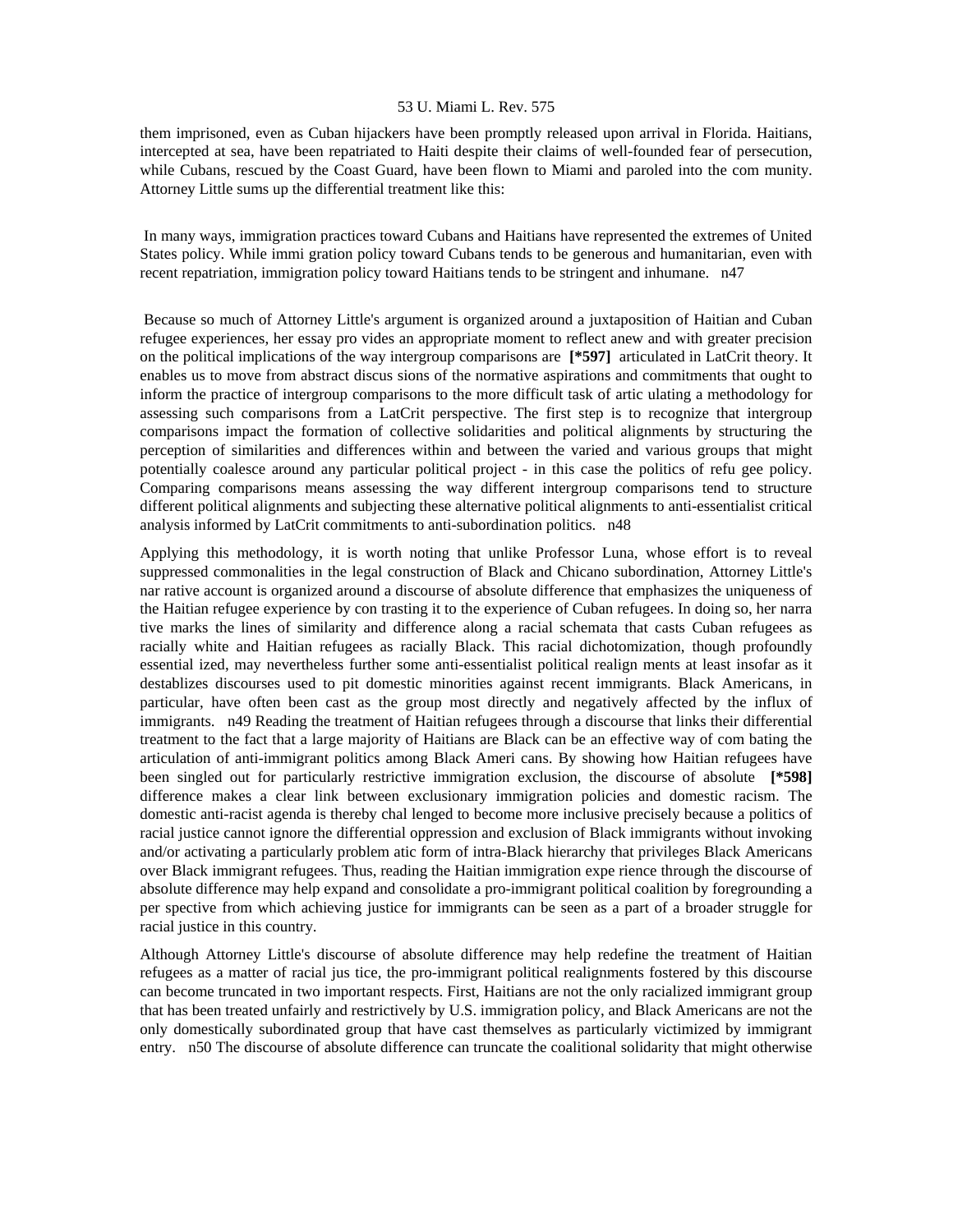be organized around these intergroup commonalities precisely because its account of racial injustice is based on the claim that harsh treatment received by other immigrant groups pales in comparison to the treatment Haitian refugees have received because they are Black. Rather than fos tering a comprehensive and inclusive political agenda in opposition to racist immigration policies based on the substantive merits of each group's particular claims of injustice, intergroup comparisons articulated through a discourse of absolute difference tend to provoke intergroup competition over which group has received the harshest treatment.

Equally important, articulating a discourse of absolute difference forces Attorney Little to overlook intergroup commonalities and empha size intergroup differences in ways that suppress other significant dimensions of U.S. refugee policy. While refugees from Cuba, Haiti, Guatemala and El Salvador have come to this country seeking refuge from dictatorship and persecution in their countries of origin, in Attor ney Little's account, the totalitarian repression experienced in Cuba is reduced to the "relatively mild mistreatment of Cubans in their home land (which results in a grant of asylum), while gross mistreatment of **[\*599]** Haitians does not." n51 This juxtaposition helps articulate a discourse of racial difference, but only by minimizing the degree of repression in communist Cuba and suppressing the fact that, Guatemalan and Salva doran refugees, who like Haitians experienced gross mistreatment and death squad activities in their countries of origin, also have been rou tinely denied political asylum. n52 These facts do not fit neatly into a dis course of absolute difference because the totalitarian repression in Cuba, like the systematic denial of political asylum to Guatemalan and Salva doran refugees, both suggest factors other than race are operative in the differential treatment of Cuban and Haitian refugees. These other vari ables include the articulation of U.S. national security ideology, n53 the doctrinal structure of U.S. refugee law, particularly its economic/polit ical dichotomy, which justifies the exclusion of "economic refugees" even as the indeterminacy of the dichotomy renders every racialized immigrant group vulnerable to exclusion regardless of the objective merits of their claim to political asylum, and the unsettled controversy over the conditions and principles that justify international intervention in the "internal affairs" of repressive regimes. n54

To be sure, Attorney Little's narrative account notes these vari ables, but only in passing. Her objective is to center the reality of racial discrimination in the way we understand the politics of refugee policy, and in this respect, she is entirely successful. Her compelling narrative leaves no doubt that eliminating racial discrimination from U.S. refugee policy is a compelling objective; nevertheless, her narrative does trigger doubts as to whether the kinds of intergroup coalitions needed to advance this objective are likely to coalesce around a political agenda defined by a discourse of absolute difference, particularly if this dis course is articulated through intergroup comparisons that minimize the substantive claims of justice of one group in order to buttress claims of discrimination made by another group. The challenge is to move beyond these kinds of intergroup comparisons. The question is how. **[\*600]** The answer is to articulate a broader perspective from which the particu lar experiences and various claims of different groups can be seen as part of a common struggle for justice.

A moment's reflection on the variables marginalized by Attorney Little's narrative account may provide some direction. These variables give reason to doubt whether a political agenda defined by the objective of eliminating racial discrimination from U.S. refugee policy would be enough to achieve justice for Haitian refugees - even as they suggest a variety of perspectives from which all refugees inhabit a common con text of struggle. All refugees, including Haitians, inhabit a world in which U.S. policy responses to human rights violations, both at home and abroad, are filtered through an aggressive and self-serving national security ideology, n55 in which restrictions on mobility and exclusionary policies can be directed with legal impunity at the world's poorest peo ples, and in which the international community has not yet developed the legal norms and enforcement mechanisms to empower and protect peoples against the repression and abuses of internal elites. n56 Reading the differential treatment of Cuban and Haitian refugees through these variables, rather than the discourse of absolute difference, would activate very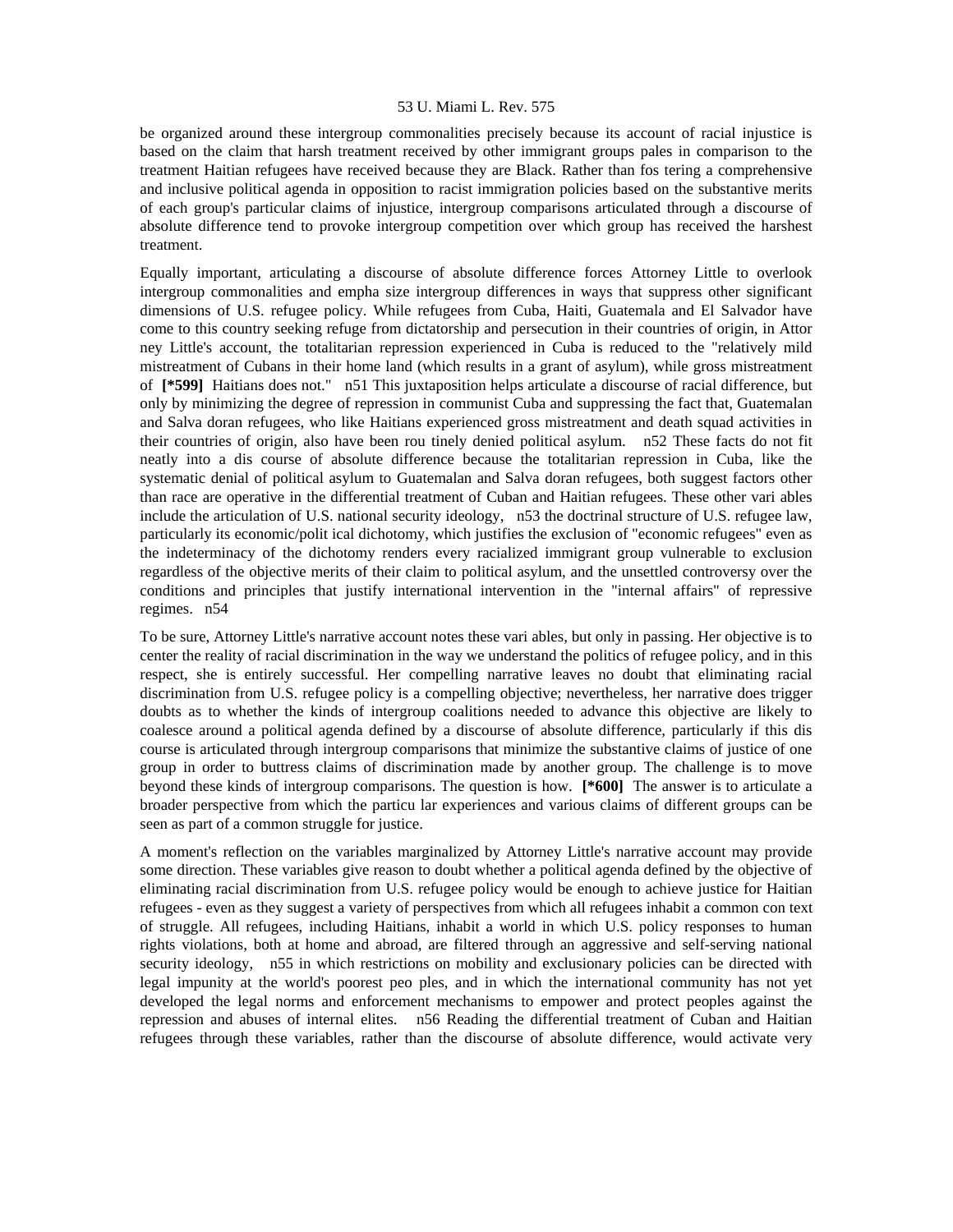different political agendas and foster very different intergroup coalitions precisely because these variables link the critical analysis of U.S. refugee policy to a critical analysis of the U.S. imperial state, the production of poverty in the international political economy, and the failures of the interstate system of sovereign nations to sustain a world order based on respect for international human rights. These dimen sions of domestic and international law and politics bear directly on the project of achieving substantive justice for Haitian refugees; however, their transformation implicates a fundamental reconfiguration of power relations and requires a discourse of mutual recognition and intergroup respect, not of absolute difference articulated through intergroup com parisons that minimize the substantive claims of one group to enhance those of another.

Substantive Justice: Beyond InterestConvergence

 At the same time, the essay by Attorney Little effectively fore **[\*601]** grounds the difficulties of translating abstract assertions of intergroup commonalities into a practical politics of coalitional justice. In Attorney Little's narrative, the noticeable exclusion of Haitian refugees from the amnesties enacted by NACARA is significant, not only because it is linked to and informed by a long history of differential and discrimina tory treatment towards Haitians, but because it represents an intergroup political betrayal in the corridors of Congress. Though a bipartisan and intergroup coalition, including leaders of the Black and Hispanic Con gressional Caucuses, has been coalescing in response to growing com munity opposition to the continued and blatantly discriminatory exclusion of Haitians, Haitians still lack the political representation and committed advocacy other immigrant groups enjoy. The fact that Republican members of Congress supporting NACARA were willing and able to perform a so-called "jihad" for the benefit of Nicaraguan, but not Haitian, refugees raises profound questions about the practice of coalitional politics, n57 particularly in light of another part of the story. Confronted with assertions that including Haitians in NACARA would kill the bill, Haitian advocates might, nevertheless, have decided to press the point. They might, in effect, have chosen to perform their own "jihad"on behalf of the excluded Haitians. According to Attorney Little, they did not. n58 As a result, thousands of refugees and immigrants from Nicaragua, Cuba, El Salvador, Guatemala, the former Soviet Union and Warsaw pact countries are enjoying the benefits of NACARA, leaving Haitians to wonder whether their self-restraint and self-sacrifice in this instance will be remembered and reciprocated in the next.

Told as a story of sell-outs and sacrifices, the story of NACARA tracks a familiar problematic in the practice of coalitional politics. Years ago, Professor Derek Bell gave us the theoretical framework for understanding this problematic in the context of Black/White civil rights coalitions. Professor Bell forwarded an "interest convergence" theory of the way white people practice coalitional politics. n59 In this practice, intergroup unity and solidarity are grounded, not in any commitment to objective justice nor in any substantive vision of inter-racial equality, but rather in the contingencies of converging group interests. Inter-racial **[\*602]** civil rights coalitions were viable only so long as white people saw their own particular self-defined group interests furthered by supporting Black civil rights struggles. The much discussed collapse of the civil rights coalition, and increasing reactionary retrenchment aimed at affirmative action policies, minority business set-asides, entitlements programs, read against the backdrop of economic problems, provide ample evidence in support of Professor Bell's initial thesis. n60

Attorney Little's narrative reveals the way Haitian refugees were cast as politically expendable in the coalitional politics that achieved the enactment of NACARA. It thus raises the significant question whether minority groups, their political representatives and legal advocates are destined to replay the interest convergence politics through which the white majority has strategically maintained its privileges. It challenges LatCrit theory, in particular, to struggle with the problem of articulating a more meaningful foundation for our coalitional theory and praxis. n61 Can we move the practice of intergroup coalitional politics beyond the pseudo solidarity and fleeting alliances of contingent convergence of interests? Of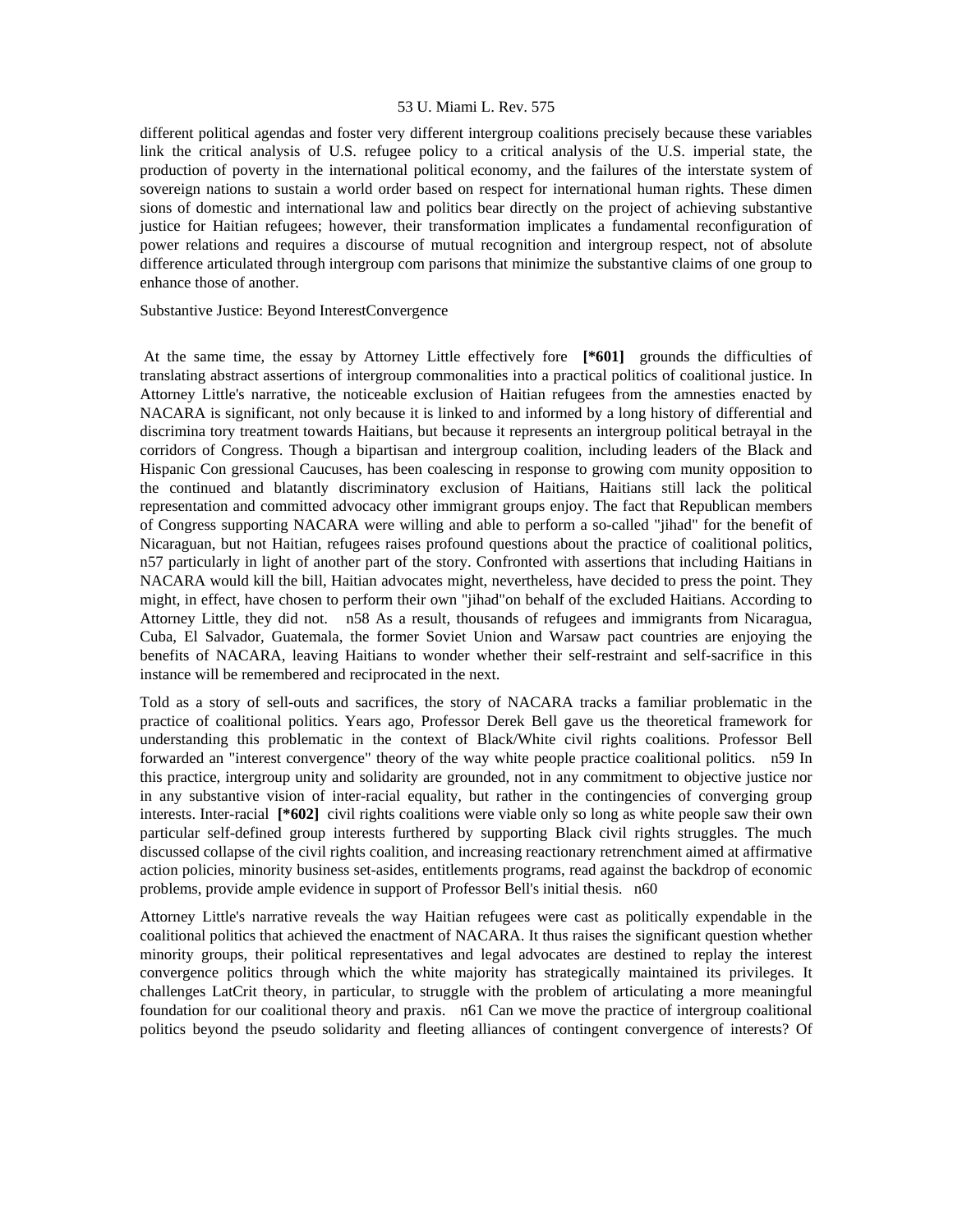course, this question, itself, presupposes a level of per ceived commonality that may have yet to be imagined in the local poli tics of South Florida.

In this context, the question asked by Attorney Lyra Logan in her essay in this symposium is whether Black and Cuban-American legisla tors, and the communities they purport to represent, can set aside their differences to establish common cause. n62 She believes they can, and this belief is based on her experiences directing Florida's Minority Participa tion in Legal Education Program. The MPLE is a statewide, state-funded affirmative action program designed to increase minority participation in legal education through annual funding of scholarships for 200 minority law school students and 134 undergraduate pre-law students. Attorney Logan's express purpose in recounting the history of the MPLE Program is to reflect critically on the conditions that enabled Black and Cuban- **[\*603]** American state legislators to transcend a politically partisan and racially divisive competition over the creation and location of "a minority law school" in Florida to develop the intergroup, bi-partisan coalition that succeeded in enacting the MPLE Program.

Attorney Logan explains that the MPLE program was proposed by Florida's State University System as an alternative to competing propos als to establish a new law school at Florida International University (FIU), which is 50% Hispanic and 11% Black, or to reopen a law school at the historically Black Florida A&M University (FAMU). FAMU's all-Black law school was closed by Florida's all white legislature in 1965 in order to open another white law school at Florida State Univer sity. The decision was purportedly made to enable Florida to meet an expected increase in the demand for lawyers, since FAMU's law school was reportedly failing to graduate sufficient numbers of lawyers that would later be admitted to the Florida Bar. The recent controversy over whether a new law school should be located at FIU, a proposal favored by Florida's Cuban legislators, or reopened at FAMU, the alternative supported by Florida's Black legislators, was sparked by various reports indicating that minorities are seriously under-represented throughout the legal profession in Florida. Indeed, in 1990, the Florida Supreme Court Racial and Ethnic Bias Study Commission concluded that a critical shortage of minority law students, attorneys and judges was a major fac tor contributing to the denial of equal justice for minorities in the State.

According to Attorney Logan, the MPLE program aptly illustrates the value of intergroup coalitions. The proposal to establish the scholar ship program was introduced in 1994 by a Black representative in the House and a Latino Senator, as a bi-partisan, biracial compromise bill. This bi-partisan, bi-racial support has enabled the program to survive the transfer of power between Democrats and Republicans in the various elections since 1994. Rather than continuing a partisan and racially divi sive competition for a law school that the State had no intention of fund ing, the Black and Hispanic legislators were able to put aside their differences and find common cause in a program that would help both groups achieve the objective of increased minority participation in legal education and the legal profession.

The problem is that, as her account indicates, this successful coali tional initiative is a case study in interest-convergence politics. Indeed, the success of the coalition was grounded in the contingencies of the moment, most particularly on the fact that the State could not justify giving either group the law school it wanted. If the State had decided to give a school to one group, this bi-racial, bi-partisan coalition would never have coalesced. Because the State did not, the two groups had to **[\*604]** cooperate or walk away with nothing. This coalition is, however, fragile and unstable. Each group still wants "its own" law school, and both FIU and FAMU have indicated that a law school is among their top priorities for 1998-2003. The stakes are as daunting as the coalition is fragile. As Attorney Logan observes, "if that battle reheats and intensifies, chances for future alliances on any issue will become more and more remote. Also, if one group gets a school, the other group may well find its under-representation left inadequately addressed." n63 The fragility of this coalition is directly attributable to the fact that it is based on a con tingent convergence of interests, rather than a substantive vision of and commitment to intergroup social and racial justice. Thus, while Attorney Lyra Logan views the MPLE as evidence of progress in intergroup coal itional politics, a LatCrit sensitivity must demand more from both groups.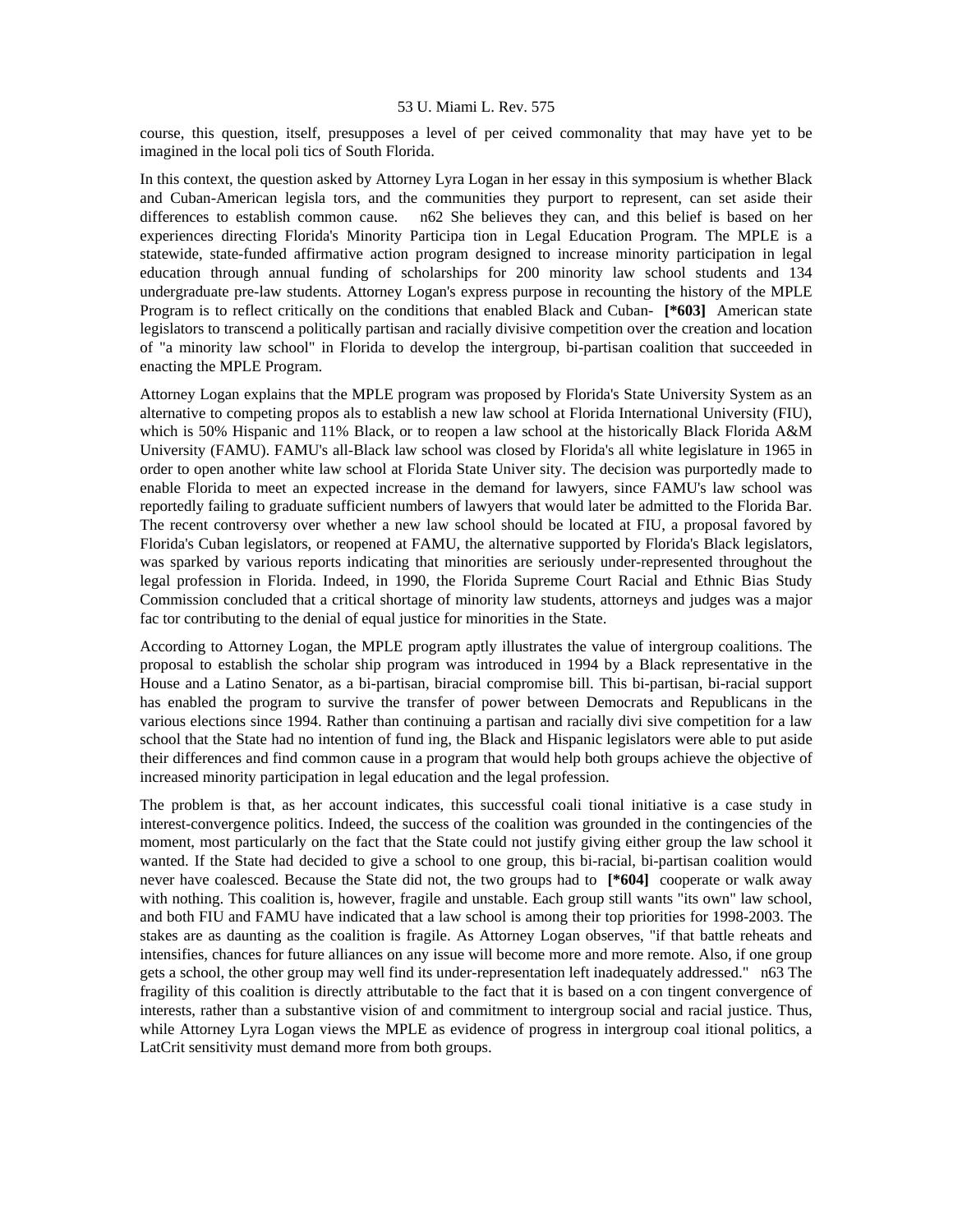At a minimum, a substantive vision of intergroup justice would eschew any political move to cast the problem of equal justice as a sim ple matter of increasing the number of Blacks and Latinas/os enrolled in Florida law schools or admitted to the Florida Bar, particularly when number-counting can operate to pit Blacks and Latinas/os against each other in a zero-sum competition. From the perspective of the Black and Latina/o residents of Florida seeking equal justice and affordable legal services, the crucial question is not who is going to control any proposed minority law school, nor how many Blacks and Latinas/os are admitted to the Bar, but how that control will be exercised and whether those attorneys will be trained, committed and enabled to practice law for social, racial, and ethnic justice.

The current structure of the legal profession in Florida, as in many places, is hardwired for inequality and injustice. n64 Despite the supposed over-supply of lawyers in South Florida, low and middle income indi viduals and families, as well as many small businesses, are literally priced out of the market for private legal services to such a degree that their legal needs go unattended or they resort to pro se representation. n65 State supported legal services for the poor are grossly underfunded. n66 **[\*605]** Recent law school graduates inspired by a vision of social justice and a desire to practice law in the public interest are hardpressed finding any public interest jobs, and certainly any that pay a living wage after accounting for law school loan repayment obligations. n67

Rather than empowering minority students to become effective advocates on behalf of the poor and the marginalized or even to achieve individual fulfillment through personally meaningful work, many minor ity students experience their legal education as a socialization process that numbs their sense of justice, subjects them to relentless microag gression, triggers profound identity crises, ignites their appetites for sta tus and money, distances them from the communities they initially wanted to help and, if they are successful by mainstream standards, con demns them to slave away for years at any job that allows them to repay their student loans, while they take solace in the fact they are making more money than they have the free time to spend. n68 Integrating minori ties into this pre-existing status quo without serious attention and proac tive efforts to reform the way legal education, the legal profession and the delivery of legal services are currently structured may provide Black and Latina/o students with a well-deserved opportunity for individual advancement through professional education, but it will not in and of itself ensure that low and middle income Blacks and Latinas/os, not to mention the poor of any race, will enjoy equal justice, nor that these new attorneys will be ready and able to practice law for social justice.

Clearly, the MPLE program is a remarkable feat in an era of back lash and retrenchment. The question that Attorney Logan's essay effec tively raises for LatCrit theory and praxis is this: how can we use the contingencies of interest convergence as a stepping stone toward, rather than a restriction upon, the achievement of social justice. Both the civil rights and the MPLE experiences show that coalitions based on interest- convergence can be put to good use, but those two experiences also counsel LatCrits to transcend the limitations and fragilities of these stra **[\*606]** tegic alliances. With this critical account of the MPLE experience, Attorney Logan usefully reminds LatCrit scholars that our challenge is to imagine and implement coalitions based on a vision of and commit ment to substantive justice.

In this context, Attorney Coto's essay is a particularly instructive counter-example. n69 Like many students of color, Attorney Coto exper ienced her Latina identity as a compelling source of empathy for and commitment to the marginalized communities with whose struggles and suffering she could in many ways identify. Unlike most law students, however, Attorney Coto was able, with the help of an Echoing Green Fellowship and the sponsorship of the Florida Immigrant Advocacy Center, to translate her empathy into an innovative legal services project, which she founded upon graduating from the University of Miami School of Law in 1997. This project is called LUCHA. Its mission is to serve battered immigrant women by providing critical legal assistance under "VAWA," the Violence Against Women Act, a federal law that makes the prevention of violence against women "a major law enforce ment priority" and includes provisions enabling battered immigrant women to self-petition for permanent resident status without the cooper ation or participation of their abusive spouse. VAWA also provides sus pension of deportation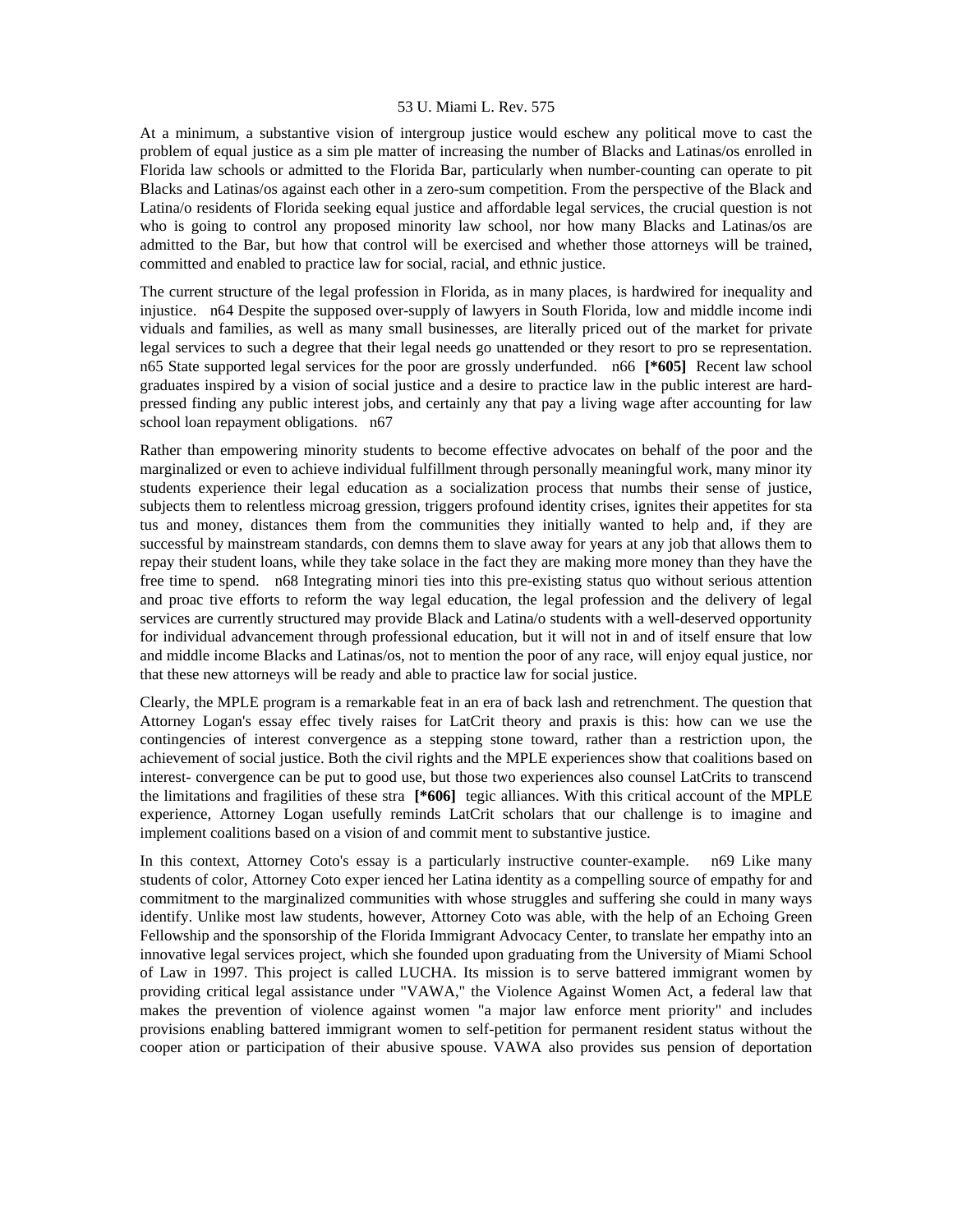relief; however, without access to effective legal services, the vast majority of battered immigrant women lack the infor mation and resources necessary to obtain this relief. Like other immi grants, these women face barriers of language, culture and social economic marginalization, but they face additional barriers because they are trapped in relationships with men who abuse them and manipulate their fears of deportation in order to exert power and maintain control.

The LUCHA project is especially noteworthy because it reflects a self-conscious and self-critical effort to implement an alternative model of legal services that is less focused on traditional litigation and more focused on reducing the dependency and isolation that make battered immigrant women so desperately vulnerable. While the traditional legal services model constructs the client as passive beneficiary of the bene fits secured and rights vindicated through the agency of the lawyer advo cate, LUCHA seeks to relocate and inspire agency in and among the battered immigrant women themselves. Formed as a grassroots mem bership organization, its strategy is to enable and promote self-determi nation by involving battered immigrant women in a larger community where mutual engagement and assistance become the vehicles of indi vidual empowerment. LUCHA members are eligible for free legal serv ices on immigration matters; however, to become a LUCHA member, **[\*607]** women must take a six-part educational program and commit a portion of their own time to assisting other women. The educational component raises women's consciousness and provides them with necessary infor mation on relevant topics in immigration law, workers' rights, domestic violence, public benefits, victim's rights, community resources and les sons on how to be heard by government. The mutual assistance creates community and organizes social networks otherwise disrupted by the dislocations of the immigrant experience and the isolation of domestic battery.

Despite its many strengths, the LUCHA project faces two signifi cant sets of obstacles. The first is that the structure and philosophy of LUCHA run counter to elitist attitudes that currently structure the deliv ery of legal services to the poor. The second is that the project is pri marily supported by a terminal fellowship. These two obstacles illustrate the difficulties or conundrums facing even the most creative and entrepreneurial minority law students committed to doing public interest work. On the one hand, their identification with their client communities can make them highly critical of the way traditional legal services operate and eager to innovate new approaches; on the other hand, established legal services are resource strapped and hardly inter ested in, nor often able, to hire recent graduates to develop and imple ment untested innovations. As a result, even the most innovative projects and ideas are increasingly dependent on terminal fellowships and grants, making these projects fragile, unstable and vulnerable to sud den termination, even after tremendous efforts have been invested in their success. The unsurprising result, too often, is a disillusioned disen gagement and retreat to well-trodden paths of career development. Thus, Attorney Coto's story reflects the range and structure of possibilities and obstacles confronting recent law graduates determined to translate anti- subordination theory into meaningful practice. The reforms needed to alter this picture are systemic and profound - and attest to the fact that a struggle to increase minority participation in legal education, uncon nected to a project of systemic reform in the delivery of legal services to disadvantaged communities, may fall short of the mark.

This is not to suggest that increasing minority participation in legal education and the profession is not a compelling social justice objec tive. n70 It is to say that the struggle to achieve equal justice for Blacks, **[\*608]** Latinas/os and other marginalized groups in Florida requires more com prehensive reforms, reaching deep into the heart of legal education and forward into the structure of the legal profession. n71 These reforms can barely be imagined, let alone achieved, without the kinds of sustained, collaborative, biracial and bi-partisan alliances that the MPLE coali tional initiative conjures, but has not yet fully delivered. By this, I mean alliances that are grounded in a substantive vision of justice and of the role of law and legal education in effectuating that vision, rather than a contingent convergence of interests among two factions that choose to position themselves in a racially marked, politically partisan, zero-sum competition for control of a non-existent law school at the expense of the collaborative intergroup political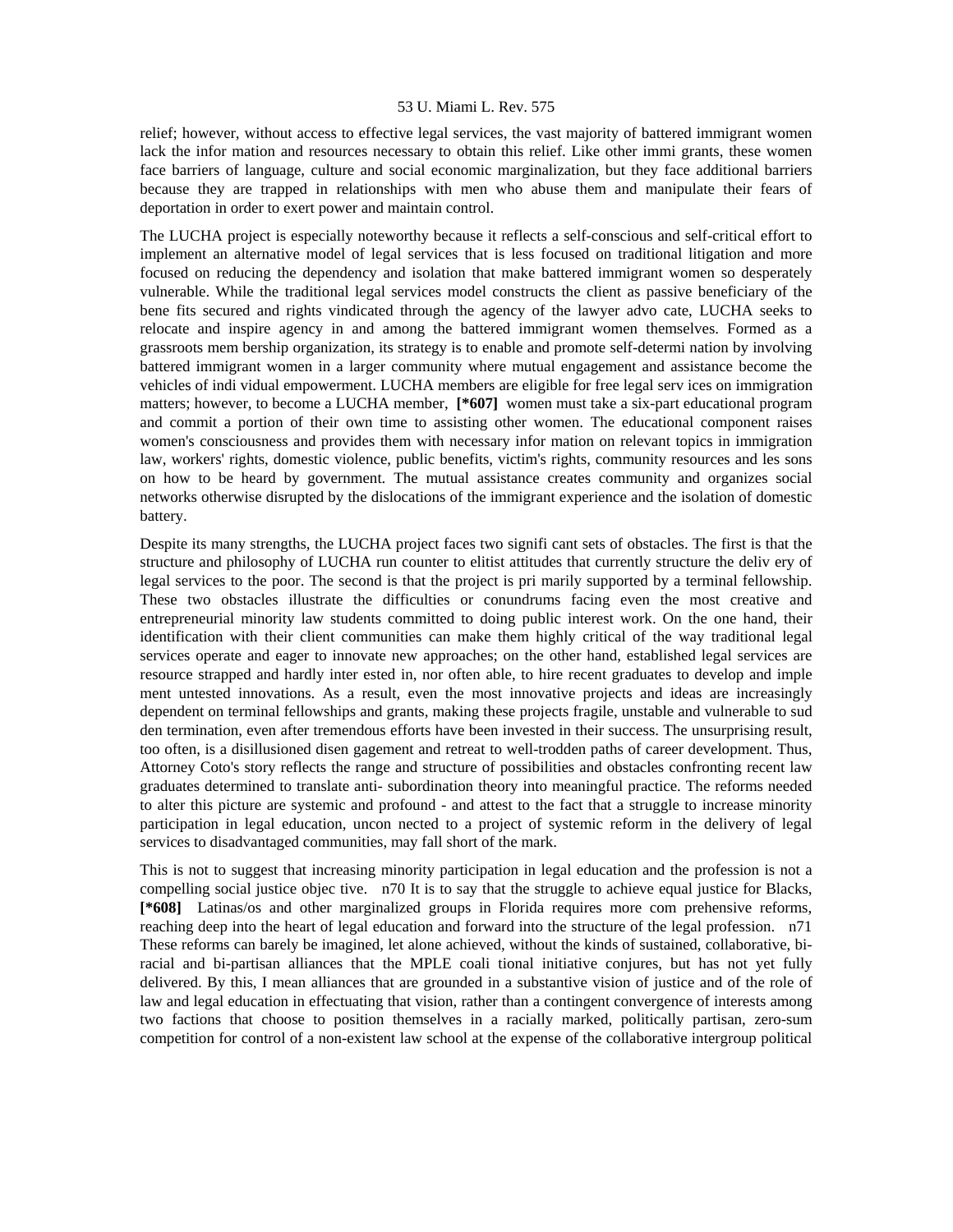alliances needed to achieve more comprehensive and systemic reforms in the structure of legal education and the organization of the legal profession - to the detriment of the minority interests they purport to represent and, more generally, to the cause of social, racial justice through law in this State. n72

# B. Inside Outside: Mapping the Internal/External Dynamics ofOppression

 The second cluster of essays maps the dynamics of internal and external oppression within Latina/o communities, even as it illustrates a rich multiplicity of perspectives from which the theory and practice of anti-subordination politics can be mapped around the inside/outside met aphor. n73 Professor Padilla first activates the inside/outside metaphor by focusing our attention on the phenomenon of internalized racism. Acknowledging that Latina/o subordination is not just a function of external oppression, but also of internal acquiescence in the negative stereotypes that undermine individual self-confidence and destroy col lective solidarity, challenges LatCrit scholars to theorize the relationship **[\*609]** between internal and external oppression, to familiarize ourselves with the psychologies of liberation n74 and to put into practice the affirmation of self that Professor Abreu's essay so effectively displays.

The four essays by Professors Abreu, Hernandez-Truyol, Wiessner and Roberts in very different, though complementary and synergistic, ways introduce a second problematic that is also usefully analyzed through the heuristic lens of the inside/outside dichotomy. LatCrit the ory has from the beginning sought to articulate an inclusive and mul tidimensional critical legal discourse, aimed at centering the previously marginalized experiences of Latinas/os, even as it continuously aims toward an ever more inclusive vision and practice of anti-subordination politics and intergroup justice. The initial birth and current trajectory of LatCrit theory has in some instances been celebrated as a natural out growth of the intersectionality and hybridity that characterizes Latina/o identities. Latinas/os are said to be uniquely positioned to bridge the hierarchical divisions of race, ethnicity, class, immigration status, lin guistic marginality, gender and sexual orientation because Latina/o iden tity constitutes the intersection of all of these terms. n75

It is by now, for example, a LatCrit mantra that Latinas/os come in all races and colors: we are of African, Asian, European and Indian heritage. "We speak Spanish, English, Spanglish, regional dialects and indigenous tongues." n76 Latinas/os are, in this respect, a universal that contains all particulars, and whose liberation is therefore intricately intertwined and directly implicated in the liberation of all particulars. n77 Against this backdrop, Professor Abreu's reminder that LatCrits must avoid essentializing our intersectionality sounds a helpful note of cau tion, even as Professor Hernandez-Truyol's account of the multiple forms of subordination experienced by Latina lesbians within their own communities, Professor Wiessner's emphasis on the oppression of indig enous peoples within every Latina/o community across the globe, and Professor Robert's discussion of the particularities of Black experiences and political identity, all challenge LatCrit scholars to examine how Latinas/os construct insiders and outsiders within the very midst of Latina/o communities. Our aim must be to avoid the practices and **[\*610]** assumptions that would replicate these insider/outsider configurations in the articulation of LatCrit theory, the consolidation of the LatCrit com munity and the organization of LatCrit conferences.

Internalized Oppression and the Problematics ofSelf-Affirmation

 By invoking the notion of internalized oppression, Professor Padilla's essay offers a valuable point of reference from which to explore the role of individual psychological and spiritual agency in the process of anti-subordination liberation praxis. Read in tandem with Professor Abreu's account of her experiences as a Cuban immigrant, these two essays center the psychological processes through which out sider groups both participate in and transcend their own marginalization, as well as the way individual experiences of inclusion and exclusion are mediated by culturally specific narratives of identity and community. As narratives of Latina/o group identity, these two essays project very different accounts of the way the constitution of Latina/o identities is experienced by members of different Latina/o groups.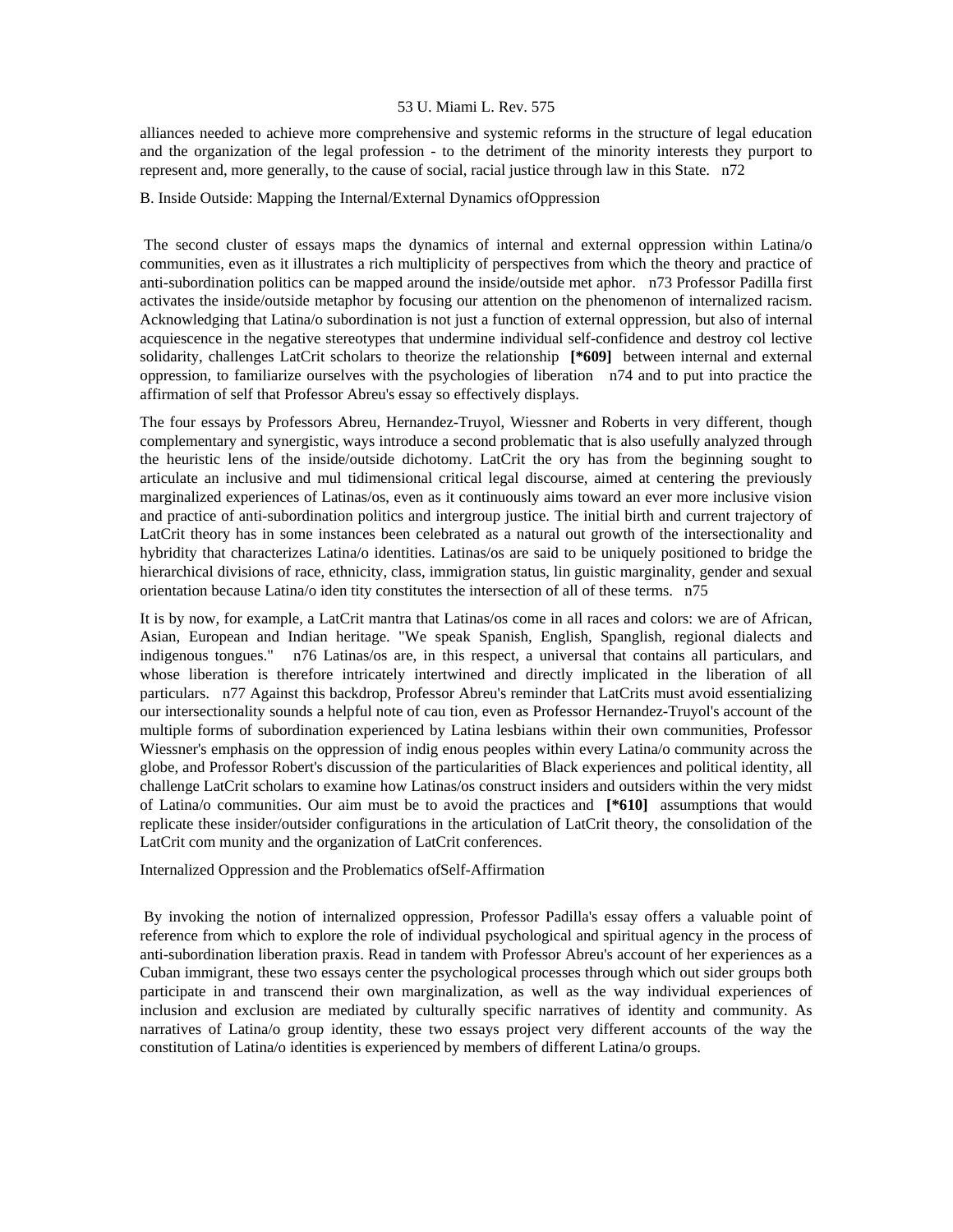Professor Padilla's essay calls Latinas/os to begin our anti-subordi nation theory and praxis by acknowledging the reality of internalized racism in Latina/o communities, a phenomenon in which, according to Professor Padilla, "'Mexicans internalize the Anything But Mexican' mind set." For Professor Padilla, exposing instances of internalized oppression is an important first step in any liberation struggle because internalized racism is the primary reason why Latinas/os collaborate in their own denigration, sabotage the opportunities and undermine the positive efforts of other Latinas/os. She cites numerous examples: the fact that significant numbers of Latinas/os in California voted to deny immigrants access to many benefits they had previously enjoyed (Prop. 187), to end affirmative action in government contracting and public colleges and universities (Prop. 209), and to end bilingual education (Prop. 227). Latinas/os who have internalized the negative stereotypes promulgated by the white majority are alienated both from themselves and from each other. Thus, they experience even their substantial achievements through the insecurity of an imposter and project their self-doubts and self-hatred onto other Latinas/os.

Overcoming subordination requires overcoming this internalized racism, and to this end, Professor Padilla offers numerous suggestions as to how Latinas/os can develop more positive self-identities and more empowered and empowering relations with other Latinas/os, both within **[\*611]** and beyond the legal academy. n78 These practices have the common ele ments of collective solidarity, mutual assistance and sustained engage ment in each other's struggles and aspirations - over time and across the many different social, political and professional settings where Latinas/os can make common cause in promoting each other's achieve ments and development - including LatCrit conferences.

Professor Abreu's essay, by contrast, offers a narrative in which Cuban identity has been experienced as a source of pride, privilege and unique opportunities. She describes her own experience of being Cuban as an experience of being "where it was at." n79 Cuban identity most cer tainly marks a whole constellation of differences between her and the Anglo majority, but in Professor Abreu's narrative, these differences are experienced of a piece with the talent of a Luciano Pavarotti or the intel lect of an Albert Einstein. "Difference," she notes, "is negative only when it is constructed as such." n80 Being Cuban never felt like a negative thing, nor did she ever feel inferior because she was Cuban. This is not to say that she never felt excluded, stereotyped or pressured to conform to the roles and positions the majority culture allots to immigrants in general and Latinas in particular. It does mean that these instances of exclusion produced no permanent damage in her sense of self because she, like many of the first and later waves of Cuban refugees, exper ienced their presence in this country as a temporary phenomenon trig gered by the disruptions of the Cuban revolution. For many Cubans, the memory of a privileged pre-revolutionary status in Cuba and the dream of return, not to mention the human capital and economic resources some Cubans were able to take into exile, provide the social psychologi cal resources through which many in the Cuban-American and "Ameri- Cuban" community combat their "minoritization." n81

These two essays provide a unique opportunity to explore the wide range of discourses through which Latina/o identity is mapped across the multiplicity of differences and similarities that constitute us as individu als marked by, or invested in, a Latina/o identity. Their focus is internal, self-critical and selfreflective. Though they perform the project of con stituting a Latina/o identity in very different ways, each does so undenia bly from the inside of a discourse, consciousness and community that are as internal to the Latina/o construct, as they are external to each other. The differences are striking. Where Professor Padilla reflects now on the broader significance of the fact she never dated any of the Chicanos **[\*612]** with whom she went to college, Professor Abreu remembers dating only Cuban boys in high school; where Professor Padilla speaks of Chicanas/os distancing themselves from the Spanish language, Professor Abreu recounts the concerted and assuredly draconian efforts through which her parents ensured she would grow up bilingual; and where Professor Padilla speaks of Chicana/o feelings of inferiority at the margins of a dominant white society, Professor Abreu recounts the decidedly critical perspective her Cuban upbringing gave her on Anglo culture - a per spective that shielded her from ever feeling excluded by a society into which she never wanted to assimilate.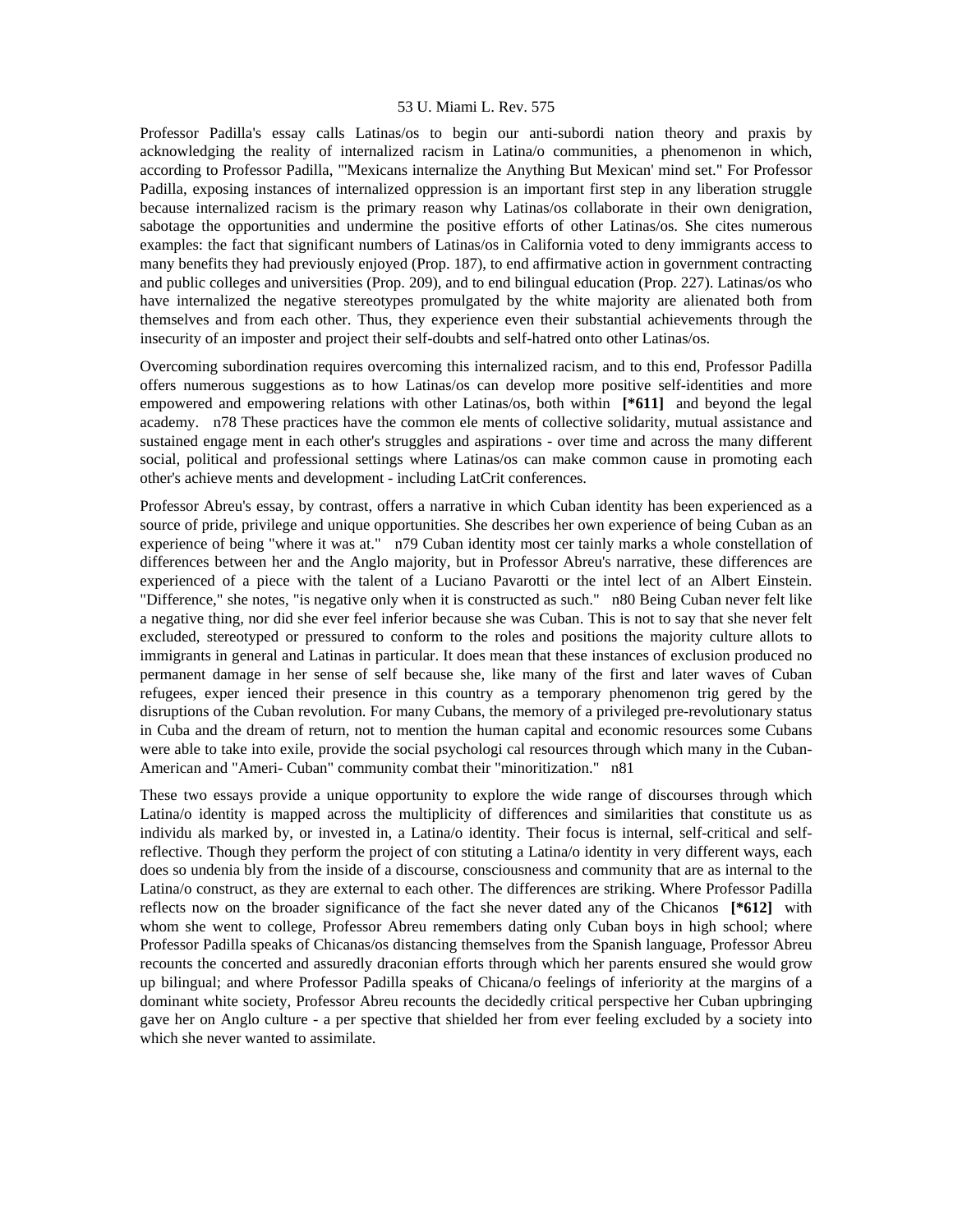Read in counterpoint, these two essays give substantive content to the general observation that the way individuals and groups respond to experiences of oppression and exclusion is both central to the develop ment of personal and social agency and informed by the different cul tural narratives we internalize. n82 They also demonstrate how the project of Latina/o liberation implicates existential questions of universal signif icance, in this instance provoking a critical analysis of the relationship between the internal experience of one's own agency and will to flourish and the external structural constraints that might otherwise determine our fate by consigning us to the margins. n83 Poised between the dis courses of free will and determinism, between the constraints of struc ture and the possibilities of agency, is a subtextual conflict between those who construct Latina/o identity through a discourse of victimiza tion and those who eschew any connection to a victim identity. n84 Read in counterpoint, the essays activate this tension because they challenge LatCrit scholars to reconcile Professor Padilla's "reconstructive para **[\*613]** dox" with Professor Abreu's celebration of self and assertions of indom itable agency.

The reconstructive paradox refers to the difficulties of enacting one's liberation from within a society that barely notices "the most insidious types of social evil because those evils tend to be so ingrained." n85 If Latina/o marginality and inferiority are so pervasive in our society, where or how, as Professor Westley asks, do Latinas/os find the resources to resist acquiescing in the very power that constructs us? n86 Professor Abreu responds that Latinas/os should seek these resources of self-affirmation and personal agency in the fact Latinas/os are always both insiders and outsiders all at once. Drawing energy and affirmation from those contexts in which we are insiders prepares us to combat the power that, in other contexts, would cast us as outsiders. The problem, as Professor Abreu acknowledges, is that, unlike herself, not all Latinas/os know the experience of being inside a group that is privileged by class, education, or social status. Not having access to an inside that is materially privileged or socially valued means having to create a self- and other-affirming identity from the bottom or the outside.

To be sure, Professor Abreu recognizes that "refusing to acknowl edge victimization does not transmute a victim into a non-victim." n87 Her point, as I see it, is that the impact of victimization is, in many though not all instances, fluid and indeterminate. There is always some avenue of agency. And even if there isn't really, the individual who always believes there is a way forward (or out) is more likely to flourish than an individual who internalizes the discourses and credits the practices that cast her as inferior or inadequate. Personal agency, like any great achievement or failure, is from this perspective a manifestation of the will to be and believe. n88 But even here, engaging Professor Padilla's reconstructive paradox means confronting the question: where does the outsider, one lacking access to the sorts of material, educational or social privilege Professor Abreu admits to enjoying, or one, who - like the Latina lesbian of whom Professor Hernandez-Truyol writes - finds herself multiply rejected, despised and excluded from all the identity groups or communities with which she might otherwise identify and align herself, where does someone so positioned - at the bottom and on the outside - find the will and resources to manifest an alternative vision from the bottom or the outside?

 **[\*614]** Read in this context, Professor Hernandez-Truyol's essay contrib utes a particularly valuable critical perspective on the significance of internalized oppression as well as on the configuration of insider/out sider positions within Latina/o communities. Tracking earlier accounts of the profoundly sexist constructs through which Latina/o culture struc tures heterosexuality and consolidates familial interdependence around the images of female sexual purity and maternal self-sacrifice, Professor Hernandez-Truyol notes how Latina/o culture routinely invokes the strictures of Catholic religiosity to regiment a form of heterosexuality that empowers men and smothers women. Under the weight and burden of the virgin/whore dichotomy, heterosexuality is constituted as a prac tice of male dominance and female self-negation, while the expression of female sexual agency or autonomy is cast as a dangerous step toward a rapid and ineluctable free fall into a life of sin, perversion and vulnera bility to male sexual dominance. n89 And yet, however oppressive these cultural constructs may be for straight Latinas, Professor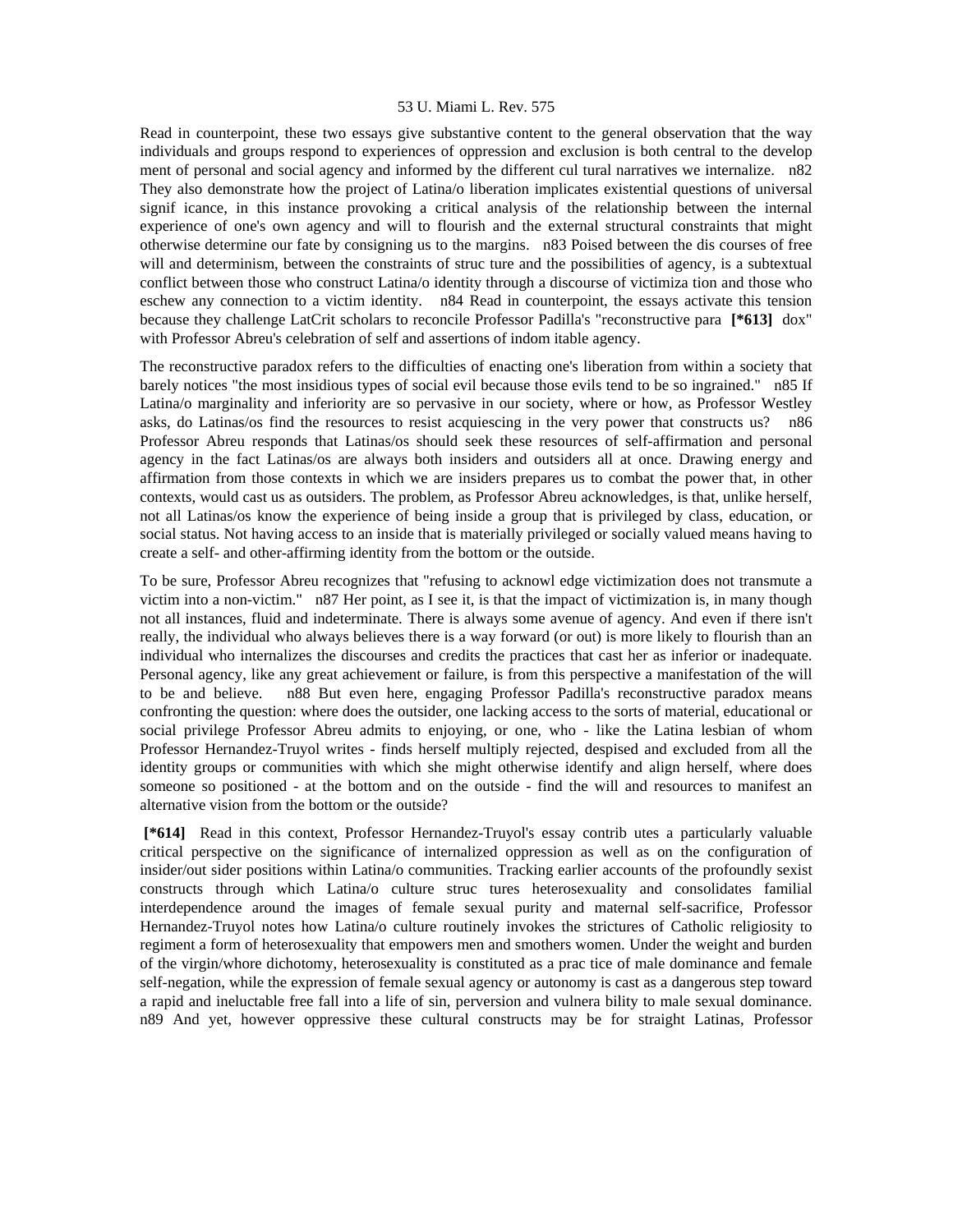Hernandez- Truyol is right to insist that Latina/o culture is even more virulent in its oppression of lesbians as lesbians.

Though all Latinas must negotiate the rigidity of the virgin/whore dichotomy every time and everywhere it is invoked to confine Latina assertions of autonomy and self-determination within the parameters of permissibility dictated by heteropatriarchal normativity or to bully Latinas into doing and being only those things a Latina can do or be without being labeled "a whore," nevertheless, in this context, Latina lesbians must, in addition, negotiate a cultural reality that sums itself up like this: Mejor puta que pata. As Professor Hernandez-Truyol indi cates, this cultural adage says it all: "The social and religious factors and influences that render sex taboo for mujeres in the cultura Latina are intensified, magnified and sensationalized when imagining lesbian sexu ality." n90 As bad as the whore is, the lesbian is worse. The fact that Latina lesbians have nonetheless found ways to develop and express a self- and other-affirming identity reflects the power and resilience of **[\*615]** humanity asserting "I am and I count" against all odds, n91 but it does not change the fact that the homophobia that marks her a lesbian also makes her an alien outsider - marginal and irrelevant, perverted and unnatural - everywhere and anywhere, but most painfully within her own Latina/o family and community. n92

By centering the experiences of Latina lesbians, Professor Her nandez-Truyol projects a perspective from which the anti-subordination imperative now pending on the LatCrit agenda far exceeds the anti-sub ordination potential of any strategies that would reduce this imperative to a struggle against internalized oppression or would ground Latina/o liberation on the identification and reclamation of some insider position we have all purportedly experienced at sometime, somewhere or another. This is not to say that these strategies, as articulated by Profes sors Padilla and Abreu, have no anti-subordination potential. It is just to suggest that the anti-subordination potential of these seemingly different strategies is limited by a common element that, but for Professor Her nandez-Truyol's intervention, might be easily overlooked. This common element is that neither strategy really addresses the problem of outsiders within the Latina/o community.

Professor Abreu's reflections on the insider/outsider dynamic con jure but do not really engage the problem because she intentionally con flates the difference between outsider status and difference itself. While she may be quite right to insist that "difference" is negative only when it is constructed as such, there is still a vast difference between being "dif ferent" in the way of a Luciano Pavarotti and being different in the way of a Latina lesbian. The difference between these ways of "being differ **[\*616]** ent" is precisely the fact that some differences, like sexual orientation, race and gender are in fact constructed as negative. As a result, the pro posal to ground Latina/o liberation on the self-valorization of one's dif ference rings a little hollow precisely because the project of self- valorization smacks of other-world psycho-spiritual realization, rather than the material and institutional transformation of the real-world con figurations of power and privilege that are currently invested in main taining these negative constructions of difference precisely because these constructions help reproduce and legitimate hierarchical relations, both withinand against Latina/o communities, in profound and material terms.

Professor Padilla's discussion of internalized oppression skirts the same problem in a different way. This is because the deconstruction of internalized oppression addresses a pycho-cultural dynamic in which the self is pitted against itself. In the case of Latina lesbians, overcoming internalized oppression may help the Latina lesbian, like other victims of relentless oppression, to resist the practices and discourses of subordina tion and exclusion and may thus enable her to revalue and respect both herself and other lesbians, but it does not eliminate the reality of homophobic oppression in la cultura Latina precisely because, and to the extent, this oppression is embedded in the very different dynamic of the self against its "other."

In this context, what Professor Hernandez-Truyol's intervention suggests is that anti-subordination theory and praxis must make a clear distinction between internalized and internal oppression within Latina/o communities: the first dynamic targets sameness; the second targets dif ference. The first is activated by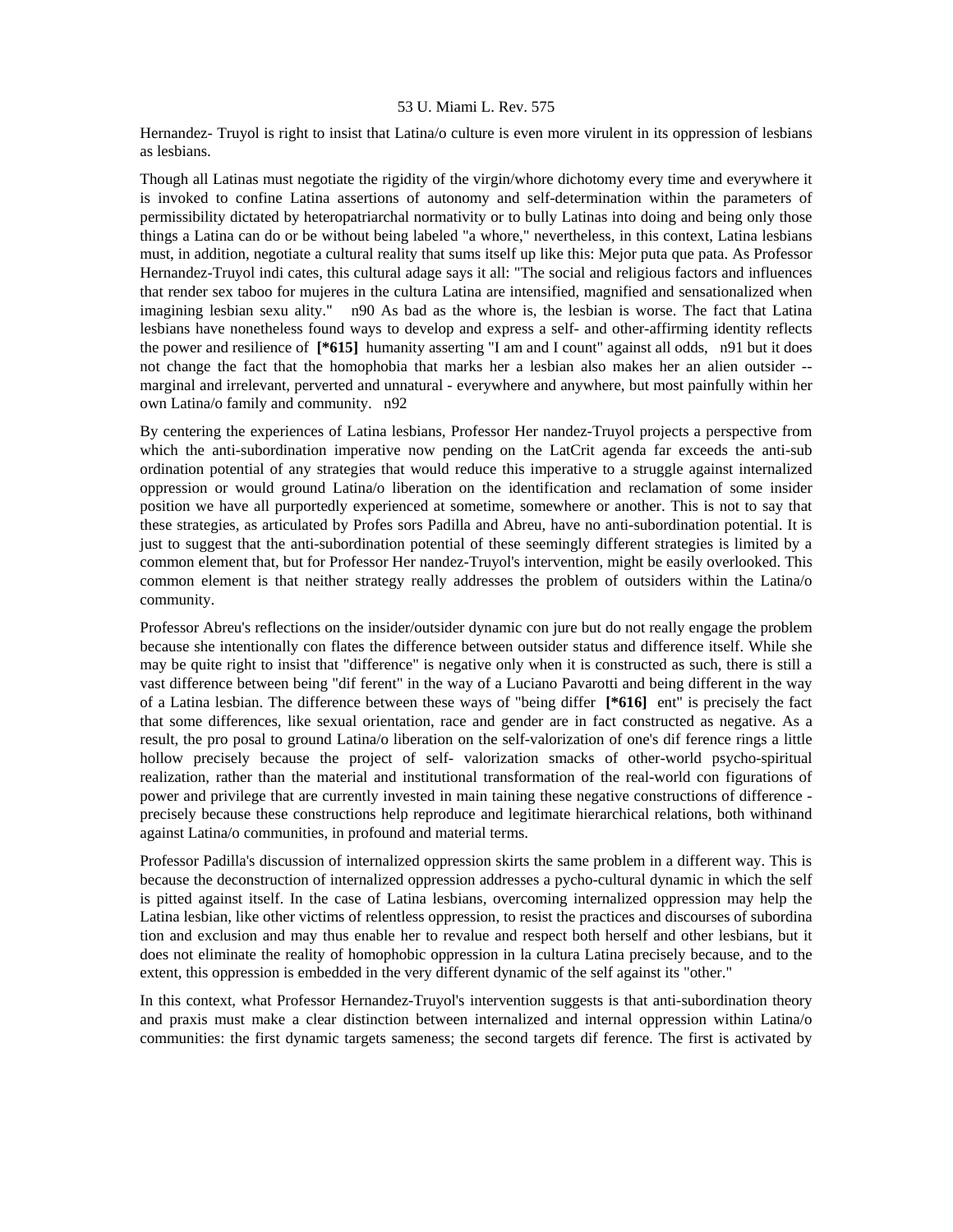self-hatred and self-doubt, the second by hatred or fear of the Other. Overcoming the first, requires that we learn to value ourselves. Overcoming the second requires that we learn to value others. Learning to value ourselves does not automatically translate into the valuing of others, particularly "Others," in whose dif ference Latina/o culture has inscribed its most virulent prejudices and whose acceptance and full inclusion within the Latina/o community would threaten and profoundly destabilize the routine practices and ingrained ideologies through which traditional relations of power and dominance are culturally performed and legitimated. It therefore fol lows that self-valorization can be only part, though - as Professors Abreu and Padilla powerfully demonstrate - an important part, of the anti-subordination agenda that drives LatCrit theory and practice. The other part requires that, in learning to value Others, who are at the bot tom or on the outside of their particular contexts, we learn to value our selves in a different way - in a way that does not reproduce the **[\*617]** prejudices and hierarchies of the various supremacies we seek to transform.

Deconstructing Racial Hierarchies and De-Centering Hispanic Identities in LatCritTheory

 Like Professor Hernandez-Truyol, Professor Wiessner calls on Latina/o communities to practice antisubordination principles inter nally. n93 His essay opens by recounting a vision of a world order based on human dignity, inclusion and respect for diversity. In this imagined order, the anti-subordination agenda articulated by Latina/o communities raises compelling claims of justice. Nevertheless, he finds fault in the fact that LatCrit scholarship has seemingly turned a blind eye to the plight of indigenous peoples. n94 This asserted failure to engage the strug gles of indigenous peoples jeopardizes the legitimacy of Latina/o demands for equal treatment and respect. In Professor Wiessner's words, "If we do not respect the legitimate claims of others, we forfeit our own." n95 Indeed, the struggles of indigenous peoples are particularly appropriate matters for LatCrit attention precisely because they impli cate a whole array of current and historical discrimination and exploita tion by Hispanic Latinas/os, both in Latin American countries, where Hispanic Latinas/os constitute a dominant class, and elsewhere and everywhere Latinas/os display the conscious and unconscious racism that is endemic in Latina/o cultural sayings and practices toward indige nous peoples. n96 Just as Latinas/os resist our subordination within Anglo society, Professor Wiessner's objective is to challenge the subordination of indigenous peoples within Latina/o society.

Professor Weissner makes his case by examining the legacy of His panic conquest in Latin America. This legacy is a history of physical and cultural genocide. From the initial encounter with the Spanish Con quistadors through the more recent history of military dictatorships, **[\*618]** indigenous peoples in Latin America have been tortured, massacred, robbed, enslaved and displaced from their communal lands by the bru tality of scorched earth military campaigns, international development projects, U.S. sponsored drug enforcement search and destroy missions, and multinational companies seeking free access to their natural resources. Theirs is a struggle for physical and cultural survival, for self- determination and for land. Their current legal status in countries like Brazil, Venezuela, Nicaragua and Mexico reveals the legal legacy of the Hispanic conquest as well as the increasing influence and impact of neo- liberal hegemony in Latin America. In Brazil, for example, Professor Wiessner notes that indigenous peoples are still subject to a special regime of tutelage, which casts them as "relatively incapacitated" and places them under the guardianship of the Brazilian state. Government decrees initially promulgated to protect indigenous rights to their ances tral lands have been rolled back by more recent decrees designed to afford private commercial interests the right to contest Indian land demarcations in an adversarial process. By outlining the present day legal struggles of indigenous peoples in the various countries of Latin America, Professor Wiessner reveals the continued complicity of Latin American elites in the expropriation of these subjugated, but resurgent Indian nations, even as he notes with approval the legal advances being made in some countries like Colombia and Chile.

This is not to say that Professor Wiessner's analysis is beyond criti cism. Perhaps to underscore the compelling need for Hispanic Latinas/os to recognize their own complicity in the subordination of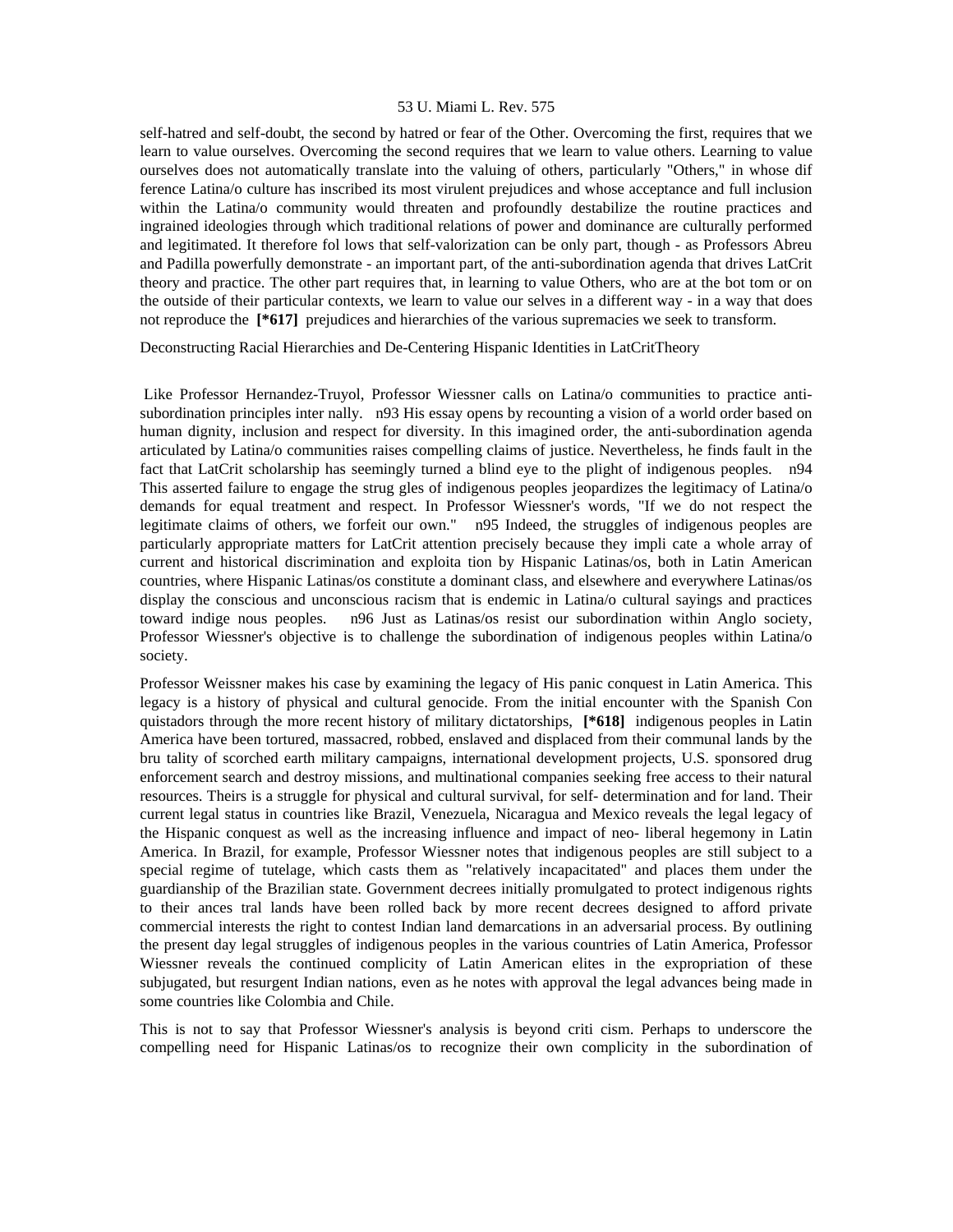indigenous peoples, Professor Wiessner structures his argument around a compari son of the treatment indigenous peoples have received from Anglo and Hispanic conquerors. In this comparison, Hispanics fair poorly. According to Professor Wiessner, Anglo conquerors were more civilized and less brutal than Hispanic conquerors. n97 To support this brash gener alization, Professor Wiessner quotes the work of Professor Steven McSloy. n98 The problem is that nothing in Professor McSloy's text sup **[\*619]** ports Professor Wiessner's comparative assessment. The fact that the "the wars, massacres, Geronimo and Sitting Bull ...[were] really just clean up," hardly suggests that the colonization of the Northern parts of the American continent was any more humane than the conquest of the South. If anything, the comparison Professor Wiessner activates sug gests instead that the "British colonizers " were more unitary and less internally conflicted about their colonizer status. While Spanish colo nizers struggled against internal opposition by Spanish religious elites, who deployed "the natural law theories of St. Thomas Aquinas" to com pel recognition of indigenous peoples as subjects with inalienable rights under the law of nations, the "British" colonization was total - in the law, as much as in the flesh. n99

My point is not to defend the Spanish conquest of Latin America, or to suggest that the treatment of indigenous peoples was, or continues to be, anything but brutal. My point is rather to use Professor Wiess ner's analysis as a reference point for further reflection on the commit ments implicit in the LatCrit aspiration to promote an anti-subordination politics that is broadly inclusive and relentlessly antiessentialist, as well as to reflect further on the politics and practice of intergroup compari sons. From this perspective, there is no question that Professor Wiess ner's essay activates a problematic that often is organized around an inside/outside dichotomy and is most immediately apparent in debates over who has standing to criticize the practices of oppression and inter nal hierarchies within a subordinated community. This is because Pro fessor Wiessner's pointed and comprehensive account of the way indigenous peoples have been exploited, marginalized and oppressed "within the Latino-Latina midst" is in no sense a selfcritical interven tion, as Professor Wiessner at no point claims a Latina/o identity. Thus, his contribution provides a valued opportunity to reflect not only on the substance of his criticisms, but also on the way LatCrit theory should position itself in debates over standing to criticize the reproduction of hierarchies within Latina/o communities. To this end, a LatCrit response to these sorts of criticisms needs to take note that the practice of coding criticism as external interventionism, like the discourses of cultural relativism, privacy, sovereignty and the individualization of guilt and innocense, are standard tropes, routinely invoked by elites the world-over to deflect criticism from their abusive and exploitative prac **[\*620]** tices, as well as from their unearned privileges. n100 Thus, it is imperative that LatCrit scholars resist the tendency to dismiss external criticisms automatically, even as we reflect critically both on the difference between internal and external criticism and on the way we draw the internal/external line in responding to those particular criticisms we might want most to suppress.

At the same time, the analytical and empirical imprecision with which Professor Wiessner juxtaposes the colonization of North and South America, as well as his mere passing reference to the substantial efforts currently underway to incorporate indigenous peoples into Lat Crit discourse should give self-constituted "outsiders" reason to pause before launching their well-intentioned criticisms. At a minimum, such criticisms need to avoid inflammatory over-generalizations that cast their comparisons in broad, ambiguous and unsubstantiated terms. Such comparisons do little to enlighten, though much to confuse the issues and inflame the politics of reaction and division. Nevertheless, the underlying truth of Professor Wiessner's broader argument warrants serious LatCrit attention. Indeed, read through the heuristic of the insider/outsider dichotomy already thematized in the preceding essays by Professors Padilla, Abreu and Hernandez-Truyol, his essay calls attention to, and prompts reflection on, the fact that none of these essays address the way their analysis might be relevant to the particular exper iences of indigenous peoples, nor for that matter of Black Latinas/os and Asian Latinas/os - though these group experiences would certainly enrich our understandings of the social-psychological processes of inter nalized oppression as well as expanding our analysis of the way "differ ence" is used to configure insider/outsider positions within and between Latina/o communities.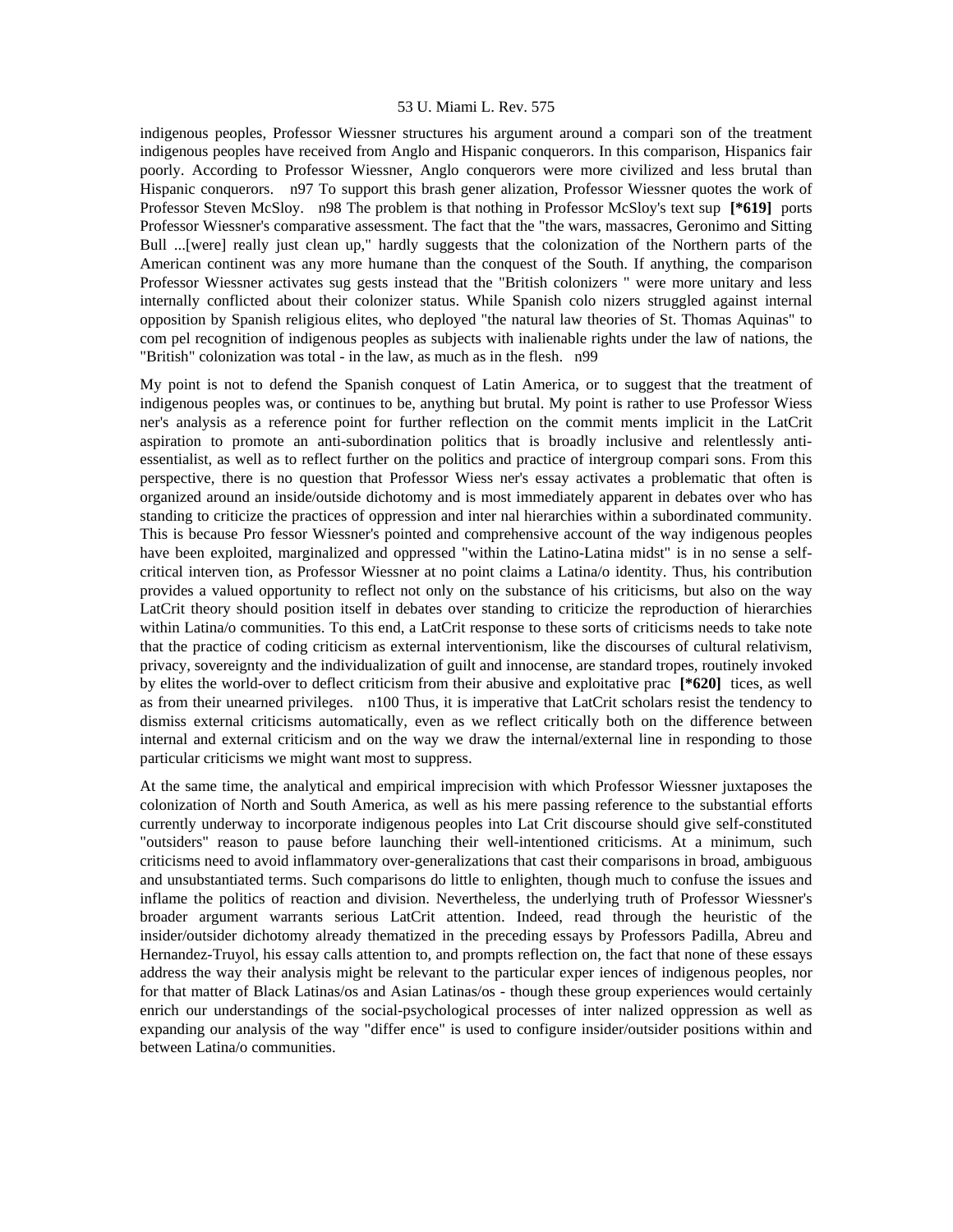To give just one brief example of the way attention to the particular realities of indigenous peoples might substantially enrich the analysis, even as it helps clarify the scope and meaning of LatCrit commitment to anti-essentialist anti-subordination theory consider the following: When Professor Padilla writes of internalized racism, she speaks specifically of the practices through which Chicanas/os undermine themselves and each other. The very concept of internalized oppression is activated around an imagined inside/outside. Internalized racism is not external oppression because it occurs within a delimited community, amongst its members, pitting insider against insider. Asking how this analysis might be rele **[\*621]** vant to articulating a LatCrit perspective on the anti-subordination strug gles of indigenous peoples means asking how the histories of enslavement, exclusion and extermination, as well as the current marginalization of indigenous peoples, both beyond and within the United States, would figure in a theory of Chicana/o internalized oppression? The discourse of Latina/o hybridity and mestizaje offers one ready response. n101 In this response, the subordination of indigenous peoples figures centrally in the dynamics of internalized oppression because it is the indigenous aspect that makes Chicana/o identity a source of self-hatred and self-doubt.

The important point, however, is to see how this response falls short of the anti-essentialist commitments that ground the LatCrit pro ject, even as it perhaps misses the mark of Professor Wiessner's criti cism, for Professor Wiessner is not talking about the subordination of indigenous identities, but of peoples. Grounding LatCrit concern for their struggles in the discourse of Latina/o hybridity suggests that indig enous peoples are inside the Latina/o construct, and important to the LatCrit project, not in and for themselves, but rather because their exper iences and realities have been important to the construction of Latina/o identities. To be sure, recognizing the indigenous and other racial mix tures that oftentimes are repressed in the constitution of Latina/o self- identifications has been one of the important advances achieved through the discourse of mestizaje; nevertheless, the anti-essentialist commit ments underlying the LatCrit movement's aspiration to articulate a poli tics of intergroup justice will eventually require even further progress.

Indeed, fully recognizing and embracing the struggles for justice of indigenous peoples challenges the LatCrit movement to develop the critical discourses and implement the intergroup practices that will enable the LatCrit community to pursue three important objectives, simultaneously and in tandem: to continue articulating an anti-essential ist critique of the way the institutionalization and cultural performances of white supremacy marginalize different Latina/o communities in dif ferent ways, to de-center Hispanic identity in our conceptualization of Latina/o communities so that we can better understand the particular experiences and perspectives of minority groups within our communi ties, and ultimately to recognize and embrace the universal claims of right - to equality and dignity - that are everywhere constituted in the demand for justice and desire for inclusion expressed by every group oppressed by the articulation of white supremacy, both within and beyond the United States. Ultimately, the struggles of indigenous peo **[\*622]**  ples, like the struggles of Black and Asian peoples, are matters of Lat Crit concern, not so much because Latinas/os are a hybrid people composed of all these elements, but because recognizing and transform ing the particularities of injustice is the only viable strategy for achiev ing substantive justice. n102

Read through the prism of these three objectives, the essays by Professors Padilla and Abreu make significant contributions to the Lat Crit project, understood initially as a movement to articulate the particu larities of Latina/o perspectives and experiences within the regime of white supremacy and to promote a pan-ethnic Latina/o political identity that can mediate and transcend the politics of division that is too often activated around the differences between Cuban-Americans, Puerto Ricans and Mexican-Americans. n103 They want to make Latinas/os "insiders" even as they make "the inside" a place worth inhabiting. But, as Professors Hernandez-Truyol and Wiessner remind us, "the inside" we create must aspire always and everywhere to provide a home for those at the bottom of their particular contexts because the logical and political implications of the LatCrit commitment to anti-essentialist intergroup justice, both encompass and transcend the politics of Latina/o pan-ethnicity and hybridity.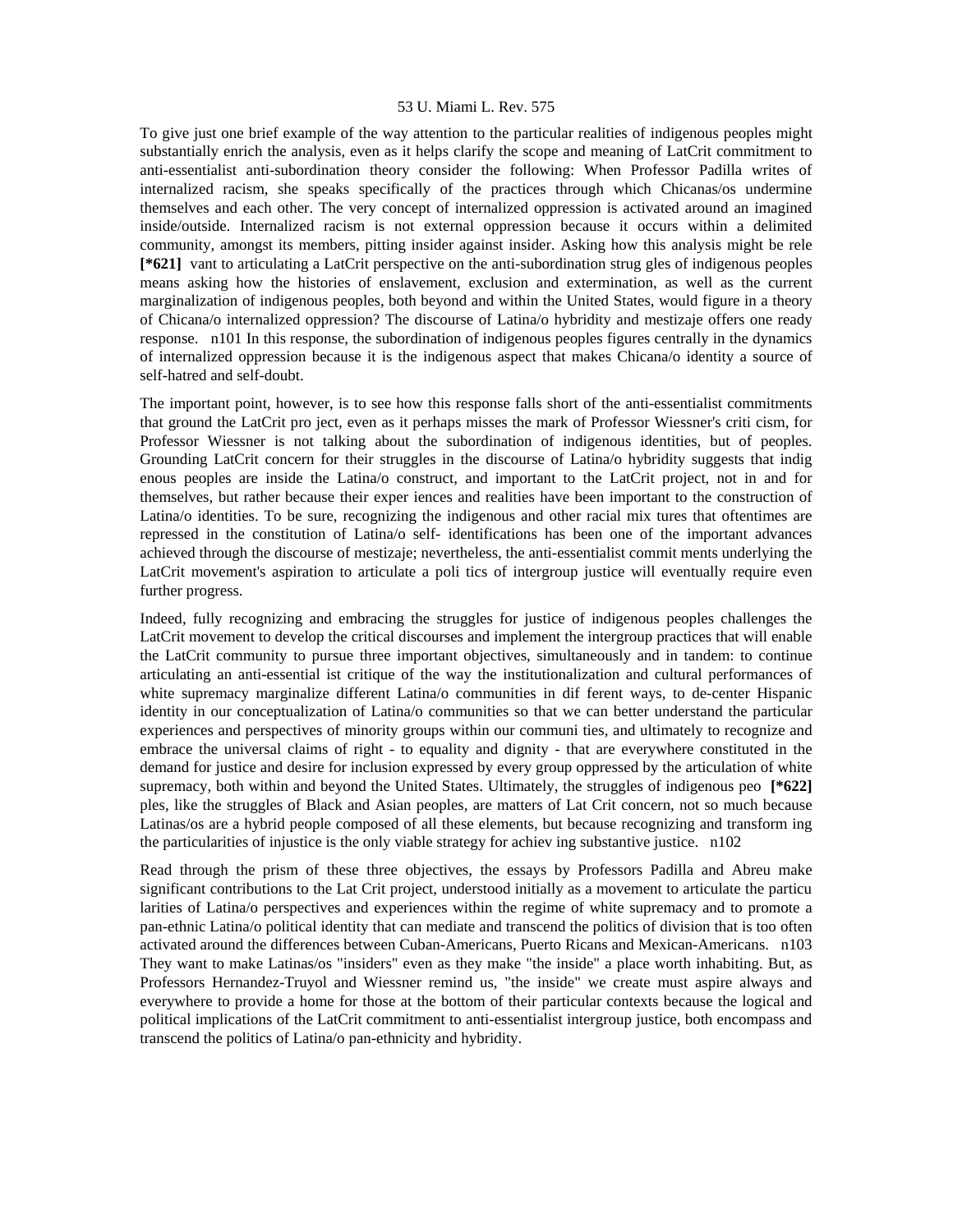In this vein, Professor Roberts' contribution appropriately closes this cluster of essays. n104 Her essay is based on remarks she delivered at LatCrit III in a colloquy programmed to open the focus group discus sion entitled From Critical Race Theory to LatCrit to BlackCrit? Exploring Critical Race Theory Beyond and Within the Black/White Paradigm. n105 The purpose of this focus group was to expand the param eters of LatCrit discourse by triggering a critical analysis of the different ways in which the Black/White paradigm of race truncates and essential izes the liberation struggles of Black peoples, for example, by deflecting attention from the intra-group hierarchies and diversity that divide "the Black community," as well as by obstructing the cross-racial and multi racial solidarities that might otherwise coalesce around issues of imperi alism, colonialism, national origin discrimination, language rights, immigration policy, gender and sexual orientation. The hope was that **[\*623]** by creating a space and intentionally focusing attention on the sorts of intra-Black particularities constituted in and through the different histo ries, perspectives, political ideologies and transnational identities of Black Latinas/os and Caribbeans, we might begin the process of concep tualizing the critical methodologies, thematic priorities and substantive areas of law and policy that might form the center of a post-essentialist 'BlackCrit" discourse, which is just to say, a critical discourse that engages the particularities of Black subordination from an anti-essential ist perspective.

LatCrit stakes in such a project are high, for while LatCrit theory was itself born of the critical need to move beyond the essentialism of the Black/white paradigm toward a more inclusive theoretical frame work that focuses, broadly and comprehensively, on the way the institu tionalization and cultural performance of white supremacy affect all peoples of color, though in different ways, still the political impact of uncritically abandoning the Black/white paradigm would be indefensibly regressive. n106 To be sure, Asian and Latina/o communities have been marginalized by the Black/White paradigm and our increasing and mutual recognition of the commonalities that construct Asian and Latina/o subordination are among the most powerful new insights ena bled by the anti-essentialist movement in Critical Race Theory. n107 Nev ertheless, the inter-group solidarities this knowledge enables us to imagine and pursue cannot be promoted at the expense of our theoretical and political commitments to combating the particular forms of racism experienced by Black people, both in this country and abroad. If LatCrit theory were to abandon uncritically the Black/White paradigm, it would marginalize a substantial portion of the Latina/o community and betray our aspirations to substantive intergroup justice. Thus, the objective must be to move our understanding of white supremacy progressively beyond the Black/White binary of race, even as we acknowledge the [\*624] particular and virulent forms of anti-Black racism that are institutional ized and expressed in virtually every society across the globe, including Latina/o communities. Doing so requires that we center the particulari ties of Black subordination long enough to recognize the way anti-Black racism operates in Latina/o communities and the way the struggles of Black peoples, who are not Latina/o, are also implicated in the LatCrit project.

From this perspective, Professor Roberts essay makes two points worth further reflection. Her first point is to challenge a common misun derstanding of the meaning of "essentialism" in the anti-essentialist cri tique. White feminist legal discourse, for example, has construed this critique as an attack on any analysis that focuses exclusively on the experiences of one group of women without also addressing the exper iences of other groups of women or, indeed, of all women in general. This misunderstanding may be genuine or opportunistic, but in either case, it makes it easier to deflect the impact of any analysis that focuses on the particular forms of oppression experienced by any particular group of women of color. Thus, when Professor Roberts writes or talks about the particular experiences of pregnant Black women in a racist criminal justice system, her analysis is at times discounted on the grounds that it does not discuss the experiences of other pregnant women in analogous situations. But, as Professor Roberts argues, the antiessentialist critique, which launched Critical Race Feminism as a reaction against the exclusive attention feminist legal discourse was then giving the problems of white women, did not attack the practice of stud ying the problems of a particular group of (white) women, but rather the practice of assuming that this particular group represented all women. n108 As Professor Roberts puts it, "writing about Black people is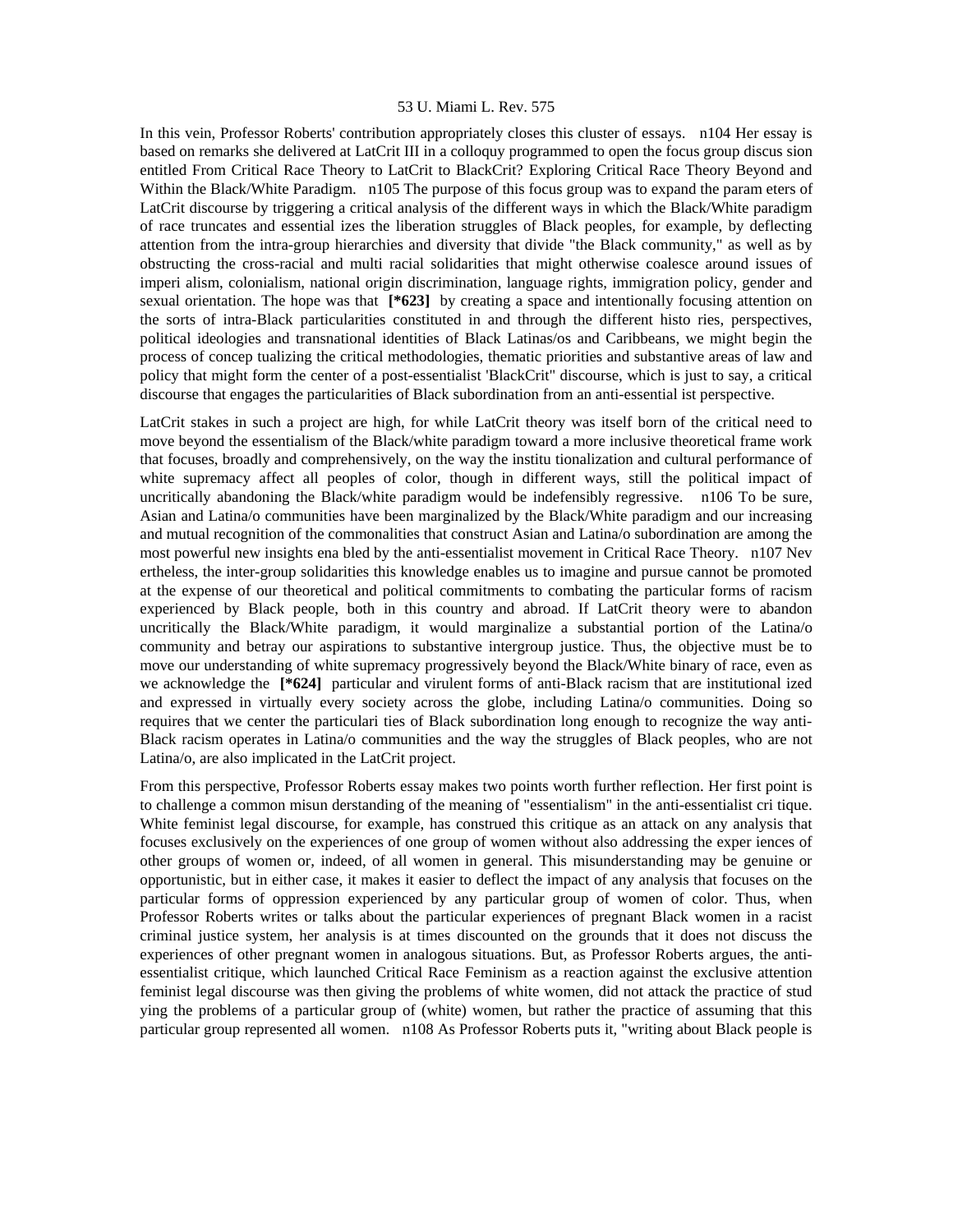not essen tialist in and of itself. It only becomes essentialist when the experiences discussed are taken to portray a uniform Black experience or a universal experience that applies to every other group." n109

This important insight has profound implications for the way the LatCrit movement should understand and pursue the practice of produc ing anti-essentialist, anti-subordination critical legal scholarship and was, in fact, a driving force behind the initial decision to organize the "BlackCrit" focus group discussion at LatCrit III. The purpose of this focus group was to operationalize, within the LatCrit community and conference setting, a vision of intergroup solidarity and substantive jus tice that is categorically different from the vision that currently links the anti-essentialist critique to a particular, and ultimately unsatisfactory, **[\*625]**  representation of both the meaning and the practical and political impli cations of a commitment to "multiculturalism." This alternative vision is referenced in, but not fully explained by, the call for "rotating centers" because the aspirations embedded in the practice of rotating centers are too easily confused with and overshadowed by an ingrained tendency to hear the call for critical attention to the particularities of subordination experienced by different groups as a call that can only be answered through the Balkanization of the universals that might otherwise bind us in solidarity. n110

Against this backdrop, the decision to feature a focus group discus sion exploring the necessity and possibilities of launching a new inter vention in outsider scholarship provisionally styled "BlackCrit Theory," was to perform a public event that, thereafter, would provide a meaning ful point of reference for articulating a different vision of the way the anti-essentialist critique can (and should) mediate the relationship between universal and particular. The easiest way to explain this is to contrast the structure of the BlackCrit focus group at LatCrit III with the paradigm model through which the commitment to multiculturalism has been performed in other contexts. n111 Rather than organizing LatCrit III as a conference dedicated to Hispanic Latina/o issues and relegating dis cussion of the particularities of Black subordination to one of a number of concurrent sessions, in which different subgroups separate to discuss "their own" particular issues, the BlackCrit focus group was designed to center the problem of Black subordination in LatCrit theory and to invite all participants to focus on these particular problems, with the implicit understanding that these particular problems are of universal concern for all LatCrit scholars committed to an anti-subordination agenda based on substantive intergroup justice, and with the further understanding that future LatCrit conferences would, in similar fashion, seek to center the **[\*626]**  particularities of subordination confronting other marginalized and inter sectional minority identities.

This latter point is crucial. By linking critical analysis of the partic ularities of subordination experienced by different groups to the practice of "rotating centers," the BlackCrit focus group at LatCrit III clearly illustrates why the production of anti-subordination theory and praxis must be conceptualized and performed as a collective project, reflected in and strengthened by our mutual commitment, across our many differ ences, to remain engaged in each other's issues over time. As Professor Roberts rightly notes, no one need, nor ever can, focus on everything at once, but the struggle against white supremacy requires that we - each individually and all collectively - increasingly learn to see and combat the multiple structures and relations through which the practices and ide ologies of white supremacy have constructed the particular forms of sub ordination confronted, in different ways, by all peoples of color, both within and beyond the United States. Thus, the common project to transform the realities of white supremacy can only be realized through a collective and collaborative effort, in which we teach each other about the similarities and differences in the way white supremacy operates in our various communities. This by necessity requires a practice of "rotat ing centers," even as this practice, in turn, requires a mutual commit ment to remain engaged over time. Only members of a community committed to fostering an inclusive and collaborative anti-subordination project for the long haul can afford to decenter their own compelling problems to focus, instead, on the problems confronting people other than themselves.

It follows, therefore, that the practice of rotating centers can operate effectively only in the context of a genuine community, whose mem bers' commitment to remain engaged for the long haul can foster the kind of continuity needed to ensure that "the center" does, in fact, rotate from year to year and from venue to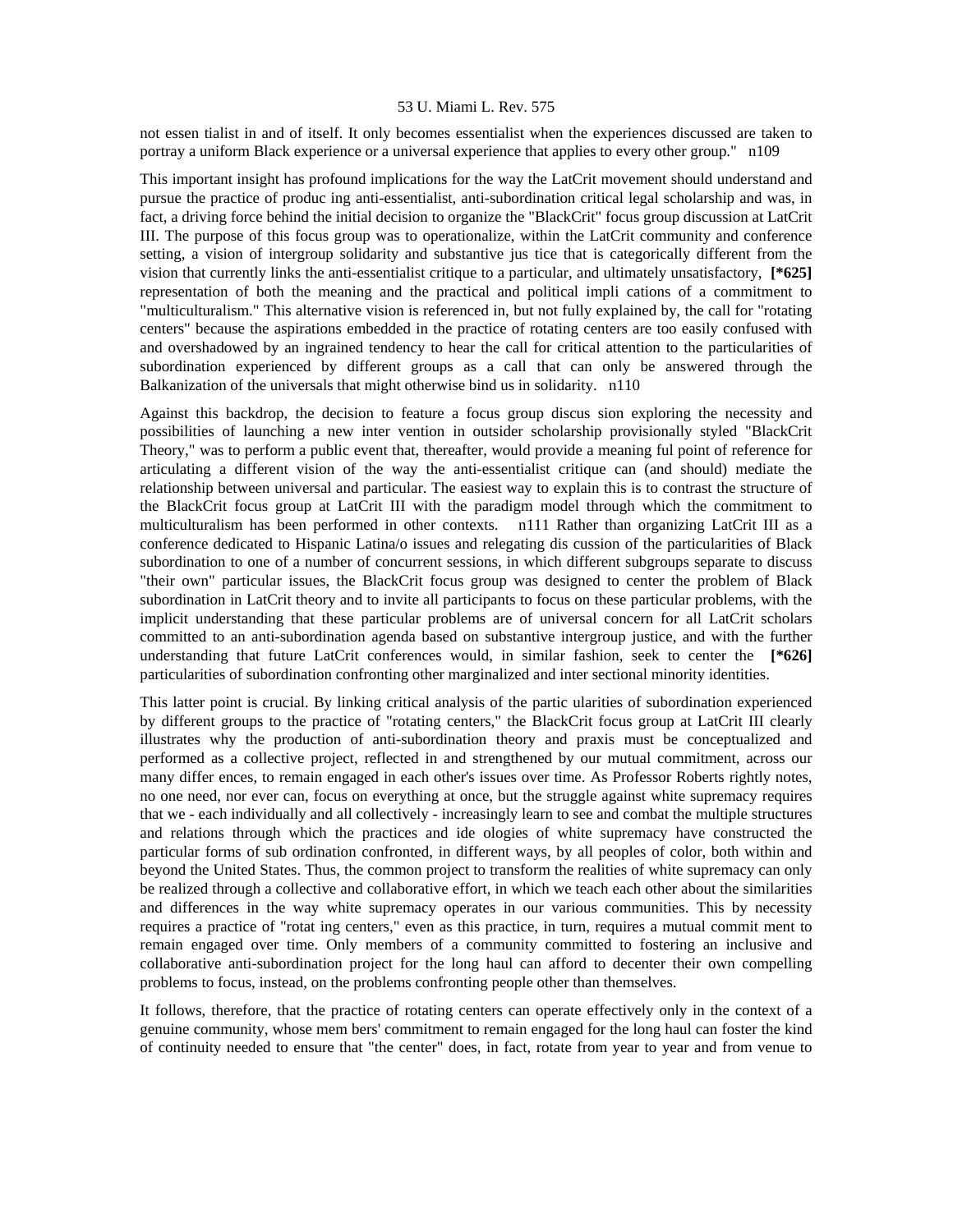venue. It is this kind of community that the decision to feature a BlackCrit focus group at LatCrit III was designed to perform and promote. However, despite these seemingly unobjectionable intentions, the BlackCrit conference event generated significant controversy from two distinct perspectives, each of which sheds substantial light on the many challenges awaiting our collective attention. From one end, the critique was that, in centering Black subor dination, LatCrit III was on the verge of taking "the Lat" out of LatCrit Theory. n112 From the other end, the critique was that, by centering Black subordination, LatCrit III was on the verge of assuming an umbrella position that was more appropriately left to the more universal and **[\*627]** inclusive venue of Critical Race Theory. n113 Both of these critiques, however, miss the point of featuring the BlackCrit focus group at LatCrit III - though they do so in different ways.

The first critique misses the point because it essentializes Latina/o identity in a way that threatens to reproduce, within LatCrit theory, the racial and ethnic hierarchies that pervade Latina/o communities and cul ture and that are fundamentally at odds with any anti-essentialist com mitment to anti-subordination politics. Latinas/os, to repeat yet again, come in every variety of race and ethnicity. LatCrit theory cannot marginalize the particular experiences of Black subordination, without presupposing, among other things, that Black Latinas/os are somehow less fully Latina/o, than Hispanic Latinas/os, and that therefore their problems are somehow less central to the LatCrit project.

The second critique misses the point because it tends to reinscribe the project of generating antisubordination theory and praxis within a model of multiculturalism that continues to cast Black subordination as primarily "a Black thing," Hispanic subordination as "a Hispanic thing," Asian subordination as "an Asian thing," and so on and so forth. This structure has been tried, and the consciousness it simultaneously reflects and constructs has failed to enable the kinds of intergroup engagement and solidarity necessary for the task at hand: the deconstruction of white supremacy and reconstruction of a sociolegal reality grounded on a com mitment to substantive intergroup justice. Indeed, it is all but obvious that this kind of structure and consciousness can promote little inter group understanding and collaborative progress precisely because the "discussions" it generates are hardwired to flounder in arguments about whose particular subordination ought to be addressed first: in the initial instance, when the particularities separate into groups that inevitably will include multiple and intersectional identities, like the Black Latina/o or the Japanese Peruvian; and in the second instance, when these sepa rate particularities regroup to articulate a universal agenda in a common setting.

This is where Professor Robert's second major point makes her essay a welcomed and timely intervention. Professor Robert's second point illustrates the otherwise suppressed realities that make Black iden tity an intersectional space, where group affiliation can be seen as a mat ter of political choice. She describes three different contexts in which her self-identification was fluid and in flux: in choosing to identify as African American, rather than as West-Indian; in choosing to identify as **[\*628]** Black, rather than as bi-racial or multi-racial; and in choosing to identify as the daughter of a Jamaican immigrant during a debate with Peter Brimelow. n114 To Professor Robert's credit, each of these acts of self- identification reflects and performs, in different ways and from different perspectives, a commitment to anti-subordination solidarity. This is because the West-Indian identity has often been embraced by Caribbean Blacks as a mark of distinction that separates them from and seeks to raise them above the subordinated status of Black Americans in the United States; n115 the bi-racial or multi-racial identity category has some times operated to privilege whiteness and other non-Black identities in the configuration of Black identity among people marked by non-Black racial mixtures; and finally, because claiming an immigrant identity can, in some contexts, position Black Americans in solidarity with the vic tims of the virulent nativism that seeks to consolidate a supposedly "multicultural" American identity by purchasing inclusion for Black Americans at the expense of precisely those immigrants most vulnerable to exclusion: the racialized and impoverished peoples of the Third World.

Professor Robert's discussion of the different political identity choices she has made in different contexts challenges the notion of a unitary Black identity and thereby strengthens the case for the practice of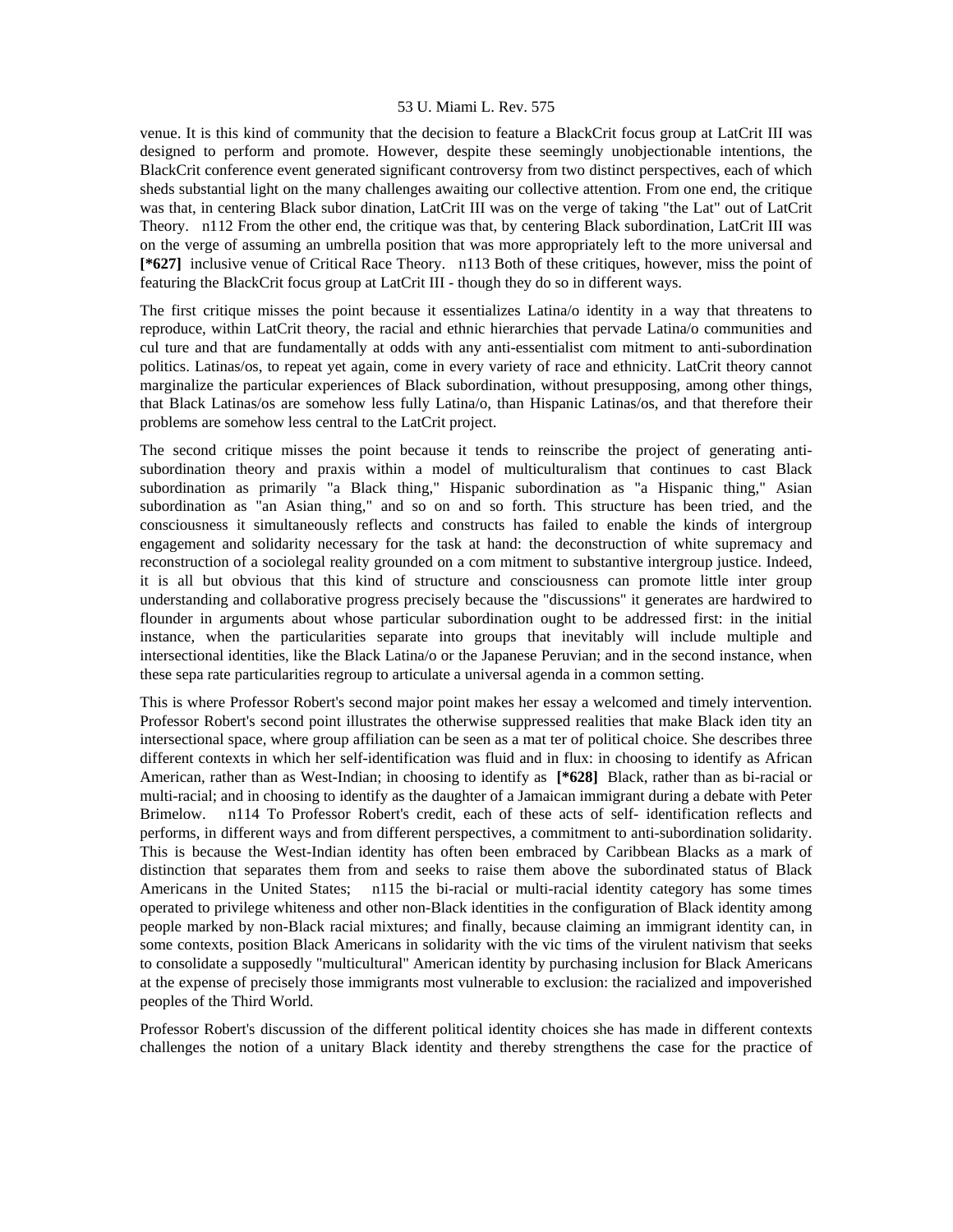"rotating centers," not only at LatCrit conferences, but at every gath ering committed to the production of anti-subordination theory and prac tice through identity-based critique - whether those gatherings are organized under the auspices of the Critical Race Theory workshop or in other venues such as those emerging from the recent development of Asian Pacific American Critical Legal Scholarship. n116 Viewed from this perspective, the practice of rotating centers is, indeed, a move to claim a universal perspective for LatCrit theory, but only as an expression of the profoundly revolutionary possibilities embedded in the anti-essentialist critique. These new possibilities of thought and action will fully emerge only when enough us learn to see that every particular identity group constitutes a universal because every particular group includes members whose multiple and intersectional identities link each group to every other group. Just as Latina/o identity includes Blackness, certainly the converse is equally true that Black identity includes Latinidad; just as **[\*629]** Latina/o identity includes Asian, Indigenous and European identities, so too it is true that each of these identities include all the others.

This realization has profound implications for the future develop ment of identity politics and positions the anti-essentialist critique beyondrather than, as often is charged, at the center of the political fragmentation and Balkanization that threatens to sunder every universal into a proliferation of increasingly atomized and ineffectual particulari ties. This is because the anti-essentialist critique makes it possible to see that all the particular groups into which we might possibly separate are inhabited by multiple and intersectional identities. Any particular group that purports to practice anti-essentialist politics internally will, by necessity, have to treat the distinct problems of group members marked by intersectional identities as equally valid and central to the anti-subor dination agenda defined by the group. This is simply to say, for exam ple, that just as LatCrit theory must engage the problems of Black subordination because Latina/o identity includes Blackness, so too an anti-essentialist BlackCrit theory would have to confront the problems of Latina/o subordination because Black identity includes Latinidad. And yet, by doing so, each group would find that its pursuit of a genu inely anti-essentialist politics promises, always and everywhere, to reconstitute the group as a universal that contains all particulars. This would, however, be a very good thing. Indeed, the "only" thing still blinding us to the reality that every particularity constitutes the univer sal, albeit from a different perspective and in a different configuration, is the essentialist assumptions embedded in the imperatives of organizing hierarchical power relations through practices of inclusion and exclusion and the ingrained tendency, both within and between our various com munities, to construct our collective identities and solidarities around an inside/outside dichotomy. n117

## **[\*630]**

II. Substantive Self-Determination: Democracy, Communicative Power and Inter/national LaborRights

 Part II takes up three clusters of essays that appear at first glance to have little in common: the first cluster focuses on the transition to and consolidation of democracy in regions as diverse as the Caribbean and Eastern Europe; the second cluster centers the struggle over language rights and communicative power, while the third cluster takes up a broad range of issues exploring the way Latina/o identities and lived realities should figure in the transformation of domestic and international labor rights regimes. Despite their differences, these essays reveal a common tension. In each instance, the struggle for self-determination confronts a seemingly irreconcilable and pervasively articulated antagonism between freedom and order, stability and plurality, uniformity and chaos. This antagonism has been most clearly articulated in democratic theory as the so-called "crisis of governability." n118 But this underlying antagonism is revealed everywhere the claim to individual or group self- determination threatens inherited patterns and identities. It is evident, for example, in the political struggle over language rights and the paranoid nativism of the English-Only movement, in which the domestic prolifer ation of languages and cultures is cast as threat to the unity and integrity of the American national identity. n119 It is evident also in the anti-polit ical structure of the labor rights regime established in this country. n120 By taking up these various issues, the essays in these three clusters illustrate how the universal struggle for self-determination is reflected in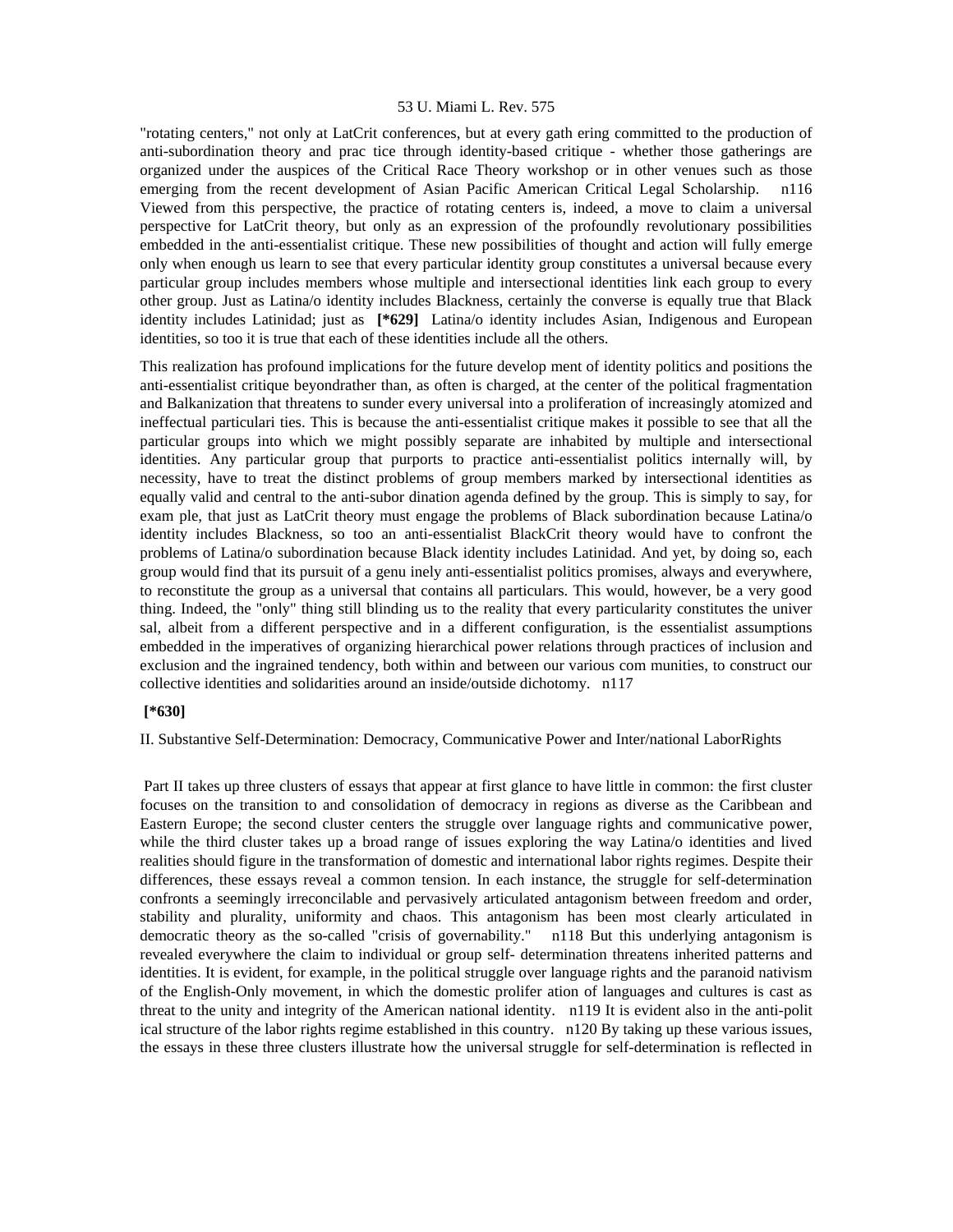and **[\*631]** advanced by the anti-essentialist commitment to anti-subordination poli tics at the heart of the LatCrit movement.

#### A. Democracy in Anti-Subordination Perspective: GlobalIntersections

 The meaning of democracy and its role in the struggle for liberation present formidable conceptual and political challenges for LatCrit legal scholars and activists. As sociologist Max Castro aptly suggests, these challenges are born of the many profound and apparent disjunctures between democratic theory, or rather, the strategic manipulations of democratic rhetoric, on the one hand, and the reality of "democracy" as we live it, on the other. It is this disjuncture between rhetoric and reality that makes the struggle over the meaning of democracy a crucial polit ical space for LatCrit theory to occupy, even as it makes the actualiza tion of democracy, an aspiration and objective that, approached from an anti-subordination perspective, positions us against the injustices and beyond the hypocrisies of the "really existing democracies" we currently inhabit. n121 By critically examining the disjuncture between democratic rhetoric and the trans/national power structures that coopt and subvert the self-determination struggles of so many peoples in so many different contexts, all five essays in this cluster make significant contributions to articulating an anti-essentialist perspective on the meaning and practice of a real and substantive democracy both within and beyond the United States. n122

## Three Stories of "the Caribbean"

 The opening essay by Professor Griffith provides an excellent point of departure for a LatCrit analysis of democracy. His objective is to show how "the drug problem" impacts the democratic project in small countries throughout the Caribbean. By locating his intervention in "the Caribbean," Professor Griffith situates our analysis of democracy in an imaginary region whose multiple dimensions exceed the boundaries of **[\*632]** any particular term. n123 Like "the drug problem" or "democracy," "the Caribbean" is a signifier with no stable, uncontested referent. It is, at first glance, a sea, not a territory - its boundaries marked by water, not by land. It is at second glance a clustered string of geographically iso lated islands governed by weak and often corrupt little states, politically fragmented, but strikingly similar in their economic vulnerability to and dependence on the foreign aid and so-called preferential trade arrange ments of their former colonizers and current day masters. n124 On a triple take, the Caribbean might be found beating to the rhythms of mambo, reggae, salsa, merengue and the cha-cha-cha somewhere in, and yet beyond, a complicated overlay of transplanted cultures that emerge from, and have flourished despite, the last 500 years of colonial penetra tion, intervention and relentless expropriation - a history we would have to tell in Spanish, English, French, Dutch and Portuguese. n125 Pull back a bit, redraw the map a moment, and the Caribbean rises yet again - this time from a sea of blood, a theater of war zoned for the low- intensity conflicts that submerged it in waves of broken, burnt and butchered bodies, bleeding to the pulse of state sponsored terror and super-power contestations.

Embedded in this controversy over where "the Caribbean" begins and ends is the dialectic of universal and particular - as well as of the many diverse and conflicting political projects emerging from and targeted at this region. n126 Whether any universal term can unify these **[\*633]** politically fragmented, culturally distinct, and multi-lingual particulari ties is an open question, but whether we seek "the Caribbean" in the regional similarities that transcend the diversities of language and his tory or, alternatively, in the struggle to imagine a future beyond the political fragmentation and economic uniformity that keeps these small countries dependent and weak, we will certainly not find it in any sub stantive meaning of the term democracy. On the contrary, as the first three essays in this cluster demonstrate, the Caribbean offers a particu larly compelling starting point for an anti-subordination analysis of "democracy," precisely because democracy has been, for so long and for so many different reasons, as elusive in this region, as the dream of self- determination and the hope of peace. By focusing LatCrit attention on "the Caribbean," Professor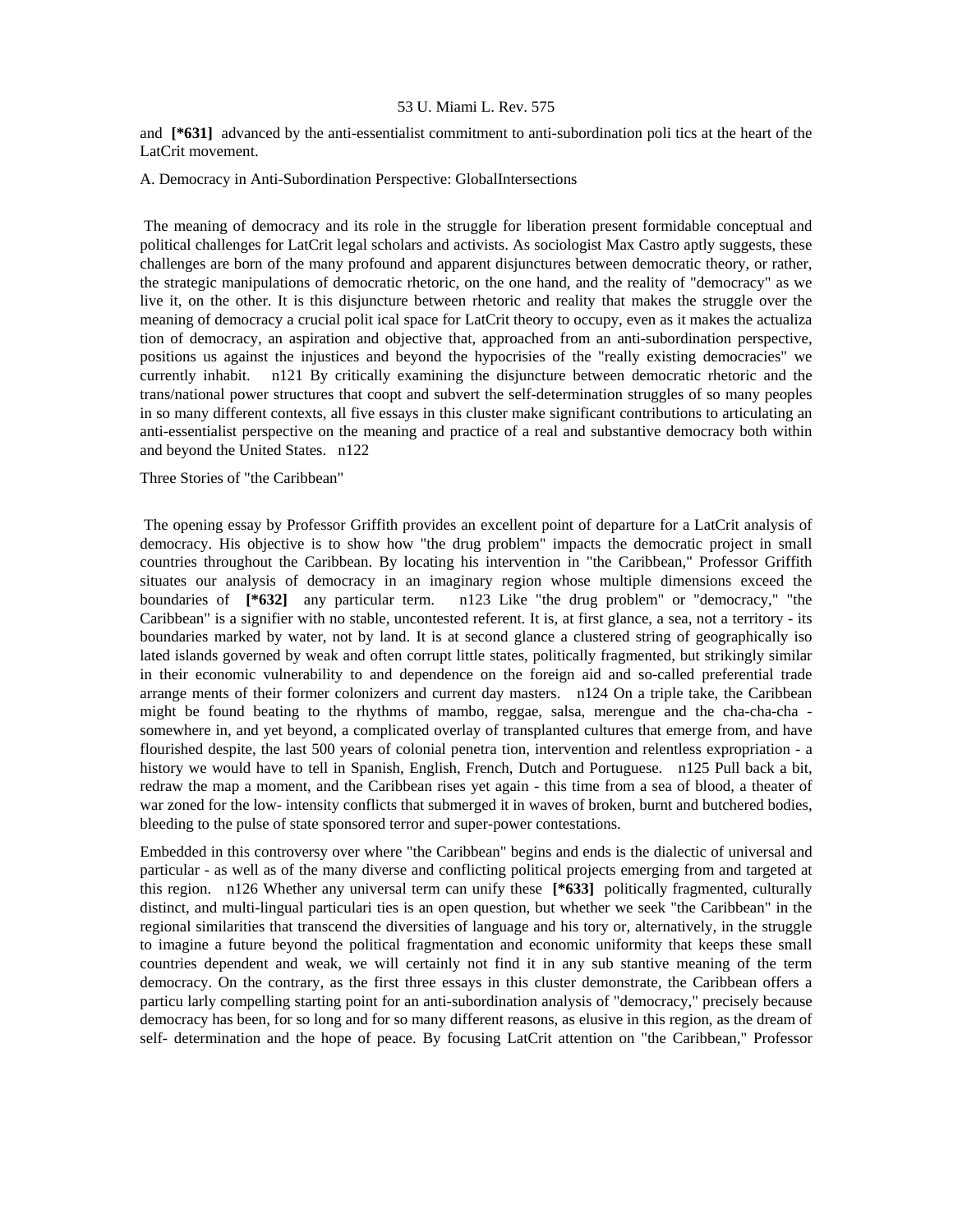Griffith challenges us to configure a broad and multidimensional vision of the democratic project - one that genu inely engages the anti-subordination struggles of peoples beyond the United States, even as it requires LatCrit scholars to think more critically about the U.S. role, both in promoting and obstructing the democratic project in this hemisphere.

Professor Griffith's story of the Caribbean is of democratic pos sibilities held hostage to an international drug war. Though U.S. popular rhetoric casts the problem primarily in terms of drug traffickers and pushers, "the drug problem," as Professor Griffith argues, is a fully inte grated multi-billion dollar transnational industry that - from production to consumption to the recycling of drug profits - cuts across all regions of the hemisphere, penetrates all sectors of society and implicates all levels of government. n127 Assessing the impact of "the drug problem" on democracy requires a clear understanding of the divergent problems triggered by the different stages of this industry. It also presupposes some working definition of what democracy is. Drawing on the classic work of Joseph Schumpeter, Professor Griffiths defines democracy as a political form in which the contestation over state power operates through free and regular elections, where a high degree of participation is admitted and where there exist effective institutions to guarantee respect for civil and political rights and enhance social justice. Thus, when we speak of democracy "we are talking about contestation for **[\*634]** power, participation, and institutions." n128

Given this definition of democracy, Professor Griffith develops a multidimensional analysis of the way the international drug industry and the war it has spawned operate in different ways to undermine the demo cratic project in the Caribbean. It is a story of corruption engendered by the circulation of billions in illegal profits that skews the logic of polit ical contestation and makes state power unaccountable to the democratic electoral process, as well as a story of private business and financial elites, seduced into money laundering schemes that disrupt ordinary market forces, undermine the viability of legitimate economic activities and facilitate the consolidation of power and wealth in the hands of drug lords and their cronies. It is also a story of law enforcement run amok in its increasingly futile efforts to stamp out the drug trade through repres sive and anti-democratic assaults on precisely those fundamental civil and political rights without which no democracy can flourish.

Professor Stotzky's essay tells a second story of the Caribbean. Measured against the aspirational imperatives of what he calls "delibera tive democracy," n129 the transition to democracy in Haiti is a story of the democratic project held hostage to internal corporative political struc tures and external financial elites. These internal corporative structures suppress the emergence of a genuinely deliberative democracy by excluding "the people" from effective participation in the political pro cess - in different ways, depending on whether the corporative struc tures are organized from the top down or the bottom up. When imposed from the top down, the state controls, coopts and to a large degree incor porates the organization of interest groups into state sanctioned monopo lies, whose agendas are then confined to the politics of the possible as determined by the state; when organized from the bottom up, private power blocks so dominate the political process that the state is captured and subordinated to the articulation of their special interests. In either case, these corporatist variations leave little room for the expression of the popular will of the people.

In Haiti, as elsewhere throughout Latin America and the Caribbean, factions of the military, the Catholic Church, the business class, trade unions and even the press have all, at different times, cooperated in the institutionalization of corporatism by trading support for authoritarian regimes in exchange for special privileges. Because these privileges are threatened, as much by the rise of a genuine and popular sovereignty as by the extremism of a military dictatorship run amok, the legacy of cor **[\*635]** poratism is a network of organized power blocks hostile to any project of social, political or economic change that might force them to relin quish their special privileges or hold them accountable to the people whose families they have murdered or whose patrimony they have expropriated and squandered. In such a context, the consolidation of a democracy requires dismantling these corporative power blocks pre cisely because a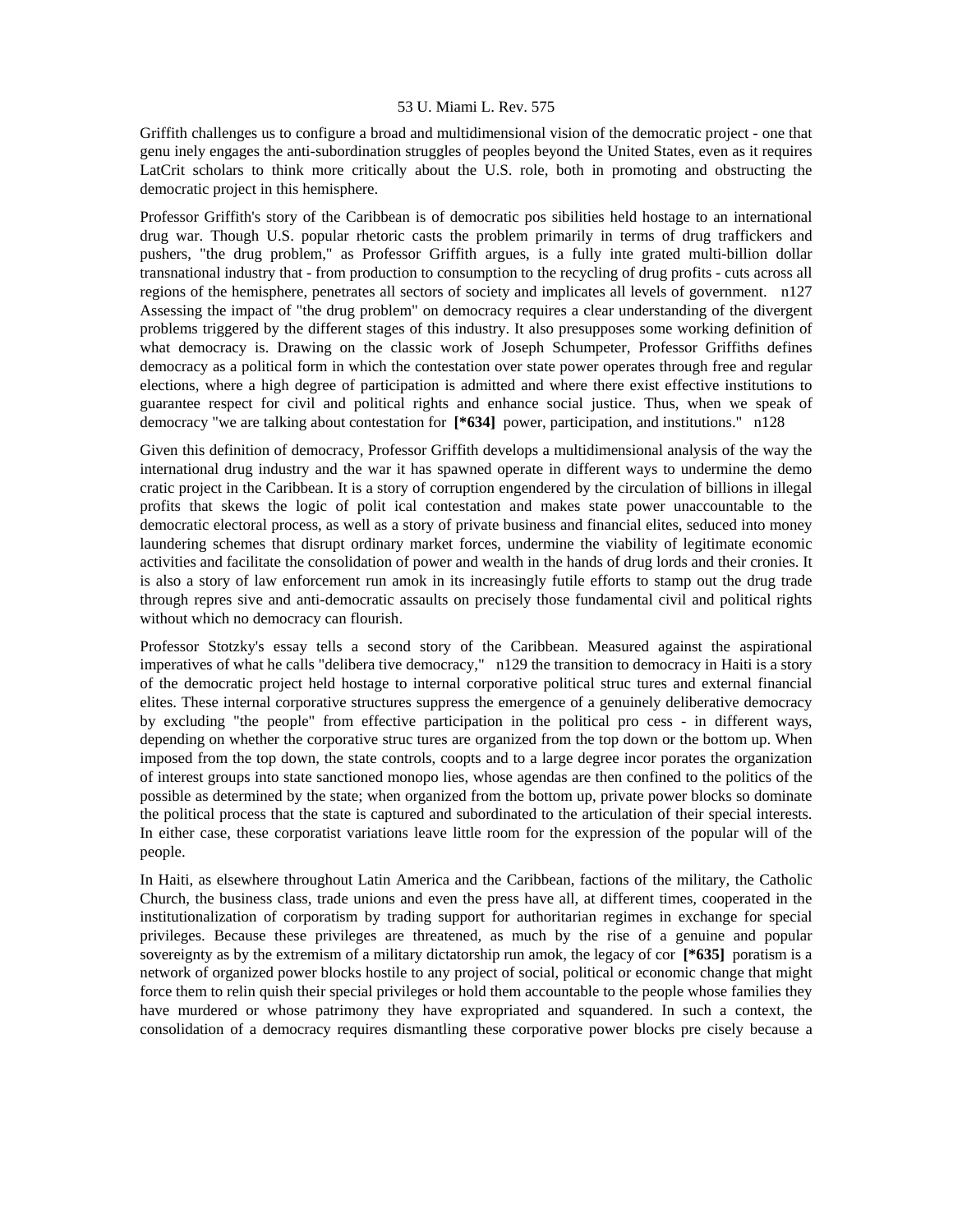genuinely participatory democracy presupposes and would undoubtedly trigger vast changes in the socioeconomic and polit ical structures these corporatist groups are most invested in maintaining.

Indeed, one need only consider Professor Stotzky's description of the objectives of "the Aristide Plan" to see how constructing the condi tions for participatory democracy might threaten vested interests. n130 Demilitarization, an independent judiciary, empowered labor unions, grass roots organizations, cooperatives and community groups, progres sive taxation and human rights prosecutions are all political objectives certain to put any democratic project on a collision course with pre cisely those sectors that have most benefitted from the repression and demobilization of the impoverished majority. Add to these internal obstacles, the externally imposed austerity measures dictated by the structural adjustment policies through which international financial organizations like the World Bank and the IMF have projected their neoliberal agenda onto the international political economy, n131 and the obsta cles confronting the democratic project in Haiti are nothing less than daunting. n132

 **[\*636]** However, the Haitian story only brings into starker relief the extent to which the democratic project in poor countries throughout Latin America and the Caribbean is caught between the internal rock of corpo rative political monopolies and the external hard place constituted by international financial organizations. Based on past history and the short-term interest analysis these two sectors tend routinely to exhibit, it is reasonable to predict that the former will continue opposing the pro gressive tax policies, antitrust regimes and educational programs through which Professor Stotzky would reform the neoliberal agenda to help the poor majority live a dignified life, the latter will continue to oppose any state intervention in the economy that impinges on foreign exports and direct investments or restricts the expatriation of profits, and neither will be much interested in actually implementing Professor Stotzky's vision of deliberative democracy. Thus, this second story of the Caribbean is not heartening. n133

Mr. Martinez's essay on the rise and fall of the socialist project in Nicaragua provides yet a third perspective on the problem of democracy in the Caribbean. Though Nicaragua is geographically located in Central America, its position in "the Caribbean" is a function of the geopolitical rhetoric through which the Reagan Administration chose to respond to the "communist-in-our-own-backyard" problem. n134 The will to view the Nicaraguan revolution in terms of Cold War politics, rather than as a response to the legacy of terror and expropriation imposed on this small country by a U.S. sponsored dictatorship, is testament to the self-serving myopia that enabled former President Reagan to tell the Wall Street Journal in 1980 that "the Soviet Union underlies all the unrest that is going on. If they weren't engaged in this game of dominos, there wouldn't be any hot spots in the world." n135

Contrary to Reagan's suggestion, the Nicaraguan revolution ousted the Somoza dictatorship in 1979 through "the organized, militant partici **[\*637]** pation of Nicaraguan citizens in a 'people's war' against a brutal and ruthless tyranny." n136 Mr. Martinez's objective is to explain why the Nic araguan people initially supported this revolution and how the Sandinis tas ultimately lost the people's support. n137 He tells this story through a critical analysis of the Somocista property regime that preceded the revolution, as well as the promises made and later betrayed by the Sandinista government's failure to legally institutionalize its agrarian reforms in a viable property rights regime. n138 This failure to establish a new legal order facilitated the rapid re-concentration of land ownership, through privatization, Sandinista selfdealing, and the rush of former landowners to reclaim their expropriated properties after the Sandinistas lost the 1990 election to Violeta Chamorro.

These three stories of "the Caribbean" provide different perspec tives on the profound challenges confronting the articulation of demo cratic theory in LatCrit scholarship. They tell of the democratic project held hostage to drug traffickers, domestic corporative elites, interna tional financial organizations and the self-interests of defeated revolu tionaries. What they do not mention is the role played by U.S. government agents in facilitating the growth of international drug traf ficking through their collaborations with, protection of and assistance to, known drug traffickers involved in this government's "anti-communist"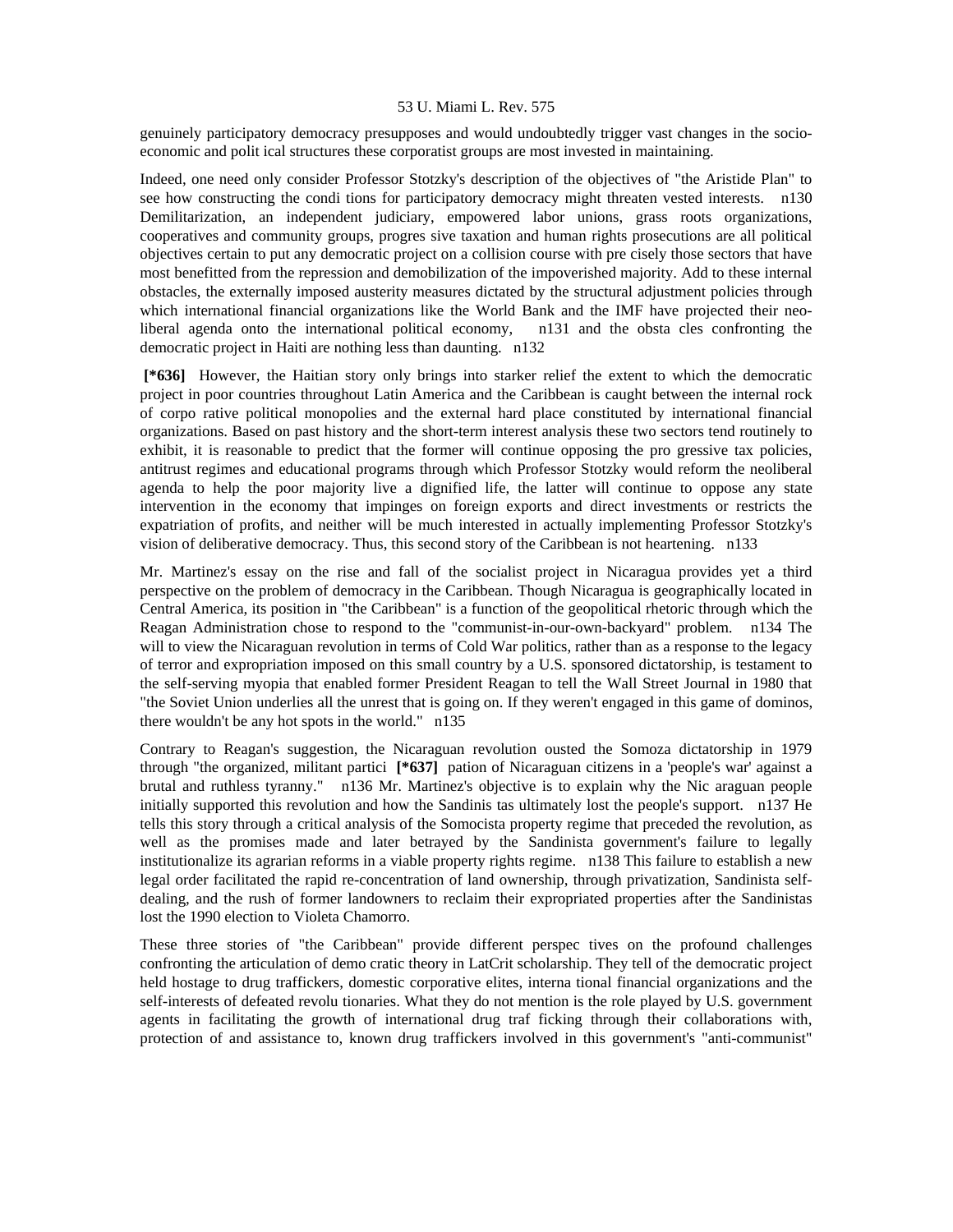crusades; n139 they do not tell of the millions of U.S. tax payer dollars spent supporting the Duvalier and Somoza dictatorships, as much as the corporatist elites in post-dictatorship Haiti and Nicaragua; n140 they do **[\*638]** not tell of the CIA complicity in, and financial support for, the terror unleashed by the Haitian military and the Nicaraguan contras in their efforts to "restore order" and demobilize the masses for a more "govern able democracy." And yet, these missing elements are crucial to any anti-essentialist, antisubordination analysis of the challenges facing the democratic project in the Caribbean precisely because, and to the increasing extent that, the democratic project everywhere is ultimately hostage to the policies of the only remaining superpower. The United States cannot continue "to promote democracy" with one hand, even as it undermines it with the other.

Thus, from an anti-subordination perspective, it makes sense for LatCrit scholars to begin our foray into democratic theory by focusing on the nature and impact of U.S. policies and politics. Beginning this way locates the problems of democracy at the center, rather than the peripheries, where LatCrit sensibilities should counsel us to tread rather carefully, lest we are too quickly seduced or reduced to thinking in terms of the readily available blame-the-victim discourses of Third World cor ruption, authoritarian traditions, and bureaucratic impotence. n141 These factors are certainly obstacles to the consolidation of democracy in the Caribbean and elsewhere, but they are embedded in an ongoing, centu ries-long process of interventions, transactions and exchanges between Third World states and peoples and a multitude of "foreign interven ors," whose resources, objectives and ideologies are profoundly impli cated in the scourge of corruption, dictatorship and underdevelopment that has visited these regions. Thus the problems of democracy in the Caribbean or elsewhere cannot be fairly assessed, nor effectively resolved without detailed and particularized attention to the anti-demo cratic impact of U.S. foreign and domestic policies. Indeed, revealing and combating these policies may be the best way for LatCrit scholars to get to "the bottom" of the problems of democracy, both beyond and within the United States. n142

Recontextualizing the Democratic Project: Beyond NeoLiberal Assumptions and Imperialist LegalStructures

 The last two essays in this cluster by Professors Mertus and Roman **[\*639]** shift our focus and expand our analysis of the problem democracy. n143 Professor Mertus's essay launches a new trajectory of analysis by offer ing a preliminary comparison of the transition process in the countries of Eastern Europe and Latin America. In articulating these comparisons, she notes four particularly significant differences worth further reflec tion: (1) the different attitudes and relationships foreign intervenors have adopted towards the governing elites of the pre-transition regimes in these two regions; (2) the logically incoherent rhetorical structures generated by the biased and uninformed manner in which foreign observers tend to assess the meaning of, and allocate blame for, the internal conflicts and atrocities committed by competing groups in East ern Europe and Latin America; (3) the different way foreign intervenors in these two regions have prioritized market and electoral reforms in the transition from dictatorship; and (4) the degree of internal conflict over the so-called "stateness problem" within these different regions. By identifying these four points of comparison, Professor Mertus provides a valuable analytical framework for a critical comparative analysis of the substantive content of "the democratic project" now circling the globe, as well as for assessing the degree to which this neoliberal project coheres with the right of self-determination, understood from an anti- essentialist, anti-subordination perspective.

In this vein, Professor Mertus notes that western intervenors have generally been more willing to work with the remnants of pre-transition regimes in Latin America than those in Central and Eastern Europe. This she finds unsurprising, given that the U.S. government actually estab lished and substantially maintained the military dictatorships in some countries, like Haiti, Guatemala and Nicaragua, and remained a steadfast ally of, and apologist for, the military dictatorships in others, like Argen tina and Chile - even as these regimes waged dirty wars of inconceiv able brutality against their own people. n144 These regimes, though homicidal and corrupt, were friends and clients of the U.S. national security state. The need to legitimate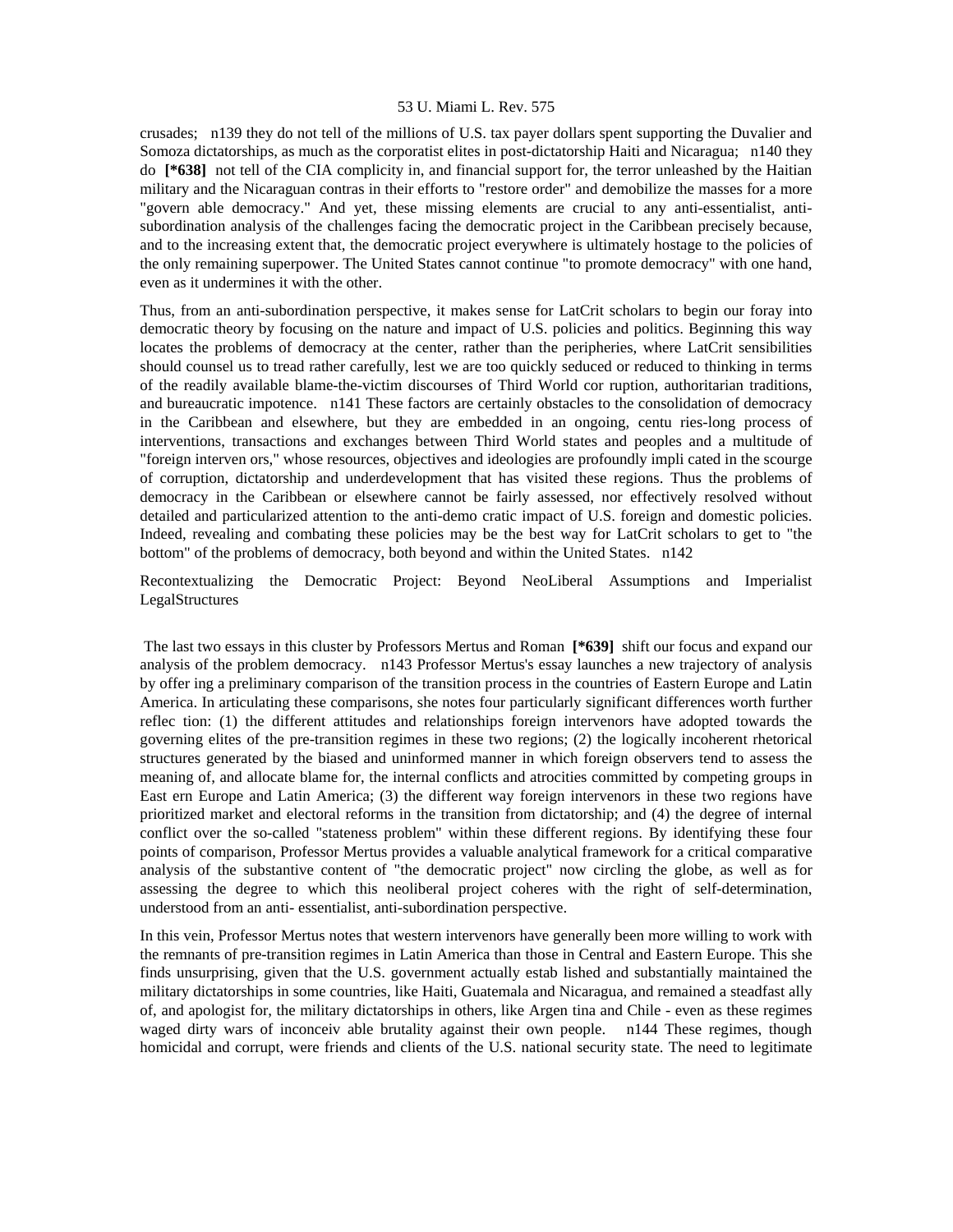U.S. complicity in their criminal practices and repressive policies gave birth to the totalitarian/authorita rian state dichotomy. In Reaganite doublespeak, the kind of human rights violations and political and economic repression perpetrated by the military dictatorships in Latin America were of a lesser evil than the **[\*640]**  kind committed by Eastern block regimes because the latter were "totali tarian states," while the former were only "authoritarian." Totalitarian states were always, everywhere and in every way, repressive and evil. Authoritarian dictatorships, by contrast, were not nearly so bad, and sometimes even necessary to ensure the governability of impoverished and uneducated masses too readily duped by international commu nists. n145 By organizing her comparison of the transition process in Latin America and Eastern Europe around a critical analysis of the relation ships and attitudes foreign intervenors adopt toward pre-transition regime elites, Professor Mertus thus reveals how the neoliberal demo cratic project is still embedded in the doublespeak legacy of cold war politics.

Professor Mertus also contrasts the attitudes reflected in the way western intervenors have treated the process of political reform in Latin America and Eastern Europe. She notes, for example, that the 1988 Chil ean plebiscite that ousted the Pinochet dictatorship was observed by thousands of western election observers, while fewer than thirty western observers were sent to oversee the 1992 Presidential elections in which Slobodan Milosevic defeated challenger Milan Panic. n146 This differen tial treatment raises profound questions about the "really existing agenda" driving the neoliberal project to promote "democratic" transi tions across the globe. Certainly, Professor Mertus is right to suggest that western intervention projects of the 1990s in Eastern Europe have tended to prioritize the institutionalization of transnational capitalist eco nomic relations over the consolidation of democratic accountability and the selfdetermination of peoples. However, the apparent emphasis on political reform in Latin America may not reflect different priorities, so much as the fact that Latin America has already been dancing to the tune of neoliberal market reform projects since the sovereign debt crisis of the early 1980s and its aftermath shifted the balance of power between Latin American debtor states and international financial organi zations. n147 Indeed, if anything, the ready willingness with which the U.S. government embraced and supported the Pinochet dictatorship, which even today is lauded as a poster-child for the neoliberal model of economic development in the Third World, n148 suggests the degree to **[\*641]** which U.S. foreign policy in the region has subordinated democratic reform to the imperatives of transnational capitalism.

By focusing LatCrit attention on the relative priority accorded dem ocratic political and neo-liberal economic reforms in these different regions, Professor Mertus's comparative analysis maps out a rich field of inquiry for examining and assessing, from an anti-subordination per spective, the increasing convergence between current projects to pro mote "democratic transitions" through market reform in Eastern Europe and the structural adjustment policies and agendas that have ravaged much of Latin America. n149 At the same time, by situating her compara tive analysis in the perennial debate over the relationship between capi talism and democracy, Professor Mertus challenges LatCrit scholars to reflect more deeply on the way LatCrit anti-essentialist, anti-subordina tion objectives are impacted by the economic and political outcomes of this debate.

In the dominant neoliberal narrative, capitalism and democracy are cast as complementary and mutually reinforcing processes: capitalism promotes democracy, and democracy promotes capitalism in a happy embrace of economic abundance and political freedom. In some varia tions of the narrative, this is because competitive markets prevent the concentration of economic power, thereby preserving the people's free dom by dispersing and decentralizing private power; n150 in others, ironi cally, it is because capitalism enables the consolidation of private power blocks large enough to counter-balance the power of the everembryonic totalitarian state. n151 This narrative of the happy relationship between **[\*642]** capitalism and democracy exists in direct competition with accounts of their mutual incompatibility. In these alternative accounts, each domain threatens always and everywhere to overrun and subsume the other: Capitalism threatens democratic freedom, and democratic politics threaten capitalist freedom. The threat to democratic freedom arises from the growth of economically powerful private firms, whose signifi cance to the national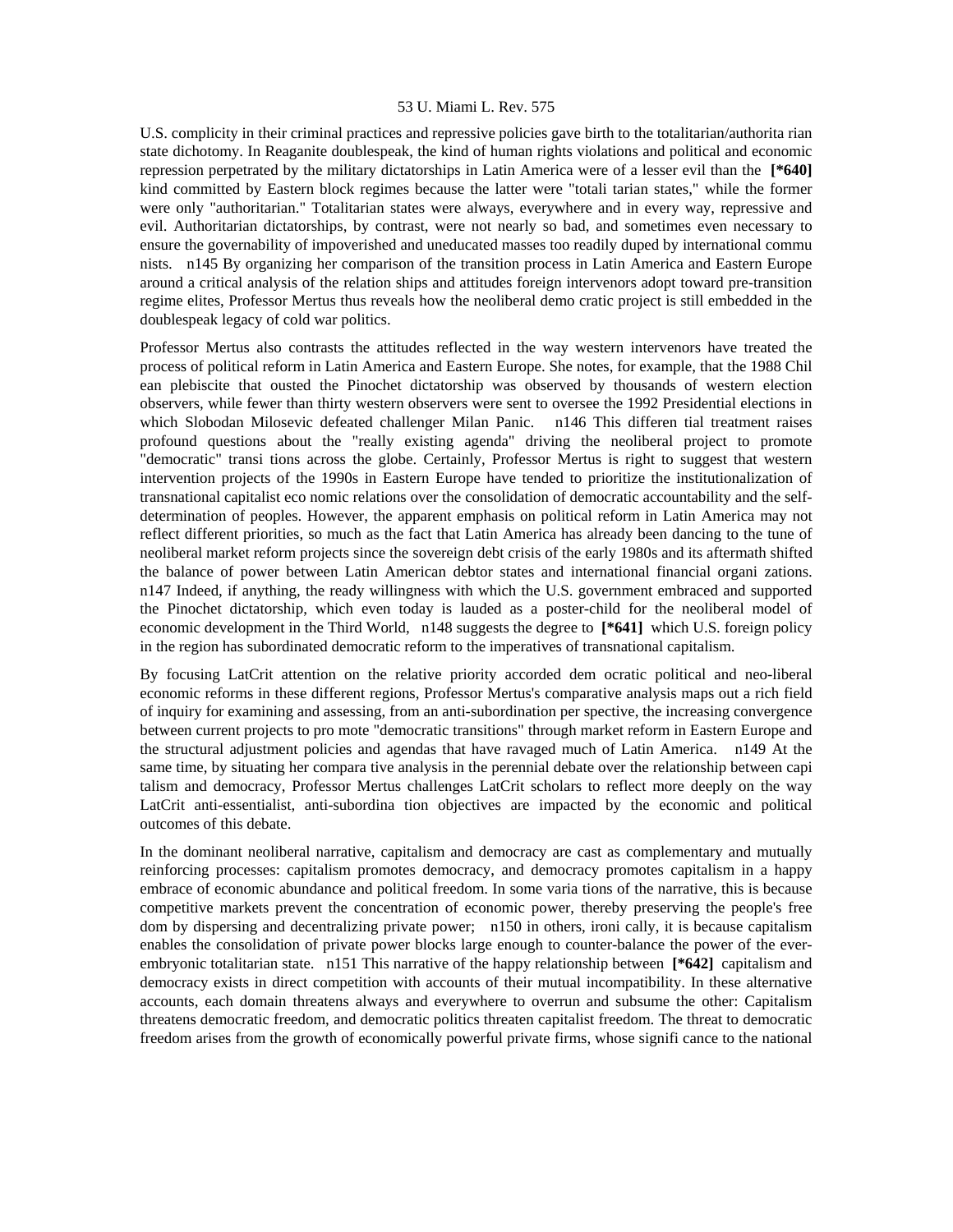economy renders the state, and the political pos sibilities it can pursue, hostage to the policy preferences of these corporate giants. n152 Conversely, since democracy creates the space through which demands for redistributive interventions are expressed and imposed upon private economic elites, the institutionalization of democratic accountability to the people always threatens to contract the realm of capitalist freedom. n153

Given the degree to which racial, ethnic and other forms of subordi nation are organized around both the political marginalization and the economic dispossession of peoples of color, Professor Mertus's essay suggests the profound challenges and wide range of questions awaiting LatCrit attention in the field of democratic theory. Though a LatCrit perspective might certainly shed valuable light on the rhetorical instabil ity created by these abstract theoretical debates about the "real" relation ship between capitalism and democracy, our legal training makes us particularly well situated to pursue a project more immediately relevant to the objectives of promoting anti-essentialist, anti-subordination social transformation through law. This project would focus critical analysis on the way the relationship between the state and the market is articulated in the interpretation of legal doctrine - particularly in litigated cases and legislative debates where the struggle for racial justice has con fronted and sought to render the monopolization of both economic and political power democratically accountable. n154 The outcome of such **[\*643]** cases and legislative debates raise fundamental questions about the rela tionship between racial inequality and the institutional structures and processes of the neoliberal political economy.

At stake, ultimately, is the question whether racial, ethnic and other forms of subordination can be eliminated within the institutional arrangements of a neoliberal political economy, structured around the strategic separation of economics and politics. n155 The answer LatCrit scholars give to this question may determine whether the imperatives of racial equality are to be satisfied by a project that achieves for minority communities the reproduction and transposition of the same class hierar chies pervasive in white society or whether the struggle for racial equal ity will eschew institutional arrangements that perpetuate the economic dispossession and political marginalization of the world's vast majorities and engage, instead, in the search for alternative arrangements that can actualize a more real and substantive democracy throughout both the political and economic institutions of the inter/national political economy.

Finally, by focusing her comparative analysis of the transition processes in Latin America and Eastern Europe on "the problem of stateness," Professor Mertus raises one of the most vexing problems confronting any project aimed at articulating a substantive vision of self- determination - that is, in Professor Roman's formulation, the problem of defining "the self" whose right of self-determination is to be protected and enabled through the construction of democratic regimes. n156 While Latin American states have enjoyed substantial international support in resisting the legal recognition of self-determination movements operat ing in this hemisphere, n157 Professor Mertus notes that "the state" in East ern Europe has been systematically weakened by recent developments both at the international and subnational levels. At the international level, the driving engine of the neoliberal project has been the perceived imperative of weakening the totalitarian state. Indeed, the weak state, **[\*644]** with limited authority to intervene in the economy and power frag mented across a system of checks and balances is at the heart of the liberal democratic vision of freedom. n158 However, in weakening the state to free the market, foreign intervenors have perhaps unwittingly contributed to the reactivation of ethnonationalist divisions at subna tional levels throughout the region. These ethnonationalist group identi ties each claim the right of selfdetermination, undermining the power of the state and thereby triggering the so-called "stateness problem," pre cisely because the right of self-determination is legally effectuated through the international community's recognition that a particular group has the right to pursue self-government through the organization of their own state.

The final essay by Professor Roman takes up the international right of self-determination as if by design. While the preceding essays reveal, in different ways, the disjuncture between democratic rhetoric and the anti-democratic realities produced by the history and ongoing fallout of cold war politics, Professor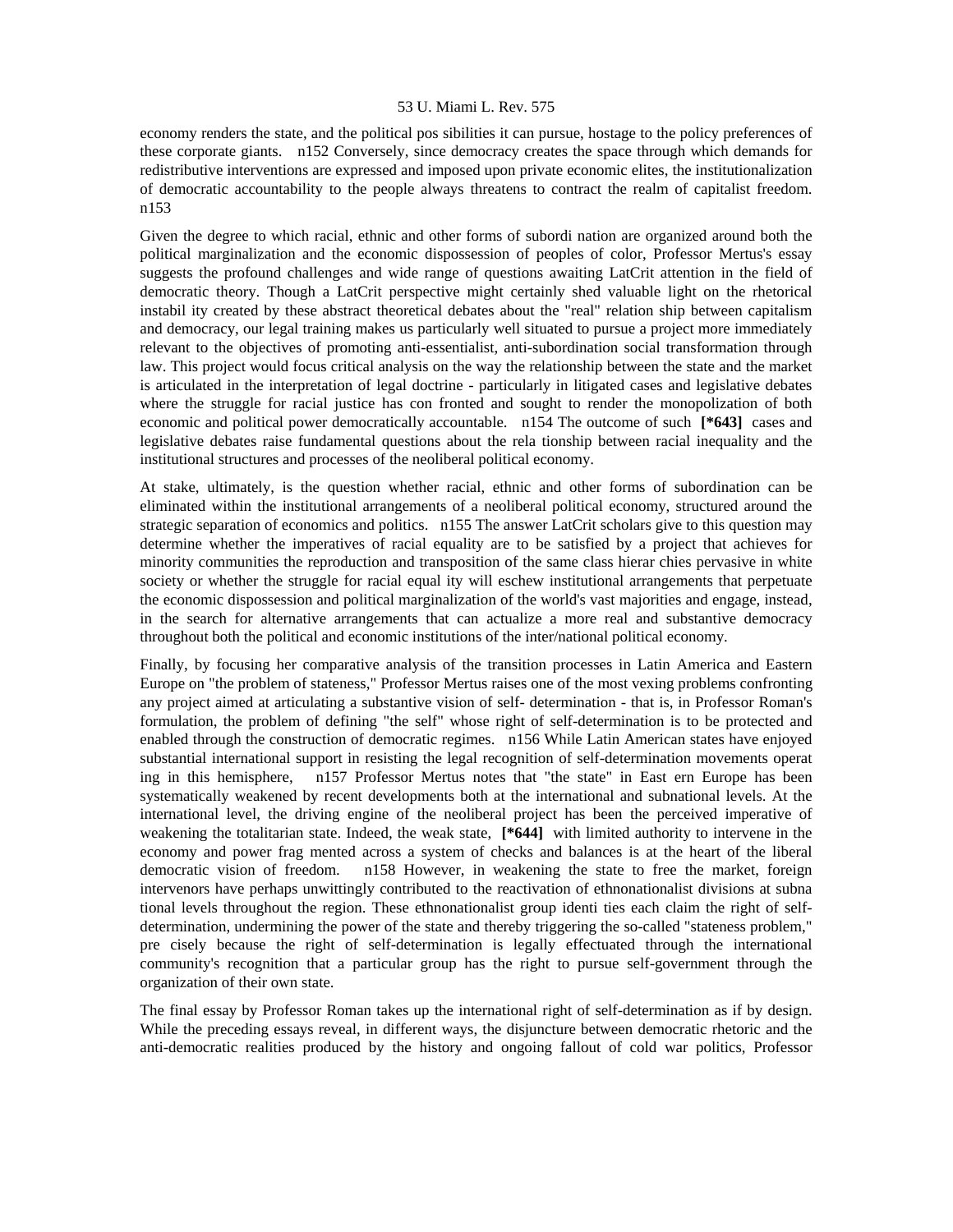Roman's essay links this disjuncture to the structure of international law and, more specifically, to the strategic manipulations through which the doctrine of the right of self-determina tion of peoples has been interpreted in international law. According to Professor Roman, despite the supposed underpinning of the right to self- determination in the universal norms of human freedom and the equal right of all peoples to control their own destinies, the right of self-deter mination has been hostage to three stages in the organization of the cur rent world order. These three stages are marked by the era of geopolitical militarism; the era of racial tutelage, in which the self-deter mination for non-self-governing and trust territories was to proceed, under the Trusteeship System, "at a pace dictated by the colonial admin istrators"; and the era of global disinterest marked by the tolerance of first world powers towards the alien domination of some third world peoples by other third world peoples.

In each era, the right to self-determination has been hostage to the political calculations of the most powerful states in the international community as well as to the indeterminacy surrounding the scope and limits of the right of self-determination. In its most restrictive formula tion, the right is not recognized outside the decolonization context; in its most expansive formulation, the right of secession might be asserted by any distinct minority group. Thus, in Professor Roman's view, articulat ing a substantive content for the right of self-determination of peoples requires the formulation of objective criteria by which to determine whether a group constitutes "a self"or "a people."

 **[\*645]** Professor Roman's search for the objective criteria that make a group a people, like Professor Mertus's comparison of the stateness problem in Latin America and Eastern Europe, raise manifold questions for LatCrit theory. The Eastern European experience under the ethnona tionalist governance structures established by the Dayton Peace Accords counsels grave caution in conflating the right of selfdetermination with the project of having "a state of one's own." n159 As with any complex and multidimensional problem, the substantive and methodological commit ments already articulated in prior LatCrit scholarship provide a useful point of departure. At a minimum, this record counsels that the problem of defining the meaning of, and designing the institutional structures to give substantive content to, the right of self-determination should be approached from an anti-essentialist, anti-subordination perspective. From this perspective, the problem of self-determination is the same vis- a-vis any collectivity that purports to represent the interests of individu als, who are always and everywhere constituted as multidimensional beings marked by distinctions of class, gender, race, ethnicity, language, sexual orientation, and national origin. That problem, as Professor Mer tus notes, is the problem of developing institutional arrangements that can sustain the commitment to social justice, both between and within states, by recognizing the importance of group membership and identi ties, on the one hand, and the value of personal autonomy and individual rights, on the other. n160

From this perspective, the anti-subordination agenda implicated in the struggle for self-determination reaches far beyond the parameters delimited by the problems of constituting a state. Indeed, I have argued before, and still believe, that the demise of the interstate system of sov ereign nations is a potentially progressive development for the struggle against subordination. n161 Not only has the structure of the interstate sys tem figured prominently in enabling both the processes of uneven devel opment and the practice of war, n162 but as the essays by Professor Mertus and Roman illustrate, the very project of delimiting the parameters of a state must inevitably essentialize the identities and suppress the multi **[\*646]**  plicity of interests that simultaneously converge and diverge in the con figuration of any group.

Rather than investing further in a bankrupt system of nation-states, LatCrit theory might chart a new agenda to imagine and articulate the kinds of institutional arrangements and rights regimes that can promote the right of self-determination, both at the international and sub-national levels where the neoliberal project is, even now, reconfiguring and con solidating new regimes of freedom and compulsion. At an international level, this agenda might take up the pending project of promoting the full recognition of individuals as subjects of international law, for exam ple, through the incorporation of international human rights into the institutional structures, substantive norms, and decisional procedures currently regulated by international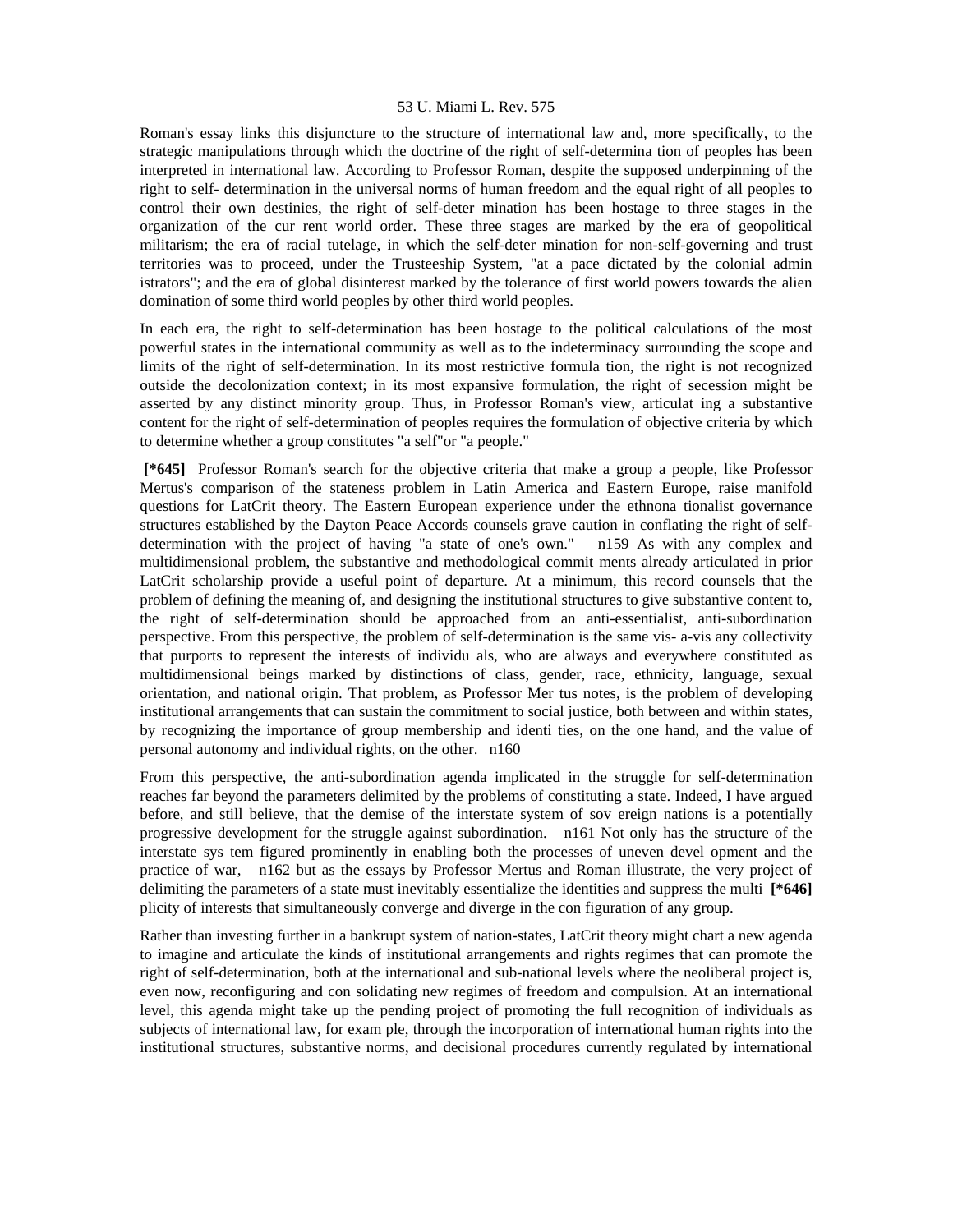economic law. n163 At a subnational level, this agenda might begin by rejecting the neoliberal paradigm that confines democracy to the political realm, and pursue the institutional ization of democratic governance structures throughout the inter/national economy as well. n164 Both trajectories provide a meaningful way out of "the stateness problem," even as they expand the parameters and mean ing of democracy in ways that more readily cohere with the anti-essen tialist, anti-subordination commitments that are the heart of the LatCrit movement.

B. Language, Technology and Communicative Power: From Language Rights to the Struggle for Control of the Means ofCommunication

 Language rights have been a central issue in LatCrit theory since its inception. n165 LatCrit III was, however, the first time that LatCrit confer ence organizers sought intentionally and self-consciously to link the **[\*647]** struggle against English-Only to a broader struggle for communicative power. This imagined project was forwarded to expand LatCrit theory's substantive agenda by encouraging a collaborative effort to develop a critical analysis of the way differential access to the means of communi cation is legally constructed across different sociolegal contexts and the way the resulting structures of communicative power/lessness should be addressed in LatCrit theory. n166 In this expanded critical project, the struggle over language rights reflects only one instance in a more gen eral struggle against relations of domination organized by and effectu ated through the legal production of differential access to the means of communication. This is because the compelling personal and collective interests at stake in the struggle against the suppression of non-English languages are equally implicated in the such matters as the regulation of political speech n167 and the ownership and control of new technologies of communication. n168

Indeed, in each of these contexts, the matter at stake is the power to communicate - to express oneself meaningfully and effectively. Increasingly, the power to communicate is determined by access to, con trol of, or authority over the means of communication. n169 Indeed, the "means of communication" have become as central to the structure of power/lessness in our postmodern, hyperlinked, globalized, mass media society as the "means of production" were central to the class struggles of modernizing industrialism. Individuals and communities shut out of the information age and out-spent in a political system that casts the expenditure of money as protected political speech - such that effective speech comes to depend increasingly on the ability to spend money - are just as certainly robbed of the instruments of selfdetermination and **[\*648]** the power of self-expression, as workers separated from and denied con trol over the means of production. By thematizing the linkages between language, meaning-making power and the struggle for self-determina tion, the essays in this cluster go a long way toward delimiting a broad field ripe for anti-subordination theory and practice. n170

Language Rights in Economic Analysis and MoralTheory

 The opening essay by Professors Bill Bratton and Drucilla Cornell is based on a collaborative project in which they join the anti-nativist struggle against initiatives to suppress the use of languages other than English. n171 Their objective is to make an economic and moral case for treating language based discrimination as an equal rights violation. Inter estingly, they develop their arguments using two very different forms of discourse. Professor Bratton uses law and economic analysis to chal lenge key assumptions about the way English-Only laws and employ ment regulations affect the incentive structures through which individual language acquisition and group assimilation are mediated in this coun try. Professor Cornell articulates a moral theory of rights that casts respect for language rights as fundamental to "the basic moral right of personality," thereby moving the articulation of equality rights beyond the truncated formalism of an anti-discrimination framework to ground it, instead, on the concept of selfdetermination.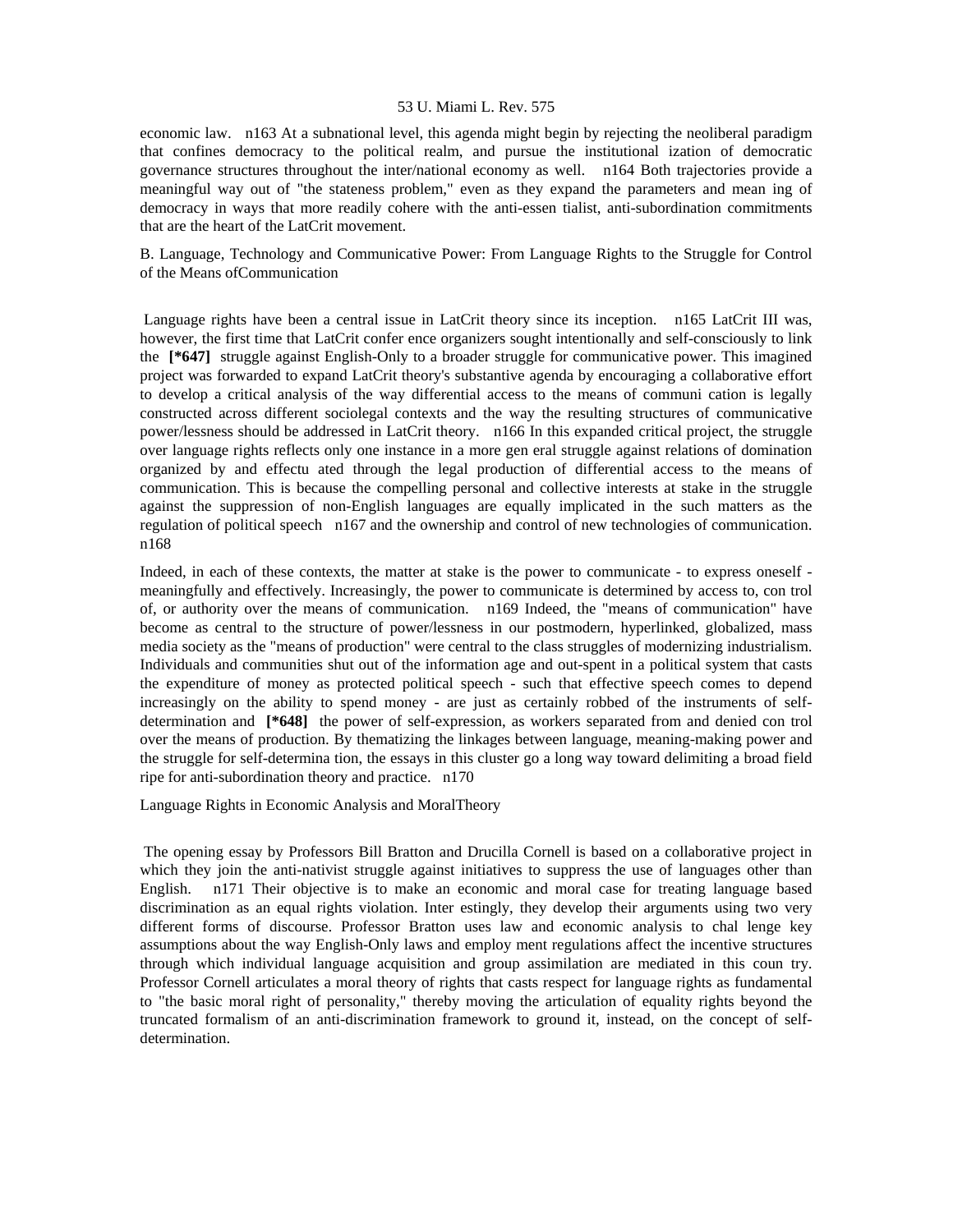More specifically, Professor Bratton's objective is to use economic analysis to destabilize the nativist political project by challenging the assumption that English-only laws and workplace regulations will pro mote assimilation to the English-speaking norm that, for the nativist, defines "the essence" of American identity. He acknowledges that Eng lish-only laws and policies are, at least superficially, supported by a plausible economic argument that language regulation maximizes social utilities by increasing communicative efficiency and reducing barriers to social interaction otherwise associated with the Tower of Babel **[\*649]** cacophony of multiple languages. n172 To be sure, Professor Bratton also challenges the initial assumption that "sameness" lowers costs. n173 How ever, his major contribution is in showing why English-only laws are unlikely to achieve their purported "efficiency" objectives. He does this through a detailed analysis of the incentive structures Spanish speakers confront in acquiring English language proficiency.

In a nut shell, Professor Bratton's economic analysis suggests that if nativists are really serious about promoting Latina/o assimilation into American society, they should focus on eliminating discrimination against Latinas/os, rather than suppressing Spanish. This is because the suppression of Spanish is neither necessary nor sufficient to achieve its purported objective of fostering Latina/o assimilation. Spanish suppres sion is unnecessary because Latinas/os have strong economic incentives to learn English. n174 Those incentives only increase when non-discrimi natory practices enable English language acquisition to produce upward social mobility. Conversely, Spanish suppression is insufficient to pro mote assimilation precisely in those instances in which the reality Latinas/os confront in American society is discriminatory and exclusion ary. From this perspective, enclave settlement, employment and com mercial practices are simply a rational response to the discrimination experienced when Latinas/os venture outside the Spanishspeaking enclave. n175

Professor Bratton's law and economics analysis of English-only is particularly interesting and valuable because it creates the point of departure for a more general and far-reaching attack on the oft-repeated assertions made by law and economics practitioners that civil rights and anti-discrimination laws constitute unwarranted "special interest" inter ventions in the otherwise efficient private ordering of American soci ety. n176 It doesn't take a rocket scientist to see the ready uses of this discourse for the nativist project. Bilingual education programs and other public policies aimed at mitigating the exclusionary impact of lan **[\*650]** guage difference on non-English speakers are either manifestations of the concrete steps needed to give meaning and effect to the vision of inclusion underlying the promise of equal protection and nondiscrimi nation - or they are manifestations of the capture of public policy by special interests. Framed this way, it is clear that the initial debate is over the meaning of bilingual programs, on the one hand, and English- only, on the other.

In this debate, law and economics discourse gives the nativist sub stantial meaning-making power because the language of costs and effi ciency is so readily wrapped in the mantle of purported objectivity and valueneutrality: English-only laws are not discriminatory because they are efficient, or so goes the argument. Against this backdrop, Professor Bratton's contribution maps the economic arguments that can effectively turn the tables to reveal English-only laws as special interest legislative interventions. Since - in the absence of discrimination - private order ing already ensures that non-English speakers will have strong incen tives to acquire English language proficiency, there is no regulatory need to create such incentives through English-only laws. There being no regulatory need, English-only laws constitute the use of state power to reaffirm the exclusionary political project embedded in the presump tion that Anglo culture defines what it means to be "an American," and, more specifically, to promote higher levels of English language acquisi tion and usage than the market would produce - in the absence of discrimination.

By laying out these arguments, Professor Bratton arms the anti- nativist struggle with a valuable meaningmaking resource: the language of law and economics, but his analysis also demonstrates the indetermi nacy and normative vacuity of law and economics analysis. Ultimately, cost-benefit analysis cannot tell us how public policy should respond to the skewed incentive structures currently obstructing Latina/o assimila tion.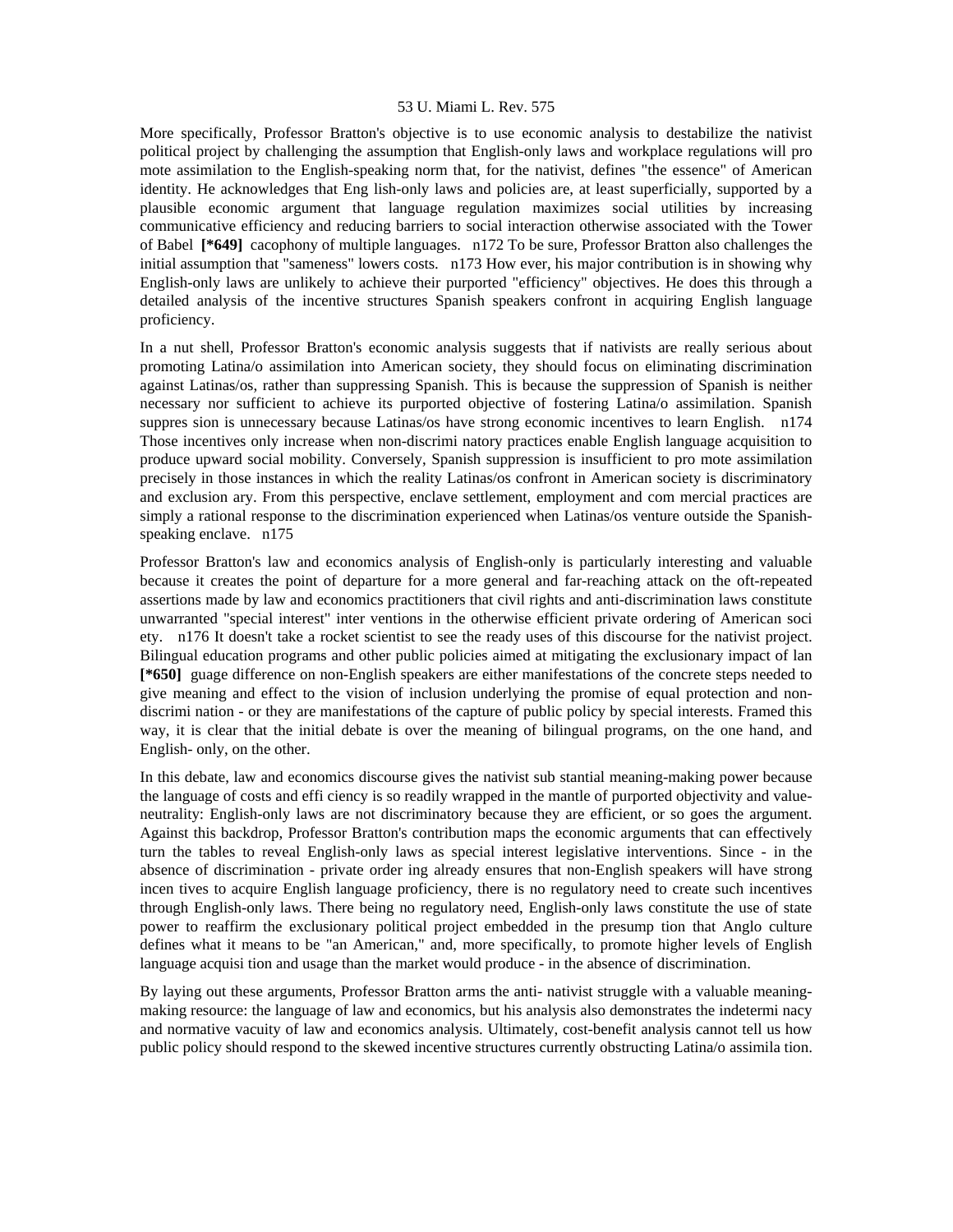This is, at least initially, because discrimination is not"absent" from the incentive structures mediating language acquisition. Given the presence of discrimination, the public policy issue cost-benefit analysis cannot answer is precisely the question whether state interventions should attempt to counteract these skewed incentive structures by pro moting language assimilation through anti-discrimination enforcement and bilingual initiatives or through the imposition of policies like Eng lish-only. Indeed, cost-benefit analysis not only cannot tell us how to promote language assimilation in a discriminatory social context, it also cannot justify why assimilation to an English language norm should be the objective, given that efficiency is only one of many compelling val ues at stake in the formulation of public policy.

 **[\*651]** Professor Bratton is not unaware of the normative problems inher ent in any discourse that measures language rights through a cost-benefit analysis. Thus, a fair assessment of his efforts requires that we read it as it was intended to be read - as part of a larger collaborative project in which Professor Cornell's role is to articulate the normative framework which gives moral content to the task of articulating public policies that otherwise are rendered profoundly indeterminate by Professor Bratton's creative subversion of the nativist economic arguments. Professor Cor nell proceeds in this way to ground the case against English-only in the basic moral right of personality of non-English speaking and bilingual Americans.

As I read Professor Cornell, this basic moral right of personality is not just a right to be treated as an endin-oneself rather than a disposable means in some project to maximize social utilities, nor does it simply refer to the right to be treated as a free and equal subject whose rights of self-determination and selfexpression are non-negotiable imperatives. It is all this and more, for in Professor Cornell's formulation, the moral right of personality is a right to be recognized - in one's very differ ence - as an equal and legitimate perspective. This formulation, cor rectly understood, constitutes a profound and compelling call for a fundamental gestalt shift in our current interpretations of the meaning of equal protection because it clearly marks the difference between "equal treatment" and "treatment as an equal." Treatment as an equal does not always mean equal treatment, precisely because the expectations imposed and benefits conferred by equal treatment may have a substan tially different impact on one's human dignity and self-determination depending on the circumstances of one's difference. Conversely, it would be a mistake, in my view, to confuse the call for an equality norm based on the treatment of others as equals with earlier calls for an equal ity of results rather than of treatment. n177 The objective in treating others as equals is not to make everybody equal by eliminating differences, but rather to recognize that everybody is already equal in their very differ ences and to design our social and legal institutions in ways that respect that reality. n178

 **[\*652]** The implications of Professor Cornell's way of understanding the meaning of equality are profound and far-reaching. It entirely changes the public policy issue, for the issue is not whether public policy effectu ates equal treatment among the similarly situated, but whether it treats those who are differentially situated as equally worthy of the respect and deference to which equals are entitled. Applying this framework to the analysis of English-only laws, it is immediately evident that the impact of English-only on the self-determination and self-expression of non- English speakers and bilingual or multilingual Americans cannot be rec onciled with the imperative to treat all others as equals - each having the right of self-determination as defined and effectuated from their par ticular and altogether different perspectives. Thus, in this context, it is clear that the legitimacy of English-only laws depends on the projection of an equality norm that presupposes sameness as the predicate for equal treatment. Professor Cornell's great contribution is to show the profound inadequacy of this approach and to offer a more meaningful normative framework through which to resolve the indeterminacies otherwise generated by the instrumental analysis of public policy.

Though Professor Wells' reading of Professor Cornell's analysis is different from my own, n179 her essay does offer a clear and compelling account of the reasons why Professor Cornell's call for an equality norm based on the treatment of others as equals would constitute a major evolution in the moral fabric of human society. In this vein, Professor Wells' argument begins by noting the advantages a Kantian perspective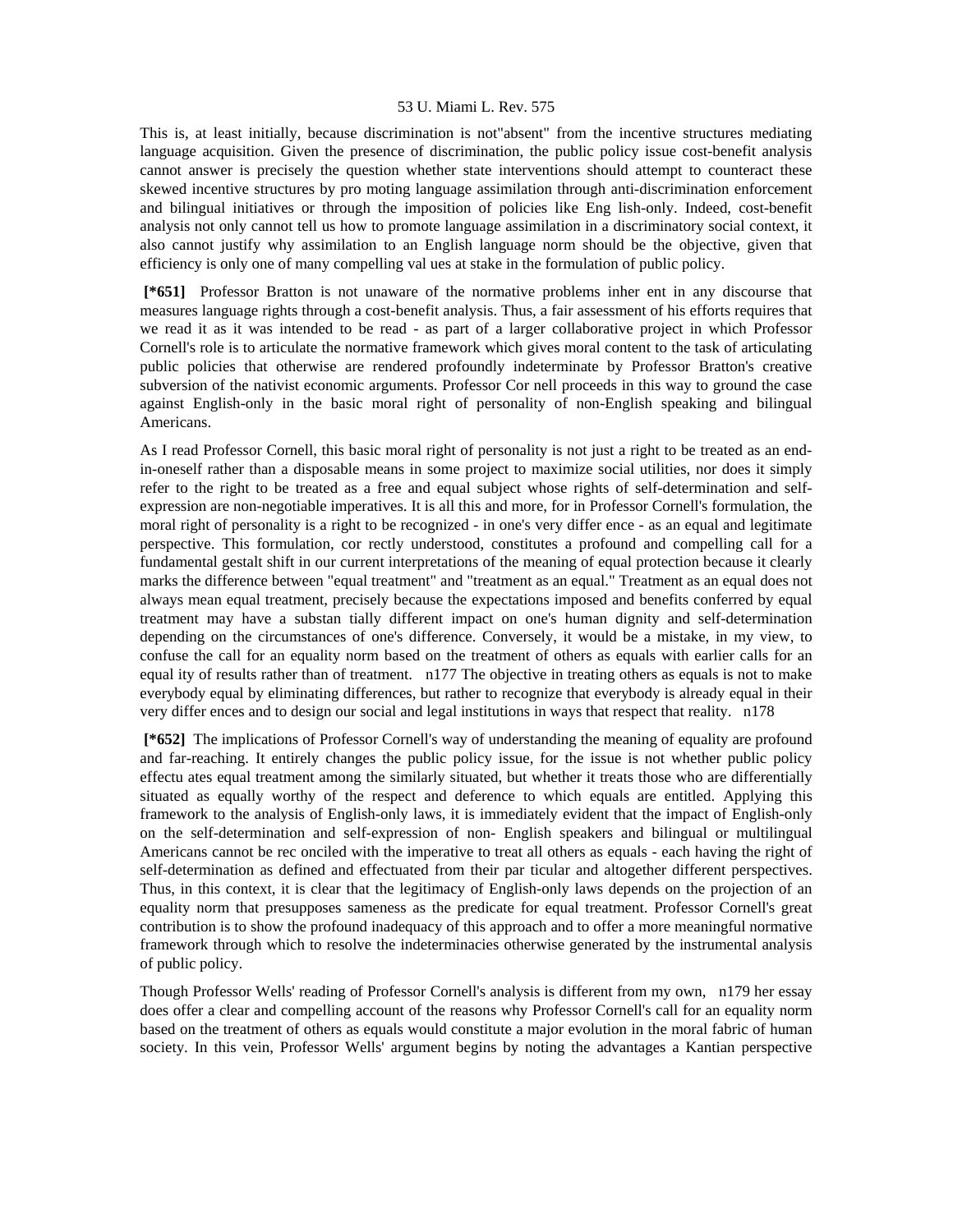offers over the utilitarian perspective underlying law and economics dis course: "while the economist thinks of human beings as aggregations of preferences backed by dollars, the Kantian conceives of them as non- **[\*653]** negotiable subjects of respect and value." n180 Indeed, as Professor Brat ton's essay illustrates, in a world ordered by law and economics, a per son's interest in speaking a particular language will, like any other interest, be measured against the efficiency costs of protecting that inter est so that, if the cost is too high, the individual's right will be sacrificed for the "greater good" of the whole. By contrast, in a Kantian moral universe, a fundamental right of personhood cannot be sacrificed at any cost.

The non-negotiable status given to rights of personhood makes Kantian moral discourse a more appropriate language than law and eco nomics for articulating the meaning of equal protection. Nevertheless, in Professor Wells' view, the Kantian framework is ultimately inade quate because it grounds respect for others on the notion that human beings share an essential sameness - that the imperative of doing onto others as you would have done onto you is based on the recognition of a common humanity and a reverence for the things that make all human beings the same - rather than a recognition of the value of the differ ences between us. In Professor Wells' words, "what we can't get from Kant is the notion that what is sacred in you is fundamentally different from what is sacred in me; that someone who differs is - for that very reason - especially worthy of respect." n181

This is a brilliant insight, clearly and simply articulated in a way that makes evident the profound challenge awaiting LatCrit theory and practice. By linking respect for difference to the experience of one's own particularity, contingency and finitude, Professor Wells articulates a profoundly revolutionary perspective on the reasons why respect for dif ference is, always and in every respect, a moral, existential and episte mological imperative. The suppression of difference and enforced assimilation are not only attacks on the dignity of another, but acts of self-destruction that confine us even further in the limitations of our own contingency, for it is precisely through the other that our finite ways of being and knowing are expanded and enriched. n182 The implications are profound. Otherness and difference are a gift, an avenue of insight beyond our own particularities, a window on the world we might behold if ever we could see beyond our own contingency and live beyond our finitude - a glimpse of God. An equality norm based on the imperative of treating others as equals operationalizes this understanding in ways **[\*654]** that the norm of equal treatment neither does nor can, for it is only by treating others as equals that we activate an equality norm that enables us to focus, as Professor Wells suggests, on "the gift of otherness, the opportunities of multi-lingualism and the possibility that through differ ence we can find wholeness." n183

Professor Wells makes another point worth further reflection. The power of self-expression is crucial to self-determination. Both presup pose access to language, not just any language, but a language in which the world, as one sees it, and one's own self-understandings can be meaningfully formulated and expressed. The language of law and eco nomics has not been popular among critical legal scholars. Part of the reason is, as Professor Wells indicates, its failure to incorporate pre cisely those values, interests and cultural processes that resist translation into a cost-benefit analysis. The not-so implicit suggestion is that LatCrit theory should avoid speaking the language of law and economics. n184 Some might dismiss this suggestion out of hand: not only are the costs and benefits of any proposal substantively relevant to its proper assess ment, but law and economics is the language of choice among policy- making elites and, increasingly, evident in the interpretative practices of many judges. n185

Speaking the language of power is, from this perspective, impera tive precisely because, and so long as, power is power. Indeed, there is no question that Professor Bratton's efforts to recast the debate over English-only laws in terms that destablize the economic justifications routinely invoked to support the nativist agenda constitute a major con tribution to the anti-nativist struggle precisely because law and econom ics analysis is the language of power. More importantly, however, the indeterminacy revealed by Professor Bratton's creative subversion of the law and economics analysis underlying English-only suggests that law and economics discourse may have become such a ready conduit for regressive and elitist political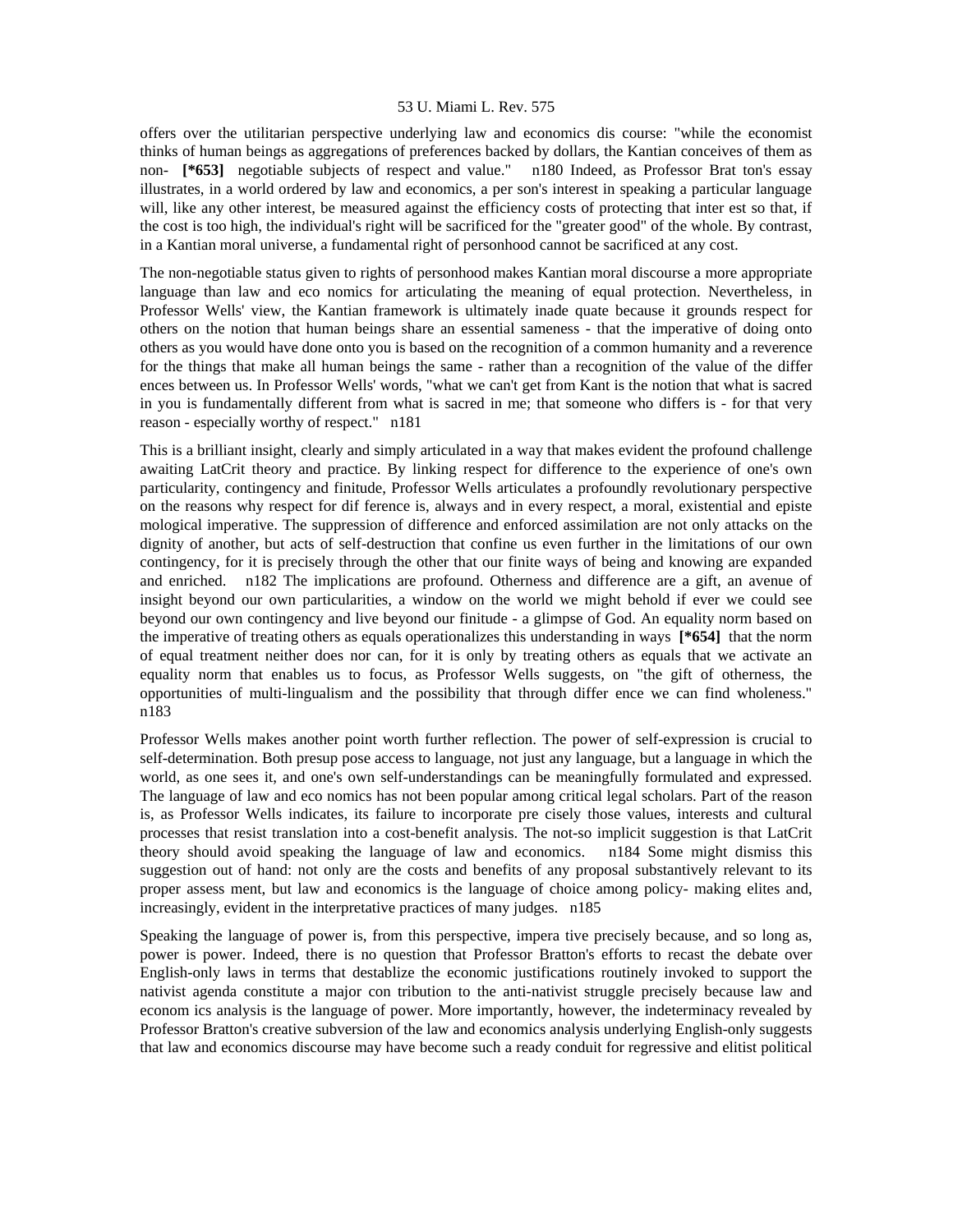agendas precisely because critical legal scholars have rarely contested its articulation on its own terms. n186 Learn ing and using the language of power may thus be the best way to combat the legal production of subordination. Though not all LatCrit scholars need use law and economics analysis, certainly this suggests there is **[\*655]** room for, and value in, counting it among the repertoire of critical meth odologies through which we expand the scope of our anti-subordination agenda and enhance the depth of our analysis. n187

Nevertheless, Professor Wells' cautionary words give me reason to pause - not because I doubt the possibility or apparent usefulness of strategically deploying a language whose basic assumptions one does not embrace. Instead, my concern stems from the way increased fluency in the language of law and economics tends to reaffirm and consolidate its dominant position within the legal academy and profession. In Lan guage & Symbolic Power, Pierre Bourdieu writes incisively of the way linguistic hierarchies are created and the way these hierarchies operate in the organization of social power. n188 Two points are particularly perti nent here. First, he argues that linguistic hierarchies are produced through "the dialectical relation between the school system and the labour market - or more precisely between the unification of the edu cational (and linguistic) market, ... and the unification of the labour market." n189 He further argues that "recognition of the legitimacy of the official language ... [is] impalpably inculcated, through a long and slow process of acquisition, by the sanctions of the linguistic market, and which are therefore adjusted, without any cynical calculation or con sciously experienced constraint, to the chances of material and symbolic profit which the laws of price formation characteristic of a given market objectively offer to the holders of a given linguistic capital." n190

There is no question that a cost/benefit analysis would suggest, at least at first glance, that acquiring fluency in the language of law and economics makes for a better career investment than acquiring fluency in the methodologies, references and critical frameworks of outsider jurisprudence. Those who master the dominant language reap the rewards of assimilation. In this case, those rewards are directly linked to the labor market. Law and economics aficionados get hired by elite law schools, appointed to the federal bench, recruited for high-level policy- making positions and published in prestigious law journals at higher rates than exponents of any of the major strains of critical legal dis course. n191 By contrast, legal scholars working to articulate critical per **[\*656]** spectives and promote legal transformation in and through the discourses of Critical Legal Studies, Critical Race Theory, Critical Race Feminism, Queer Theory, LatCrit Theory and even of Law and Society are channeled into the "interesting visitor" circuit, cast as "too political" for judicial appointment and "too abstract and theoretical" for the nitty- gritty of policy-making. For young scholars, the choice of an academic discourse can make the difference between being cast as "an insider" or "an outsider," and that difference can cost you tenure.

The stakes are high. Understanding their full scope requires under standing not only that legal education is training for hierarchy, n192 but also the extent to which those hierarchies can, consciously and uncon sciously, infuse everything we do and aspire to achieve. It can infuse our assessments as to who should be our audience - whether we write to impress the powerful and well-positioned or to engage, enlighten and empower each other and thus to consolidate our otherwise dispersed and diverse community. It can also infuse our assessments as to where and how to publish our works - whether we seek to acquire prestige through fancy placements in top-ten law journals or, rather, seek instead to confer prestige by submitting our best works to the "secondary" jour nals run by minority law students eager to work with, and learn from, us.

Certainly, these matters would not concern me so much if I believed that the language of law and economics was infinitely indeter minate such that it really could, with sufficient effort, be made to formu late, communicate and construct the world as I, and other others, see it and, perhaps more importantly, as we aspire to imagine and transform it. It cannot - for the reasons Professors Bratton, Cornell and Wells have each alluded to in different ways. At the same time, critical legal dis courses, that might, won't ever develop their full potential unless we collectively invest our human capital and professional careers in their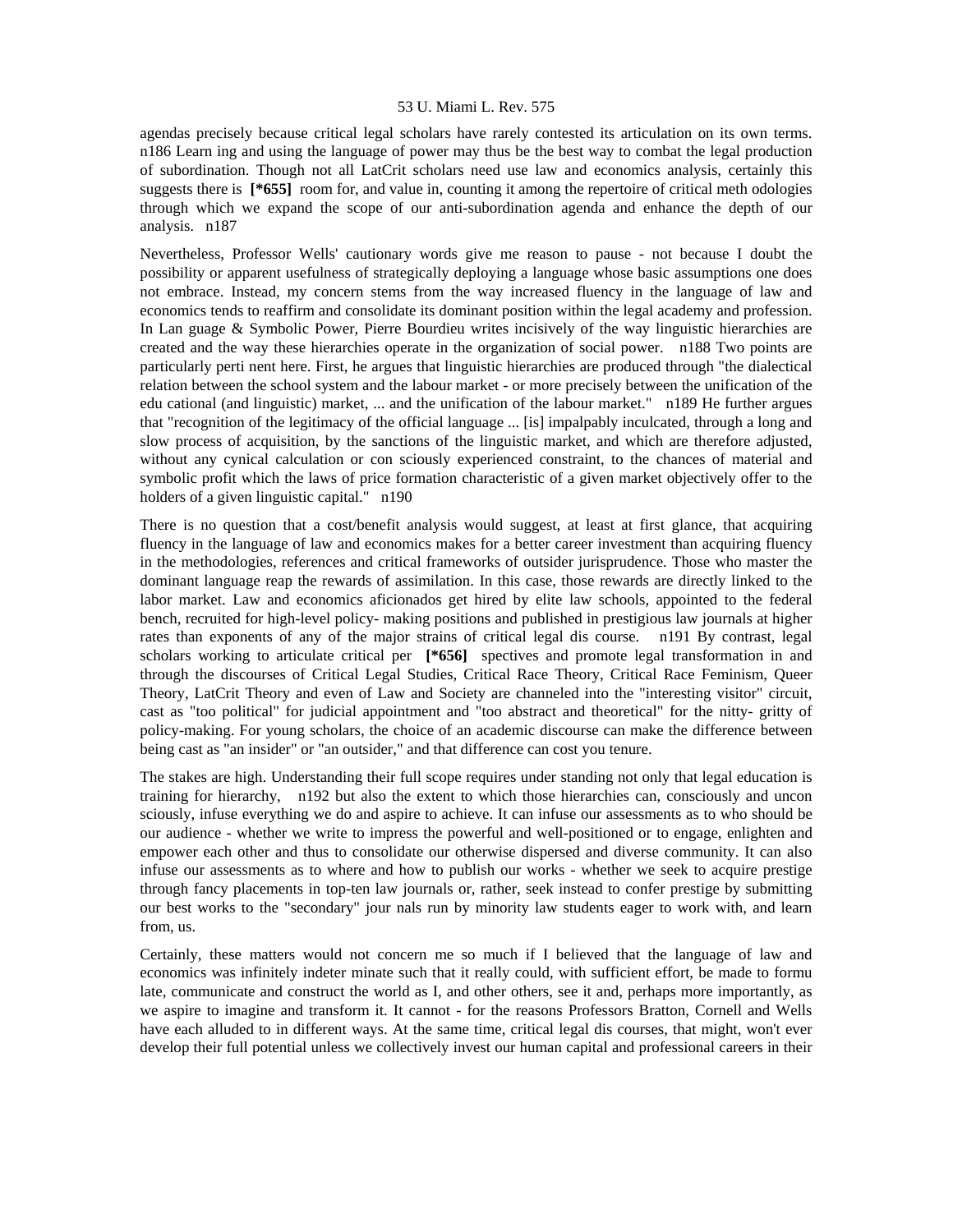further development and dissemination. The stakes are high indeed. The pay offs are higher, for rather than speaking the language of power - to tinker at the margins and to shift ever so slightly the points of pervasive disequilibrium - the articulation and effectuation of an anti-essentialist, anti-subordination vision and politics requires that we empower other languages by speaking them as much, as well and as often as we can. There is definitely a place for law and economics analysis in LatCrit theory, but, in my view, it is, and should remain, at the margins of our **[\*657]** efforts to understand and reconfigure the structures and ideologies of subordination.

Professor Plasencia's comment introduces yet another dimension of the anti-subordination agenda awaiting future LatCrit analysis at the intersection of language rights, meaning-making power and the struggle for self-determination. Focusing on the awesome technological break throughs that continue to revolutionize the structure and content of global communications, Professor Plasencia notes the frustrations non- English speakers often encounter in attempting to use the new means of communication that increasingly will mark the difference between "information haves" and "have nots" in the new world information order:

 In composing e-mail in Spanish, for example, one cannot readily find the symbols necessary to communicate fully in Spanish. Of the vari ous templates made available for computerized language production, Spanish accents and other symbols often do not match the font of the original text in which the document was composed. The e-mail I have drafted in Spanish often arrives to its addressee with circles where I had placed accents. Therefore, I look like some sort of cha otic writer. n193

 While the personal embarrassment experienced when one's com municative efforts are distorted into gibberish may seem, to some, a minor frustration, the issues it raises are profound. The Internet and the World Wide Web have been heralded as engines of a new world infor mation order and as the most recent advances that increasingly are mak ing the dream of universal communications a reality. They may be all this, but they also constitute a major challenge for the critical task of giving substantive meaning and antisubordination content to the inter national and historical commitment to cultural pluralism and universal service. n194 From fiber optics to cyberspace networks, new communica tions technologies are speeding the flows of information. Being plugged into these flows means having the power of virtually instantaneous com munications: the power to send and receive messages, to and from multi ple audiences, instantaneously, to transfer documents, to reallocate capital, to purchase goods, to download and print out the world of infor mation, it previously took hours or days or weeks to compile. Not being **[\*658]**  "plugged-in" can mean knowing too little too late. For some this is a personal choice. Others have no choice.

These developments suggest the pressing need for LatCrit theory to examine the ongoing communications revolution and its impact on the reproduction of Latina/o subordination, both domestically and interna tionally. This is because taking self-determination seriously means tak ing seriously the information inequalities that link the issue of meaningful access - to the historical development and future evolution of the legal regimes that regulate international and domestic communi cations technologies, information infrastructures, services and networks. The compelling social and racial justice issues implicated by the recent privatization and increasing monopolization of the broadcast spectrum by large multinational corporations, n195 by the redlining practices of for- profit telecommunications companies, n196 by the struggle for minority access to media ownership, n197 as well as the struggles of Third World states for access to the geo-stationary orbit for satellite communications - all these suggest the broad field of critical analysis awaiting LatCrit attention in ensuring that Latinas/os and other peoples of color are not shut out of the information age.

In pursuing this line of inquiry, LatCrit scholars would, as always, do well to draw on the writings and analyses of other Third World peo ples and peoples of color, for example, by excavating the economic and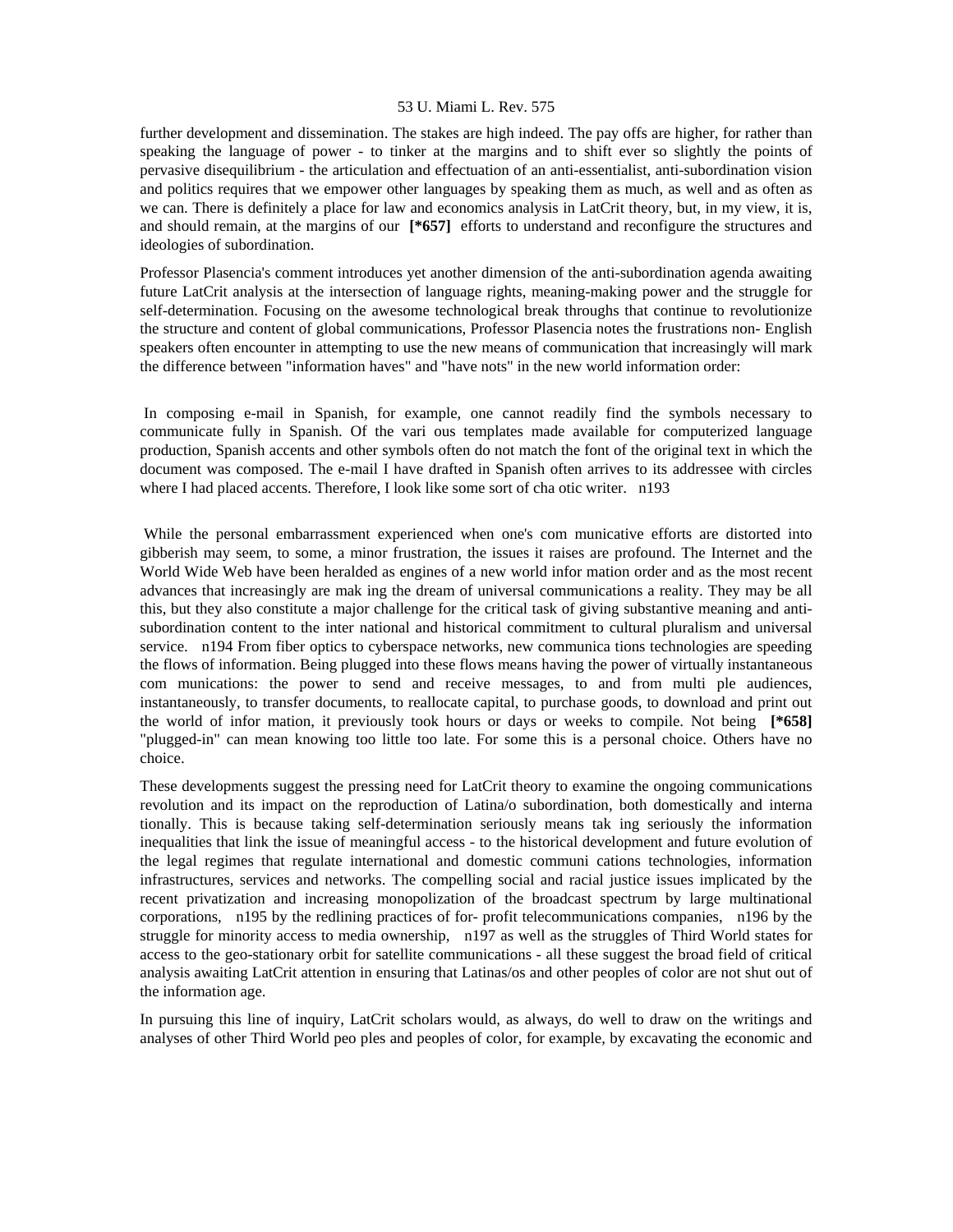political claims underlying earlier proposals to create a New World Information and Communication Order (NWICO) and the various reforms NWICO articulated for the information and communications regimes governed by the World Intellectual Property Organization (WIPO), the International Telecommunications Union (ITU) and the Universal Postal Union (UPU) n198 as well as by subjecting to critical anti- **[\*659]**  subordination analysis the more recent trend to shift decision-making authority formerly delegated to these international organizations to venues like the World Trade Organization (WTO). n199 From another per spective, this inquiry might entail mapping and deconstructing homolo gies in the way the discourse of "politicization" has been used to delegitimate Third World peoples as a legitimate perspective on the way international communications should be structured for the common good and the way the ideology of "free market competition" has been used to legitimate legal reforms and public policies that channel the achieve ment of universal service through the market imperatives of profit max imization, rather than the promotion of democratic governance and equal access norms. These brief observations demonstrate some of the wide range of issues and methods of analysis that will become increasingly relevant to the LatCrit project and our efforts to understand the relation ship between the struggle for self-determination, for meaning-making power and for access to, and control over, the new means of communication.

Toward an Ethic and Politics of Mutual Recognition: Counteracting Exclusionary Practices, Elitist Pretensions and IntellectualAppropriations

 The last three essays in this cluster by Professors Tamayo, Hom and Hayakawa Torok focus LatCrit attention on the complex and varied problems confronted by any project aimed at communicating across cul tural differences and translating the untranslatable. Professor Tamayo's essay takes up these issues through a critical analysis of the arguments proffered by English-only advocates in Yniguez v. Arizonans for Official English. n200 In that case, English-only advocates argued that laws man dating use of English as a common language were appropriate and nec essary means of combating the social disunity, political instability and public distrust and suspicion purportedly triggered when the English- speaking majority hears public business conducted in a language they do not understand. In addition to recounting the reasoning that ultimately persuaded the Ninth Circuit Court of Appeals to strike the Arizona Lan **[\*660]**  guage Initiative as an invalid regulation violating the rights of Arizona public employees to speak and of non-English speaking Arizonans to hear public information spoken in Spanish, Professor Tamayo makes a point of linking her analysis to a narrative account of her own difficul ties in attempting to translate meanings across Spanish and English. It is precisely these difficulties, and the "untranslatability" of certain mean ings, that make the suppression of languages other than English a direct assault on the personal identity and self-expression of those persons, whose means of effective communication are thereby contracted solely in order to maintain English as the privileged and dominant means of communication in this country. Rather than fostering genuine integra tion based on mutual respect for, and accommodation of, these different means of self-expression, English-only laws seek to coerce a false sense of unity through the enforced silence of non-English speakers in, and their ensuing exclusion from, the public realm of American social life.

Professor Hom's essay also takes up the problem of "untrans latability." However, she substantially expands our analysis by provid ing concrete examples of the kinds of words and meanings that do not easily translate across language differences and the political implications of these barriers for cross-cultural understanding and exchange. Drawing on her experiences co-editing the first and only English-Chinese Lexicon on Women and Law, n201 Professor Hom describes the process of identi fying and collecting a list of English terms that have been central to the development of feminist legal theory and political activism, but that Chi nese women report to be particularly confusing, unclear or incoherent when presented in Chinese translation. Terms such as Affirmative Action, Empowerment, Gender and Sex defy ready translation into Chi nese because these terms refer to particular social, political and histori cal contexts and/or because they are embedded in particular theoretical frameworks. Translating these terms is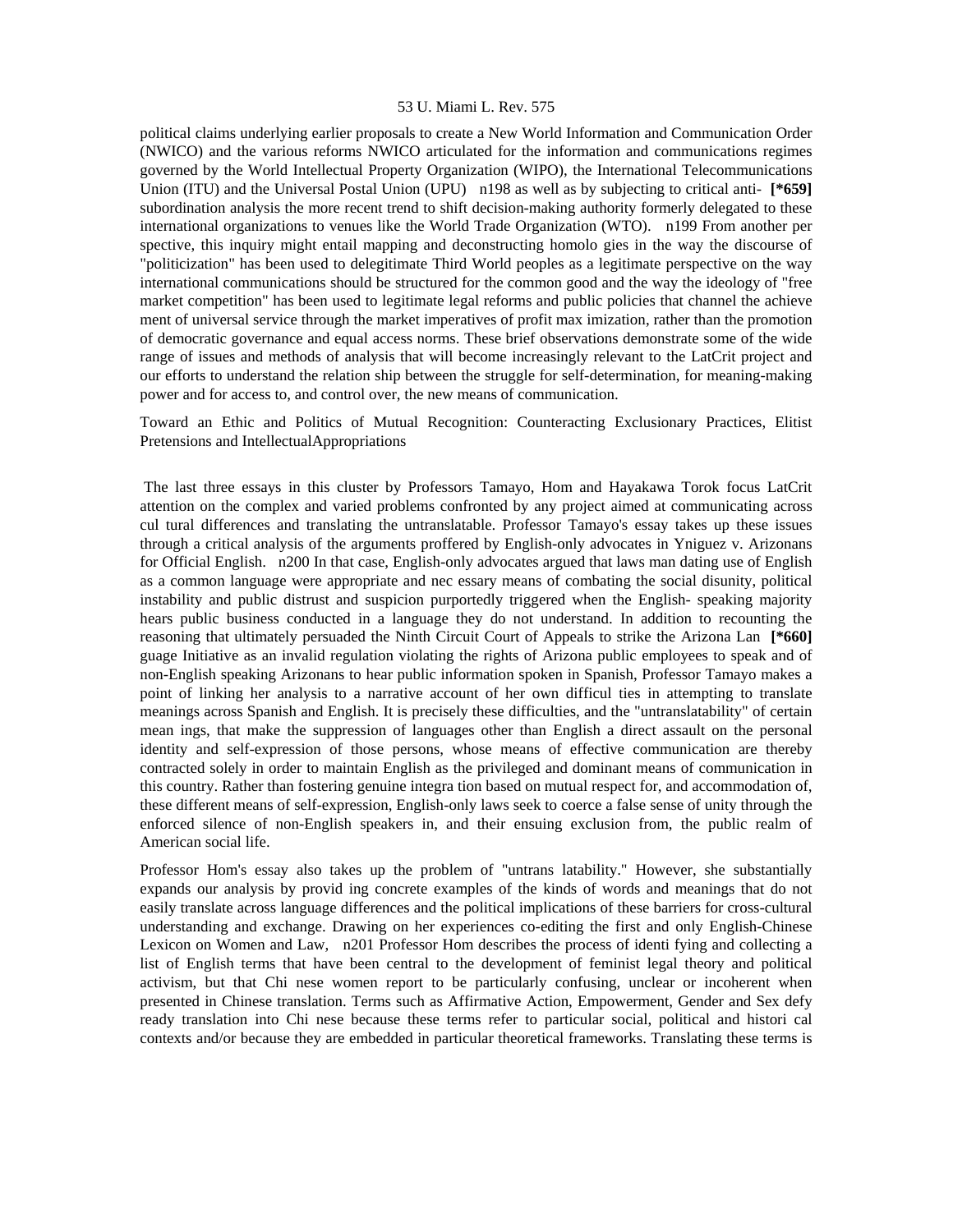not impossible, but it does require an in-depth explanation of the broader context that gives each term its particular meanings within feminist legal discourse and politics.

Through her concrete examples and detailed explanations of the interpretative processes through which she and her collaborators sought to identify appropriate Chinese terms that could effectively be made to signify the new and foreign meanings embedded in English feminist ter minology, Professor Hom provides an extremely valuable and fascinat ing avenue of insight into the way language is both the constructed repository and the unfinished instrument of the social and political trans formations we have achieved in the past and might seek to imagine in **[\*661]** the future. This is because the terms, whose meanings she struggled to convey through this English-Chinese Lexicon, are linguistic artifacts of particular historical struggles and conceptual breakthroughs. These struggles and breakthroughs generated a need for new ways of signify ing new meanings which did not previously, and would not now, exist but for the intellectual and political efforts through which women's struggles for equality and dignity gave birth to the newly shared con sciousness referenced in and by the new feminist terminology which developed to express it. Our present ability to convey these meanings quickly and easily by uttering a simple word like "gender" or "empow erment" is a tremendous political resource, whose historical contingency and inestimable value are often invisible - except in precisely those instances where the effort to produce a common political consciousness "goes international" or cross-cultural. Only then can we see the real and material costs of not having the words to reference the ideas we seek to express or the consciousness we seek to construct. n202

Professor Hom's essay would have been a major contribution to the future evolution of LatCrit theory if it had simply stopped here. It goes even further. Like her brilliant performance at LatCrit III, Professor Hom's essay is an imaginative and multiply nuanced interrogation of the normative and political implications embedded in the practice of cultural and intellectual appropriation. n203 In particular, her essay links an engag ing narrative of a playful mother-son exchange, in which her son asserted that her use of his life stories might be a copyright infringe ment, to her own thoughts about the way she should interpret and respond to the massive underground xeroxing and distribution inside China of her copyrighted Lexicon. Linking these two instances of "copyright infringement" enables her, on a more serious note, to reflect critically on the possessive individualism that underlies western copy right and intellectual property regimes. To this end the linkage is entirely successful. The conjured image of a son proposing to charge his mother "by the story" provides a compelling backdrop against which to criti cally question the appropriateness of seeking to enforce copyright restrictions against a continent of Chinese women. In both instances, the assertion of copyrights ruptures bonds of solidarity and interconnection **[\*662]** because it operates, in effect, to commodify the interpersonal exper iences and shared political objectives that produced, and are otherwise embedded in, the copyrighted "product." Only someone completely ensconced in the (lack of) values of possessive individualism would seek to commodify these artifacts of a shared reality and a common cause.

Not surprisingly, Professor Hom continues to use her son's life sto ries even as she expresses hope that her copyrights in the Lexicon will continue to be violated by women in China. However, her reflections beckon further inquiry because they raise the question whether there are any instances in which LatCrit scholars should resist the appropriation of our intellectual work and the erasure of our individual authorship. For example, many scholars of color, in private discussions and public fora, have criticized the network of selfreferential cross-citations through which majority scholars exclude minority authors, even as they appro priate and seek to preserve their dominant positions, in producing "the normal science" of mainstream legal scholarship, by ignoring any criti cal analysis they cannot rebut. n204 Beyond these instances of exclusion, scholars of color have also noted instances in which their intellectual work has been cannibalized in subsequent works by majority scholars, whose analysis uncannily tracks the same sources and articulates the same, or related, observations and conclusions with no citation, or a mere see generally,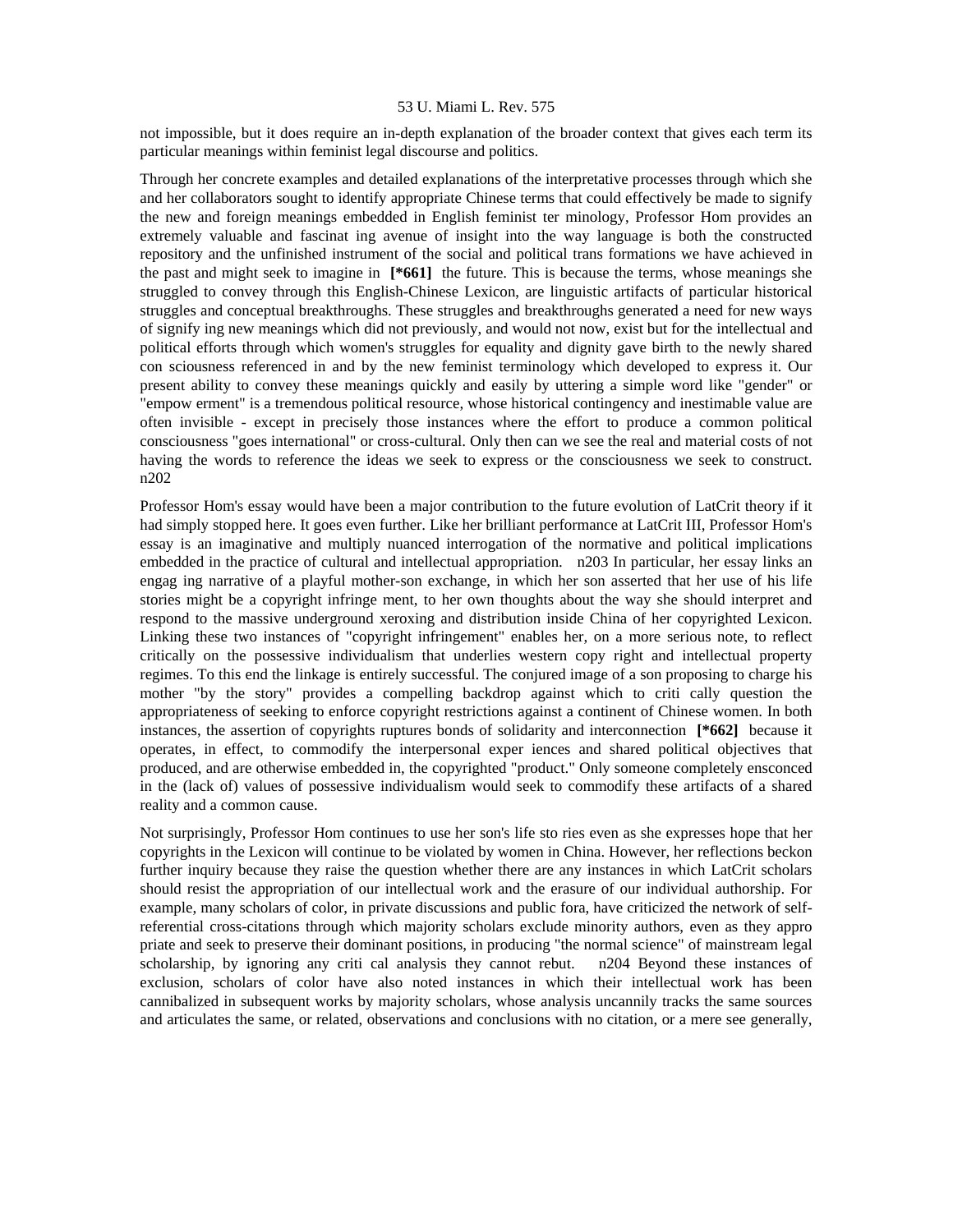to the original work from which they have lifted the major theoretical insights or chain of analysis they present as their own.

From any objective standard of scholarship, the failure to reference and engage major critical works directly pertinent to the issues under discussion is at best poor scholarship and often reflects the intellectual dishonesty of either an ideologue or, more often, an imposter. However, when confronted with evidence that their work has been appropriated without appropriate citation or acknowledgment, many scholars of color flounder in the very sorts of internal conflict Professor Hom's essay con jures. To assert one's authorship and demand individual recognition for ideas whose purpose is to transform the world seems self-promoting and counter to the political aspirations underpinning the production and dis semination of critical scholarship. Put differently, too often minority scholars find themselves caught between the sense of being individually wronged by the unacknowledged appropriation of our intellectual labor **[\*663]** and a deeper sense that our individual authorship is simply not the issue that matters.

It is precisely because LatCrit theory seeks to transform the produc tion of legal scholarship from an experience of individual isolation into a practice of collective engagement and empowerment that LatCrit schol ars should theorize the difference between the kinds of intellectual appropriations we should permit or encourage and the kinds we should challenge and resist. We should also explore different strategies for identifying instances of, and collectively implementing appropriate responses to, the erasure of minority authorship. Certainly, one ready response is to self-consciously practice a politics of mutual recognition by reading and citing the works of other LatCrit scholars as often, and in as many venues, as possible. It is politically significant when we choose, for example, to cite the works of dead European philosophers rather than living LatCrit colleagues. This is because who we cite (or fail to cite) reflects and defines the participants we acknowledge and engage as our intellectual and political community.

Beyond this practice of mutual recognition, LatCrit scholars might explore other strategies through which collective action might effec tively be marshaled to combat the erasure of minority authors. For example, LatCrit scholars might consider the possibility of "outing" works by majority legal scholars that inappropriately ignore or appropri ate theoretical insights and analysis previously forwarded by minority scholars. Collectively compiling and publishing a list of such works, with appropriate commentary, might go a long way toward revealing the extent of erasure and appropriation individual minority scholars too often suffer in silence. On the other hand, this particular strategy might be more work than it's worth. Perhaps a different strategy is in order. Rather than seeking recognition from the legal academy's "normal scientists" and gatekeepers of the status quo, LatCrit scholars might work, collectively, proactively and self-consciously, to foreswear the elitist pretensions too often evident in the politics of citation and commit ourselves, instead, to a politics of mutual recognition through which the persistent dissemination and consistent cross-referencing of LatCrit scholarship may, thereby, actually trigger the paradigm shifts already embedded in the critical insights of LatCrit theory and discourse.

The final essay by John Hayakawa Torok closes this cluster with reflections on language acquisition and loss drawn from his experiences as a participant observer at the LatCrit III conference. Like the other essays in this cluster, his comments focus on the role of language in the construction and expression of personal and political identities. Reflect ing on the many distinct and diverse perspectives articulated during the **[\*664]** conference, he raises fundamental questions about the possibility of inter-group translation and cross-cultural recognition. Through personal narrative, he highlights the processes of individual language acquisition and challenges the wisdom of enforcing language uniformity. Read in tandem with the other essays in this cluster, his reflections reassert the centrality of language in the de/construction of communities, the affir mation of identity, the organization of power and the demarcation of insider/outsider relations.

C. Inter/National Labor Rights: Class Structures, Identity Politics and Latina/o Workers in the GlobalEconomy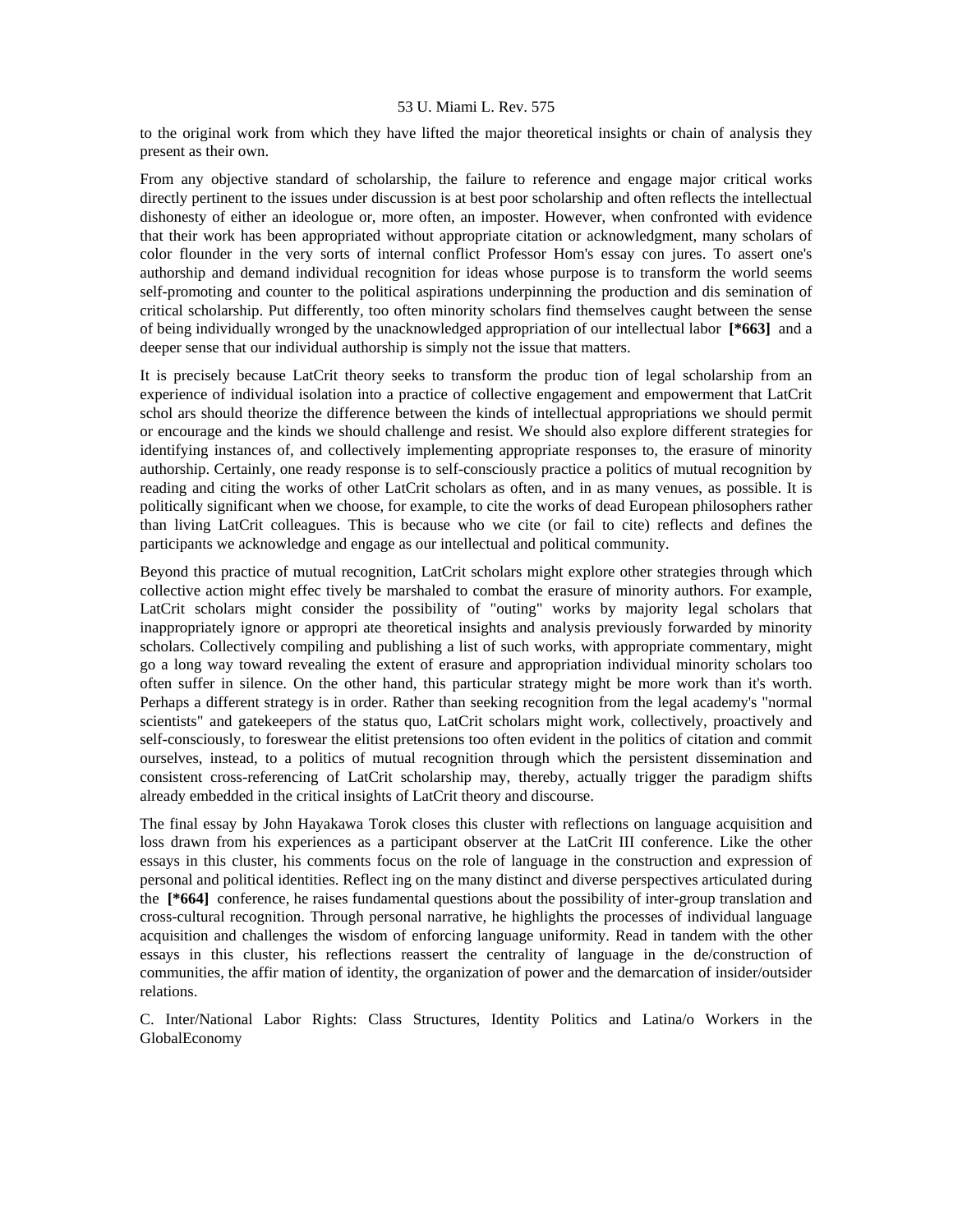The essays by Professors Romero, Corrada and Cameron constitute the third and final cluster in Part II. n205 Like the essays in the first two clusters, these essays explore the relationship between regimes of il/legality, identity politics and the struggle for individual and collective self-determination. While the first two clusters examine these relation ships through a critical analysis of the disjunctures between democratic theory and the realities of anti-democratic practices and institutions, on the one hand, and the ongoing struggle over language rights and commu nicative power, on the other, these last three essays focus LatCrit atten tion on the struggle for worker rights. In doing so, they explicitly center the issue of class in the articulation of LatCrit legal theory.

Attention to class issues has been acknowledged as a pending, but as yet underdeveloped, trajectory in the further evolution of LatCrit the ory and the consolidation of LatCrit social justice agendas. n206 Classbased analysis is a particularly pressing matter for LatCrit attention pre cisely because so much ink has been spilt and so much intergroup soli darity has been squandered in abstract theoretical debates about the relative priority of class and "identity," particularly racial, ethnic and gender identity, in the subordination of peoples of color, as well as by **[\*665]** the counter-positioning of race and class in more concrete debates over the future of public policies like affirmative action, minority business set-asides, public assistance eligibility rules, trade liberalization and immigration policies.

On the one hand, calls to ground the articulation of social justice reforms in a class-based analysis have too often ignored the very real impact of racism and sexism as strategic instruments in the material dis possession and anti-competitive exclusion of women and minorities. From this perspective, class-based legal reforms and empowerment strategies cannot eliminate the impact of racism or sexism precisely because they do not really engage the reality of racism and sexism. n207 Conversely, however, calls to emphasize the centrality of racial subordi nation, rather than class or gender-based subordination, have too often ignored the material realities of intra-racial stratifications and hierar chies that are organized around relations of gender and class privilege within minority communities, while calls to focus on gender-based sub ordination have often ignored the problems of class and racial hierar chies among women. n208

Against this backdrop, the three essays by Professors Romero, Cor rada and Cameron illustrate the analytical power gained by articulating an anti-essentialist, anti-subordination analysis of the complexities of class subordination within and between Latina/o communities. This is because all three essays locate the economic dispossession of Latina/o workers at the intersection of national and international legal regimes and the ongoing transformation and restructuring of an increasingly internationalized global economy. They reveal, in different ways and from different perspectives, the failure of domestic and international labor law regimes to establish a fair and just framework for preventing the exploitation of Latina/o labor and the expropriation of the real value it creates. They also challenge us to further examine and more clearly articulate the relationship between the class biases reflected in these **[\*666]** legal regimes, their politics of (non)enforcement and the reproduction of racial and gender subordination both within and beyond the United States.

The Dynamics of Dispossession: Labor Wrongs, the Fantasies of Market Ideology and the Realities of EconomicPower/lessness

 Professor Romero's essay opens the cluster with a narrative of her personal experiences at the home of a colleague who employed a Latina domestic servant. Professor Romero contextualizes this story of class privilege and gendered exploitation by linking it to a critical analysis of the unfair labor standards regulating domestic labor in the United States, as well as to a sophisticated critique of the theoretical assumptions that undermined, and ultimately betrayed, the anti-subordination potential otherwise embedded in early feminist efforts to recast the unpaid domes tic labor performed by women in the home as a form of class exploita tion. Professor Romero's analysis provides a particularly valuable point of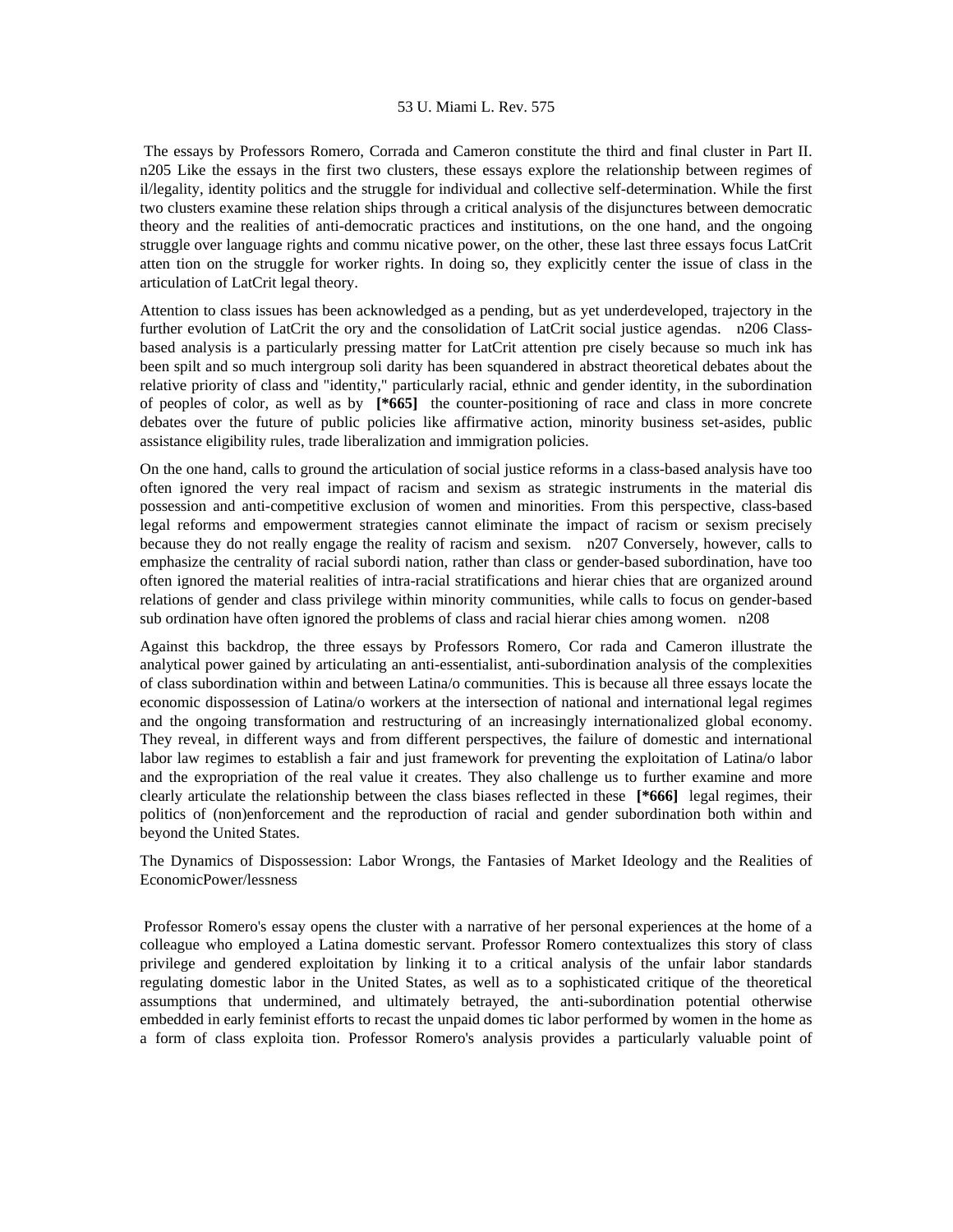departure for articulating an anti-essentialist class analysis in LatCrit theory because it shows how the material dispossession of Latina domestic servants is effected through a complex interaction of race, class, gender and immigrant status-based subordination - even as it reveals the methodological limitations of neoliberal micro-economic analysis.

In a nutshell, Professor Romero criticizes the fact that feminist efforts to cast women as an economic class and to theorize the economic value of women's unpaid labor structured the so-called "domestic labor debate" in ways that completely ignored the experiences of the women of color, who oftentimes must bear the burden of domestic work both within their own homes and in the homes of other (upper-class) women who hire them as domestic servants. Though early feminist theory sought to establish the value of women's unpaid domestic labor and to thereby reveal the full extent of unjust enrichment conferred on men through the cultural circulation and performance of patriarchal norms casting housework as "women's work," these early feminist efforts ignored the realities of "the market" for domestic service. In this reality, immigrant women of color often work long hours, at less than minimum wage, with no employment benefits, and under personally intrusive and otherwise exploitative working conditions. Instead of confronting this reality, feminists turned to the fantasy world of micro-economic analy sis. They sought to establish the monetary value of the many services women render in their own homes by calculating the costs of securing these same services through the voluntary arms length transactions of a **[\*667]** market exchange. This analysis revealed that the vast majority of house hold units would be completely priced out of the market for domestic services because few could afford the accumulated costs of acquiring the services of a cook, a house cleaner, a teacher, a nurse, a chauffer, a babysitter (and one might now add - of a surrogate mother) in the market. In this way, the economic viability of every patriarchal family was clearly linked to the exploitation and uncompensated expropriation of women's labor.

This domestic labor debate eventually erupted into public con sciousness, as the "Nannygate" controversy, when President Clinton's woman nominee for Attorney General was discovered to have illegally employed undocumented workers as domestic servants in her home. The Nannygate affair, as recounted by Professor Romero, brings into sharp relief the contradictions in the way (some) white feminists have engaged the problem of domestic labor. On the one hand, the earlier feminist efforts to establish the "market value" of domestic labor cast women's services as ultimately priceless. On the other hand, the domi nant feminist response - to the public controversy over Nannygate - was to minimize the criminal aspects of employing undocumented domestic workers by insisting that current immigration restrictions were out of step with "women's needs" for stable and affordable domestic help - meaning low wage workers owed no expensive benefits obligations.

But, as Professor Romero's analysis suggests, if the reproductive labor involved in maintaining a home is "priceless" when performed by white women in their own homes, certainly it should also be priceless (or at least remunerative) when performed by women of color in the homes of other women. The fact that it is not shows that wages for domestic service are determined not by "the market value," let alone the use value, of the services rendered, but rather by the asymmetrical power relations that are constructed through the compulsion of eco nomic necessity, the vulnerability of being "illegal" or undocumented, and the cultural and racial prejudices that devalue the labor value pro duced by immigrant women of color. The fact that dominant feminist discourse has yet to acknowledge and address its internal contradictions reveals the essentialist assumptions through which feminist theory delimits the category of "women's interests" to privilege the particular interests of upper-class white women, while neglecting the "women's interests" of lower class immigrant women of color. By revealing this contradiction, Professor Romero's analysis enables us to see the full extent of unjust enrichment conferred on upper-class household units through the cultural circulation and performance of elitist classist and **[\*668]** racist norms that legitimate the uncompensated material expropriation of the labor value of immigrant women of color.

Class Crimes and the Politics of Non-Enforcement: Law's Complicity in the Unjust (and Illegal) Expropriation of Latina/o LaborValue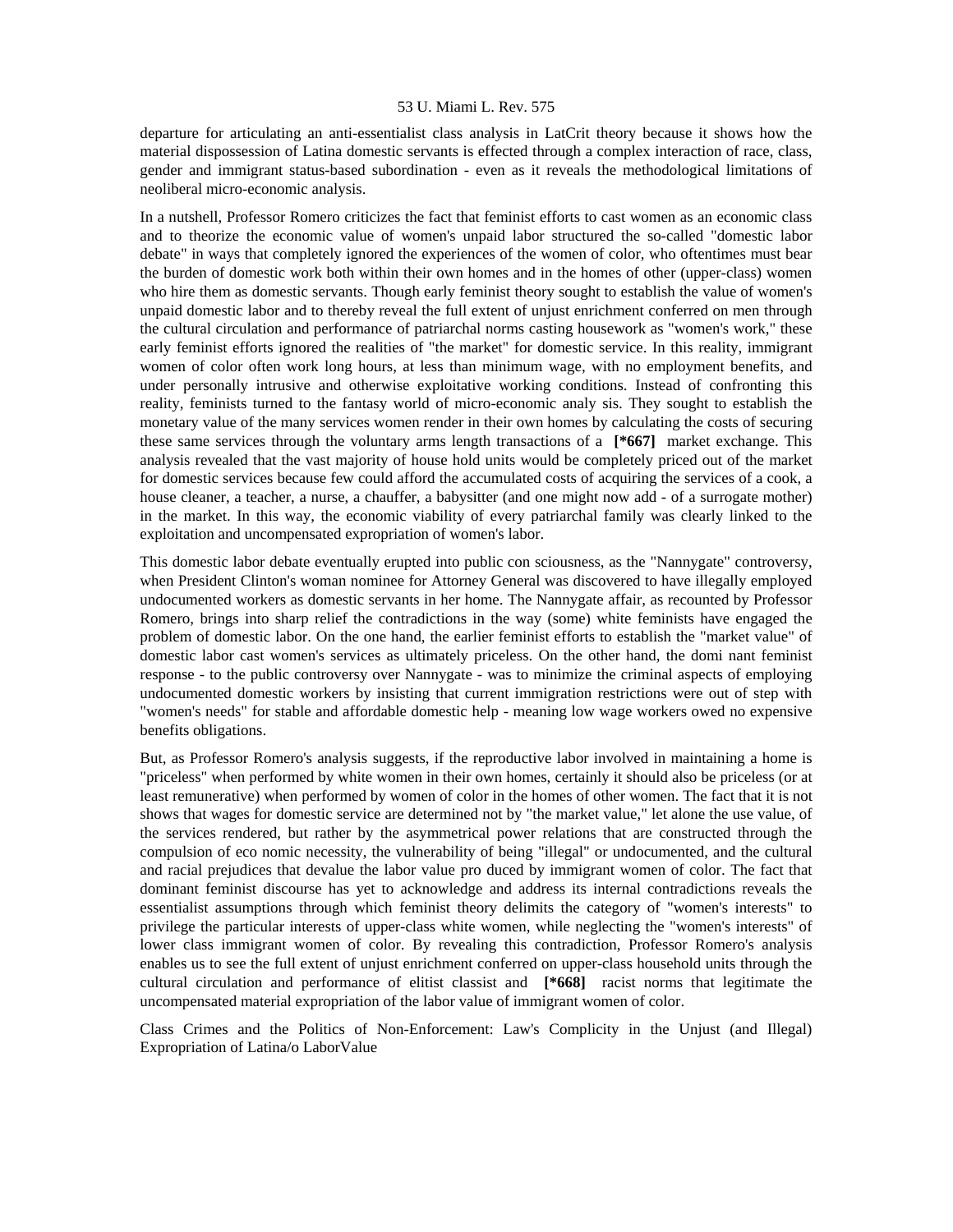Against the backdrop of Professor Romero's critical analysis of the asymmetrical power relations that "distort" the supposedly voluntary exchange transactions upon which micro-economic analysis builds its house of cards, the essays by Professors Corrada and Cameron further develop and expand the theoretical parameters and thematic concerns of an anti-essentialist class analysis in LatCrit theory. They also offer addi tional insights into the role of law in facilitating the material expropria tion of Latina/o labor value as well as the poverty, marginality and economic dispossession this expropriation visits upon Latina/o families and communities.

Professor Corrada offers these insights by focusing LatCrit atten tion on the labor dispute between a Mexican labor union and Sprint Cor poration after Sprint purchased La Connexion Familiar (LCF). This dispute is particularly noteworthy because it became the subject of the first complaint ever filed by a Mexican labor union against the United States under the NAFTA Labor Side Accord. LCF was a small Hispanic telephone company based in San Rafael, California. Its business involved marketing long distance telephone services to recent immi grants who speak mainly Spanish and who frequently make long dis tance calls to friends and family in Mexico. After the purchase, Sprint discovered that a large majority of LCF's employees were undocu mented workers and sued to recind the purchase. Though Sprint eventu ally went through which the deal, they paid substantially less money for the company and canceled the employment contracts in which they had agreed to retain the former Hispanic owners of LCF.

According to Professor Corrada, there was no further information about the fate of the undocumented workers whose employment at the company triggered Sprint's efforts to recind the purchase. In particular, there was no information as to whether these workers were kept on or replaced by "legal" Spanish-speaking employees, though as Professor Corrada notes, this information would have been relevant to determining whether Sprint's efforts to recind were pretextual. Alas, the fact that Sprint's scruples about buying a company staffed by undocumented workers might have been pretextual and strategic was not directly rele vant "within the four corners" of the labor dispute at issue in the NAFTA complaint. Nevertheless, what is evident is that Sprint initially **[\*669]** decided to purchase LCF based on projections that increasing immigra tion by Spanish speaking persons into the United States would make LCF's niche market a growing profit center. Thus, Sprint's apparent scruples about employing undocumented workers did not affect its readi ness to make a calculated business decision based on the expected prof its to be earned from the consumption practices of illegal immigrants.

This point is key. Read in tandem with Professor Romero's analysis of the under-enforcement that makes the (unfair) employment of undocumented workers a low-risk white collar crime, it shows that the politics of immigration enforcement is not so much about stopping ille gal immigration, but rather about who will be allowed to profit from the increased migration flows that are all but inevitable given the push-pull factors of an increasingly interconnected and global economy. n209 The fact that U.S. companies can with impunity profit from, and proactively plan their business projections around, the labor influxes and consump tion patterns of illegal immigrants is a field of sociolegal analysis crying out for further exploration by LatCrit scholars interested in theorizing the political economy of Latina/o subordination.

But Professor Corrada's story goes on. After Sprint purchased LCF, the company started to perform below projected profit levels. At about the same time, the Communications Workers of America began an organizing campaign at the company in response to worker complaints of unfair treatment and failure to pay promised sales commissions. An administrative law judge issued a cease and desist order, finding that Sprint managers had violated Section  $8(a)(1)$  of the NLRA by interfering with union organizing activity through threats of plant closure and employee interrogations. Just before the union election was to be held, Sprint closed LCF and terminated the employees. Part of LCF's cus tomer base was transferred to Dallas, Texas, where Sprint hired addi tional Spanish speaking employees to deal with the influx of new business. There is no information as to whether these additional workers were documented or unionized. After an administrative law judge and a federal district court judge both ruled that Sprint's course of conduct in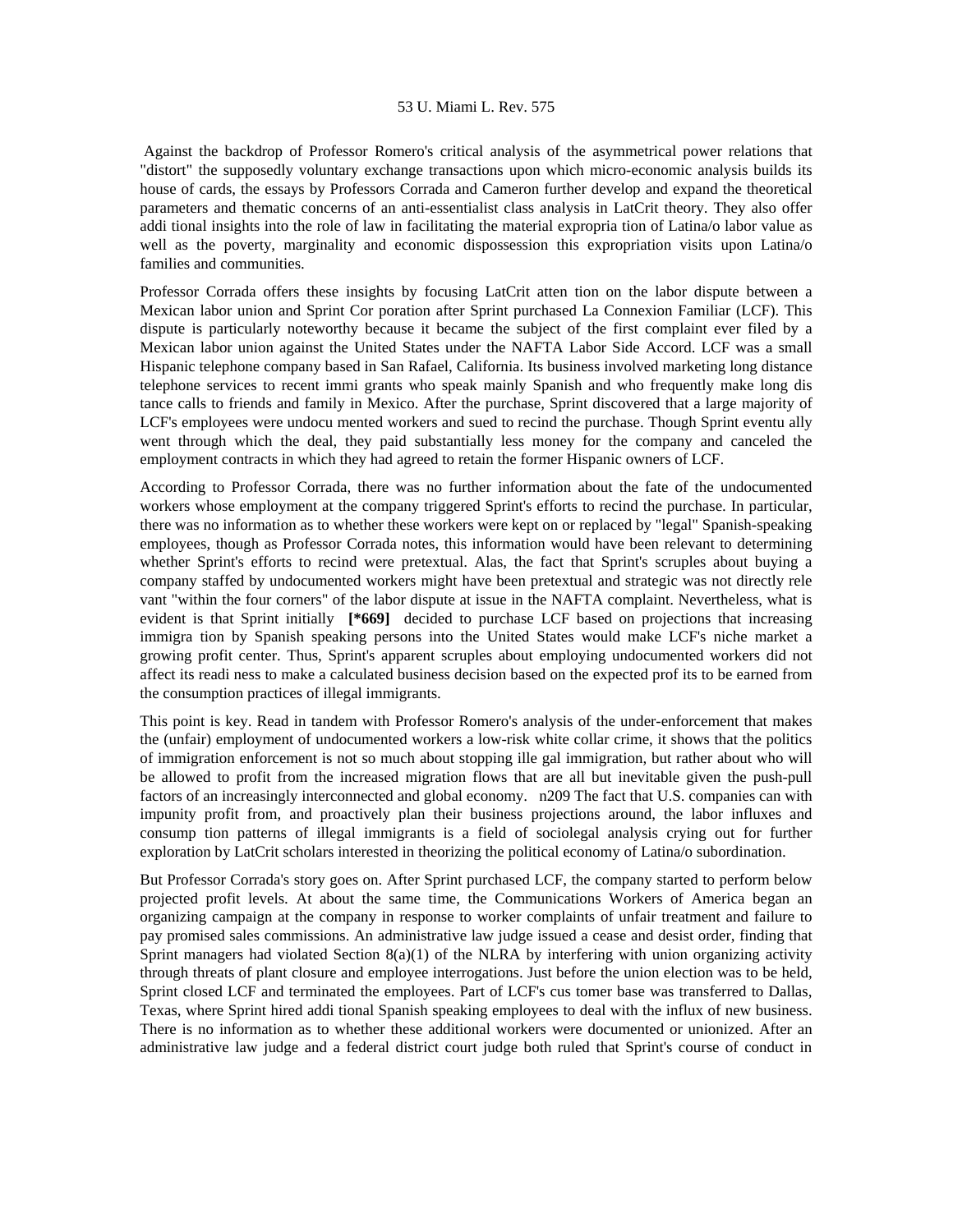closing LCF did not violate federal labor laws, a Mexican labor union filed a submission under the NAFTA labor side accord alleging that United States was not enforcing its own labor laws as required by its commitments under the accord.

It was at this point that Professor Corrada was asked to testify as an **[\*670]** expert witness for Sprint at a U.S. NAO hearing on the Mexican submis sion. He agreed and ultimately testified that U.S. labor laws had been properly enforced. Much of his essay is a searching, honest, self- revealing and self-critical effort to explore the broader implications of his decision to testify on Sprint's behalf. His essay is structured as a dialogue between himself and an inquiring Latina law student, perplexed by the seeming contradictions between his classroom discourse, his Latino identity and his decision to testify in support of a major U.S. company charged with the flagrant violation of Latina/o workers rights. It is, in fact, a moving demonstration of the way the intersectionalities of Latina/o identity can trigger the sorts of existential crises that expand political identity and enable new ways of seeing and being.

The more immediate point stems, however, from the fact that Pro fessor Corrada's legal conclusion, that the United States government had properly enforced its labor laws in the Sprint case, was, on its face, a legally correct and entirely defensible expert assessment. After all, the NLRB had vigorously prosecuted the case up to and including its efforts to secure a district court injunction. The district court and the ALJ, for their part, were enforcing labor laws that have systematically and increasingly expanded the realm of employer business prerogatives and of unreviewable discretion in making "core entrepreneurial decisions" such as whether to close or relocate a plant - regardless of the foresee able and profoundly negative impact of such decisions on union organiz ing and collective bargaining. n210 The fundamental un/fairness of U.S. labor laws is, however, simply not an issue relevant to the resolution of a labor dispute under the NAFTA labor side accord. The only issue there is whether the U.S. government enforced them properly, and that, there fore, was the only issue Professor Corrada was called to address.

Read, however and once again, in tandem with Professor Romero's analysis of the lack of enforcement that makes the employment of undocumented workers a low-risk white collar crime, these two essays reveal the many and profound inadequacies of domestic and interna tional labor law regimes. Not only are domestic labor law violations routinely unenforced - even when enforced, these laws fail to establish a fair and just framework for preventing the exploitation of labor and the expropriation of the real value it produces. This is precisely because the hyper-technicalities, of which Professor Corrada writes, are simply the **[\*671]**  masks that hide the asymmetrical power relations these anti-labor laws and interpretative rulings are designed to institutionalize, preserve and enforce. The resulting consequences are well documented in Professor Cameron's essay linking the decline in union organization to the increas ing impoverishment of labor and the simultaneous increase in business profitability.

Focusing specifically on Los Angeles County, Professor Cameron notes that in communities experiencing 20% or higher poverty rates, "over 15,000 manufacturing firms were generating annual revenues of over \$ 54 billion, due largely to the low-wage labor of 357,000 Latino employees." n211 Moreover, three enormous construction projects, totaling 12-14.5 billion dollars in investment, are currently in the works for the region. Professor Cameron asks whether anything could be done to help Latina/o workers share more equitably in this enormous wealth. Cer tainly, he is right to suggest that a larger share of the value their labor produces would go a long way toward ending, or at least substantially mitigating, the destitution that keeps so many Latinas/os at the margins of the social and political life of this country. This is just as surely cer tain as the fact that if poor immigrant Latina domestic servants were paid the fair "market value" of their labor in upper-income households, they would make enough money to lift themselves and their families out of "the culture of poverty" and criminality they purportedly are so wont to inhabit. Certainly, Professor Cameron is also right to suggest that securing a fair and equitable share of the value Latina/o workers produce depends ultimately on Latina/o self-determination through collective action and solidarity. No employer, union boss, labor board, ALJ, or district court is going to solve the problem. Only the concerted action and mutual assistance of Latina/o workers will do the job. n212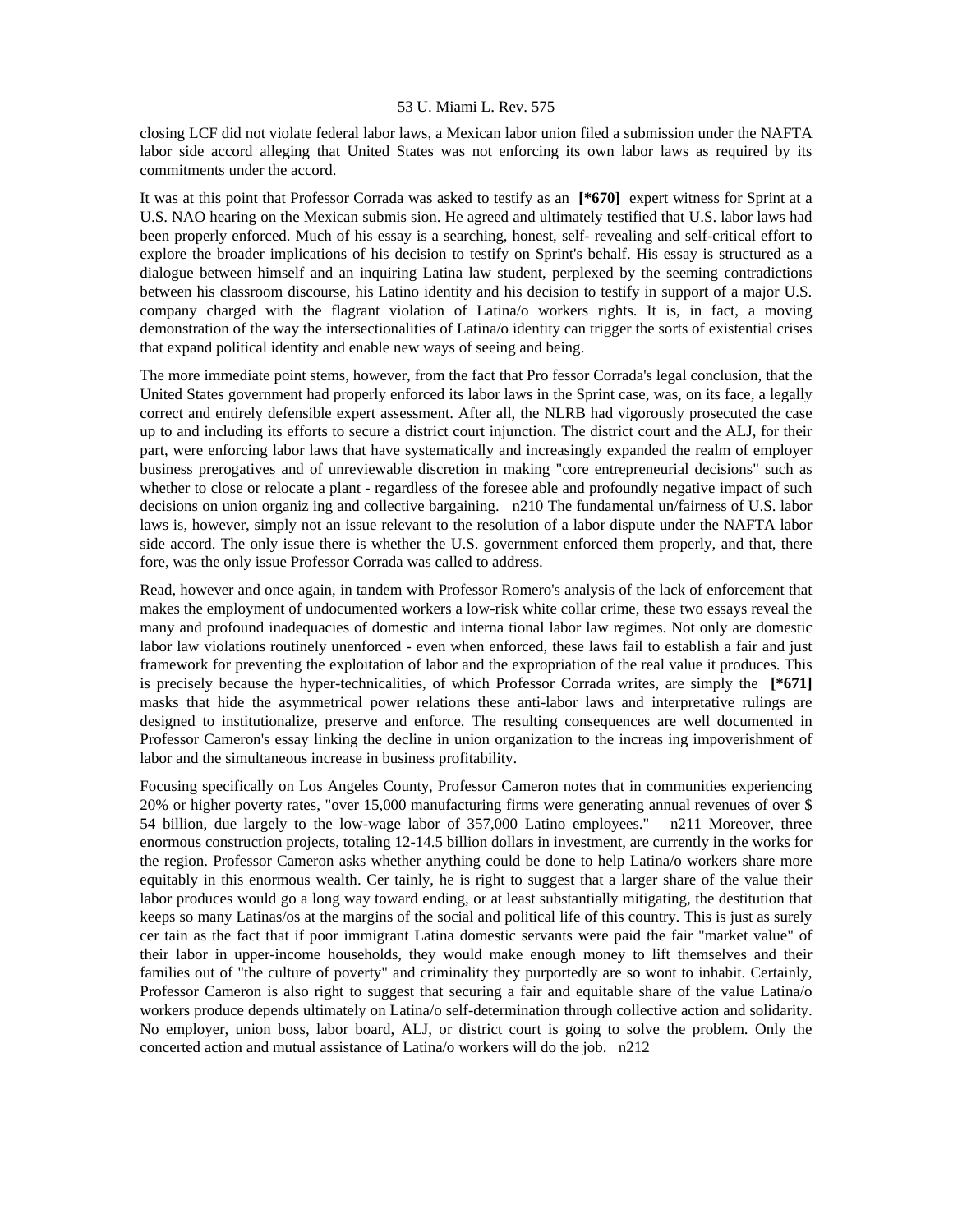In this vein, Professor Cameron's essay reviews a number of recent examples of successful union activity by Latina/o workers. His thesis is that the future of Latina/o workers and the American labor movement are intricately interconnected. Just as the increasing "Latinization" of the U.S. workforce makes Latina/o organizing power an important resource for revitalizing the American labor movement, the significant wage gaps between union and nonunion jobs, particularly when ana lyzed by race and ethnicity, make it clear that Latinas/os have a lot to gain from unionization. Professor Cameron also offers a valuable analy sis of the kinds of collective action and strategies most likely to work, **[\*672]** for example, strategies involving non-strike alternatives - like corpo rate campaigns and community based boycotts - and, not surprisingly, strategies that do not depend or rely on the vindication of worker rights through legal process.

III. Mapping the Intellectual and Political Foundations and Future Trajectories of LatCrit Theory andCommunity

 The six essays in Part III appropriately close the LatCrit III sym posium by raising important questions about the purpose, history and future trajectories of the LatCrit project. n213 These essays reflect the rich and varied intellectual heritage of the many different scholars and activ ists who have committed their energies to finding, or planting, their roots in the LatCrit community. The unprecedented and rapid expansion of LatCrit discourse over the last three years reflect the synergies embedded in these diverse perspectives and constitute the substantial pay-offs of our concerted, self-conscious and collective efforts to release these synergies through respectful and inclusive intergroup discourse based on our shared commitment to an anti-essentialist vision of sub stantive justice. At the same time, the rapid expansion and many diver sities of position and perspective coalescing in the LatCrit movement raise substantial questions about the future trajectories and sustained via bility of this imagined, and still very young, community of scholars and activists.

To my mind, that future depends, both theoretically and politically, on the degree to which the LatCrit community is able to forge a common consciousness and generate a shared discourse for articulating and mani festing, in concrete ways, a new vision of the relationship between the universal and the particular. It depends, ultimately and in other words, on the degree to which each of us is able to see the many different ways in which the relationship between the LatCrit community and the many particularities of which it is composed and into which it might at any point fracture - is not a relationship between "the universal and the particular," but rather is, at every moment and in every instance, a rela **[\*673]** tionship of the universal to itself. n214 What this means, in effect, is that the challenge we confront, directly and immediately over the next few years, is a challenge that most of us cannot even really imagine. This is, in no small part, because there are simply no words, no readily accessi ble sound-bites, no immediately obvious and easily recognized formula tions that convey the conceptual implications, political parameters, ethical substance and practical consequences, as yet to be manifested in and as - an anti-essentialist vision of human interconnection. n215 Not only are we challenged to imagine the ineffable and make manifest the unimaginable, but to do so concretely and effectively, - not at some unspecified time in some distant and abstract future, but rather - in the here and now of this moment, as it reflects itself in our collective efforts to further the objectives and foster the growth of a particular and histori cally contingent group of scholars and activists, who have chosen to coalesce around this imagined community and its aspirations for a new way of seeing and being in the world.

It is with these thoughts in mind that I take up the last six essays of the LatCrit III symposium. The first section focuses on the theoretical dimensions and directions of the LatCrit project as reflected in these particular essays. The second section takes up the practical challenges involved in ensuring the continued institutional and programmatic evolution of the LatCrit project.

A. Of Intellectual Debts, Theoretical Directions and the Challenge of Anti-Essentialism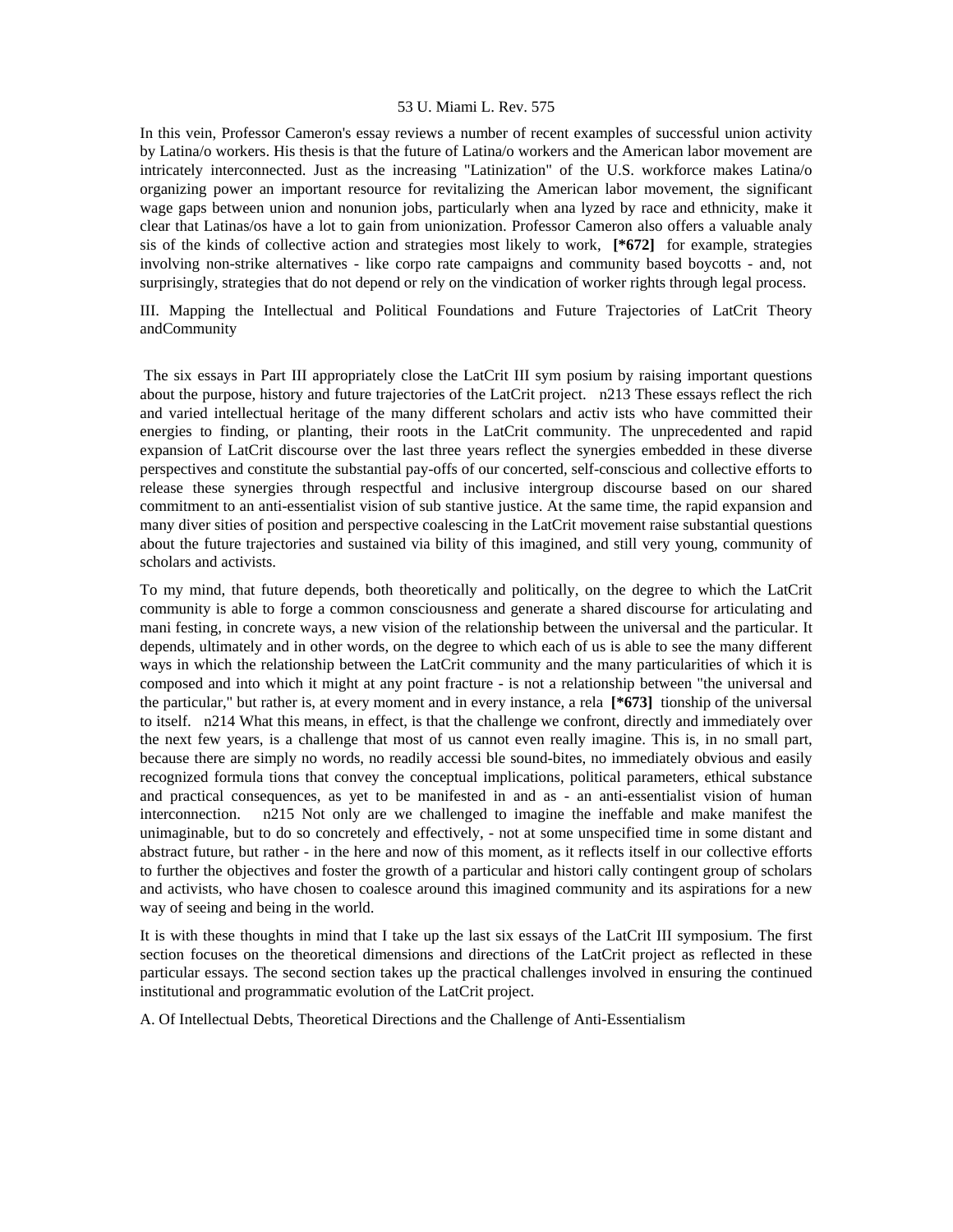From its title, the opening essay by Professors Johnson and Martinez would seem to suggest that the LatCrit movement originates, and is rooted, in the history of Chicana/o activism and scholarship. n216 A fair and fully informed historical account of the initial beginnings and subse quent evolution of the series of conferences, publications and related events that now constitute the historical record of the LatCrit project would not support such a claim. n217 However, a close reading of their essay quickly reveals a very different and altogether appropriate message. Indeed, the opening paragraphs of their essay make it quite clear that Professors Johnson and Martinez are not claiming that the Lat Crit movement is, in fact, historically rooted in Chicana/o studies. Not only do they acknowledge the central importance LatCrit theory has, **[\*674]** since its inception, accorded the project of promoting a discourse and politics of panethnic solidarity among Latinas/os, but the recorded his tory, thus far developed, unequivocally illustrates the degree to which LatCrit theory has also, from its inception, aspired to articulate an inclu sive antiessentialist politics of intergroup justice and solidarity that goes far beyond the politics of Latina/o panethnicity. n218

Rather, Professors Johnson and Martinez's claim, as I understand it, is that LatCrit theory should be rooted in Chicana/o studies or, more precisely, that LatCrit scholars should view the long history of Chicana/o activism and scholarship as a rich resource worth further study and serious engagement. It is to this end that they append the bibliography of Chicana/o history compiled by Professor Dennis Valdes, and it is in this respect that their claims are entirely appropriate and consistent with the historical development and the theoretical and political aspirations of the LatCrit project.

LatCrit scholars shouldindeed study and learn from the significant body of scholarship and history of activism reflected in and recorded by a long tradition of Chicana/o studies. The particular perspectives and experiences of Chicanas/os are as central to the LatCrit project as the perspectives and experiences of any other multidimensional and inter sectional collective political identity group committed to the struggle against white supremacy and the articulation of a substantive vision and political practice of social justice and solidarity. Only an unfortunate regression to the failed politics and limited consciousness of an ethnic or racial essentialism would view Professor Johnson's and Martinez's call for attention to the particularities of Chicana/o histories and experience as a threat to the LatCrit project. As Professor Roberts noted in her own contribution to this symposium, an anti-essentialist commitment to anti- subordination politics does not mean a commitment to an abstract uni versalism stripped forever of any particular content. n219 It is, instead, a commitment to see and respect the universal claims of justice and dig nity reflected in and asserted by every particularity, as well as by the multidimensional and intersectional identities that oftentimes are sup **[\*675]** pressed within each particularity. n220

What this means, more concretely, is that Professors Johnson and Martinez are right on point when they assert the need for a distinctive emphasis on the particularities on Chicana/o perspectives and exper iences, both within and beyond the institutional and programmatic parameters of the LatCrit project. They are also right to suggest that Chicana/o Studies and LatCrit theory may ultimately converge if, and as, Chicana/o Studies become more inclusive and LatCrit theory continues to encourage a theoretical and political attention to the particularities of subordination experienced by the many different Outgroups that have coalesced in the LatCrit movement. n221 LatCrit III sought to operation alize precisely this theoretical and political commitment to addressing the particularities of subordination by self-consciously and intentionally organizing the BlackCrit focus group discussion as a programmatic event through which a tradition of "rotating centers" might be defini tively launched and effectively institutionalized in the organization of LatCrit conferences. n222 Within this context, a Chicana/o Studies focus group discussion would not be difficult to imagine or to organize for a future LatCrit conference.

Conversely, of course, Chicana/o activists might likewise effectuate and expand upon Professors Johnson's and Martinez's call for attention to and respect for Chicana/o particularities, for example, by centering the experiences and perspectives and listening to the stories of Chicanas/os, who have experienced Chicana/o activism from positions located outsidethe parameters of identity and relations of solidarity defined and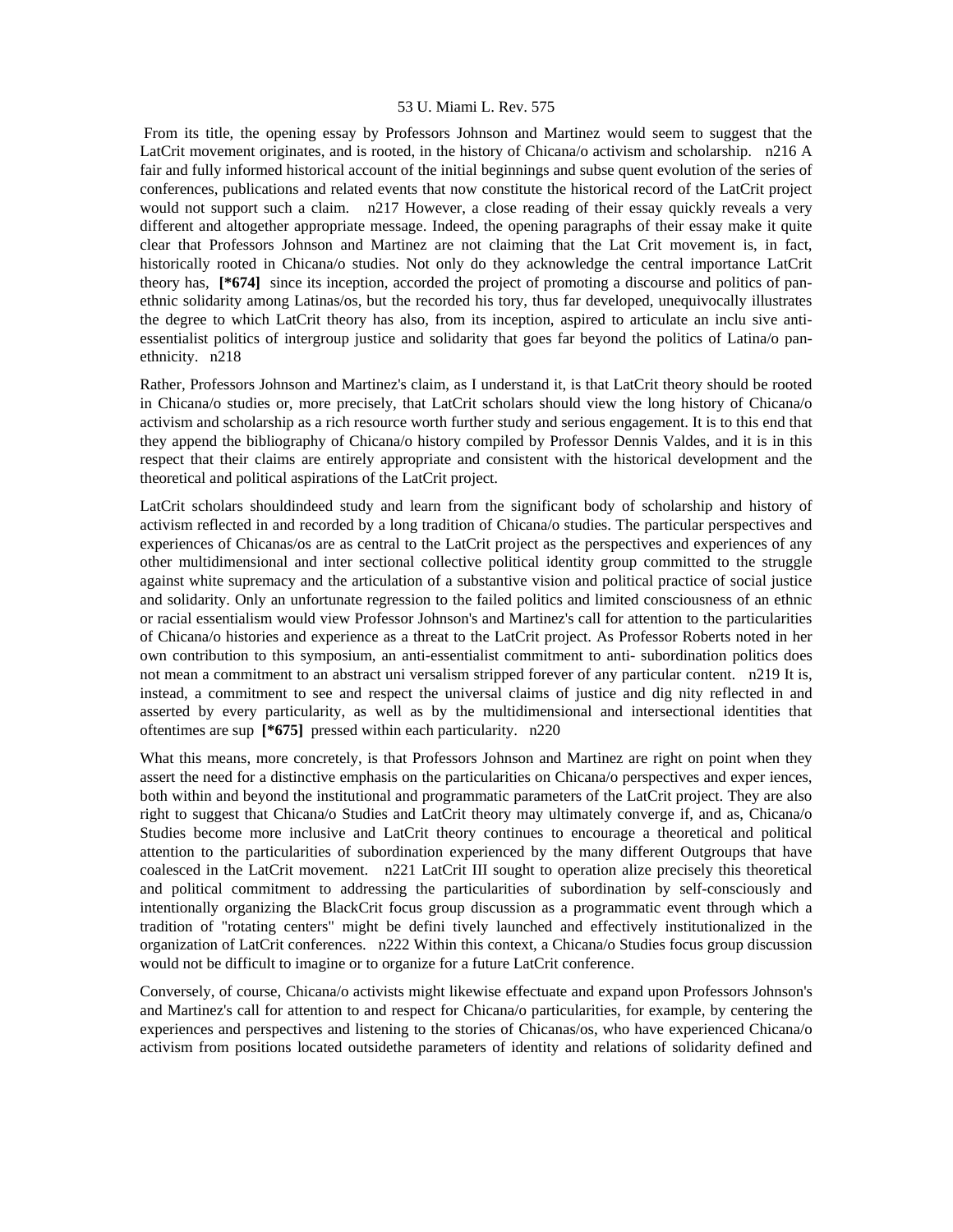delimited by Chicana/o intellectual and political elites. n223 Beyond that, Chicana/o Studies activists and scholars might, as Professors Johnson and Martinez suggest, invite the comments and perspectives of non-Chicana/o Latinas/os, who share their commitment to an anti-subordina tion social justice agenda. Making these and other similar moves might indeed produce the ultimate convergence of Chicana/o Studies and the **[\*676]** anti-essentialist, anti-subordination agenda that, thus far, has defined LatCrit theory as the collective and collaborative project of a diverse group of critical scholars and activists.

In this vein, the essays by Professors Mutua and Mahmud offer very different, but equally appropriate, reference points for the future development of LatCrit theory. Professor Mutua draws on her exper iences at LatCrit III, and particularly her reflections on the BlackCrit focus group featured at the conference, in order to develop a deeply moving analysis and theoretically sophisticated framework for compar ing the racialization of Latinas/os and Blacks. Professor Mahmud's essay, by contrast, draws upon, and introduces for the first time ever in a LatCrit symposium, the rich discourse of post-colonial theory and schol arship. Both essays acknowledge and explore the broader political implications of the fact that white supremacy operates through the ideo logical articulation and legal machinery of multiple racial systems. Both essays thus call upon LatCrit scholars to focus attention and deepen our comparative analysis of the various and varied modalities through which these different racial systems produce the subordination of peoples of color, both within and beyond the United States.

Professor Mutua's immediate objective is to articulate a theoretical framework that can effectively ensure that the LatCrit practice of "rotat ing centers" will trigger meaningful substantive analysis of the different ways in which white supremacy configures relations of relative privilege and oppression among different non-white groups and the intergroup rivalries that are thereby activated - as much by an uncritical embrace of the privileges conferred on one's own group, at the expense of another - as by an uncritical emphasis on the oppression endured by one's own group, but not the other. Focusing specifically on the inter group tensions between Blacks and Latinas/os, Professor Mutua shows how the notion of "shifting bottoms" provides the necessary theoretical framework for linking the practice of "rotating centers" to a careful and critical analysis of the different racial systems through which Blacks and Latinas/os are relegated to their respective "bottoms." Once these differ ent racial systems are identified and deconstructed, LatCrit scholars will be better able to understand the many obstacles confronting our hopes of achieving genuine intergroup solidarity and justice. These hopes con front profound challenges because Latinas/os, Blacks and Asians are privileged and oppressed by different racial systems. Dismantling one racial system, will not necessarily dismantle the others. On the contrary, it may actually reinscribe the remaining systems and enable their more virulent entrenchment in American society. Thus non-white groups are really and always potentially in conflict - absent a genuine and self- **[\*677]** conscious commitment to anti-essentialist intergroup justice. n224

To this end, Professor Mutua's analysis makes three distinct, yet interconnected, theoretical moves of particular salience to the future development of LatCrit theory. The first is to recognize that the practice of "rotating centers" is not about "celebrating diversity." LatCrit organizers want to institutionalize the practice of rotating centers because it offers a valuable lens through which to examine, among other things, the different ways in which white supremacy configures relations of privilege and subordination within and between non-white groups. By articulating the notion of "shifting bottoms" Professor Mutua offers a valuable guidepost for deciding where the center should rotate next. This is because, as her analysis suggests, the practice of rotating centers will maintain its critical edge and effectuate its anti-subordination objectives only so long as it remains relentlessly committed to seeking and assert ing the perspectives of those at the bottom of any particular context in which white supremacy is present and operative. n225

Professor Mutua's second move links the notion of "shifting bot toms" to a detailed and comparative analysis of the different racial sys tems operating in the United States. Through a detailed analysis of these different systems, Professor Mutua makes a compelling case for con cluding that Blacks, Asians and Latinas/os are racialized in different ways - such that Blacks are raced as "colored," Asians are raced as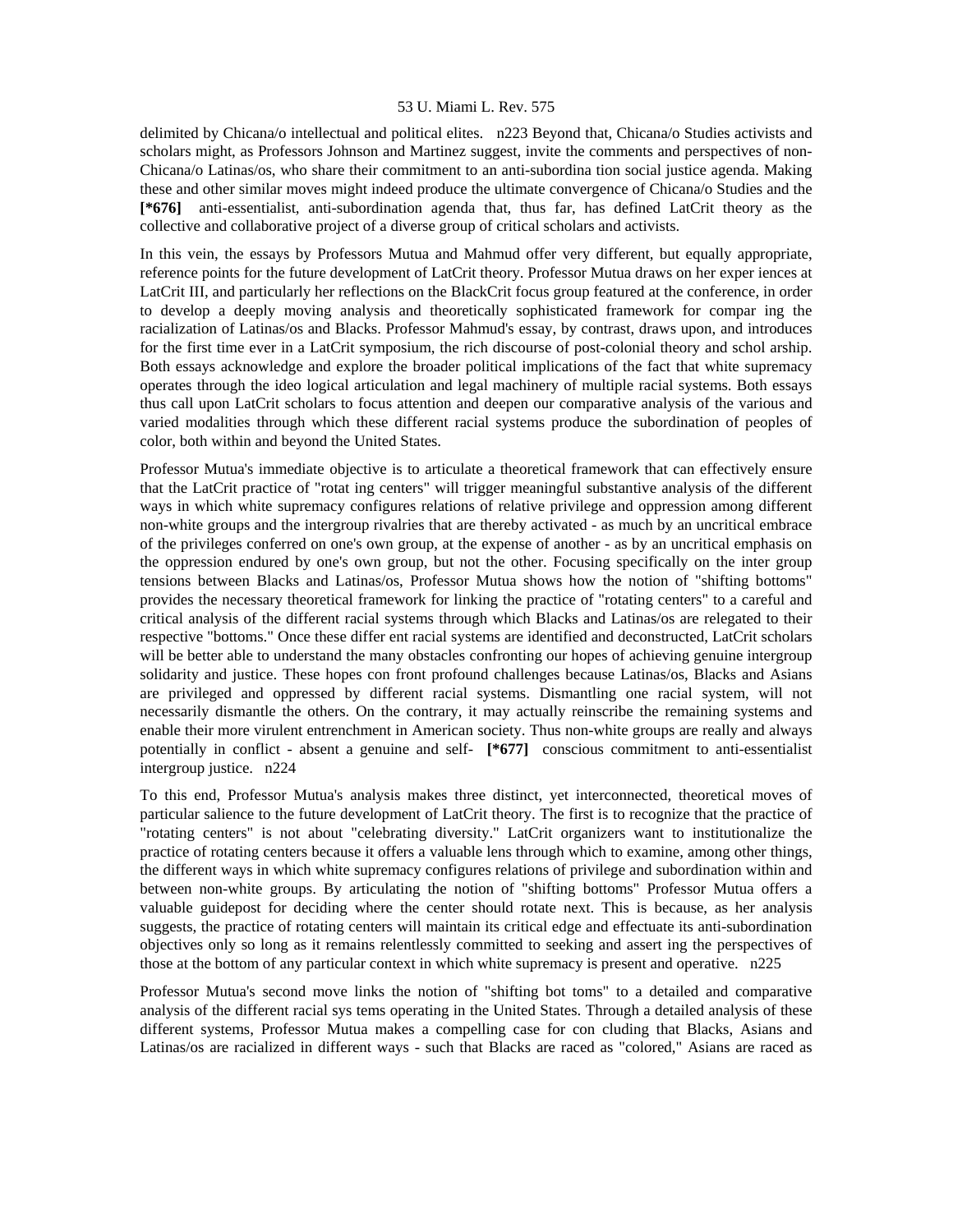"foreign," and "Latino/as when they are not raced as black or white are 'raced' as hybrid (being "raced" both as partially foreign and partially colored in a way that racializes their ethnicity and many of its compo nents.)" n226 These different racial systems structure intergroup relations in ways that produce "shifting bottoms" between Blacks, Asians and Latinas/os, so that "different faces appear at the bottom of the well depending on the issue analyzed." n227 Thus, while (some) Latinas/os may be relatively privileged by the "racial mobility" of putative white ness in the racial system that marks Blacks as colored, (some) Blacks may be relatively privileged by the presumption of an American national and cultural identity in the racial system that marks Latinas/os as hybrids and foreigners.

Her third and final move links the intergroup tensions between Blacks and Latinas/os, over such issues as language rights, immigration **[\*678]** policies and affirmative action, to the shifting configurations of privilege and oppression created by these different racial systems. The aspiration underlying the theory and practice of coalitional politics has repeatedly been cast as a collective struggle to move beyond the divide and conquer dynamics of inter-group competition within white supremacy to a col laborative project aimed, instead, at eliminating white supremacy through a politics of intergroup solidarity and a commitment to inter group justice. Professor Mutua's detailed analysis of the different racial systems organizing Black and Latina/o subordination furthers this pro ject by revealing how tensions between Blacks and Latinas/os reflect the different configurations of privilege and oppression visited upon these different groups by the particular dynamics of different racial sys tems. Even more importantly, it clearly and powerfully drives home the point that achieving intergroup justice is not simply a matter of eliminat ing oppression, but also of giving up privilege. This means that each group will have to confront and foreswear the privileges conferred on them by the racial systems that oppress groups other than themselves - if there is ever to be genuine solidarity based on a shared commitment to objective justice. n228

At the same time, however, it is important to recognize the limita tions of Professor Mutua's theoretical framework - not so as to under mine or discount the substantial advances it makes in the articulation of LatCrit coalitional theory, but rather so as to mark future directions for LatCrit analysis. More specifically, I wonder how the experiences of Black Haitians, and other immigrant Black identities would be mapped within and across the various racial systems delimited by Professor Mutua's framework. n229 More generally, I wonder what focusing specifi cally on marginalized and intersectional identities of Black Latinas/os, Black Asians, Asian Latinas/os and so on and so forth, would teach us about the interconnections and disjunctures between the various racial systems and other racial systems, we have yet to identify and decon struct. Indeed, in this respect, Professor Mahmud's essay closes this section as if by design.

Focusing specifically on the various racial systems constructed in and through the British colonial project in India, Professor Mahmud illustrates the tremendous mileage to be gained from of a serious LatCrit encounter with post-colonial theory and discourse. Like Professor Mutua, his essay offers a detailed analysis of the discourses and prac tices through which different racial systems were constructed in the past **[\*679]** and are reflected in the present conflicts and tensions among different racialized groups. By locating this analysis in the particularities of European colonialism, Professor Mahmud provides a valuable frame work for expanding the critical analysis of racialization beyond the terri torial boundaries, cultural ideologies and domestic concerns of the United States. There is no question that his essay marks a future trajec tory for LatCrit theory.

B. Institutionalizing Solidarity and Practicing MutualRecognition

 The cluster afterword submitted by Professor Montoya in conjunc tion with her cluster introduction, as well as the essays by Professor Phillips and by Professors Ortiz and Elrod provide an appropriate occa sion to shift the focus of attention from the theoretical foundations and future trajectories of LatCrit theory to the more concrete and practical challenges of ensuring the continued institutional and programmatic evolution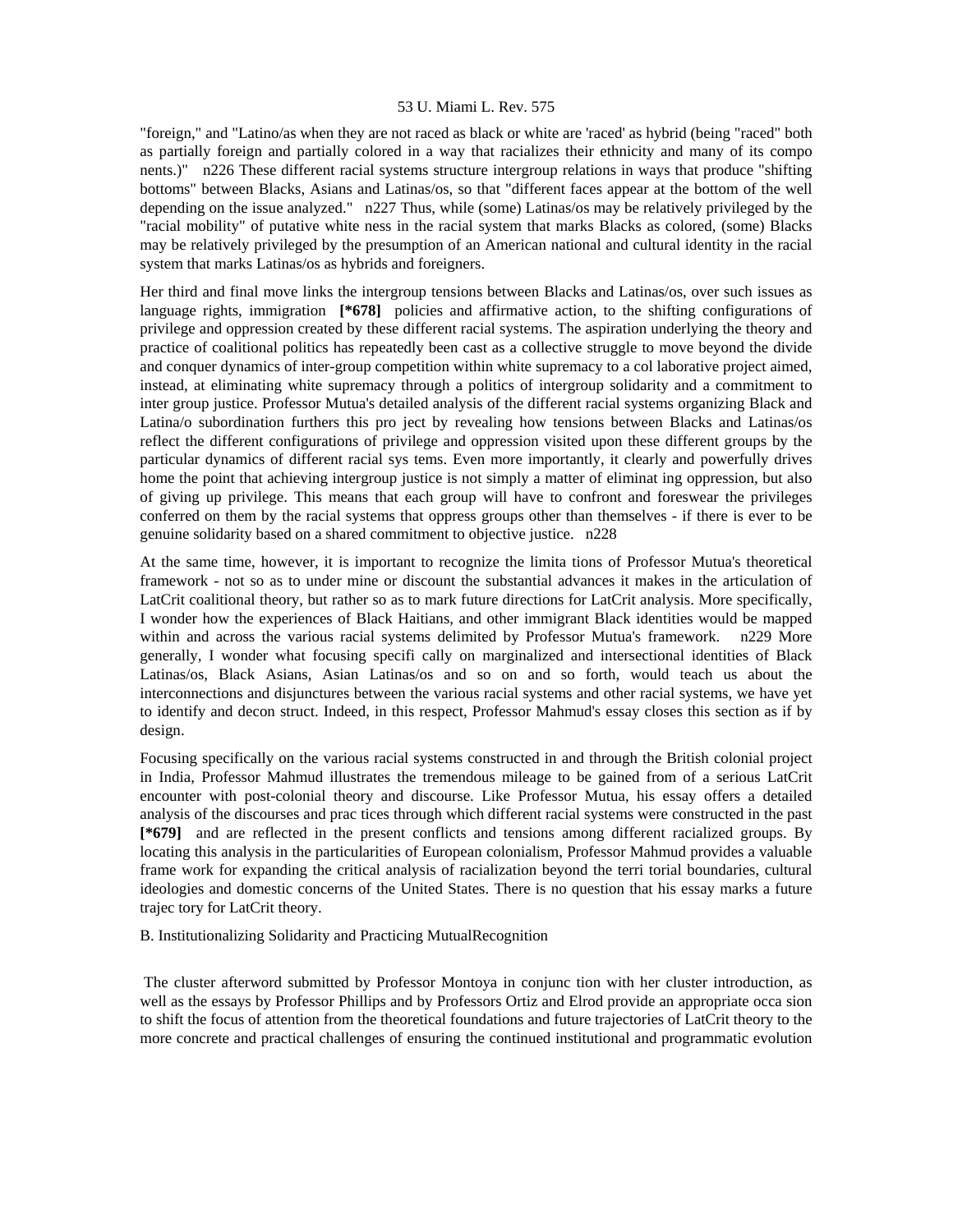of the LatCrit project. Some of the challenges thus far con fronted, as well as the various strategies LatCrit organizers have imple mented to meet these challenges, are detailed in Professor Valdes' Afterword. n230 Nevertheless, these last three essays each raise important issues concerning (1) the internal dynamics, historical development and future evolution of LatCrit conferences and the organizational practices and structures needed to sustain this movement; n231 (2) the relationship between LatCrit and other networks and organizations of critical schol ars; n232 and (3) the overarching necessity of ensuring that these concerns are mediated in ways that preserve and enhance a common ethic of authentic human sharing, inclusivity and connection. This last point is key. The LatCrit community can and should continue to grow and expand, even as we continue also, rigorously and honestly, to explore our substantive differences of position and perspective in the spirit and expectation of lively and lasting friendship based on a shared commit ment to an anti-essentialist anti-subordination vision and politics. n233

To these ends, Professor Montoya's cluster afterword features interviews with two Chicana scholars involved in the National Associa tion for Chicana/Chicano Studies. Through a candid and detailed narra tive of the problems confronted in that particular context, these interviews offer valuable insights into the difficulties any collective pro ject can eventually encounter as its participants confront the conse quences of their own success. One such consequence, noted in these **[\*680]** interviews, is the activation of an all-toohuman tendency to abandon the ethic of mutual recognition and the aspirations it embodies, and to jockey instead for positions of individual prominence, whether real or imagined. This cannot be allowed to happen again. Too much is at stake in the here and now of this moment of retrenchment and hostility to the cause of social justice and genuine human interconnection. n234

Operationalizing an ethic of mutual recognition, in this context, means recognizing the efforts and contributions of particular individuals, rather than attributing current collective achievements to impersonal his torical forces or to the heroes (or heroines) of a distant past. Though there can be no question that the LatCrit movement draws its energy and substantive value from the many scholars, who have chosen to find, or to plant, their roots in the LatCrit community, it is also true that the organi zation of appropriate venues, the construction of appropriate contexts for performing community and producing a collective learning process and the negotiation of publication commitments that enable these efforts to be recorded and broadly disseminated do not happen automatically with out the efforts and energy of particular individuals, who at specific points in time, take up the burdens and challenges of creating the oppor tunities that enable community. The history of these efforts in the devel opment of LatCrit theory has yet to be told. As Professor Montoya's afterword suggests, much could be learned from the telling. That his tory, in its full detail, has much to teach about the meaning and value of perseverence, solidarity and intellectual, professional and personal gen erosity. That history, in its full detail, will have to await another moment and venue, but the lessons embedded in Professor Montoya's cluster afterword underscore the necessity and value of recorded his tory. n235 With that in mind, a few notes for the record are highly in order.

Though the future of the LatCrit movement has yet to unfold, its history began, without question or doubt, in the Critical Race Theory Workshop. It began there because, in its most proximate and concrete form, LatCrit began with the vision and efforts of my friend and col league Francisco Valdes. That vision is reflected in Frank's **[\*681]** Afterword, n236 but his many efforts on behalf of the LatCrit community are not. From the initial gathering of law professors which produced the first ever Colloquium seeking to locate Latinas/os in the discourse of Critical Race Theory and, in doing so, gave birth to the "LatCrit" move ment, n237 and ultimately to this LatCrit III conference, Frank's efforts to build an inclusive community of scholars and activists, to promote a theoretically sophisticated and analytically rigorous anti-essentialist crit ical legal discourse and, above all, to combat the marginalization of Latina/o communities in American legal culture have been a driving force behind, and an unselfish source of energy and practical assistance to, the organization of LatCrit conferences, the publication of LatCrit scholarship and the consolidation of the LatCrit community. To locate the roots of LatCrit theory in any other venue, history or project, without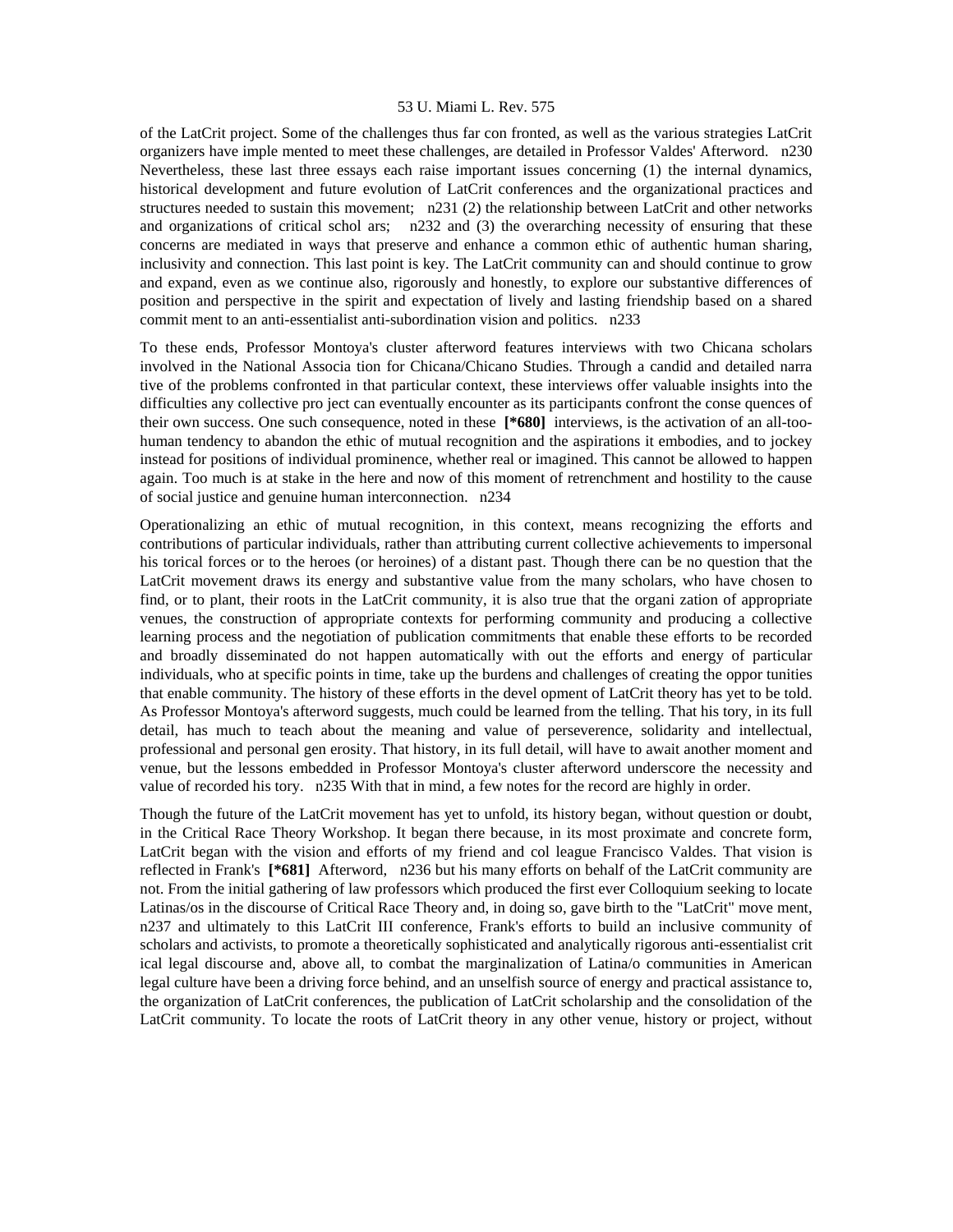accounting for the efforts of this particular man and the immediate con text that inspired these efforts, would be an unfortunate distortion of the unrecorded history of the LatCrit movement.

Just as Professor Montoya's cluster afterword counsels LatCrit organizers to negotiate the future growth and the institutionalization of structures and procedures for the LatCrit project with care and fidelity to the ethic of mutual recognition, the commitment to unequivocal inclu siveness and the aspirations of collective solidarity and transformative social justice praxis that initially gave it birth, Professor Phillips's con tribution counsels LatCrit organizers and scholars to attend to the needs and concerns of other networks and organizations of critical legal schol ars. Whether her institutional proposal to coordinate LatCrit confer ences and Critical Race Theory Workshops through an every-other-year rotation, or some other appropriate variation, is ultimately adopted, the objectives, concerns and aspirations that inform her proposal warrant serious LatCrit attention and consideration. Working out the program matic and institutional details of the relationship between LatCrit confer ences and activities and the Critical Race Theory Workshops, as well as the details of LatCrit participation in venues like APACrit conferences, Law and Society, People of Color Conferences, the NAIL and TWAIL networks focusing on New and Third World Approaches to International Law, INTEL's International Network on Transformative Employment & Labor Law and the Critical Legal Studies Network, to name but a few, are pending matters of increasing importance. Ultimately, taking seri ously the commitment to social transformation through law means tak **[\*682]** ing seriously the coordinated synergies that only our collaborative efforts can produce.

Finally, the essay by Professors Ortiz and Elrod provides a vivid image of the community spirit, collegiality and cultural ethos the LatCrit movement must not ever lose. Though the LatCrit project aspires to the serious objective of producing transformative anti-essentialist legal the ory and praxis, it aspires also to the realization of the human need for genuine community, solidarity and friendship. Whether LatCrit confer ences and activities will continue to provide an intellectual and political home for scholars and activists committed to the project of social justice depends on the degree to which we continue to structure our gatherings as spaces where the personal and professional are equally valued and accommodated.

#### Conclusion

 LatCrit III undoubtedly marked a watershed event in the evolu tion of the LatCrit movement, both as the most recent intervention in outsider jurisprudence and as a community of scholars and activists. This Foreword has sought, in a caring, careful and analytically rigorous manner, to highlight the advances and engage the problems embedded in the essays that now constitute the only record of this wonderful event. Heeding prior calls and applying the methodologies advocated in earlier LatCrit scholarship, this Foreword has worked to situate the contribu tions of this symposium within the broader discursive background that has already been developed through substantial efforts, and at great cost, by other critical scholars. n238 This positioning, as previously explained and once again repeated, "requires a broad learning and caring embrace of outsider jurisprudence and, in particular, of the lessons and limits to be drawn from its experience, its substance and its methods." n239 It also counsels LatCrit scholars to recognize the importance of critical engage ment and mutual recognition. Through our critical and focused engage ment in each other's work and ideas, we will ourselves, grow intellectually and politically, even as we foster each other's growth and development. Through our commitment to mutual recognition, we will promote the dissemination of LatCrit anti-essentialist, anti-subordination theory and, thereby - with a little luck and a lot of hard work - trigger the paradigm shifts that are imperative for the 21[su'st'] century. The future is as bright as we make it together.

## **FOOTNOTE-1:**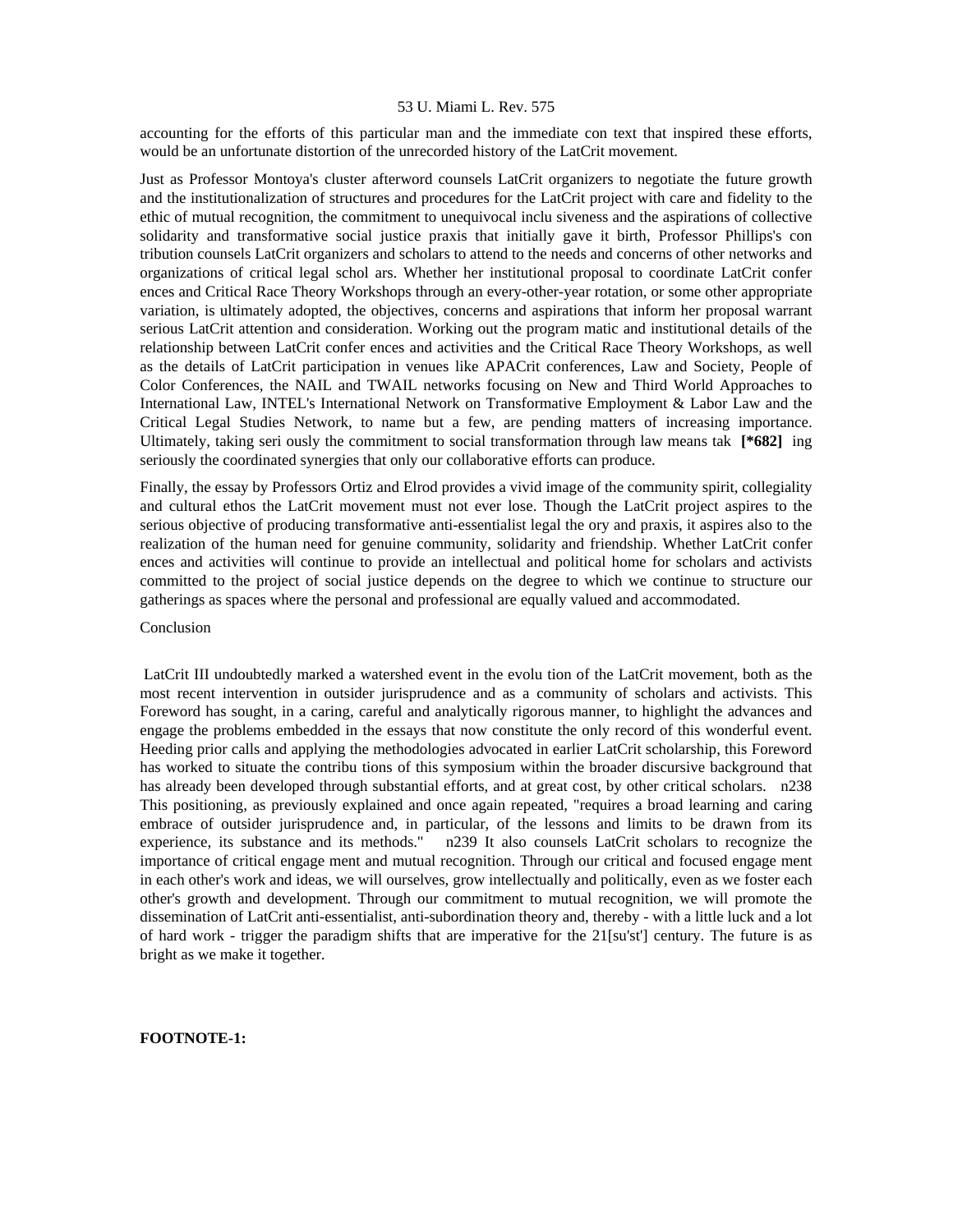n1. LatCrit scholarship has virtually exploded in the last three years. In addition to the published proceedings of LatCrit I, see Symposium, LatCrit Theory: Naming and Launching a New Discourse of Critical Legal Scholarship, [2 Harv. Latino L. Rev. 1 \(1997\)](http://www.lexis.com/research/xlink?searchtype=get&search=2%20Harv.%20Latino%20L.%20Rev.%201) and LatCrit II, see Symposium, Difference, Solidarity and Law: Building Latina/o Communities Through LatCrit Theory, [19 Chicano-Latino L. Rev. 1 \(1998\),](http://www.lexis.com/research/xlink?searchtype=get&search=19%20Chicano-Latino%20L.%20Rev.%201) LatCrit scholars have also produced a first-ever symposium exploring major issues in international law and international human rights from a critical race perspective. See Symposium, International Law, Human Rights and LatCrit Theory, [28 U. Miami Inter-Am. L. Rev. 1 \(1997\).](http://www.lexis.com/research/xlink?searchtype=get&search=28%20U.%20Miami%20Inter-Am.%20L.%20Rev.%201) LatCrit scholarship has also been published in a stand-alone volume, see Symposium, LatCrit Theory, Latinas/os and the Law, [85 Cal. L.](http://www.lexis.com/research/xlink?searchtype=get&search=85%20Calif.%20L.%20Rev.%201087)  [Rev. 1087 \(1997\), 10 La Raza L. J. 1 \(1998\).](http://www.lexis.com/research/xlink?searchtype=get&search=85%20Calif.%20L.%20Rev.%201087) For proceedings of the gathering of Latina/o Law Professors that gave birth to the LatCrit project, see Colloquium, Representing Latina/o Communities: Critical Race Theory and Practice, 9 La Raza L. J.S 1 (1996). For a particularly insightful overview of the purposes and commitments of the LatCrit movement, see Francisco Valdes, Under Construction: LatCrit Consciousness, Community and Theory, [85 Cal. L. Rev.](http://www.lexis.com/research/xlink?searchtype=get&search=85%20Calif.%20L.%20Rev.%201087,at%2093)  [1087, 93-96 \(1997\),](http://www.lexis.com/research/xlink?searchtype=get&search=85%20Calif.%20L.%20Rev.%201087,at%2093) 10 La Raza 1, 7-10 (1998) [hereinafter Valdes, Under Construction]. For proceedings of the LatCrit IV conference, see Symposium, Rotating Centers, Expanding Frontiers: LatCrit Theory and Marginal Intersections, 33 U.C. Davis L. Rev. (forthcoming 2000).

n2. For a sense of the substantive issues that triggered the eruptions at LatCrit II, see Elvia R. Arriola, Foreword: March!, [19 Chicano-Latino L. Rev. 1, 26-7 \(1998\)](http://www.lexis.com/research/xlink?searchtype=get&search=19%20Chicano-Latino%20L.%20Rev.%201,at%2026) [hereinafter Arriola, Foreword: March!]; Nancy K. Ota, Falling From Grace: A Meditation of LatCrit II, [19](http://www.lexis.com/research/xlink?searchtype=get&search=19%20Chicano-Latino%20L.%20Rev.%20437)  [Chicano-Latino L. Rev. 437 \(1998\);](http://www.lexis.com/research/xlink?searchtype=get&search=19%20Chicano-Latino%20L.%20Rev.%20437) Reynaldo Valencia, On Being an Out Catholic: Contextualizing the Role of Religion at LatCrit II, [19 Chicano-Latino L. Rev. 449 \(1998\);](http://www.lexis.com/research/xlink?searchtype=get&search=19%20Chicano-Latino%20L.%20Rev.%20449) Emily Fowler, Disturbing the Peace, [19 Chicano-Latino L. Rev 479 \(1998\);](http://www.lexis.com/research/xlink?searchtype=get&search=19%20Chicano-Latino%20L.%20Rev.%20479) Margaret E. Montoya, Religious Rituals and LatCrit Theorizing, [19 Chicano-Latino L. Rev 417 \(1998\);](http://www.lexis.com/research/xlink?searchtype=get&search=19%20Chicano-Latino%20L.%20Rev.%20417) Elizabeth M. Iglesias & Francisco Valdes, Afterword: Religion, Gender, Sexuality, Race and Class in Coalitional Theory: A Critical and Self-Critical Analysis of LatCrit Social Justice Agendas, 19 U.C.L.A. Chicano-Latino L. Rev. 503, 539 (1998) (declining to engage in retrospective accounts of events, in favor of reflecting instead on the substantive issues raised by the clash of perspectives).

n3. The eruptions at LatCrit II raised substantial doubts about the continuity of the project. Communities may form spontaneously, but they do not evolve automatically, particularly not communities of choice and will that are little more than an imagined act of solidarity amongst people separated by so many differences. The organization of appropriate venues for performing community is critical to its evolution, but this also does not happen automatically. It falls to particular individuals at specific points in time to create the venues that enable community. Thus these communities are as fragile as the individuals upon whose energy, initiative and good will they depend. LatCrit II drained us.

n4. See Elvia R. Arriola, LatCrit Theory, International Human Rights, Popular Culture, and the Faces of Dispair in INS Raids, [28 U. Miami Inter-Am. L. Rev. 245](http://www.lexis.com/research/xlink?searchtype=get&search=28%20U.%20Miami%20Inter-Am.%20L.%20Rev.%20245) (1996-97) [hereinafter Arriola, INS Raids] (emphasizing the importance of LatCrit community building); Arriola, Forward: March!, supra note 2 (same).

n5. See Elizabeth M. Iglesias, The Inter-Subjectivity of Objective Justice: A Theory and Praxis for Constructing LatCrit Coalitions, [2 Harv. Latino L. Rev. 467-71 \(1997\);](http://www.lexis.com/research/xlink?searchtype=get&search=2%20Harv.%20Latino%20L.%20Rev.%20467) Elizabeth M. Iglesias, Structures of Subordination: Women of Color at the Intersection of Title VII and the NLRA. NOT!, [28 Harv. C.R.-C.L. L. Rev. 395, 476-78 \(1993\)](http://www.lexis.com/research/xlink?searchtype=get&search=28%20Harv.%20C.R.-C.L.%20L.%20Rev.%20395,at%20476) [hereinafter Iglesias, Structures of Subordination] (the intersubjectivity of equals: moral imperative and institutional blueprint); [id. at 493 n.324](http://www.lexis.com/research/xlink?searchtype=get&search=28%20Harv.%20C.R.-C.L.%20L.%20Rev.%20395,at%20493) (intra-feminist solidarity must be based on more than "touchy-feely"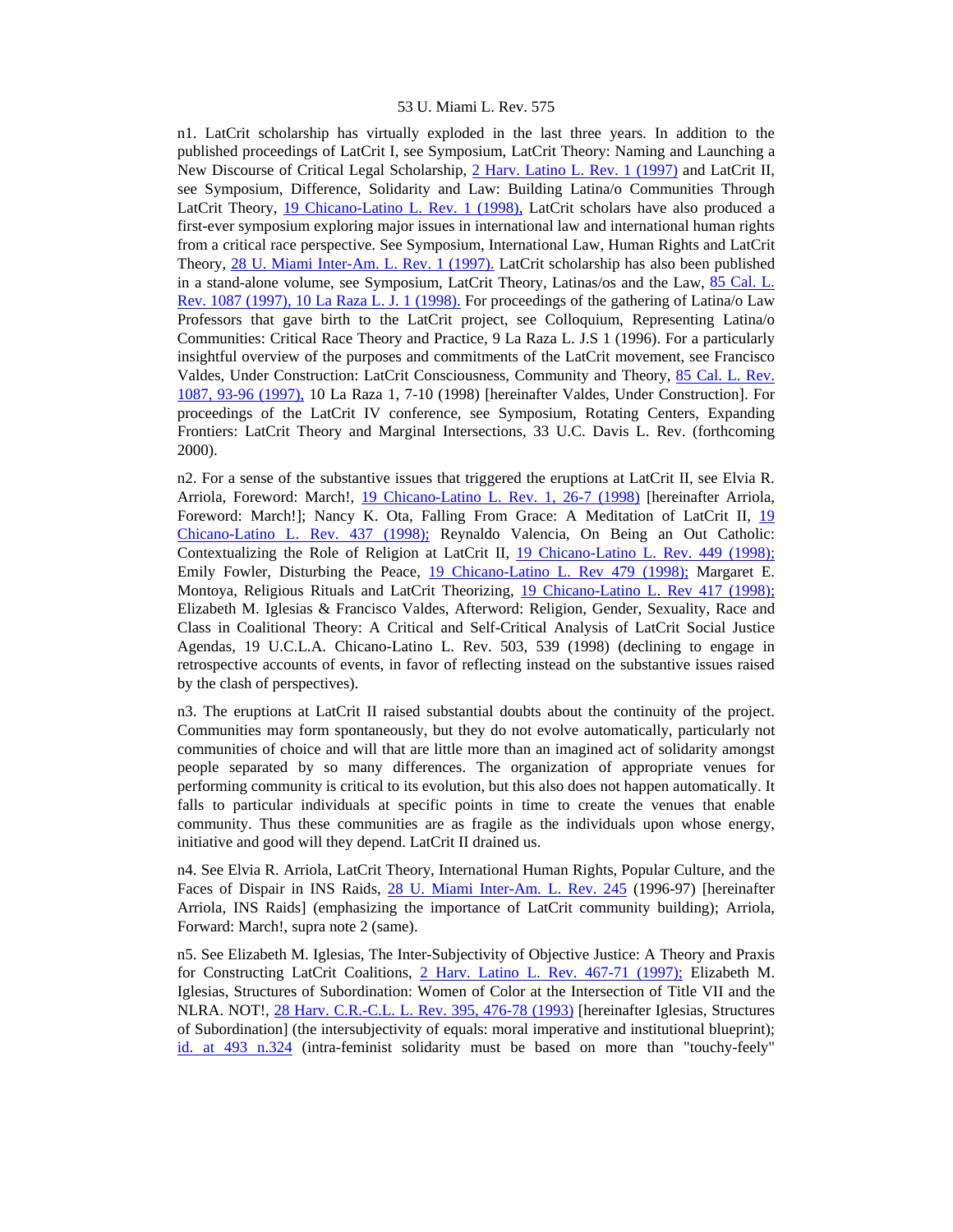sentiments); [id. at 475-78](http://www.lexis.com/research/xlink?searchtype=get&search=28%20Harv.%20C.R.-C.L.%20L.%20Rev.%20395,at%20475) (solidarity among women of color based on justice, not sentimentality).

n6. See infra note 105 and accompanying text (discussing objectives and drawing lessons from the LatCrit III focus group discussion entitled From Critical Race Theory to LatCrit to BlackCrit? Exploring Critical Race Theory Beyond and Within the Black/White Paradigm, see <http://nersp.nerdc.ufl.edu/malavet/latcrit/archives/lciii.htm>).

n7. See, e.g., Stephanie L. Phillips, The Convergence of the Critical Race Theory Workshop with LatCrit Theory: A History, [53 U. Miami L. Rev. 1247 \(1999\);](http://www.lexis.com/research/xlink?searchtype=get&search=53%20U.%20Miami%20L.%20Rev.%201247) Francisco Valdes, Afterword: Theorizing "OutCrit" Theories: Coalitional Method and comparative Jurisprudential Experience-RaceCrits, QueerCrits and LatCrits, [53 U. Miami L. Rev. 1265 \(1999\)](http://www.lexis.com/research/xlink?searchtype=get&search=53%20U.%20Miami%20L.%20Rev.%201265) [hereinafter Valdes, "OutCrit" Theories].

n8. See, e.g., Dorothy E. Roberts, BlackCrit Theory and the Problem of Essentialism, [53 U.](http://www.lexis.com/research/xlink?searchtype=get&search=53%20U.%20Miami%20L.%20Rev.%20855)  [Miami L. Rev. 855 \(1999\)](http://www.lexis.com/research/xlink?searchtype=get&search=53%20U.%20Miami%20L.%20Rev.%20855) [hereinafter Roberts, BlackCrit Theory]; Athena Mutua, Shifting Bottoms and Rotating Centers: Reflections on LatCrit III and the Black/White Paradigm, [53 U.](http://www.lexis.com/research/xlink?searchtype=get&search=53%20U.%20Miami%20L.%20Rev.%201177)  [Miami L. Rev. 1177 \(1999\);](http://www.lexis.com/research/xlink?searchtype=get&search=53%20U.%20Miami%20L.%20Rev.%201177) see also The Meanings and Particularities of Blackness in Latina/o Communities, LatCrit IV Substantive Program Outline (reflecting the intellectual growth and theoretical development generated by the BlackCrit focus group discussion), <http://nersp.nerdc.ufl.edu/malavet/latcrit/lcivdocs/lcivsubs.htm>.

n9. To be sure, lounging on the pool deck of the luxurious Eden Roc Hotel, I did experience a moment of cognitive dissonance, which I was quickly able to resolve because I've never bought the line that our commitment to anti-subordination might be rendered any less authentic by sharing some moments of privilege. To my mind, that view reflects a crabbed and myopic misunderstanding of the ethical substance, political objectives and emotional dimensions of the practice of liberation politics. See, e.g., Jose Miranda, Marx and the Bible: A Critique of the Philosophy of Oppression (John Eagleson trans., 1974) (distinguishing the structural concept of "differentiating wealth" from the individual ownership of property). Like John Hayakawa Torok, I think LatCrit scholars need to find ways to provide ourselves and each other respite from the conflict and controversy to which our anti-subordination commitments routinely expose us - precisely so that we never give up or burn out. See John Hayakawa Torok, Finding the Me in LatCrit Theory: Thoughts on Language Acquisition and Loss, [53 U. Miami L. Rev.](http://www.lexis.com/research/xlink?searchtype=get&search=53%20U.%20Miami%20L.%20Rev.%201019)  [1019 \(1999\).](http://www.lexis.com/research/xlink?searchtype=get&search=53%20U.%20Miami%20L.%20Rev.%201019)

n10. See, e.g., Charles R. Lawrence III, The Id, The Ego and Equal Protection: Reckoning with Unconscious Racism, [39 Stan. L. Rev. 317 \(1987\)](http://www.lexis.com/research/xlink?searchtype=get&search=39%20Stan.%20L.%20Rev.%20317) (unconscious racism pervasive); Angela J. Davis, Prosecution and Race: The Power and Privilege of Discretion, [67 Fordham L. Rev. 13](http://www.lexis.com/research/xlink?searchtype=get&search=67%20Fordham%20L.%20Rev.%2013)  [\(1998\)](http://www.lexis.com/research/xlink?searchtype=get&search=67%20Fordham%20L.%20Rev.%2013) (unconscious racism in criminal justice system); Sylvia R. Lazos-Vargas, Democracy and Inclusion: Reconceptualizing the Role of the Judge in a Pluralist Polity, [58 Md. L. Rev.](http://www.lexis.com/research/xlink?searchtype=get&search=58%20Md.%20L.%20Rev.%20150,at%20263)  [150, 263-64 \(1999\)](http://www.lexis.com/research/xlink?searchtype=get&search=58%20Md.%20L.%20Rev.%20150,at%20263) (unconscious racism in interpretation of affirmative action); Susan Sturm, Race, Gender, and the Law in the Twenty-first Century Workplace: Some Preliminary Observations, [1 U. Pa. J. Lab. & Emp. L. 639 \(1998\)](http://www.lexis.com/research/xlink?searchtype=get&search=1%20U.%20Pa.%20J.%20Lab.%20%26%20Emp.%20L.%20639) (unconscious racism in labor and employment policies and practices).

n11. See Francisco Valdes, Outsider Scholars and "OutCrit" Perspectivity: Postsubordination Vision as Jurisprudential Method, [49 De Paul L. Rev. 3](http://www.lexis.com/research/xlink?searchtype=get&search=49%20DePaul%20L.%20Rev.%203) (forthcoming 2000).

n12. The LatCrit III Substantive Program Outline can be found by visiting the LatCrit webpage at <http://nersp.nerdc.ufl.edu/malavet/latcrit/archives/lciii.htm>.

n13. See id. (for webpage address).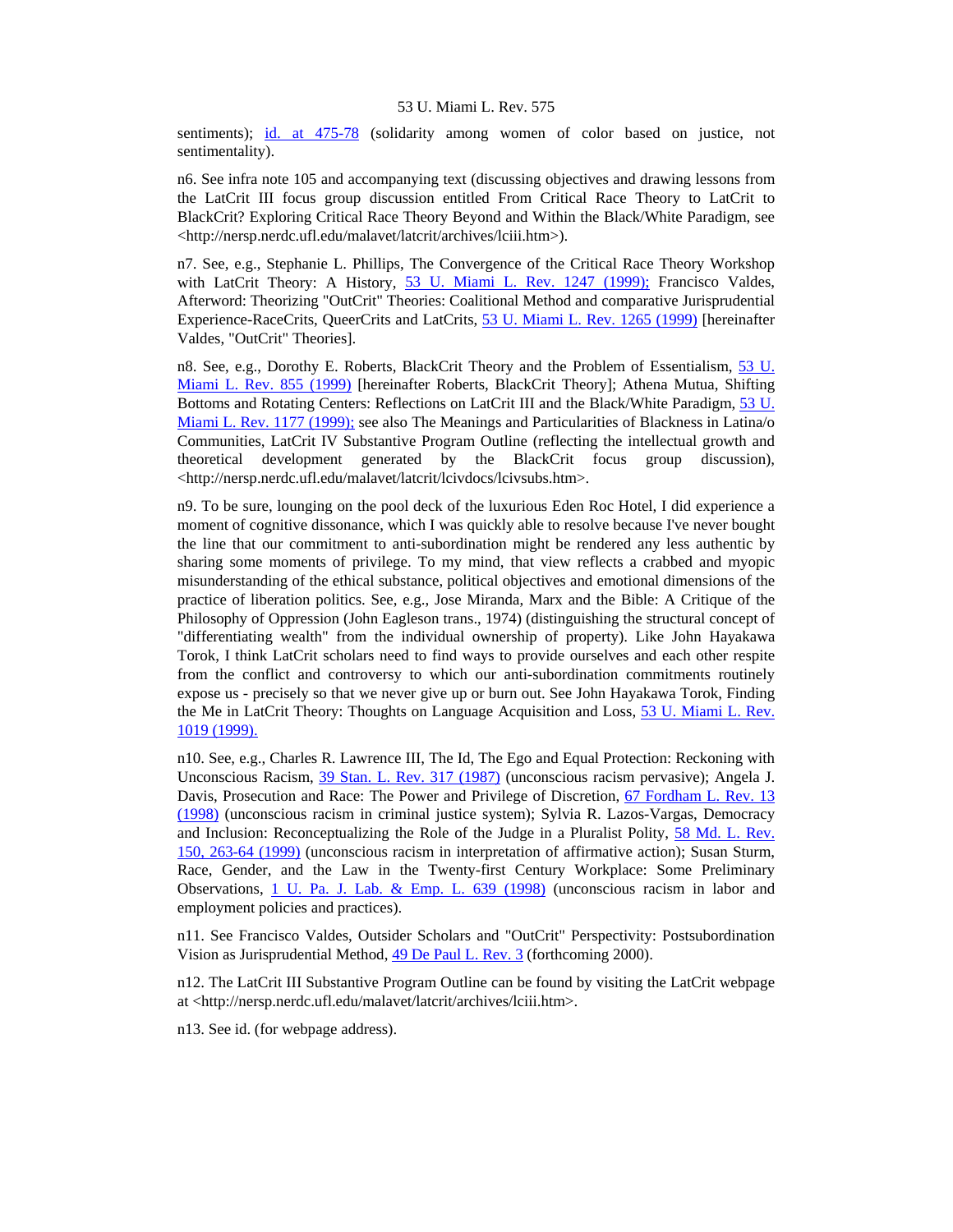n14. This emphasis on the local politics in South Florida is consistent with prior practice of planning LatCrit conferences to use the location of our conferences to increase our collective knowledge of the particularities of Latina/o realities across geographical areas. See Iglesias & Valdes, supra note 2, at 574 n.185 (discussing the economic tour of San Antonio as another instance of engaging the particularities of the areas in which the conference is held).

n15. Elizabeth M. Iglesias, Human Rights in International Economic Law: Locating Latinas/os in the Linkage Debate, [28 U. Miami Inter-Am. L. Rev. 361](http://www.lexis.com/research/xlink?searchtype=get&search=28%20U.%20Miami%20Inter-Am.%20L.%20Rev.%20361) (1996-97) [hereinafter Iglesias, International Economic Law] (exploring the way different intra-Latina/o collective identities and political alliances -- some more progressive than others -- are triggered by the discourses of development, dependency and neo-liberalism and the very different impact these alliances would have on the project to link enforcement of human rights to trade and finance regimes regulated by international economic law). My point here is that the configuration of collective identities and political alliances is not "naturally" given. Nor do they flow directly from our position within any particular "group." Instead, these identities and alliances are constructed in and through the discourses we deploy. Historical comparisons are precisely the kinds of discourse that organize political alliances and construct collective identities, for better or worse. It is therefore critical to subject any inter-group comparisons to the kind of political alignment analysis I am again suggesting here. For a different, but allied, vision of the kind of political impact analysis that is needed, see Sumi Cho, Essential Politics, [2 Harv. Latino L. Rev. 433](http://www.lexis.com/research/xlink?searchtype=get&search=2%20Harv.%20Latino%20L.%20Rev.%20433)  [\(1997\)](http://www.lexis.com/research/xlink?searchtype=get&search=2%20Harv.%20Latino%20L.%20Rev.%20433) [hereinafter Cho, Essential Politics].

n16. See Catherine Peirce Wells, Speaking in Tongues: Some Comments on Multilingualism, [53 U. Miami L. Rev. 983 \(1999\)](http://www.lexis.com/research/xlink?searchtype=get&search=53%20U.%20Miami%20L.%20Rev.%20983) (providing a clear and beautiful account of the way our ethic of inter-group relations needs to progress beyond a level where mutual recognition and regard depends on the identification of commonalities to a level where we learn to value difference itself).

n17. See, e.g., Alice Abreu, Lessons from Latcrit: Insiders and Outsiders, All at the Same Time, [53 U. Miami L. Rev. 787 \(1999\)](http://www.lexis.com/research/xlink?searchtype=get&search=53%20U.%20Miami%20L.%20Rev.%20787) (critiquing tendency to channel Latinas/os into fields deemed particularly relevant to Latinas/os).

n18. See infra notes 108-117 and accompanying text (reconstructing relationship between universal and particular in the articulation of anti-essentialist critical legal theory).

n19. Francisco Valdes, Latina/o Ethnicities,Critical Race Theory, and Post Identity Politics in Postmodern Legal Culture: From Practices to Possibilities, 9 La Raza L.J. 1, 11-12 (1996) (noting that the publication of LatCrit conferences serves "to build relationships among and between Latina/o legal scholars and journals; [and] in this way ... foster the work and success of both.").

n20. Guadalupe T. Luna, On the Complexities of Race: The Treaty of Guadalupe Hidalgo and Dred Scott v. Sandford, [53 U. Miami L. Rev. 691 \(1999\)](http://www.lexis.com/research/xlink?searchtype=get&search=53%20U.%20Miami%20L.%20Rev.%20691) [hereinafter Luna, Complexities of Race]; Cheryl Little, Intergroup Coalitions and Immigration Politics: The Haitian Experience in Florida, [53 U. Miami L. Rev. 717 \(1999\);](http://www.lexis.com/research/xlink?searchtype=get&search=53%20U.%20Miami%20L.%20Rev.%20717) Lyra Logan, Florida's Minority Participation in Legal Education Program, [53 U. Miami L. Rev. 743 \(1999\);](http://www.lexis.com/research/xlink?searchtype=get&search=53%20U.%20Miami%20L.%20Rev.%20743) Virginia P. Coto, LUCHA, The Struggle for Life: Legal Services for Battered Immigrant Women, [53 U. Miami L. Rev. 749 \(1999\).](http://www.lexis.com/research/xlink?searchtype=get&search=53%20U.%20Miami%20L.%20Rev.%20749)

n21. Luna, Complexities of Race, supra note 20; see also Guadalupe Luna, Chicana/Chicano Land Tenure in the Agrarian Domain: On the Edge of a Naked Knife, 4 Mich. J. Race & L. 39 [\(1998\).](http://www.lexis.com/research/xlink?searchtype=get&search=4%20Mich.%20J.%20Race%20%26%20L.%2039)

n22. I follow Professor Luna's terminology, which itself follows Professor Matsuda's earlier rejection of the term "minority" in favor of the term "outsider" on the grounds that the former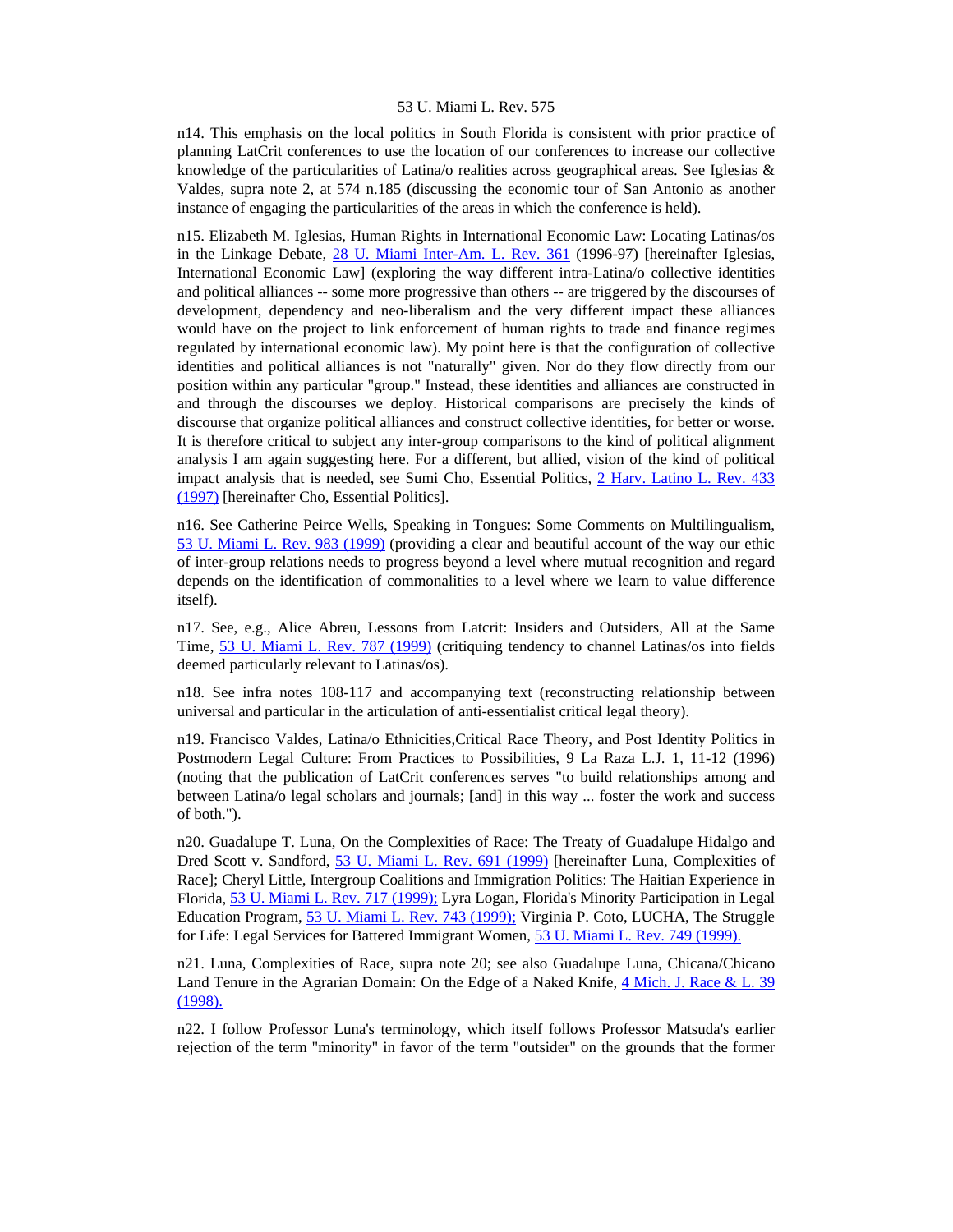terminology contradicts "the numerical significance of the constituencies typically excluded from jurisprudential discourse." Luna, Complexities of Race, supra note 20, at 695 n.20 (citing Mari Matsuda, Public Response to Racist Speech: Considering the Victim's Story, 87 Mich. L. [Rev. 2320 \(1989\)\).](http://www.lexis.com/research/xlink?searchtype=get&search=87%20Mich.%20L.%20Rev.%202320)

n23. See Arriola, INS Raids, supra note 4; Kevin R. Johnson, "Aliens" and the U.S. Immigration Laws: The Social and Legal Construction of Nonpersons, [28 U. Miami Inter-Am.](http://www.lexis.com/research/xlink?searchtype=get&search=28%20U.%20Miami%20Inter-Am.%20L.%20Rev.%20263)  [L. Rev. 263 \(1997\);](http://www.lexis.com/research/xlink?searchtype=get&search=28%20U.%20Miami%20Inter-Am.%20L.%20Rev.%20263) Enid Trucios-Haynes, The Role of Transnational Identity and Migration, [28 U. Miami Inter-Am. L. Rev. 293 \(1997\).](http://www.lexis.com/research/xlink?searchtype=get&search=28%20U.%20Miami%20Inter-Am.%20L.%20Rev.%20293)

n24. See Stuart A. Streichler, Justice Curtis's Dissent in The Dred Scott Case: An Interpretive Study, 24 Hastings Const. L.Q. 509, 534 (1997) (noting Taney's position that "an act of Congress which deprives a citizen of the United States of his liberty or property, merely because he came himself or brought his property into a particular Territory of the United States, and who had committed no offence against the laws could hardly be dignified with the name of due process of law.").

n25. Dred Scott's substantive claim was that he was a free man by virtue of his years of residency in Illinois, a free state, and in the territories of the Louisiana Purchase that were designated free by the Missouri Compromise. Scott had traveled to these areas from his original place of residence in Missouri, a slave state, in the company and with the permission of his owner, John Emerson. Scott had married and resided in free territory for a number of years before returning to Missouri with his wife and children at Emerson's request. Back in Missouri, Emerson died and Scott sued for his freedom in state court. Settled precedents at the time held that slaves who traveled to and resided within the jurisdiction of a free state or territory, with permission of their owners, were automatically free. Residence within these jurisdictions effected this emancipation precisely because slavery was not legally recognized in these areas. It was further settled that once emancipated by residence in a free state or territory, the free individual was not re-enslaved by mere act of returning to or residing within a slave state, but was rather entitled to have her/his free status legally recognized within the slave state. When the Missouri Supreme Court reversed the jury verdict rendered in Scott's favor and, in the process, reversed these established precedents, Scott brought suit in federal court, invoking the court's diversity jurisdiction, which applies to cases "between Citizens of different States." Scott asserted Missouri citizenship in his suit against John Sanford, who was the brother of his owner's widow and was, at the time of the lawsuit, a citizen of New York. See Jane Larson, A House Divided: Using Dred Scott to Teach Conflict of Laws, [27 U. Tol. L. Rev. 577 \(1996\);](http://www.lexis.com/research/xlink?searchtype=get&search=27%20U.%20Tol.%20L.%20Rev.%20577) Mark A. Graber, Desperately Ducking Slavery: Dred Scott and Contemporary Constitutional Theory, [14 Const. Comment. 271 \(1997\).](http://www.lexis.com/research/xlink?searchtype=get&search=14%20Const.%20Commentary%20271)

n26. See Peter L. Reich, Western Courts and the Privatization of Hispanic Mineral Rights Since 1850: An Alchemy of Title, [23 Colum. J. Envtl. L. 57 \(1998\);](http://www.lexis.com/research/xlink?searchtype=get&search=23%20Colum.%20J.%20Envtl.%20L.%2057) Robert V. Urias, The Tierra Amarilla Grant, Reises Tijerina, and the Courthouse Raid, 16 Chicano-Latino L. Rev. 141 (1995).

n27. See Symposium, The Long Shadow of Korematsu, [40 B.C. L. Rev. 1;](http://www.lexis.com/research/xlink?searchtype=get&search=40%20B.C.%20L.%20Rev%201) [19 B.C. Third](http://www.lexis.com/research/xlink?searchtype=get&search=19%20B.C.%20Third%20World%20L.J.%201)  [World L. J. 1 \(1999\).](http://www.lexis.com/research/xlink?searchtype=get&search=19%20B.C.%20Third%20World%20L.J.%201)

N28. See, e.g., Adrienne D. Davis, The Private Law of Race and Sex: An Antebellum Perspective, [51 Stan. L. Rev. 221 \(1999\)](http://www.lexis.com/research/xlink?searchtype=get&search=51%20Stan.%20L.%20Rev.%20221) (examining the impact of slave/master sexual relations through lens of antebellum wills and estate cases); Margalynne Armstrong, Race and Property Values in Entrenched Segregation, [52 U. Miami L. Rev. 1051 \(1998\)](http://www.lexis.com/research/xlink?searchtype=get&search=52%20U.%20Miami%20L.%20Rev.%201051) (exploring the impact of racism on value of Black-owned property and the interpretation of the anti-discrimination mandate in the struggle for fair housing); Keith Aoki, No Right to Own?: The Early Twentieth-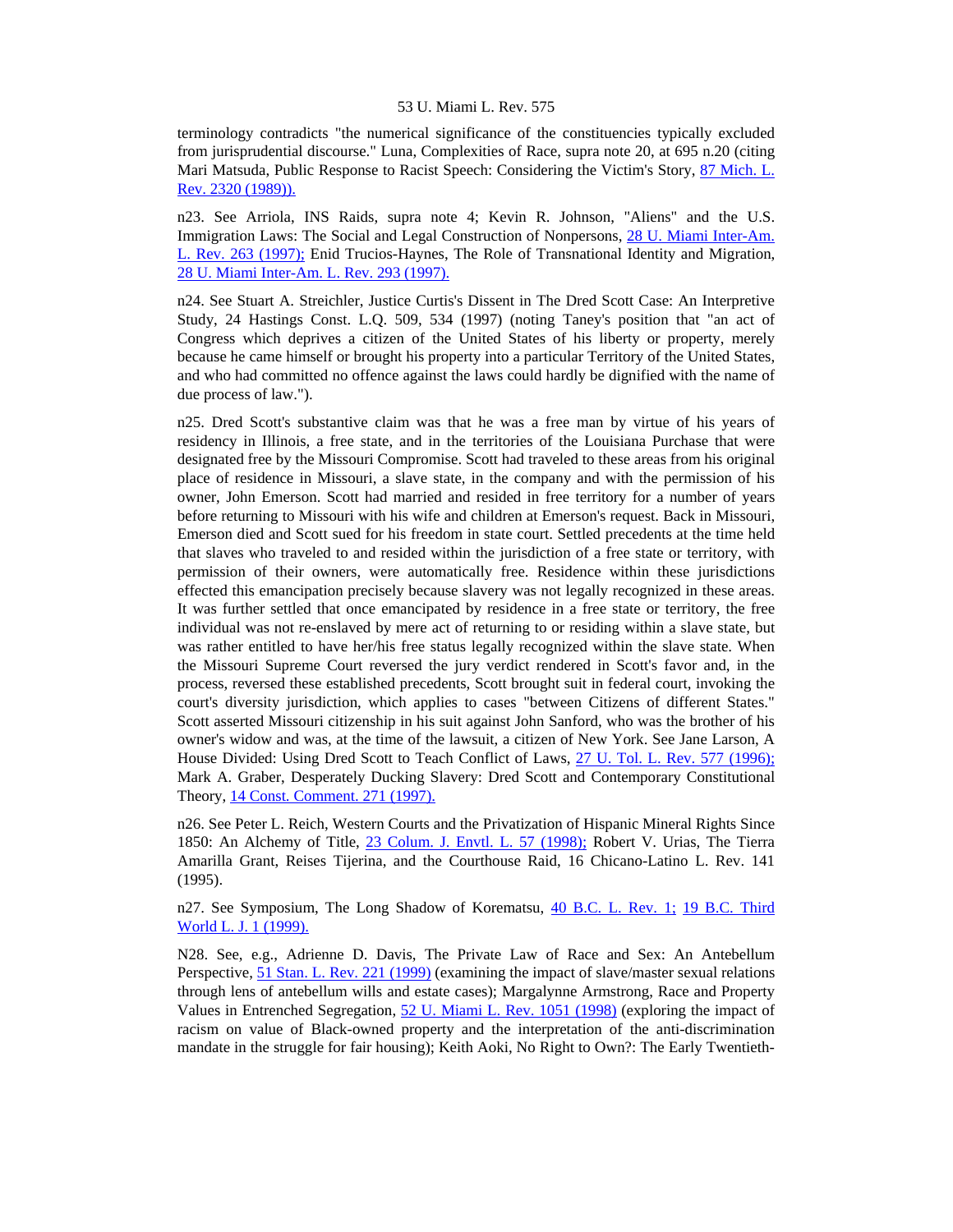Century "Alien Land Laws" As a Prelude to Internment, [40 B.C. L. Rev. 37;](http://www.lexis.com/research/xlink?searchtype=get&search=40%20B.C.%20L.%20Rev%2037) [19 B.C. Third](http://www.lexis.com/research/xlink?searchtype=get&search=19%20B.C.%20Third%20World%20L.J.%2037)  [World L. J. 37 \(1998\)](http://www.lexis.com/research/xlink?searchtype=get&search=19%20B.C.%20Third%20World%20L.J.%2037) (laws barring agricultural land ownership by Asians); Gloria L. Sandrino, The NAFTA Investment Chapter And Foreign Direct Investment in Mexico: A Third World Perspective, [27 Vand. J. Transnat'l L. 259 \(1994\)](http://www.lexis.com/research/xlink?searchtype=get&search=27%20Vand.%20J.%20Transnat) (providing critical analysis of First/Third World battles over scope of duty to compensate expropriation).

n29. See, e.g., Jose E. Alvarez, Critical Theory and the North American Free Trade Agreement's Investment Chapter Eleven, [28 U. Miami Inter-Am L. Rev. 303](http://www.lexis.com/research/xlink?searchtype=get&search=28%20U.%20Miami%20Inter-Am.%20L.%20Rev.%20303) (1996-97) (critical analysis of investor rights regime established by NAFTA reveals how economic and political interests of privileged are given priority of over economic and political rights of poor); Keith Aoki, Neocolonialism, Anticommons Property, And Biopiracy in The (Not-So-Brave) New World Order of International Intellectual Property Protection, [6 Ind. J. Global Legal Stud. 11](http://www.lexis.com/research/xlink?searchtype=get&search=6%20Ind.%20J.%20Global%20Leg.%20Stud.%2011)  [\(1998\)](http://www.lexis.com/research/xlink?searchtype=get&search=6%20Ind.%20J.%20Global%20Leg.%20Stud.%2011) (new wave expropriation of indigenous peoples through "biocolonialism"); Iglesias, International Economic Law, supra note 15, at 386 (noting that the rights of property so centrally featured in the Cuban Liberty and Democracy Act are not equally respected when the property rights at issue are the rights of indigenous peoples displaced from their communal lands without just compensation).

n30. For an analysis calling for critical legal scholarship that centers the legal structures of political economy in the analysis of white supremacy, see Elizabeth M. Iglesias, Out of the Shadow: Marking Intersections In and Between Asian Pacific American Critical Legal Scholarship and Latina/o Critical Theory, [40 B.C. L. Rev. 349;](http://www.lexis.com/research/xlink?searchtype=get&search=40%20B.C.%20L.%20Rev%20349) [19 B.C. Third World L. J. 349](http://www.lexis.com/research/xlink?searchtype=get&search=19%20B.C.%20Third%20World%20L.J.%20349)  [\(1998\)](http://www.lexis.com/research/xlink?searchtype=get&search=19%20B.C.%20Third%20World%20L.J.%20349) [hereinafter Iglesias, Out of the Shadow]. To this end, a critical comparative analysis of the way economic interests have/not been recognized as property rights across different sociolegal contexts might provide significant insights in developing an anti-essentialist antisubordination analysis of the legal structure of American political economy. Compare, Reich, supra note 26 (recounting the doctrinal manipulations that integrated subsurface mineral rights into ownership of surface lands), with [Local 1330 United Steel Workers of America v. United](http://www.lexis.com/research/xlink?searchtype=get&search=631%20F.2d%201264)  [States Steel Corp., 631 F.2d 1264 \(6th Cir.1980\)](http://www.lexis.com/research/xlink?searchtype=get&search=631%20F.2d%201264) (refusing to recognize community property rights as basis for enjoining management to sell factory it had decided to close despite evidence of profitability, and devastating impact of closure on community that had assisted company with public subsidies and other "giveback").

n31. Luna, Complexities of Race, supra note 20, at 710.

n32. See Claud Anderson, Black Labor, White Wealth: The Search for Power and Economic Justice (1994).

n33. See, e.g., Dorothy Roberts, Racism and Patriarchy in the Meaning of Motherhood, 1 Am. U. J. Gender & L. 1, 7-10 (1993) (recounting brutality of slave system); see also Sumi K. Cho, Multiple Consciousness and the Diversity Dilemma, [68 U. Colo. L. Rev. 1035, n.103 \(1997\)](http://www.lexis.com/research/xlink?searchtype=get&search=68%20U.%20Colo.%20L.%20Rev.%201035) (arguing for a unified racial critique of white supremacy based on commonalities in the racial trauma of slavery visited upon indigenous peoples and Blacks).

n34. See Angela P. Harris & Leslie Espinoza, Afterword: Embracing the Tar-Baby: LatCrit Theory and the Sticky Mess of Race, [85 Cal. L. Rev 1585;](http://www.lexis.com/research/xlink?searchtype=get&search=85%20Calif.%20L.%20Rev.%201585) 10 La Raza 499 (1997) (exploring the tensions between the rhetoric of Black exceptionalism and multiracial coalitions).

n35. Luna, Complexities of Race, supra note 20.

n36. See Ediberto Roman, The Alien-Citizen Paradox and Other Consequences of U.S. Colonialism, [26 Fla. St. U. L. Rev. 1 \(1998\);](http://www.lexis.com/research/xlink?searchtype=get&search=26%20Fla.%20St.%20U.L.%20Rev.%201) Efren Rivera Ramos, The Legal Construction of American Colonialism: The Insular Cases (1901-1922), [65 Rev. Jur. U.P.R. 225 \(1996\).](http://www.lexis.com/research/xlink?searchtype=get&search=65%20Rev.%20Jur.%20U.P.R.%20225)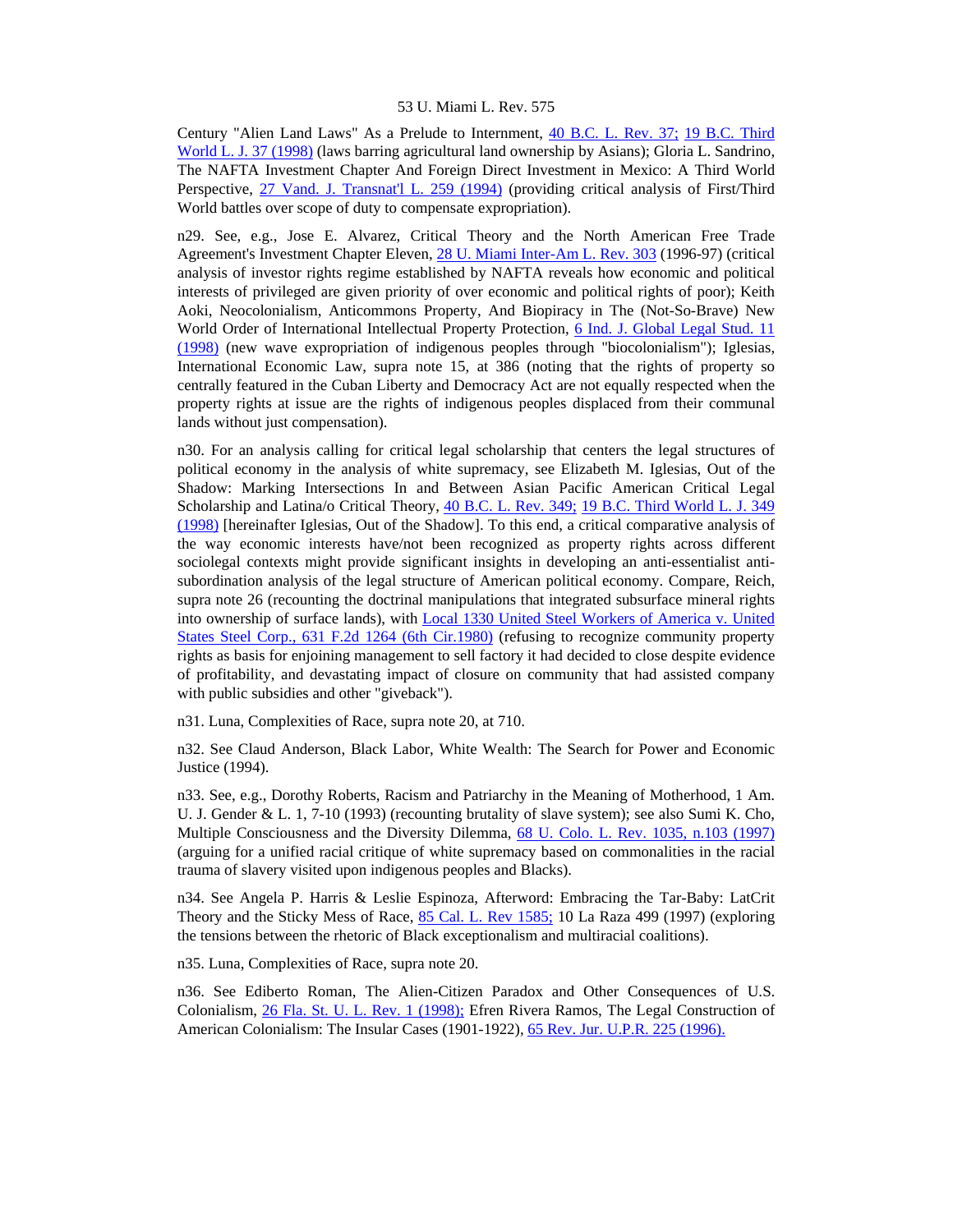#### n37. Luna, Complexities of Race, supra note 20, at 713, quoting Dred Scott opinion:

 The words 'people of the United States' and 'citizens' are synonymous terms, and mean the same thing. They both describe the political body who, according to our republican institutions, form the sovereignty, and who hold the power and conduct the Government through their representatives. They are what we familiarly call the "sovereign people," and every citizen is one of this people, and a constituent member of this sovereignty. The question before us is, whether the class of persons described in the plea in abatement compose a portion of this people, and are constituent members of this sovereignty? We think they are not, and that they are not included, and were not intended to be included, under the word 'citizen' in the Constitution, and can therefore claim none of the rights and privileges which that instrument provides for and secures to citizens of the United States. On the contrary, they were at that time considered as a subordinate and inferior class of beings, who had been subjugated by the dominant race, and, whether emancipated or not, yet remained subject to their authority, and had no rights or privileges but such as those who held the power and the Government might choose to grant them.

#### Id.

n38. For example, a discourse of common oppression might reveal otherwise invisible interconnections in the denial of political rights to non-citizens and the felony disenfranchisement laws that operate defacto to construct many Blacks as non-citizens. Compare Nora V. Demleitner, The Fallacy of Social "Citizenship," or The Threat of Exclusion, [12 Geo. Immigr. L. J. 35 \(1997\)](http://www.lexis.com/research/xlink?searchtype=get&search=12%20Geo.%20Immigr.%20L.J.%2035) (arguing that permanent residents have a compelling claim to political representation and participation), with Virginia E. Hench, The Death of Voting Rights: The Legal Disenfranchisement of Minority Voters, [48 Case W. Res. L. Rev. 727 \(1998\)](http://www.lexis.com/research/xlink?searchtype=get&search=48%20Case%20W.%20Res.%20727) (noting that "of a total voting age population of 10.4 million Black men in the United States, approximately 1.46 million have been disqualified from voting because of a felony conviction. Of these, 950,000 are in prison, on probation, or parole, and more than 500,000 are permanently barred by convictions in the 13 states that disenfranchise prisoners for life.").

n39. Thus, for example, in [United States v. Verdugo-Urquidez, 494 U.S. 1092, 110 S. Ct. 1839](http://www.lexis.com/research/xlink?searchtype=get&search=494%20U.S.%201092)  [\(1990\),](http://www.lexis.com/research/xlink?searchtype=get&search=494%20U.S.%201092) the present-day court reasoned that the 4th Amendment did not apply extraterritorially to U.S. enforcement activities taken abroad against non-U.S. citizens because the latter did not constitute part of "the people" protected by the Constitution. Though the majority at no time cited the Dred Scott decision, its reasoning reveals the legacy of Dred Scott: a discursive order that can be readily reactivated to consolidate an imperial state. Because noncitizens are not part of "the people," they can, at any moment, be made the objects of unlimited state power.

n40. [Saenz v. Roe, 119 S. Ct. 1518 \(1999\),](http://www.lexis.com/research/xlink?searchtype=get&search=119%20S.%20Ct.%201518) illustrates another way the "dead hand" of the Dred Scott decision reaches into present day legal controversies. In Saenz, a majority of the Supreme Court struck down a California statue imposing durational residency requirement by limiting Temporary Assistance to Needy Families (TANF) benefits through the recipients' first year of residence on the grounds it violated 14[su'th'] Amendment right to travel. In dissent, Clarence Thomas cites the Dred Scott decision to support his contention that the rights and privileges of U.S. citizenship do not include welfare rights. Id. Cf. Dorothy E. Roberts, Welfare and the Problem of Black Citizenship, 105 Yale L. Rev. 1563 (1996) (exploring the implications of racism through analysis linking welfare rights to a substantive vision of social citizenship).

n41. See Gil Gott, A Tale of New Precedents: Japanese-American Internment As Foreign Affairs Law, [40 B.C. L. Rev. 179;](http://www.lexis.com/research/xlink?searchtype=get&search=40%20B.C.%20L.%20Rev%20179) [19 B.C. Third World L. J. 179 \(1998\)](http://www.lexis.com/research/xlink?searchtype=get&search=19%20B.C.%20Third%20World%20L.J.%20179) (arguing national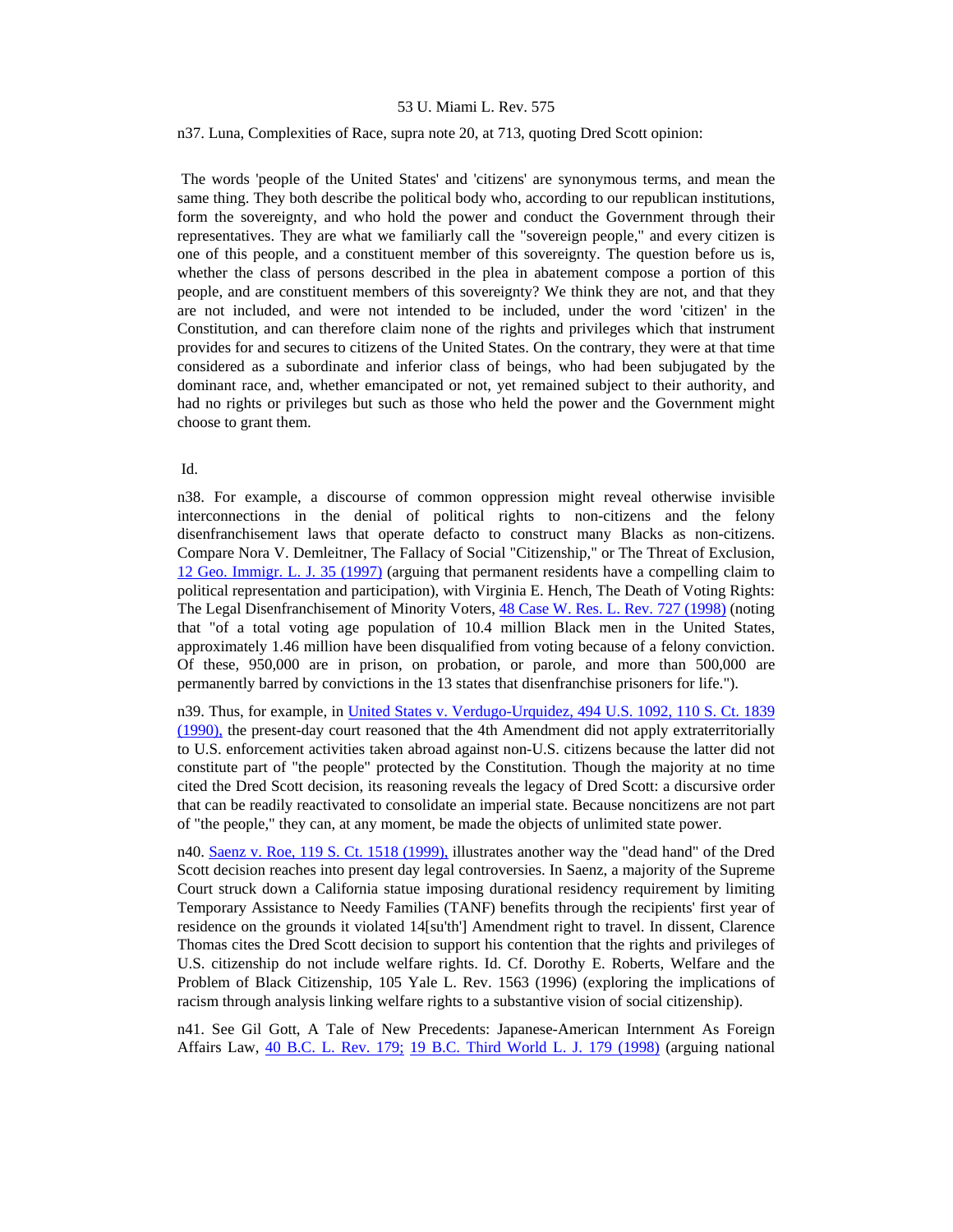security ideology legitimates deployment of imperial power to enforce white supremacy both within and beyond the territorial jurisdiction of the United States); Natsu Taylor Saito, Justice Held Hostage: U.S. Disregard for International Law in the World War II Internment of Japanese Peruvians - A Case Study, [40 B.C. L. Rev. 275;](http://www.lexis.com/research/xlink?searchtype=get&search=40%20B.C.%20L.%20Rev%20275) [19 B.C. Third World L. J. 275 \(1998\)](http://www.lexis.com/research/xlink?searchtype=get&search=19%20B.C.%20Third%20World%20L.J.%20275) (same).

n42. Luna, Complexities of Race, supra note 20, at 711.

n43. See Iglesias, Out of the Shadow, supra note 30 (calling for more collaborative projects organized self-consciously around the exploration and comparison of particular histories). These kinds of comparisons show us commonalities even as they challenge us to confront and overcome our internal racisms, sexisms, etc. They do not constitute a war of positions because the point is not to establish which group is more oppressed, but to understand how they are/were oppressed in order to change the way we are in community.

n44. See David Harlan, The Degradation of History at xx-xxii (1997). Lamenting the impact of postmodern thought on historical practice, Harlan asks "What now becomes of the "historical fact," once so firmly embedded in its proper historical context - firmly embedded rightly perceived, and correctly interpreted from a single immediately obvious and obviously appropriate perspective? The overwhelming abundance of possible contexts and perspectives, the ease with which we can skip from one to another, and the lack of any overarching metaperspective from which to evaluate the entire coagulated but wildly proliferating population of perspectives - all this means that the historical fact, once the historian's basic atomic unit, has jumped its orbit and can now be interpreted in any number of contexts, from a virtually unlimited range of perspectives. And if the historical fact no longer comes embedded in the natural order of things ... then what happens to the historian's hope of acquiring stable, reliable, objective interpretations of the past? Id. at xx.

n45. See Jerome McCristal Culp, Jr., Latinos, Blacks, Others & The New Legal Narative, [2](http://www.lexis.com/research/xlink?searchtype=get&search=2%20Harv.%20Latino%20L.%20Rev.%20479)  [Harv. Latino L. Rev. 479 \(1997\);](http://www.lexis.com/research/xlink?searchtype=get&search=2%20Harv.%20Latino%20L.%20Rev.%20479) Elizabeth M. Iglesias, The Inter-Subjectivity of Objective Justice: A Theory and Praxis for Constructing LatCrit Coalitions, [2 Harv. Latino L. Rev. 467](http://www.lexis.com/research/xlink?searchtype=get&search=2%20Harv.%20Latino%20L.%20Rev.%20467)  [\(1997\);](http://www.lexis.com/research/xlink?searchtype=get&search=2%20Harv.%20Latino%20L.%20Rev.%20467) George Martinez, African-Americans, Latinos, and the Construction of Race: Toward an Epistemic Coalition, [19 Chicano-Latino L. Rev. 213 \(1998\).](http://www.lexis.com/research/xlink?searchtype=get&search=19%20Chicano-Latino%20L.%20Rev.%20213)

n46. Nicaraguan Adjustment and Central American Relief Act (NACARA), Pub. L. No. 105- 100, 111 Stat. 2160 (1997). NACARA is part of the Fiscal Year 1998 appropriations bill for the District of Columbia (H.R. 2607).

n47. Little, supra note 20, at 732. The interdiction, detention and parole policies aptly call attention to the disparities in our treatment of Cuban and Haitian refugees.

n48. See supra notes 15-16 and accompanying text.

n49. See, e.g., Anderson, supra note 32 (complaining that immigrants are assisted at the expense of Black Americans); Toni Morrison, On the Backs of Blacks, in Arguing Immigration 98 (Nicolaus Mills ed., 1994) (arguing that hatred of Blacks is a central step in the "Americanization" of immigrants so that "the move into mainstream America always means buying into the notion of American Blacks as the real aliens"); Juan Perea, The Black/White Binary Paradigm of Race, in The Latino/a Condition: A Critical Reader 365 (Richard Delgado & Jean Stefanic eds., 1998) (quoting Morrison and acknowledging that Latinas/os participate in this paradigm of "Americanization" by engaging in racism against Blacks or darker- skinned members of the Latino/a community" but noting that "current [anti-immigrant] events ... belie Morrison's notion of American Blacks as "the real aliens").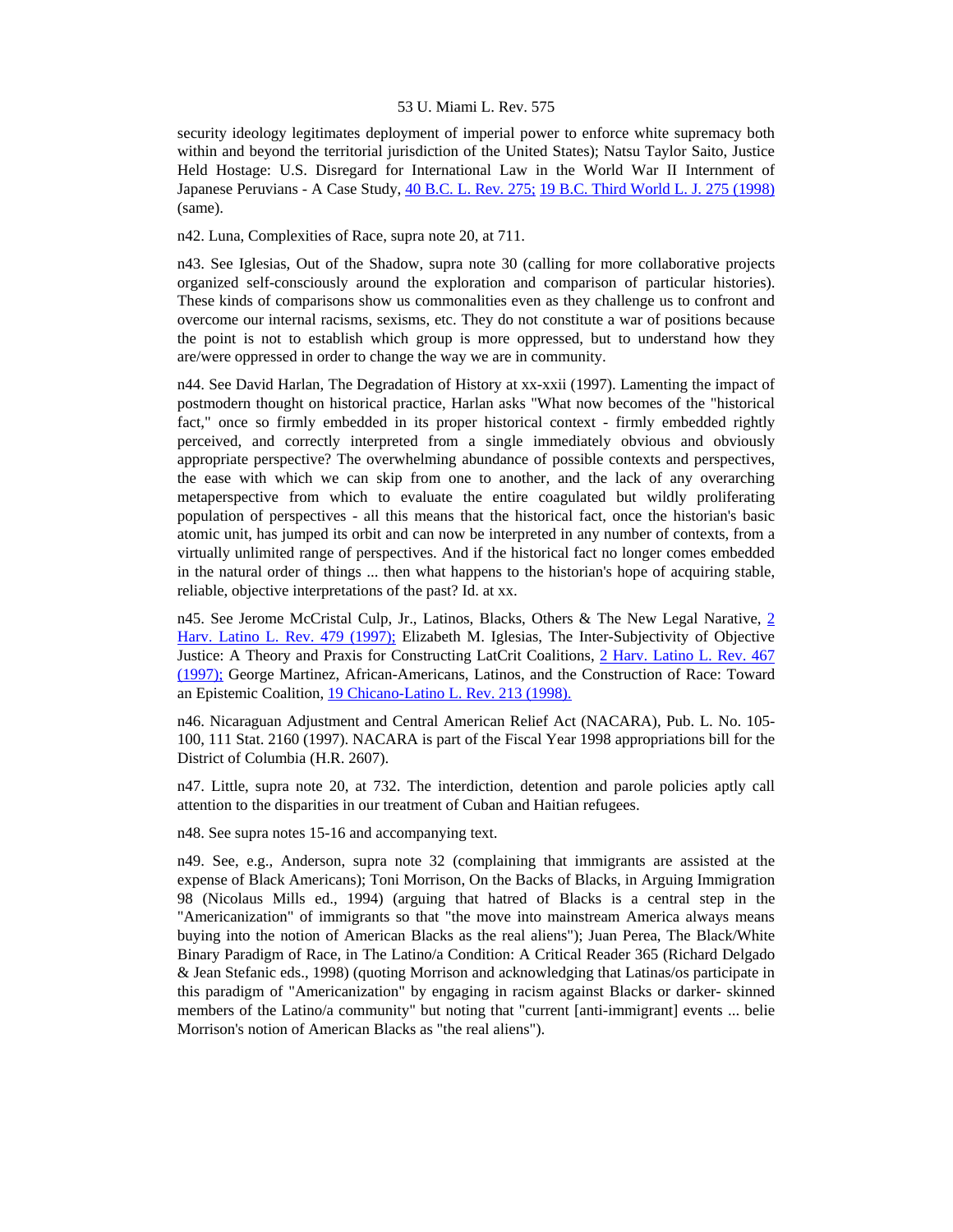n50. See Kevin R. Johnson, Some Thoughts on the Future of Latino Legal Scholarship, [2 Harv.](http://www.lexis.com/research/xlink?searchtype=get&search=2%20Harv.%20Latino%20L.%20Rev.%20101)  [Latino L. Rev. 101 \(1997\)](http://www.lexis.com/research/xlink?searchtype=get&search=2%20Harv.%20Latino%20L.%20Rev.%20101) [hereinafter Johnson, Latino Legal Scholarship] (discussing Chicano perceptions of Mexican immigrants).

n51. Little, supra note 20, at 734.

n52. See Ari Weitzhandler, Temporary Protected Status: The Congressional Response to the Plight of Salvadoran Aliens, [64 U. Colo. L. Rev. 249, 252](http://www.lexis.com/research/xlink?searchtype=get&search=64%20U.%20Colo.%20L.%20Rev.%20249,at%20252) ("Two factors contributed significantly to the denial rate: the characterization of Salvadoran nationals as economic immigrants, and the Reagan and Bush Administrations' foreign policies toward El Salvador."); Note, Political Legitimacy in the Law of Political Asylum, [99 Harv. L. Rev. 450, 458-64](http://www.lexis.com/research/xlink?searchtype=get&search=99%20Harv.%20L.%20Rev.%20450,at%20458)  [\(1985\)](http://www.lexis.com/research/xlink?searchtype=get&search=99%20Harv.%20L.%20Rev.%20450,at%20458) (the political dimensions of economic conditions).

n53. Kevin R. Johnson, The Antiterrorism Act, The Immigration Reform Act, and Ideological Regulation in the Immigration Laws: Important Lessons for Citizens and Noncitizens, [28 St.](http://www.lexis.com/research/xlink?searchtype=get&search=28%20St.%20Mary)  [Mary's L. J. 833 \(1997\).](http://www.lexis.com/research/xlink?searchtype=get&search=28%20St.%20Mary)

n54. Cuban-American leaders in Miami have long called for the kind of intervention in Cuba that was undertaken to dislodge the Haitian military dictatorship that overthrew President Aristide. For statistics on the percentage of Miami Cubans who support military interventions of different sorts in Cuba, see <http://www.fiu.edu/orgs/ipor/cubapoll/index.html>.

n55. Gott, supra note 41.

n56. For a substantive vision of the way the international legal order might mediate the relation between the sovereignty of states and the self-determination of peoples, see Henry J. Richardson, III, "Failed States," Self- Determination and Preventive Diplomacy: Colonialist Nostalgia and Democratic Expectations, [10 Temp. Int'l & Comp. L. J. 1, 75 \(1996\)](http://www.lexis.com/research/xlink?searchtype=get&search=10%20Temp.%20Int) (revealing irrationality and offering alternatives to international legal doctrines designed to uphold concept of sovereignty by ignoring claims of liberation movements within nation-states until they "earn" such recognition through successful military actions- thus constituting civil war as only recourse).

n57. According to Attorney Little, "Nicaraguan activists have said that Republican members of Congress carried out a jihad in obtaining legal status for them. They didn't do that for Haitians and others excluded and punished by the new law." Let's hope they do that now. Little, supra note 20, at 741.

n58. Attorney Little notes that when it became apparent that there was a powerful effort to exclude Haitians in the legislation, "NACARA's architects maintained that if the Haitians were included the bill would die, and supporters of the Haitians in Congress agreed to permit the Central American refugee relief legislation to move forward without including them." Id. at 740.

n59. Derek Bell, Brown v. Board of Education & the Interest-Convergence Dilemma, 93 Harv. L. Rev. 518 (1980).

n60. See John A. Powell, An Agenda for the Post-Civil Rights Era, [29 U.S.F. L. Rev. 889](http://www.lexis.com/research/xlink?searchtype=get&search=29%20U.S.F.L.%20Rev.%20889)  [\(1995\)](http://www.lexis.com/research/xlink?searchtype=get&search=29%20U.S.F.L.%20Rev.%20889) (linking disorganization of civil rights movement among other things to rise of colorblind ideology); Michael J. Klasman, Brown, Racial Change and The Civil Rights Movement, [80 Va. L. Rev. 7 \(1994\)](http://www.lexis.com/research/xlink?searchtype=get&search=80%20Va.%20L.%20Rev.%207) (recounting history); Eric K. Yamamoto, Critical Race Praxis: Race Theory and Political Lawyering in Post-Civil Rights America, [95 Mich. L. Rev.](http://www.lexis.com/research/xlink?searchtype=get&search=95%20Mich.%20L.%20Rev.%20821)  [821 \(1997\)](http://www.lexis.com/research/xlink?searchtype=get&search=95%20Mich.%20L.%20Rev.%20821) (suggesting strategies for meaningful revival of civil rights agenda).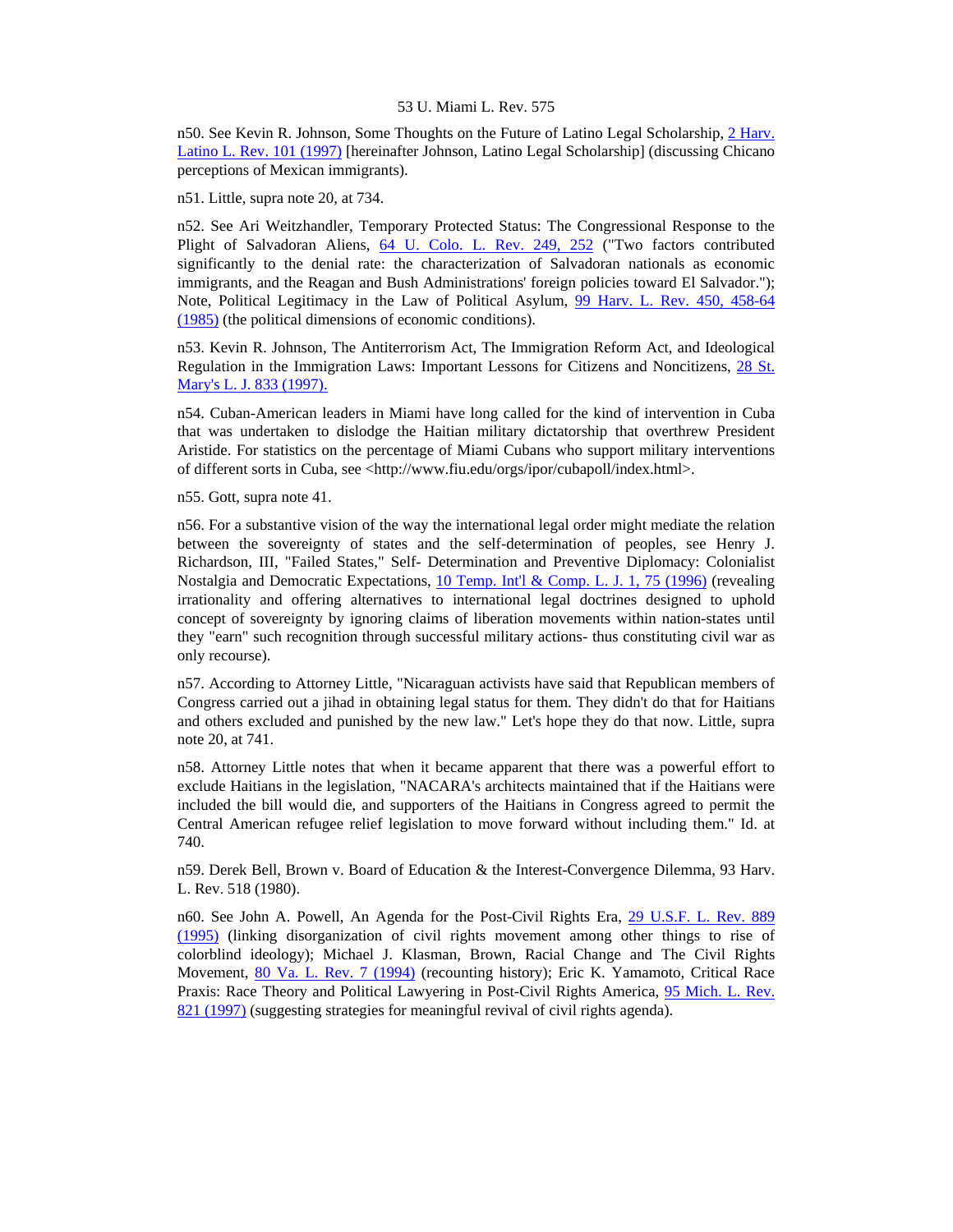n61. Iglesias & Valdes, supra note 2; Berta Esperanza Hernandez-Truyol, Building Bridges: Latinas and Latinos at the Crossroads, in The Latino/a Condition, supra note 49, at 24, 30-31 [hereinafter Hernandez-Truyol, Building Bridges] (explaining the many ways Latinas/os can tap the experience of intersectionality and multidimensionality to build bridges across differences both within Latina/o communities and between Latina/o and other minority communities); Eric K. Yamamoto, Conflict and Complicity: Justice Among Communities of Color, [2 Harv. Latino L. Rev. 495 \(1997\).](http://www.lexis.com/research/xlink?searchtype=get&search=2%20Harv.%20Latino%20L.%20Rev.%20495)

n62. Logan, supra note 20, at 743.

n63. Id. at 747.

n64. See Where the Injured Fly for Justice, Report and Recommendations of Florida's Supreme Court Racial and Ethnic Bias Study Commission, Part I (Dec. 11, 1990); see generally Jerold S. Auerbach, Unequal Justice: Lawyers and Social Change in Modern America (1976).

n65. In 1998, the problems caused by the high number of pro-se litigants in family court prompted the Florida Supreme Court to approve a family law self-help program. See Court Approves Family Law Self-help Centers, Fla.BarNews, Dec. 15, 1998,at 5. The problem, however, remains. See, e.g., Jan Pudlow, Court Asks Family Law Section to Turn Attention to Pro Se Problem, Fla. Bar News, Aug. 15, 1999 , at 17.

n66. See, e.g., Talbot D'Alemberte, Tributaries of Justice: The Search For Full Access, 73- APR Fla. B.J. 12, 14 (1999) (noting that after Republican Party took control of Congress in 1995, Congressional funding of legal services for the poor dropped, in real dollars, to its lowest level ever - 12% below what it was when Reagan took office in 1981).

n67. See, e.g., Bruce A. Green, Foreword: Rationing Lawyers: Ethical And Professional Issues in The Delivery of Legal Services to Low-Income Clients, [67 Fordham L. Rev. 1713 \(1999\);](http://www.lexis.com/research/xlink?searchtype=get&search=67%20Fordham%20L.%20Rev.%201713) cf. Lewis A. Kornhauser & Richard L. Revesz, Legal Education And Entry Into The Legal Profession: The Role of Race, Gender, And Educational Debt, [70 N.Y.U. L. Rev. 829 \(1995\)](http://www.lexis.com/research/xlink?searchtype=get&search=70%20N.Y.U.L.%20Rev.%20829) (advocating scholarships rather than loan repayment assistance based on analysis linking public interest career choices to factors other than debt burden).

n68. Margaret E. Montoya, Masks and Resistance, in The Latino/a Condition, supra note 49, at 276; Alex M. Johnson, Jr., The Under-Representation of Minorities in the Legal Profession: A Critical Race Theorist's Perspective, [95 Mich. L. Rev. 1005 \(1997\);](http://www.lexis.com/research/xlink?searchtype=get&search=95%20Mich.%20L.%20Rev.%201005) Alex M. Johnson, Jr., Think Like a Lawyer, Work Like a Machine: The Dissonance Between Law School And Law Practice, [64 S. Cal. L. Rev. 1231 \(1991\).](http://www.lexis.com/research/xlink?searchtype=get&search=64%20S.%20Cal.%20L.%20Rev.%201231)

n69. Coto, supra note 20.

n70. Enrique R. Carrasco, Collective Recognition as a Communitarian Device: Or, Of Course We Want to Be Role Models!, 9 La Raza L. J. 81 (1996) (arguing that the project of radical reform requires connected critics acting as role models within institutional contexts of legal education and the profession where power is created and distributed); Phoebe A. Haddon, Keynote Address: Redefining Our Roles in The Battle For Inclusion of People of Color in Legal Education, 31NewEng.L.Rev.709 (1997).

n71. See Eric K. Yamamoto, LatCrit III: Introduction to Plenary Session Four, [53 U. Miami L.](http://www.lexis.com/research/xlink?searchtype=get&search=53%20U.%20Miami%20L.%20Rev.%20683)  [Rev. 683 \(1999\)](http://www.lexis.com/research/xlink?searchtype=get&search=53%20U.%20Miami%20L.%20Rev.%20683) (discussing SALT Action Campaign); see also Phoebe A. Haddon, Education for a Public Calling in the 21st Century, 69Wash.L.Rev.573 (1994); Joan Howarth, Teaching in the Shadow of the Bar, [31 U.S.F. L. Rev. 927 \(1997\).](http://www.lexis.com/research/xlink?searchtype=get&search=31%20U.S.F.L.%20Rev.%20927)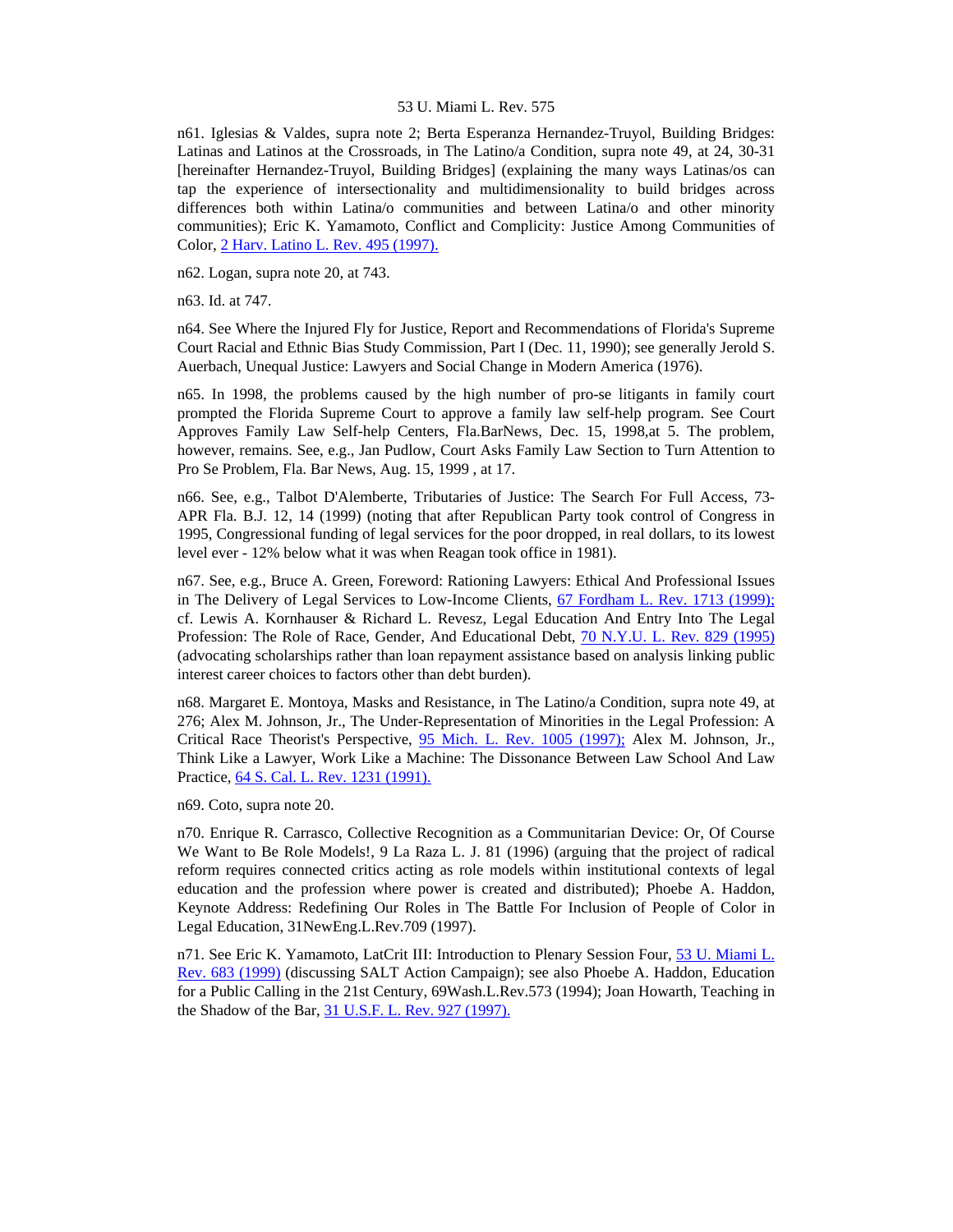n72. More recently, minority legislators have reportedly put aside their differences and agreed to sponsor a joint proposal to establish two new public law schools in Florida, one at FAMU and the other at FIU. See Mark D. Killian, FAMU/FIU Join Forces for Law Schools, Fla. Bar News, July 1, 1999, at 1. Only time will tell whether this marks the beginning of a more substantive alliance based on mutual commitment to intergroup justice or just another variation on, and instance of, the interest-convergence politics of the past.

n73. Laura M. Padilla, Social and Legal Repercussions of Latinos' Colonized Mentality, [53 U.](http://www.lexis.com/research/xlink?searchtype=get&search=53%20U.%20Miami%20L.%20Rev.%20769)  [Miami L. Rev. 769 \(1999\);](http://www.lexis.com/research/xlink?searchtype=get&search=53%20U.%20Miami%20L.%20Rev.%20769) Abreu, supra note 17; Berta Hernandez-Truyol, Latina Multidimensionality and LatCrit Possibilities: Culture, Gender, and Sex, 53 U. Miami L. Rev. [811 \(1999\)](http://www.lexis.com/research/xlink?searchtype=get&search=53%20U.%20Miami%20L.%20Rev.%20811) [hereinafter Hernandez-Truyol, Culture, Gender, and Sex]; Siegfried Wiessner, <exclx>Esa India! LatCrit Theory and the Place of Indigenous Peoples Within Latina/o Communities, [53 U. Miami L. Rev. 831 \(1999\);](http://www.lexis.com/research/xlink?searchtype=get&search=53%20U.%20Miami%20L.%20Rev.%20831) Roberts, BlackCrit Theory, supra note 8.

n74. See, e.g., Ignacio Martin-Baro, Writings for a Liberation Psychology (1996); Nancy Caro Hollander, Love in a Time of Hate: Liberation Psychology in Latin America (1997); Geraldine Moane & Jo Campling, Gender and Colonialism: A Psychological Analysis of Oppression and Liberation (1999); A Guide to Dynamics of Feminist Therapy (Doris Howard ed., 1986).

n75. Valdes, Under Construction, supra note 1, at 1106 (noting that Latina/o communities are characterized by high degree of mestizaje or racial intermixture and internal diversity).

n76. Hernandez-Truyol, Building Bridges, supra note 61, at 30.

n77. Iglesias & Valdes, supra note 2, at 557; see also infra at pp. 622-29.

n78. Padilla, supra note 73, at 779-84.

n79. Abreu, supra note 17, at 794.

n80. Id. at 800.

n81. Id. (attributing the term minoritized to Celina Romany).

n82. See, e.g., Elizabeth M. Iglesias, Rape, Race and Representation: The Power of Discourse, Discourses of Power, and the Reconstruction of Heterosexuality, [49 Vand. L. Rev. 869, 878](http://www.lexis.com/research/xlink?searchtype=get&search=49%20Vand.%20L.%20Rev.%20869,at%20878)  [n.18 \(1996\)](http://www.lexis.com/research/xlink?searchtype=get&search=49%20Vand.%20L.%20Rev.%20869,at%20878) [hereinafter Iglesias, Rape, Race and Representation] (challenging the characterization of male power in feminist theory as an inescapable force in women's lives by arguing that the content and exercise of agency is guided more by the different cultural narratives we internalize than by "the reality" of the world we inhabit).

n83. See Iglesias, Structures of Subordination, supra note 5 (arguing structures may not determine our fate but they do raise the costs of finding ourselves and each other).

n84. Professor Abreu asks whether, as a Cuban, she would want to embrace a pan-ethnic Latina/o identity: "If the price of counting [as a Latina/o] is being cast in the role of victim, do I want to count?" Abreu, supra note 17, at 801-02. Cuban-American culture not only eschews any connection to a victim identity, but has also been exceedingly successful at affirming Cuban identity in Miami and everywhere and elsewhere - so much so that Cuban selfaffirmation is the subject of internal jokes and external criticism. See, e.g., Earl Shorris, Latinos: A Biography of the People 62-76 (Avon Books, 1992). At the same time, Professor Abreu's narrative provides an additional and often suppressed perspective on the politics of Cuban inclusion in the "Hispanic category" when she recalls being told that, as a Cuban, she didn't really count. Abreu, supra note 17. Her experiences at Cornell University are not unique. Indeed, Cuban-Americans and Ameri-Cubans have long been excluded from the minority category for admissions purposes at the University of Miami School of Law.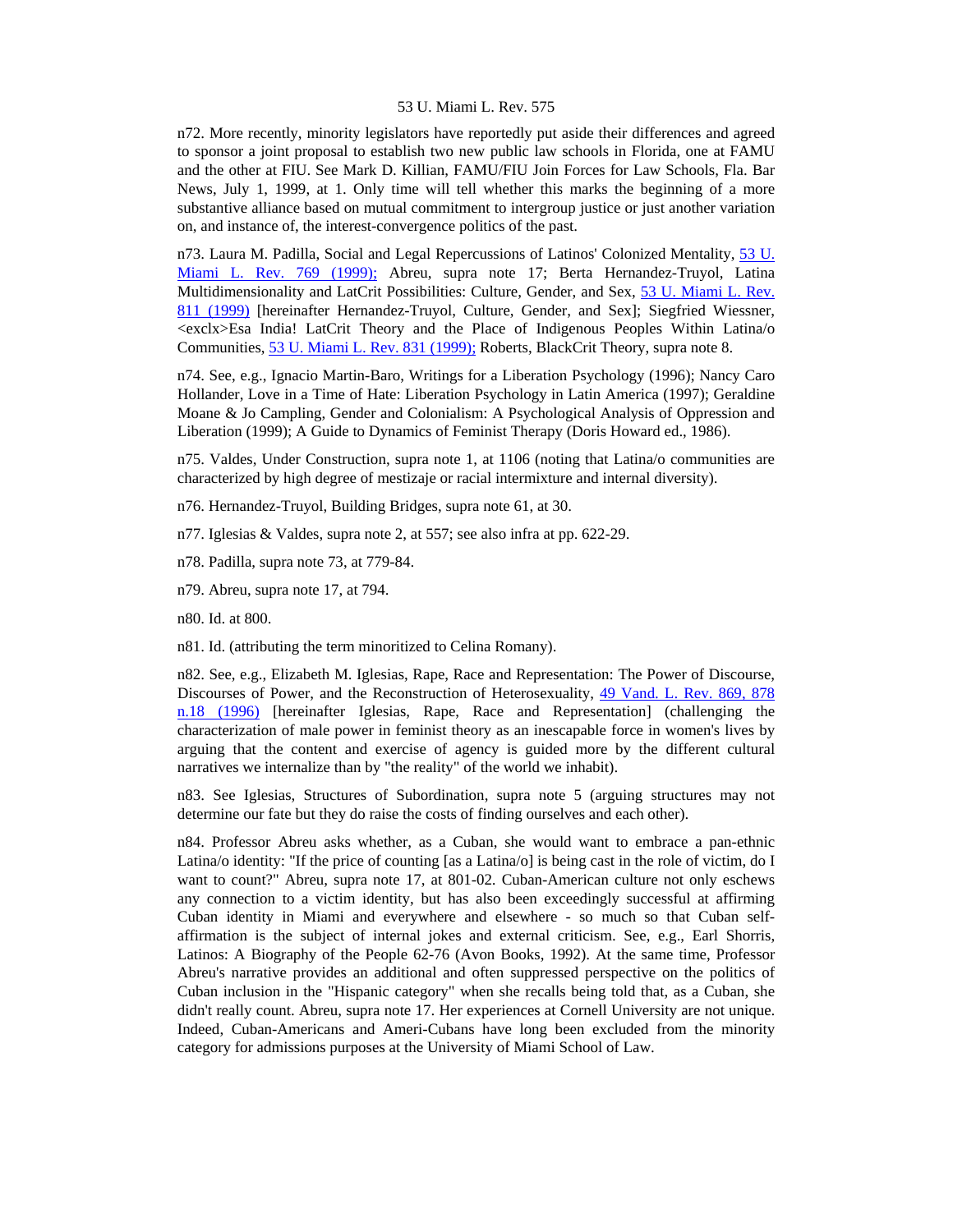n85. Padilla, supra note 73, at 779.

n86. Robert Westley, Lat Crit Theory and the Problematics of Internal/External Oppression: A Comparison of Forms of Oppression and InterGroup/IntraGroup Solidarity, [53 U. Miami L.](http://www.lexis.com/research/xlink?searchtype=get&search=53%20U.%20Miami%20L.%20Rev.%20761)  [Rev. 761 \(1999\).](http://www.lexis.com/research/xlink?searchtype=get&search=53%20U.%20Miami%20L.%20Rev.%20761)

n87. Abreu, supra note 17, at 801.

n88. See U.S. Andersen, Three Magic Words (Melvin Powers Wilshire Book Co. 1954).

n89. See Iglesias, Rape, Race and Representation, supra note 82, at 929-43 (discussing impact of virgin-whore dichotomy on Latina/o sexuality and offering image of sacred prostitution as resource and example of psycho-cultural resistance), and at 918-29 (discussing gender ideology underlying maternal roles in Latina/o culture and arguing for a culturally nuanced psychoanalytical model of identity formation that recognizes the significance of maternal power and the centrality of familial interdependence in Latina/o culture); see also Jenny Rivera, Domestic Violence against Latinas by Latino Males: An Analysis of Race, National Origin, and Gender Differentials, in Adrien K. Wing, Critical Race Feminism 259, 260 (1997) [hereinafter Wing, Critical Race Feminism] (critically analyzing Latina/o cultural constructs of "El Macho" and the sexy latina).

n90. Hernandez-Truyol, Culture, Gender, and Sex, supra note 73, at 823.

n91. See Mutua, supra note 8 (analyzing white racism as function of obsession with refusal of Black people to accept their dehumanization).

n92. See Iglesias, Structures of Subordination, supra note 5, at 488-97 (linking Latina lesbian experience of multiple exclusions/inclusions in different political communities to argument that anti-essentialist institutional arrangements must be designed in ways that effectively mediate and simultaneously enable both individual autonomy and collective action). See also Francisco Valdes, Notes on the Conflation of Sex, Gender and Sexual Orientation: A QueerCrit and LatCrit Perspective, in The Latino/a Condition, supra note 49, at 543 (discussing the strong heteronormativity of Latina/o cultures). For critical discussion of sexual orientation in Miami, the site of LatCrit III, see Francisco Valdes, Below All Radars: An Ethnographic Portrait of Latinas/os Sexual Orientation and the Law in the Making of Miami's "New Enclave," 33 Mich. J. L. Reform; 5 Mich. J. Race & L. (forthcoming 2000). See generally Francisco Valdes, Acts of Power, Crimes of Knowledge: Some Observations on Desire, Law and Ideology in the Politics of Expression at the End of the Twentieth Century, 1 Iowa J. Gender, Race & Justice 213, 223-28 (1997) (discussing various strategies focused on increasing sexual minority visibility as central to Queer politics and self-empowerment); Francisco Valdes, Sex and Race in Queer Legal Culture: Ruminations on Identities and Interconnectivities, 5 So. Cal. L. Rev. & Women's Stud. 25 (1995) (proferring "interconnectivity" as a strategic concept enabling intraand inter-group coalitions that accept difference and make respect for it integral to antisubordination theory and praxis).

n93. Wiessner, supra note 73.

n94. Professor Wiessner bases this assertion on the fact that "a recent 'Annotated Bibliography of Latino and Latina Critical Theory' manages to painstakingly describe seventeen distinct 'themes' of 'critical Latino/a scholarship,' and fails to mention the indigenous condition in any one of them." Id. at 838. But see Luz Guerra, LatCrit y la Des-colonizacion: Taking Colon Out, [19 Chicano-Latino L. Rev. 351 \(1998\);](http://www.lexis.com/research/xlink?searchtype=get&search=19%20Chicano-Latino%20L.%20Rev.%20351) Iglesias & Valdes, supra note 2, at 568-73 (reflecting on themes inspired by plenary panel on indigenous peoples at LatCrit II).

n95. Wiessner, supra note 73, at 837.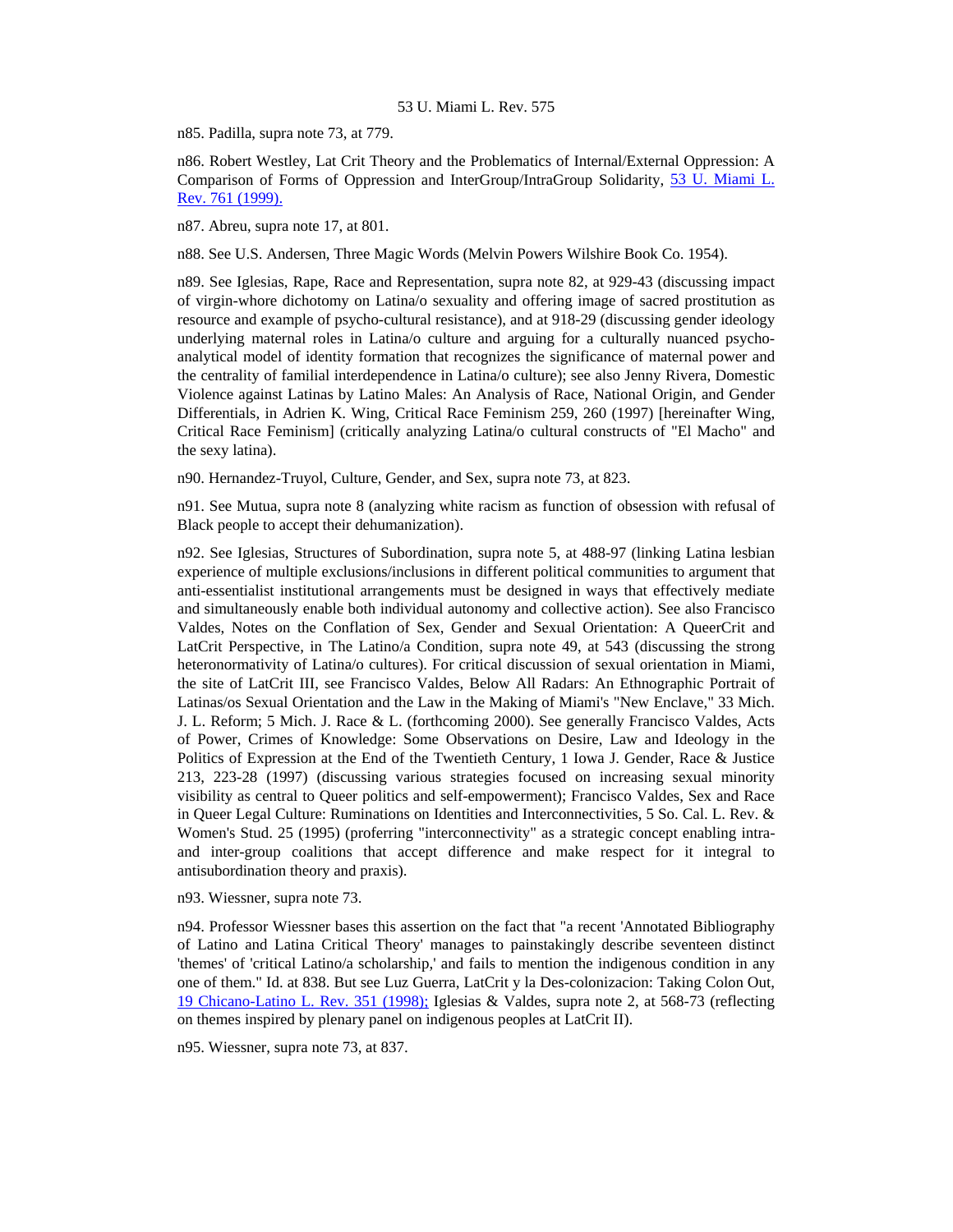n96. Professor Wiessner recounts an incident in which a Chilean friend responded to an automobile incident in Miami by hurling an anti-Indian epithet at the other driver. Other LatCrit scholars have noted the anti-Indian prejudices expressed in Latina/o cultural practices. See, e.g., Elvia Arriola, Voices from the Barbed Wires of Evil: Women in the Maquiladoras, Latina Critical Legal Theory and Gender at the U.S.-Mexico Border, [49 De Paul L. Rev. 3](http://www.lexis.com/research/xlink?searchtype=get&search=49%20DePaul%20L.%20Rev.%203) (forthcoming 2000) (recounting anti-Indian references invoked to deter childhood conduct deemed inappropriate for a muchachita).

n97. Wiessner, supra note 73, at 840. "By contrast [to Hispanic colonization], the British colonization relied much less on brute force and the destruction of indigenous political structures and society; its subjugation strategies included to a much larger degree the mechanisms of negotiation and persuasion." Id.

n98. Id. at 840 n.38 (citing Steven P. McSloy,"Because the Bible Tells Me So": Manifest Destiny and American Indians, [9 St. Thomas L. Rev. 37, 38 \(1996\)\).](http://www.lexis.com/research/xlink?searchtype=get&search=9%20St.%20Thomas%20L.%20Rev.%2037,at%2038) More specifically, he quotes McSloy's account of the way American Indian lands were taken:

 How were American Indian lands taken? The answer is not, as it turns out, by military force. The wars, massacres, Geronimo and Sitting Bull - all that was really just cleanup. The real conquest was on paper, on maps and in laws. What those maps showed and those laws said was that Indians had been "conquered" merely by being "discovered."

#### Id.

n99. For an alternative perspective on the relative virulence of anti-Indian racism in Latin American and U.S. cultures, see, for example, Martha Menchaca, Chicano Indianism, in The Latino/a Condition, supra note 49, at 387 (recounting how racial caste system was dismantled in Mexico by the 1812 Spanish Constitution of Cadiz, only to be reinstated by U.S. racial laws in the territories ceded by Mexico after the Mexican War of 1846).

n100. See, e.g., Adrien K. Wing, Critical Race Feminism and the International Human Rights of Women in Bosnia, Palestine and South Africa: Issues for LatCrit Theory, 28 U. Miami Inter-Am. L. Rev.337 (1996-97) (noting that male elites often resist compliance with basic human rights laws prohibiting discrimination against women by declaring their sexist customs and traditions essential elements of their culture).

n101. See Wiessner, supra note 73, at 832 n.5 (quoting Margaret Montoya, Masks and Identity, in The Latino/a Condition, supra note 49, at 40).

n102. See Iglesias & Valdes, supra note 2, at 555-61 (noting attention to particularities critical to actualization of substantive justice); Enrique R. Carrasco, Opposition, Justice, Structuralism and Particularity: Intersections Between LatCrit Theory and Law and Development Studies, 28 U. Miami Inter-Amer. L. Rev. 313 (1997) [hereinafter Carrasco, LatCrit Theory and Law and Development] (emphasizing the importance of particularity in LatCrit theory).

n103. See Johnson, Latino Legal Scholarship, supra note 50; Ediberto Roman, Common Ground: Perspectives on Latino-Latina Diversity, [2 Harv. Latino L. Rev. 483 \(1997\).](http://www.lexis.com/research/xlink?searchtype=get&search=2%20Harv.%20Latino%20L.%20Rev.%20483)

n104. Roberts, BlackCrit Theory, supra note 8.

n105. For a description of the substantive themes of the focus group, see <http://nersp.nerdc.ufl.edu/malavet/latcrit/archives/lciii.htm>.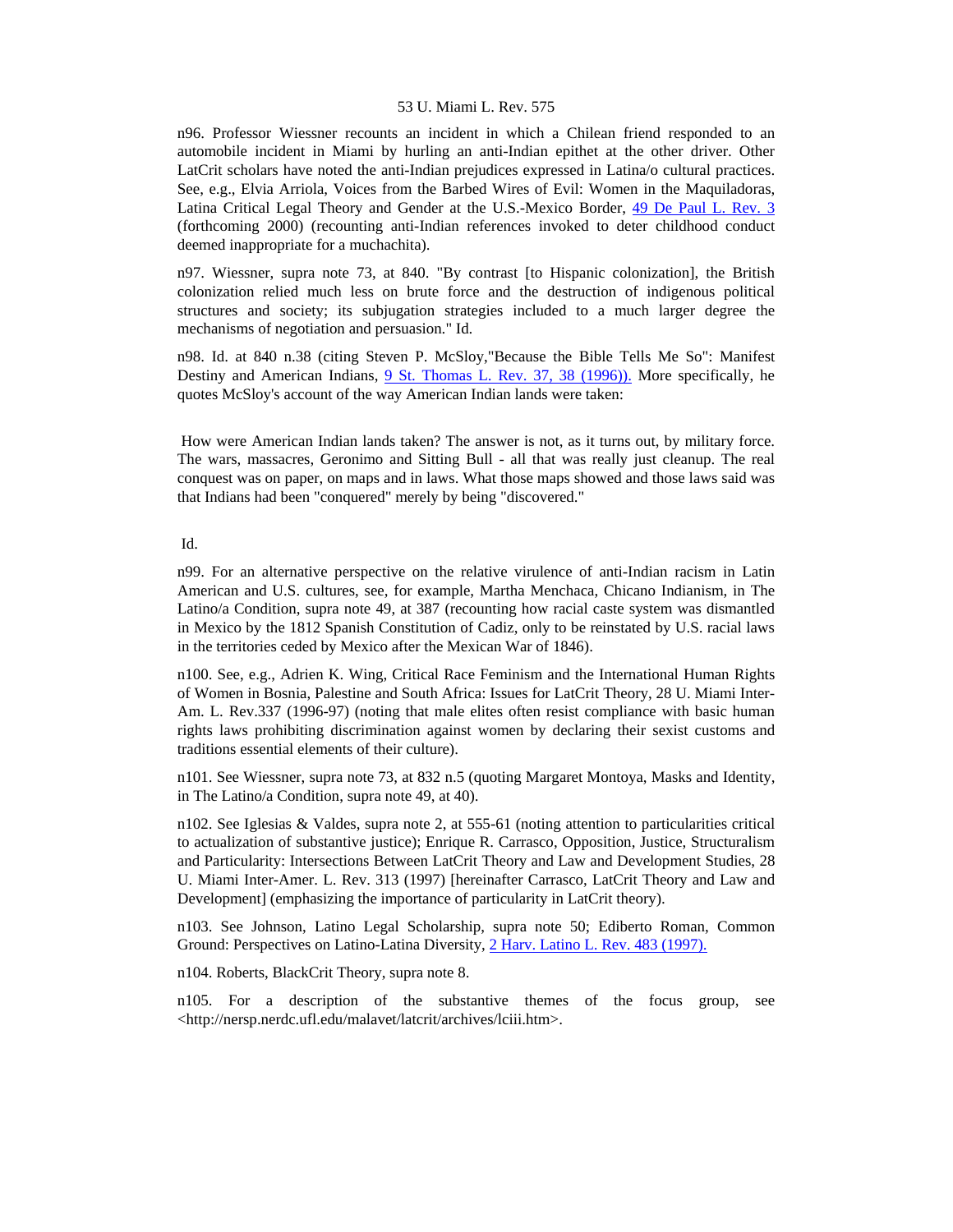n106. See Iglesias & Valdes, supra note 2, at 562-74 (urging LatCrit scholars to remain cognizant and vigilant lest in rejecting the Black/White paradigm, we uncritically equate Black and white positions within a paradigm that emerged from the very real oppression of whites over Blacks, as well as by non-Black minorities who have sought their own liberation in the delusions of a white identity); Chris Iijima, The Era of We-construction: Reclaiming the Politics of Asian Pacific American Identity and Reflections on the Critique of the Black/White Paradigm, [29 Colum. Hum. Rts. L. Rev. 47, 50 \(1997\)](http://www.lexis.com/research/xlink?searchtype=get&search=29%20Colum.%20Human%20Rights%20L.%20Rev.%2047,at%2050) (warning that moves beyond the Black/White paradigm may be coopted by racist status quo); Taunya Lovell Banks, Both Edges of the Margin: Blacks and Asians in Mississippi Masala, Barriers to Coalition Building, [5](http://www.lexis.com/research/xlink?searchtype=get&search=5%20Asian%20L.J.%207)  [Asian L.J. 7 \(1998\)](http://www.lexis.com/research/xlink?searchtype=get&search=5%20Asian%20L.J.%207) (articulating critique of "the middle position" as constituted by pervasiveness of Black/White paradigm in both dominant and minority consciousness and practices and advocating coalition- building among minority groups as alternative); see also Mutua, supra note 8.

n107. See, e.g., Iglesias, Out of the Shadow, supra note 30, at 351-72 (exploring points of commonality between emerging Asian Pacific American Critical Legal Scholarship and LatCrit theory).

n108. See Wing, Critical Race Feminism, supra note 89.

n109. Roberts, BlackCrit Theory, supra note 8, at 857.

n110. See, e.g., Cho, Essential Politics, supra note 15 (expressing concern that the "antiessentialist critique" may undermine collective solidarity and political engagement); see also A. Sivananda, All that Melts into Air Is Solid: The Hokum of New Times, Race & Class, Jan.- Mar. 1990 (expressing concern that the post-modern politics of proliferating subject positions forsakes commitment to universality and solidarity); cf. Iglesias, Structures of Subordination, supra note 5, at 486-502 (challenging notion that proliferation of political identities undermines pursuit of "common good" and arguing, instead, that the genuine common good can only be discovered and achieved through the reconfiguration of anti-democratic institutional power structures that suppress the self-representation and expression of multidimensional and intersectional identities).

n111. For example, in the labor context, the commitment to racial and/or gender equality has sometimes been expressed through the formation of separate racially marked or gender based caucuses within the broader collectivity, where members of the subgroup meet separately to discuss their particular problems and needs. For a critical analysis of the pros and cons associated with different institutional structures or arrangements that might be used to operationalize a commitment to anti-essentialist intergroup justice, see Iglesias, Structures of Subordination, supra note 5, at 478-86.

n112. See, e.g., Mutua, supra note 8 (reporting discussions at LatCrit III).

n113. See, e.g., Phillips, supra note 7, at 1256 (representing Critical Race Theory Workshop as "a place where, among other things, the experiences of all groups of color are articulated and where narrow conceptions of group interest are critiqued").

n114. See Peter Brimelow, Alien Nation (1995) (articulating a nativist agenda).

n115. See, e.g., Marvin Dunn, Black Miami in the Twentieth Century 99 (1997) (noting that Black Bahamians, proud of their British roots, "thought themselves to be less servile than American-born Blacks in Miami").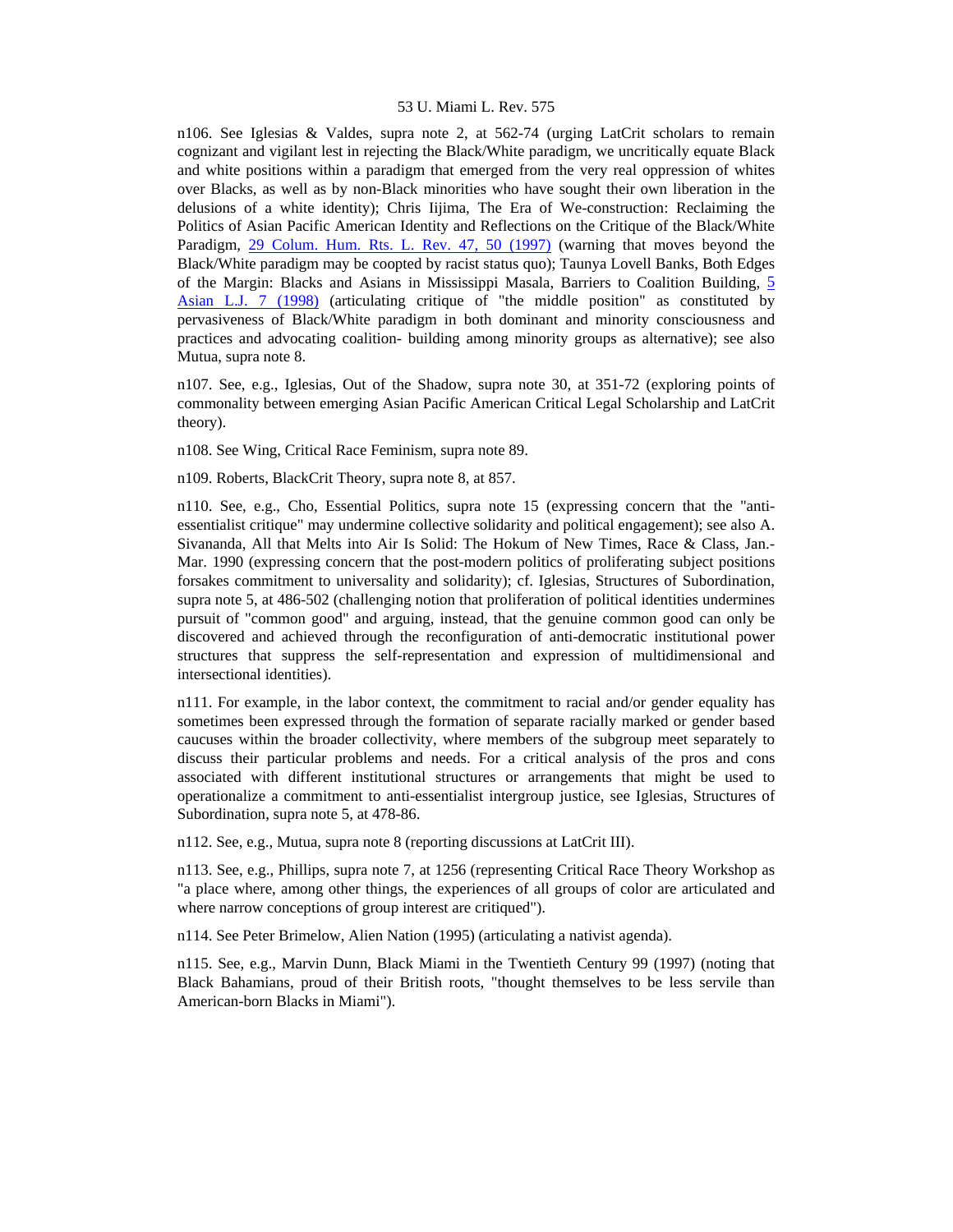n116. See Symposium, The Long Shadow of Korematsu, supra note 27; see also Iglesias, Out of the Shadow, supra note 30 (offering one vision of the intellectual and political agenda that might be collaboratively pursued at the intersection of APACrit and LatCrit theory).

n117. See, e.g., Guadalupe T. Luna, Zoo Island: LatCrit Theory, Don Pepe and Se<tild n>ora Peralta, [19 Chicano-Latino L. Rev. 339, 341 \(1998\)](http://www.lexis.com/research/xlink?searchtype=get&search=19%20Chicano-Latino%20L.%20Rev.%20339,at%20341) (locating Chicana/o subordination in the ideological and rhetorical struggles between universal and particular through which the white perspective is cast as universal in contrast to the particularity of the Chicana/o perspective); Iglesias, Structures of Subordination, supra note 5, at nn. 21 & 22 and accompanying text (implying need for gestalt- shift that would enable recognition of the way women of color constitute a universal perspective). See also generally Francisco Valdes, Queer Margins, Queer Ethics: A Call to Account for Race and Ethnicity in the Law, Theory and Politics of "Sexual Orientation," [48 Hastings L.J. 1293 \(1997\)](http://www.lexis.com/research/xlink?searchtype=get&search=48%20Hastings%20L.J.%201293) (urging similar points in the context of Queer legal theory). See also Valdes, "OutCrit" Theories, supra note 7.

n118. The theory is that mass political mobilization triggers such undeliverable demands that it causes the democratic political system to internally implode. Thus, the discourse of democratic ungovernability has proven a valuable resource in legitimating political repression by casting mass mobilization as a threat to the democratic political form. Of course, the question this raises is whether a system that represses its people because it cannot meet their demands is really worth preserving. For an overview and critique of the way the problem of "democratic governability" has been addressed by both the left and the right, see Claus Offe, The Separation of Form and Content in Liberal Democracy, in Studies in Political Economy (1980); for an extensive analysis of the reasons why "the liberal democratic state" cannot effectively respond to the demands of a politically mobilized polity, see Clause Offe & Volker Ronge, Theses on the Theory of the State, in Classes, Power, and Conflict: Classical and Contemporary Debates (Anthony Giddens & David Held eds., U.Cal.Press 1982) (linking the political limitations of the democratic state to the material bases of state power in liberal capitalism).

n119. See Rachel F. Moran, What if Latinos Really Mattered in the Public Policy Debate?, [85](http://www.lexis.com/research/xlink?searchtype=get&search=85%20Calif.%20L.%20Rev.%201315,at%201328)  [Cal. L. Rev. 1315, 1328-9;](http://www.lexis.com/research/xlink?searchtype=get&search=85%20Calif.%20L.%20Rev.%201315,at%201328) 10 La Raza 229, 242-43 (1998) (noting limitations of traditional race-neutral model of inclusion and advocating alternative model of immigration which recognizes that bilingualism and biculturalism are assets rather than threats to national integrity).

n120. See Iglesias, Structures of Subordination, supra note 5 (critiquing impact of labor law doctrine of "exclusive representation" on self-determination of women of color in American workplaces).

n121. See Max J. Castro, Democracy in Anti-Subordination Perspective: Local/Global Intersections: An Introduction, [53 U. Miami L. Rev. 863 \(1999\)](http://www.lexis.com/research/xlink?searchtype=get&search=53%20U.%20Miami%20L.%20Rev.%20863) (using the phrase "really existing democracy" to measure the difference between democratic theory and the democracy in which we actually live).

n122. Ivelaw Griffith, Drugs and Democracy in the Caribbean, [53 U. Miami L. Rev. 869](http://www.lexis.com/research/xlink?searchtype=get&search=53%20U.%20Miami%20L.%20Rev.%20869)  [\(1999\);](http://www.lexis.com/research/xlink?searchtype=get&search=53%20U.%20Miami%20L.%20Rev.%20869) Irwin P. Stotzky, Suppressing the Beast, [53 U. Miami L. Rev. 883 \(1999\);](http://www.lexis.com/research/xlink?searchtype=get&search=53%20U.%20Miami%20L.%20Rev.%20883) Mario Martinez, Property as an Instrument of Power in Nicaragua, [53 U. Miami L. Rev. 907 \(1999\);](http://www.lexis.com/research/xlink?searchtype=get&search=53%20U.%20Miami%20L.%20Rev.%20907) Julie Mertus, Mapping Civil Society Transplants: A Preliminary Comparison of Eastern Europe and Latin America, [53 U. Miami L. Rev. 921 \(1999\);](http://www.lexis.com/research/xlink?searchtype=get&search=53%20U.%20Miami%20L.%20Rev.%20921) Ediberto Roman, Reconstructing Self-Determination: The Role of Critical Theory in Positivist International Law Paradigm, [53 U.](http://www.lexis.com/research/xlink?searchtype=get&search=53%20U.%20Miami%20L.%20Rev.%20943)  [Miami L. Rev. 943 \(1999\)](http://www.lexis.com/research/xlink?searchtype=get&search=53%20U.%20Miami%20L.%20Rev.%20943) [hereinafter Roman, Reconstructing Self-Determination].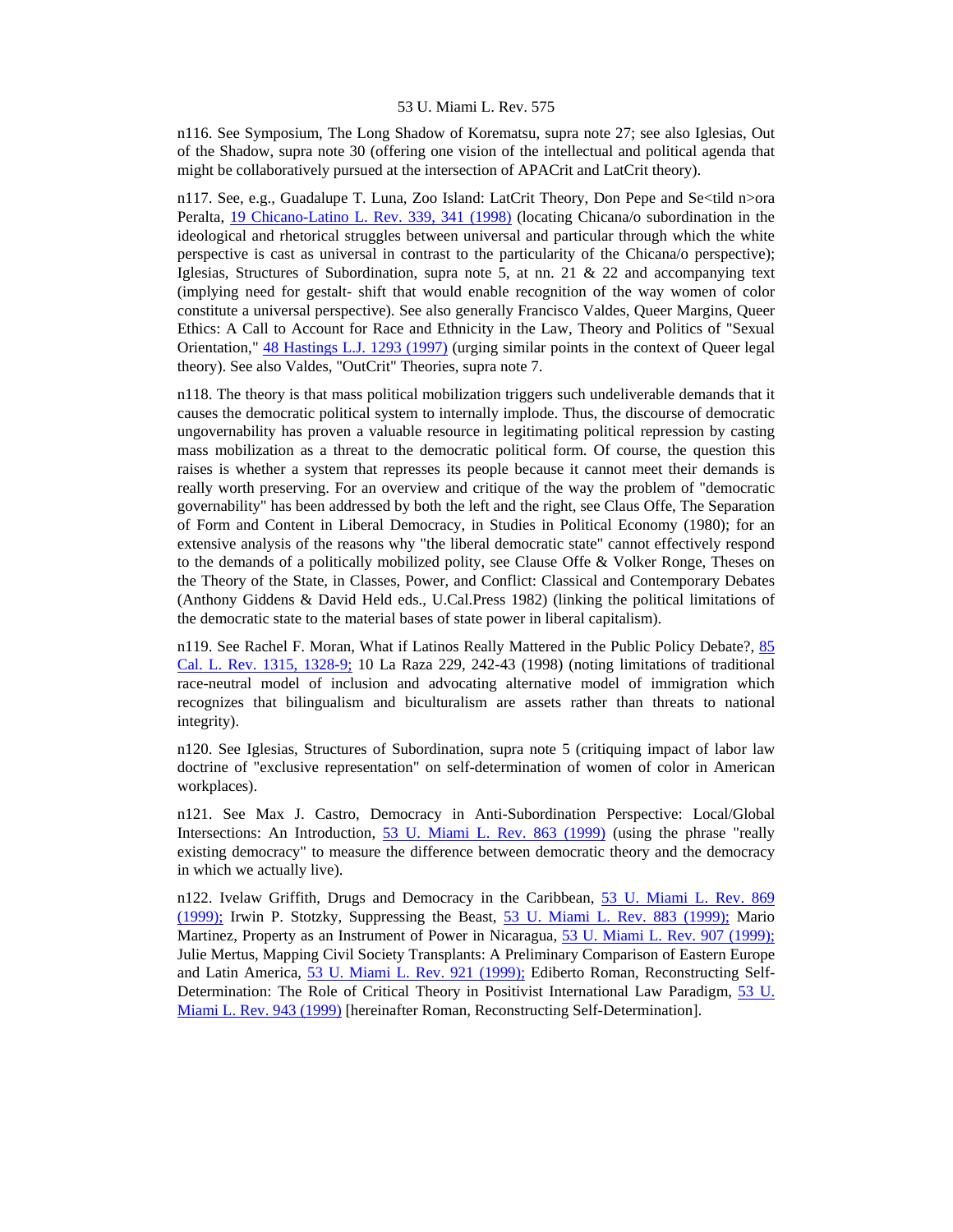n123. See, e.g., Antonio Benitez-Rojo, The Repeating Island: The Caribbean and the Postmodern Perspective 35-36 (Duke U. Press, 2d ed. 1996) (noting the indeterminacy of "the Caribbean" and observing further that organizing "the Caribbean" construct around the plantation economy would redraw its boundaries to include the Brazilian northeast as well as the southern United States); see also H. Michael Erisman, Pursuing Postdependency Politics: South- South Relations in the Caribbean at 27, n. 1 (1992) (suggesting that "the Caribbean" be conceptualized in terms of three concentric circles: its inner circle comprised only of the English- speaking Caribbean islands, including the Bahamas; the second circle delimited by the Caribbean archipelago, meaning all the islands plus the mainland extensions of Guyana, Suriname, and French Guiana (Cayenne) in South America, along with Belize in Central America; and its outer circle constituted by the Caribbean Basin, which would include all the countries in the first two categories as well as the littoral states of South America (e.g. Colombia and Venezuela), all of Central America, and Mexico). These are, of course, only a few of many ways to imagine the meaning and parameters of "the Caribbean."

n124. See Modern Caribbean Politics 4-6 (Anthony Payne & Paul Sutton eds., 1993).

n125. See generally Benitez-Rojo, supra note 123, at 35 (of course, Benitez-Rojo's construction of "the Caribbean" as "a way of being in the world" incorporates, but is not exhausted by, the musical rhythms that express it).

n126. The Caribbean Basin construct was initially forwarded by the United States as part of its project to combat the "leftist threat to the prevailing pro-western ideological order and U.S. influence in the Caribbean Basin." See Erisman, supra note 123, at 132 n.12 (discussing the purpose and scope of the Reagan Administration's Caribbean Basin Initiative (CBI) which defined the Caribbean Basin to encompass Central America, Panama, all the independent islands plus Guyana and Belize). But the struggle to delimit a broader map of the Caribbean has also been central to the CARICOM project to promote the kind of regional integration that will enable the small countries of the Caribbean to coordinate the diversification of their otherwise competing economies and to leverage their political objectives by articulating a unified position. See Erisman, supra, at 111-12 (discussing the Pan-Caribbean perspective underlying Mexican and Venezuelan pledges to provide oil at preferential prices to various Central American and Caribbean states, as well as the vision underlying CARICOM itself).

n127. United Nations estimates that the international trade in illegal drugs is worth \$ 400 billion - approximately 8% of world trade - more than the trading in iron, steel or motor vehicles. See International Narcotics Control 2 Dep't St. Dispatch 503 (1991).

n128. Griffith, supra note 122, at 873.

n129. Stotzky, supra note 122, at 890 (explaining the fundamental elements of a deliberative democracy).

n130. Id. at 893-903 (describing and critiquing the Aristide Plan).

n131. As Professor Stotzky notes, the economic aspects of the Aristide Plan reflect the influence of the World Bank, the IMF and the Agency for International Development in their boilerplate responses to the economic crisis in Haiti. Id. at 899. Trade "liberalization," privatization, reduced social spending and similar policies are a familiar fare served up for Third World consumption by these international agents of transnational capitalism. Unfortunately, these policies have, since the 1980s, only further impoverished and politically destabilized the countries that adopt them. It doesn't take a rocket scientist to see this - thus leading anyone with half an open mind to wonder at the relentless insistence with which these failed policies are repeatedly prescribed. See, e.g., Elizabeth M. Iglesias, Global Markets,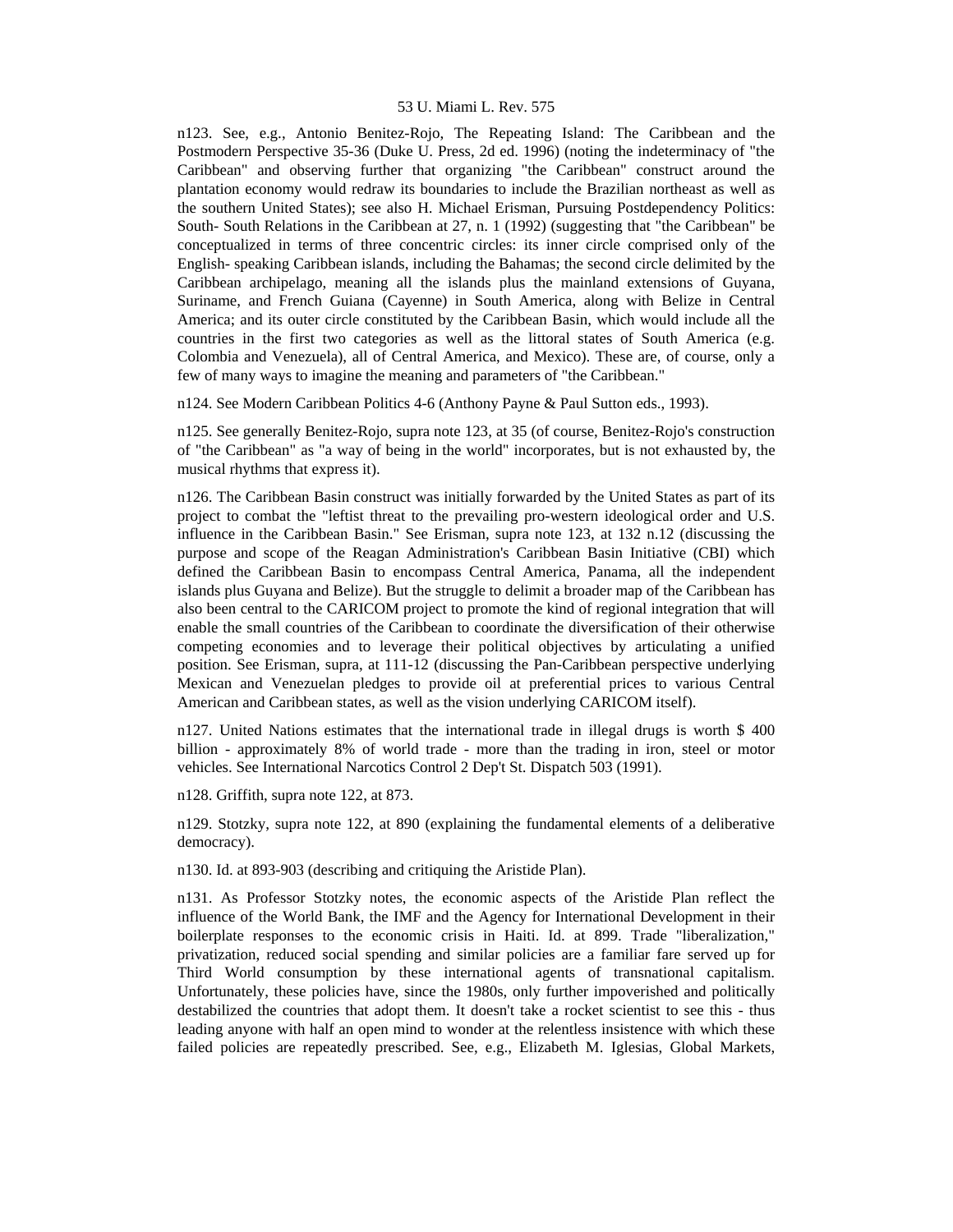Racial Spaces and the Role of Critical Race Theory in the Struggle for Community Control of Investments: An Institutional Class Analysis, 45 Vill. L. Rev. (forthcoming 2000) [hereinafter Iglesias, Global Markets, Racial Spaces] (assessing structural adjustment policies through a critical analysis of the institutional class structures of the international political economy).

n132. See James H. Street, The Reality of Power and the Poverty of Economic Doctrine, in Latin America's Economic Development: Institutionalist and Structuralist Perspectives 16-32 (James L. Dietz & James H. Street eds., 1987). Street's analysis is particularly interesting because it shows the symbiotic relationship linking authoritarian political regimes and international financial organizations. The call for structural adjustment by institutions like the IMF may well serve the political needs of authoritarian elites. When the people mobilize against the impact of austerity policies, their mobilization is cast as civil disorder (instigated by subversive communist influences) and used to justify the kinds of repression to which these elites are already inclined. Only from this perspective can an authoritarian dictatorship be made to appear a solution rather than a problem for the nation.

n133. For a more hopeful perspective on the potential role for Bretton Woods institutions to contribute to the evolution of a more just international political economy, see Carrasco, LatCrit Theory and Law and Development, supra note 102; Enrique R. Carrasco & M. Ayhan Kose, Income Distribution and the Bretton Woods Institutions: Promoting an Enabling Environment for Social Development, 6 Transn'l Law & Contemp. Probs. 1 (1996).

n134. See, e.g., Holly Sklar, Washington's War on Nicaragua 57-8 (1988) (noting that "in a March 1979 radio broadcast, Reagan seconded Idaho Rep. Steve Symms' concern that 'the Caribbean is rapidly becoming a Communist lake in what should be an American pond.'" Reagan added: "The troubles in Nicaragua bear a Cuban label also. While there are people in that troubled land who probably have justified grievances against the Somoza regime, there is no question but that most of the rebels are Cuban-trained, Cuban-armed, and dedicated to creating another Communist country in the hemisphere.").

n135. Id.

n136. Gary Ruchwarger, People in Power: Forging a Grassroots Democracy in Nicaragua (1987) (noting that the revolution would have been impossible without widespread support and recounting extent of popular participation in the struggle against Somoza).

n137. See Jeffrey M. Paige, Coffee and Power: Revolution and the Rise of Democracy in Central America (1997) (explaining role of agro-export elite in consolidating national unity alliance that enabled overthrow of Somoza, even as it laid seeds for eventual failure of Sandinista reform project).

n138. For a variety of perspectives on the Sandinista's land reforms and Nicaraguan property law, see generally Symposium: The Nicaraguan Property Regime After Sandinista Land Reform, [22 Cap. U. L. Rev. 833-963 \(1993\).](http://www.lexis.com/research/xlink?searchtype=get&search=22%20Cap.%20U.L.%20Rev.%20833) Compare Jaime Wheelock Roman, Changes in Agrarian Property in Nicaragua, [22 Cap. U. L. Rev. 853 \(1993\),](http://www.lexis.com/research/xlink?searchtype=get&search=22%20Cap.%20U.L.%20Rev.%20853) with O. Herodocia Lacayo, The Current State of Nicaraguan Property Law, [22 Cap. U. L. Rev. 839 \(1993\).](http://www.lexis.com/research/xlink?searchtype=get&search=22%20Cap.%20U.L.%20Rev.%20839)

n139. See, e.g., Peter Dale Scott & Jonathan Marshall, Cocaine Politics: Drugs, Armies and the CIA in Central America (1991); Alfred W. McCoy, The Politics of Heroin: CIA Complicity in The Global Drug Trade (1991).

n140. See William Blum, Killing Hope: U.S. Military and CIA Interventions Since World War II (1995). As Blum recounts, the Duvalier family ruled Haiti from 1957-1986, when Jean Claude was forced to take flight for the French Riviera on U.S. Air Force jet. Id. at 370. In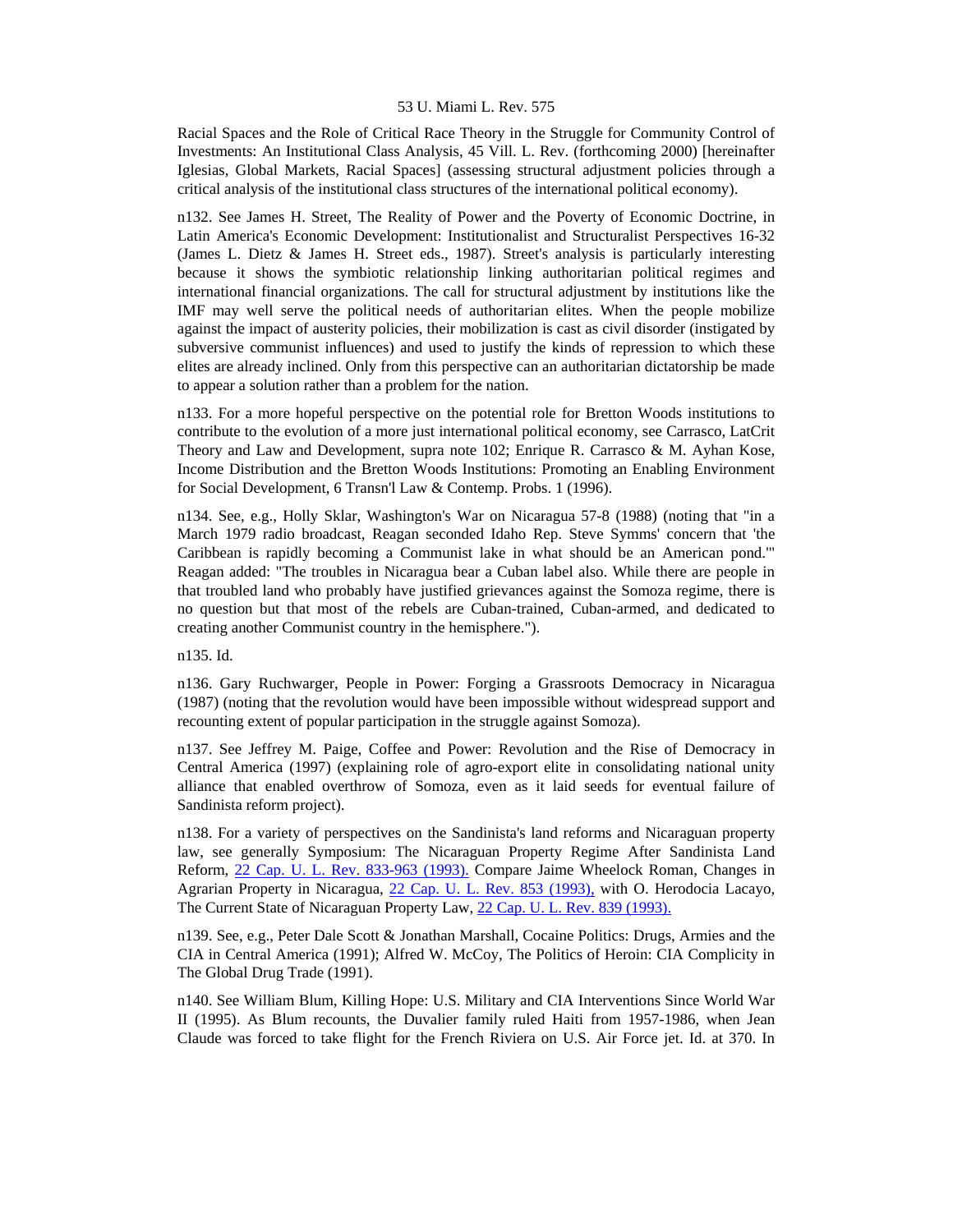Nicaragua, Anastasio Somoza was installed as director of the Nicaraguan National Guard by departing U.S. military forces in 1933. The United States had invaded the country to quash the revolutionary uprising, supported by Augusto Cesar Sandino of the Liberal Party and purportedly financed by the Mexican government. In the years between 1933 and 1979, when Anastasio Somoza II was finally forced into exile by the Sandinista revolution, the Somoza family had amassed a fortune in land and businesses then worth \$ 900 million, even as they left behind a country where two-thirds of the people earned less than \$ 300 a year. Id. at 290.

n141. See Ileana M. Porras, A LatCrit Sensibility Approaches the International: Reflections on Environmental Rights and Third Generation Solidarity Rights, [28 U. Miami Inter-Am. L. Rev.](http://www.lexis.com/research/xlink?searchtype=get&search=28%20U.%20Miami%20Inter-Am.%20L.%20Rev.%20413,at%20419)  [413, 419-20](http://www.lexis.com/research/xlink?searchtype=get&search=28%20U.%20Miami%20Inter-Am.%20L.%20Rev.%20413,at%20419) (1996-97) (urging a LatCrit perspective sensitive to both sameness/difference that can mediate the USLat/OtroLat identities).

n142. Iglesias, Out of the Shadow, supra note 30, at 379-83 (examining linkage between U.S. anti-terrorism interventions abroad and the devolution of domestic civil rights).

n143. Mertus, supra note 122; Roman, Reconstructing Self-Determination, supra note 122.

n144. See, e.g., Sklar, supra note 134, at 61 (quoting several of Ronald Reagan's radio broadcasts in support of the Argentine military dictators and Chile's Pinochet); see generally Blum, supra note 140 (recounting U.S. role in installing and/or assisting the military dictatorships in Guatemala, Haiti, Ecuador, Brazil, Peru, Dominican Republic, Uruguay, Chile, Bolivia, Nicaragua, Panama and El Salvador as well as its various efforts to topple the democracy in Costa Rica).

n145. See Sklar, supra note 134, at 60-61 (attributing the totalitarian/authoritarian dichotomy to Jeanne Kirkpatrick, U.S. Ambassador to the United Nations under Reagan and deconstructing its incoherence and hypocrisy).

n146. Mertus, supra note 122, at 939-40.

n147. See, e.g., Philip J. Power, Note, Sovereign Debt: the Rise of the Secondary Market and its Implications for Future Restructurings, [64 Fordham L. Rev. 2701 \(1996\)](http://www.lexis.com/research/xlink?searchtype=get&search=64%20Fordham%20L.%20Rev.%202701) (providing excellent overview of Latin American debt crisis and legal mechanisms through which balance of power between debtor countries and international financial organizations has since been reconfigured).

n148. Cf. Rafael X. Zahralddin-Aravena, Chile and Singapore: The Individual and The Collective, A Comparison, [12 Emory Int'l L. Rev. 739 \(1998\)](http://www.lexis.com/research/xlink?searchtype=get&search=12%20Emory%20Int) (noting and criticizing assumptions embedded in representations of Chile as the "model for necessary authoritarianism"); Enrique R. Carrasco, Autocratic Transitions to Liberalism: A Comparison of Chilean And Russian Structural Adjustment, [5 Transnat'l L. & Contemp. Probs. 99 \(1995\)](http://www.lexis.com/research/xlink?searchtype=get&search=5%20Transnat) (Chile cast as model for Russian transition).

n149. Compare, e.g., Kent Klaudt, Hungary After the Revolution: Privatization, Economic Ideology and the False Promise of the Free Market, 13 Law & Ineq. 303 (1995) (documenting the impact of neoliberal economic ideology on the production of poverty, unemployment, massive inequality and crime on a scale previously unknown in the centrally planned statist economies of the former Soviet Union), with Structural Adjustment and the Spreading Crisis in Latin America, (1995) <http://www.igc.apc.org/dgap/crisis.html> (visited August 27, 1999) (providing overview of impact of neoliberal structural adjustment policies on the political instability and economic underdevelopment in Latin America).

n150. See, e.g., Walter Adams & James W. Brock, The Sherman Act and the Economic Power Problem, The Antitrust Bulletin, Spring 1990. Conversely, neoliberals argue that democracy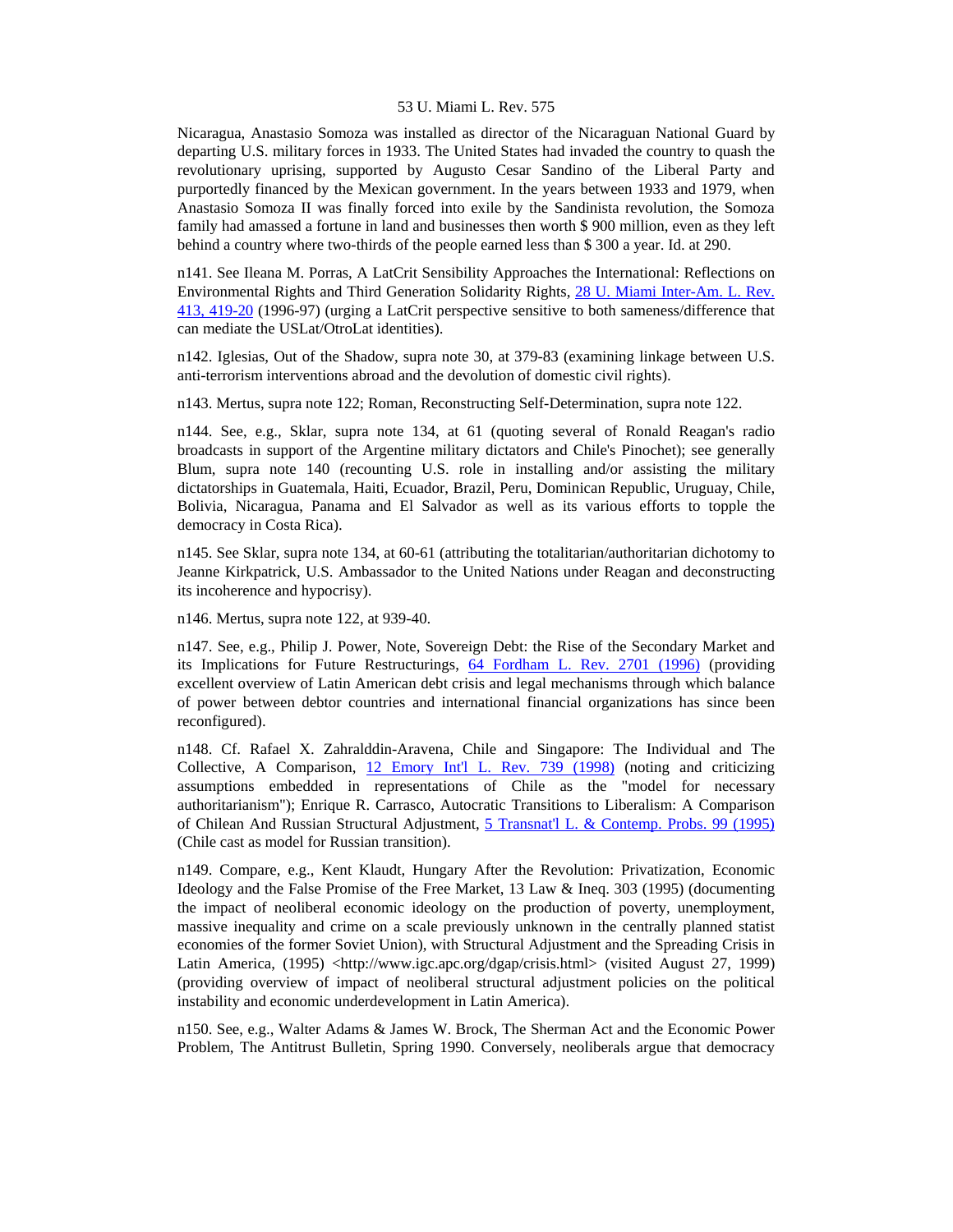promotes capitalism because private companies must be free of state interventions and bureaucratization in order to innovate. See Bob Jessop, Capitalism and Democracy: The Best Possible Political Shell? in Power and the State (Gary Littlejohn et al. eds., 1978); F.A. Hayek, The Road to Serfdom (1946).

n151. See, e.g., Milton Friedman, Capitalism and Freedom 9 (1962):

 Viewed as a means to the end of political freedom, economic arrangements are important because of their effect on the concentration or dispersion of power. The kind of economic organization that provides economic freedom directly, namely, competitive capitalism, also promotes political freedom because it separates economic power from political power and in this way enables the one to offset the other.

 Indeed, in some versions of this second account, even concentrated markets promote freedom because only large economically powerful private corporations can counterbalance the power of a centralized, bureaucratic, interventionist state. See Jessop, supra note 150.

n152. See Adams & Brock, supra note 150, at 44 (discussing the capacity of giant firms (and labor unions) to threaten economic catastrophe if their demands are not met); see also Robert Pitofsky, The Political Content of Antitrust, 127 U. Pa. L. Rev. 1051, 1057 (1979) (excessive concentration of economic power will breed anti-democratic political pressures).

n153. See Offe & Ronge, supra note 118; Offe, supra note 118.

n154. See, e.g., Elizabeth M. Iglesias, "Confronting Race" by Mapping the Construction of Institutional Power: LatCrit Reflections on Law and the Anti-Political Economy, 33 Mich. J. L. Ref.; 5 Mich. J. Race & L. (forthcoming 2000) [hereinafter Iglesias, The Anti-Political Economy] (tracing interpretative manipulation of the state/market dichotomy through cases adjudicating constitutionality of minority business set-asides and political boycotts seeking racial justice in the market); see also Iglesias, Global Markets, Racial Spaces, supra note 131 (illustrating how economic/political dichotomy is invoked to obstruct democratization of economic institutions).

n155. See Iglesias, The Anti-Political Economy, supra note 154 (for deconstructive analyses revealing the strategically manipulated indeterminancy of the purported separation of economics and politics).

n156. See Roman, Reconstructing Self-Determination, supra note 122, at 947.

n157. L.C. Green, Low Intensity Conflict and the Law, 3 ILSA J. Int'l & Comp. L. 493, 503-04 [\(1997\)](http://www.lexis.com/research/xlink?searchtype=get&search=3%20ILSA%20J%20Int) (noting that none of the guerrilla movements in Latin America have ever been recognized by the Organization of American States on the theory that they are not national liberation movements, but only "revolutionary groups seeking to replace the local government rather than to overthrow domination, alien occupation or a racist regime").

n158. See Offe & Ronge, supra note 118; Offe, supra note 118.

n159. See Shelley Inglis, Re/Constructing Right(s): The Dayton Peace Agreement, International Civil Society Development, and Gender in Postwar Bosnia-Herzegovina, [30](http://www.lexis.com/research/xlink?searchtype=get&search=30%20Colum.%20Human%20Rights%20L.%20Rev.%2065,at%2079)  [Colum. Hum. Rts. L. Rev. 65, 79-80 \(1998\)](http://www.lexis.com/research/xlink?searchtype=get&search=30%20Colum.%20Human%20Rights%20L.%20Rev.%2065,at%2079) (describing the ethnonationalistic structure of the constitutional regime established by the Dayton Peace Accords, which divide all components of the central government into thirds, ensuring both equal representation of Croats, Serbs, and Bosniaks and the paralysis of a central government mired in ethnic politics).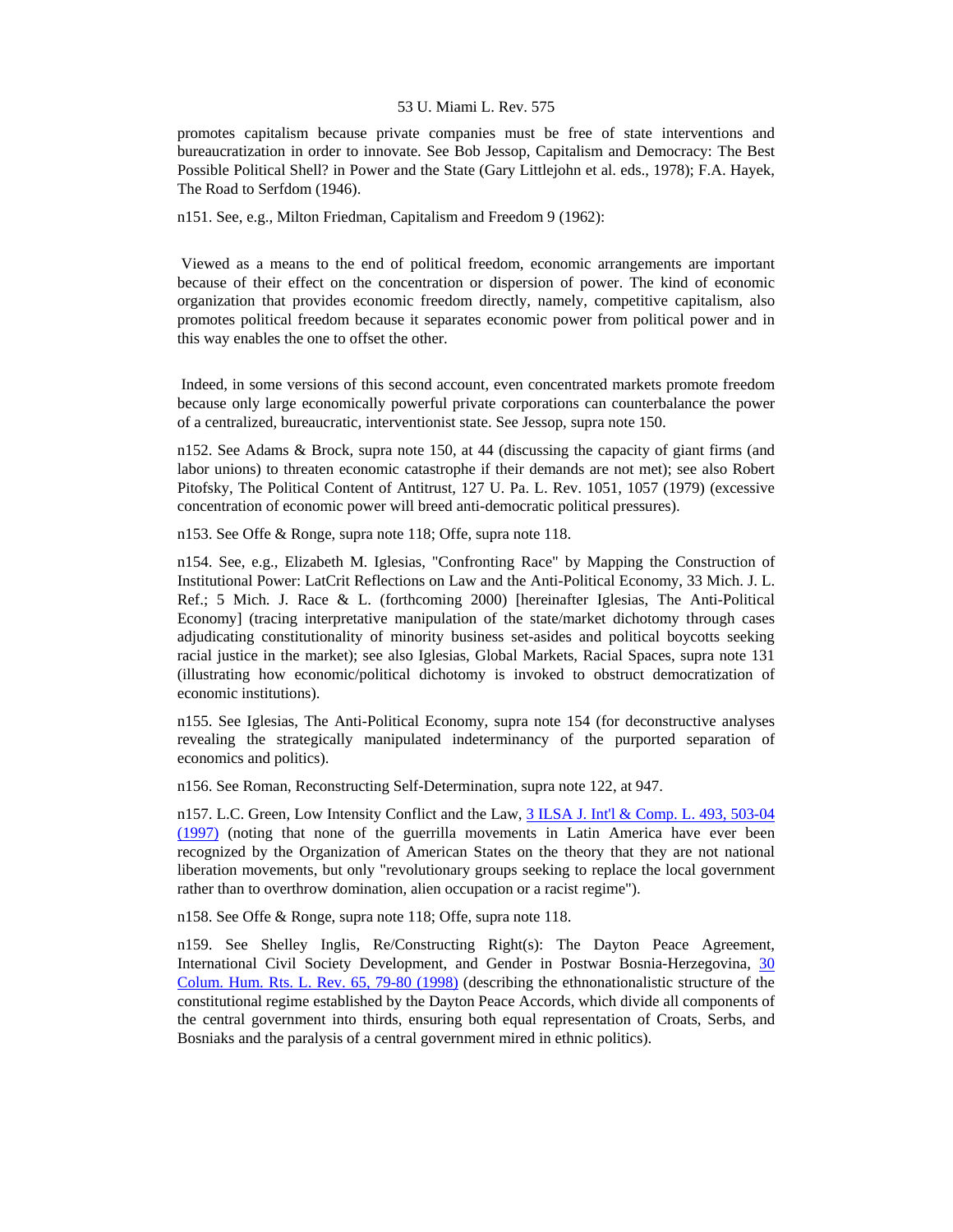n160. Mertus, supra note 122, at 942.

n161. See, e.g., Elizabeth M. Iglesias, Foreword: International Law, Human Rights and Lat Crit Theory, 28 Inter-Am. L. Rev. 206-07 (1996-97) [hereinafter Iglesias, Foreword].

n162. See id. (citing references).

n163. See, e.g., Iglesias, International Economic Law, supra note 15; G. Richard Shell, Trade Legalism and International Relations Theory: An Analysis of the World Trade Organization, [44](http://www.lexis.com/research/xlink?searchtype=get&search=44%20Duke%20L.J.%20829)  [Duke L.J. 829 \(1995\)](http://www.lexis.com/research/xlink?searchtype=get&search=44%20Duke%20L.J.%20829) (advocating trade stakeholder's model as vehicle to incorporate social welfare and human rights into WTO); Patricia Stirling, The Use of Trade Sanctions as an Enforcement Mechanism for Basic Human Rights: A Proposal for Addition to the World Trade Organization, [11 Am. U. J. Int'l. L. & Pol'y 1 \(1996\).](http://www.lexis.com/research/xlink?searchtype=get&search=11%20Am.%20U.J.%20Int)

n164. See, e.g., Iglesias, Global Markets, Racial Spaces, supra note 131 (critical analysis of legal reforms needed to promote community participation in decisionmaking processes through which investment capital is allocated in the inter/national political economy).

n165. See, e.g., Steven W. Bender, Direct Democracy and Distrust: The Relationship Between Language, Law, Rhetoric and the Language Vigilantism Experience, 2. Harv. Latino L. Rev. 145 (1997); Christopher David Ruiz Cameron, How the Garcia Cousins Lost Their Accents: Understanding the Language of Title VII Decisions Approving English-Only Rules as the Product of Racial Dualism, Latino Invisibility and Legal Indeterminacy, [85 Cal. L. Rev. 1347;](http://www.lexis.com/research/xlink?searchtype=get&search=85%20Calif.%20L.%20Rev.%201347) 10 La Raza 261 (1998) (critical analysis of Title VII's anti-discrimination framework given its failure to prohibit the imposition of arbitrary and intrusive restrictions on the use of languages other than English in the workplace).

n166. To this end, LatCrit III featured a plenary panel entitled Anti-Subordination and the Legal Struggle over Control of the "Means of Communication:" Technology, Language and Communicative Power. A description of its substantive objectives can be found at <http://nersp.nerdc.ufl.edu/malavet/latcrit/archives/lciii.htm>.

n167. See, e.g., [Bank of Boston v. Bellotti, 435 U.S. 765 \(1977\)](http://www.lexis.com/research/xlink?searchtype=get&search=435%20U.S.%20765) (striking down restrictions on corporate political expenditures on theory that such expenditures constitute speech protected by 1[su'st'] Amendment); [Buckley v. Valeo, 424 U.S. 1 \(1976\)](http://www.lexis.com/research/xlink?searchtype=get&search=424%20U.S.%201) (expenditures of money constitute protected speech).

n168. See, e.g., Madeleine Mercedes Plasencia, The Politics of Race on the Electronic Highway: An Analysis of the Video Dialtone Redlining Cases, and the Nynex Consent Decree in Roxbury, 15 Touro L. Rev. 513 (1999) [hereinafter Plasencia, Video Dialtone Redlining] (describing how discriminatory redlining practices of telecommunications companies threaten to shut minority neighborhoods out of communications revolution).

n169. See Keith Aoki, Introduction: Language is a Virus, [53 U. Miami L. Rev. 961 \(1999\)](http://www.lexis.com/research/xlink?searchtype=get&search=53%20U.%20Miami%20L.%20Rev.%20961) (Long Live Keith Aoki!); see also Mark D. Alleyne, International Power and International Communication 2-5 (1995) (explaining difference between communication, understood as systems and infrastructures for dissemination of information, (e.g. telephones, satellites, news agencies, and languages) and information, understood as 'raw matter' or data, whose content is circulated through the means of communication).

n170. William Bratton, The Law and Economics of English Only, [53 U. Miami L. Rev. 973](http://www.lexis.com/research/xlink?searchtype=get&search=53%20U.%20Miami%20L.%20Rev.%20973)  [\(1999\);](http://www.lexis.com/research/xlink?searchtype=get&search=53%20U.%20Miami%20L.%20Rev.%20973) Drucilla Cornell, The Imaginary of English Only, [53 U. Miami L. Rev. 977 \(1999\);](http://www.lexis.com/research/xlink?searchtype=get&search=53%20U.%20Miami%20L.%20Rev.%20977) Wells, supra note 16; Madeleine Plasencia, "Suppressing the Mother Tongue": Anti-Subordination and the Legal Struggle Over Control of the Means of Communication, [53 U.](http://www.lexis.com/research/xlink?searchtype=get&search=53%20U.%20Miami%20L.%20Rev.%20989)  [Miami L. Rev. 989 \(1999\)](http://www.lexis.com/research/xlink?searchtype=get&search=53%20U.%20Miami%20L.%20Rev.%20989) [hereinafter Plasencia, Suppressing the Mother Tongue]; Yvonne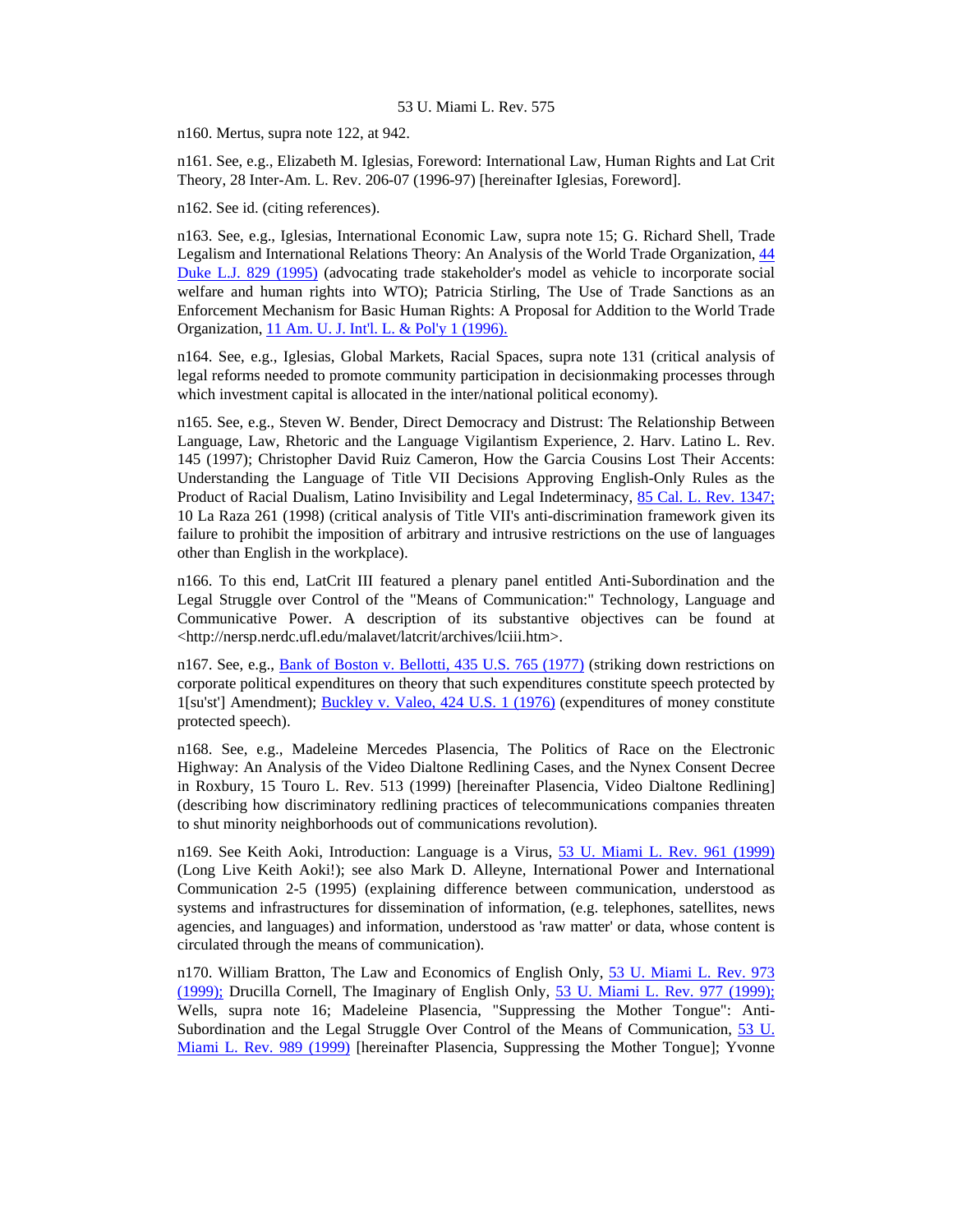Tamayo, Literal Silencing/Silenciando la Lengua, [53 U. Miami L. Rev. 995 \(1999\);](http://www.lexis.com/research/xlink?searchtype=get&search=53%20U.%20Miami%20L.%20Rev.%20995) Sharon K. Hom, Lexicon Dreams and Chinese Rock and Roll: Thoughts on Culture, Language, and Translation as Strategies of Resistance and Reconstruction, [53 U. Miami L. Rev. 1003 \(1999\);](http://www.lexis.com/research/xlink?searchtype=get&search=53%20U.%20Miami%20L.%20Rev.%201003) Hayakawa Torok, supra note 9.

n171. See Drucilla Cornell & William W. Bratton, Deadweight Costs and Intrinsic Wrongs of Nativism: Economics, Freedom and Legal Suppression of Spanish, [84 Cornell L. Rev. 595](http://www.lexis.com/research/xlink?searchtype=get&search=84%20Cornell%20L.%20Rev.%20595)  [\(1999\).](http://www.lexis.com/research/xlink?searchtype=get&search=84%20Cornell%20L.%20Rev.%20595)

n172. Bratton, supra note 170.

n173. According to Bratton, "at some point, [this assumption] has to be qualified by the counter- assumption that diversity leads to creative interaction." Id. at 974.

n174. Professor Tamayo further buttresses this argument by noting the unmet high demand for English classes among immigrant populations. Tamayo, supra note 170, at 998-99 (5,000 immigrants turned away from ESL classes in Washington D.C.; 40,000 wait-listed in Los Angeles).

n175. See, e.g., Alex Stepick et al., Brothers in the Wood, in Newcomers in the Workplace 145, 148 (Louise Lamphere et al. eds., 1994) (recounting how Cuban construction workers excluded from Anglo dominated unions in Miami responded by creating their own non-union firms and ultimately taking over the industry: "When the unions finally recognized that excluding Cubans was a mistake, it was too late.").

n176. Bratton, supra note 170, at 974.

n177. See, e.g., Owen M. Fiss, A Theory of Fair Employment Laws, 38 U. Chi. L. Rev. 235 (1971) (discussing difference between equal treatment and equal results in context of fair employment laws).

n178. For further reflections on this important theme, see, for example, Soren Kierkegaard, Works of Love 72 (Howard & Edna Hong trans., Harper Torchbook 1964). Kierkegaard puts the thought like this:

 One's neighbor is one's equal. One's neighbor is not the beloved, for whom you have passionate preference, nor your friend, for whom you have passionate preference ... Your neighbor is every man, for on the basis of distinctions he is not your neighbor, nor on the basis of likeness to you as being different from other men. He is your neighbor on the basis of equality with you before God; but this equality absolutely every man has, and he has it absolutely.

 Id. (emphasis added). Like many male philosophers, Kierkegaard's otherwise expansive vision was truncated by the gender myopia of his times. That, however, would be another article.

n179. Professor Wells' critique notes the limitations of grounding the equality norm in a Kantian framework. Wells, supra note 16, at 987. A close reading of Professor Cornell's argument reveals, however, that her analysis draws as much on Franz Fanon's insistence on the right to be recognized "as a legitimate point of view" as it does on Kant. See Cornell, supra note 170 (reflecting on meaning of Fanon's observations that evil of racism is in being "denied existence as a legitimate point of view."). The claim embedded in the demand the I be recognized as a "legitimate point of view" is precisely the claim that my difference be respected and my different perspective be recognized as an equally valid point of reference in defining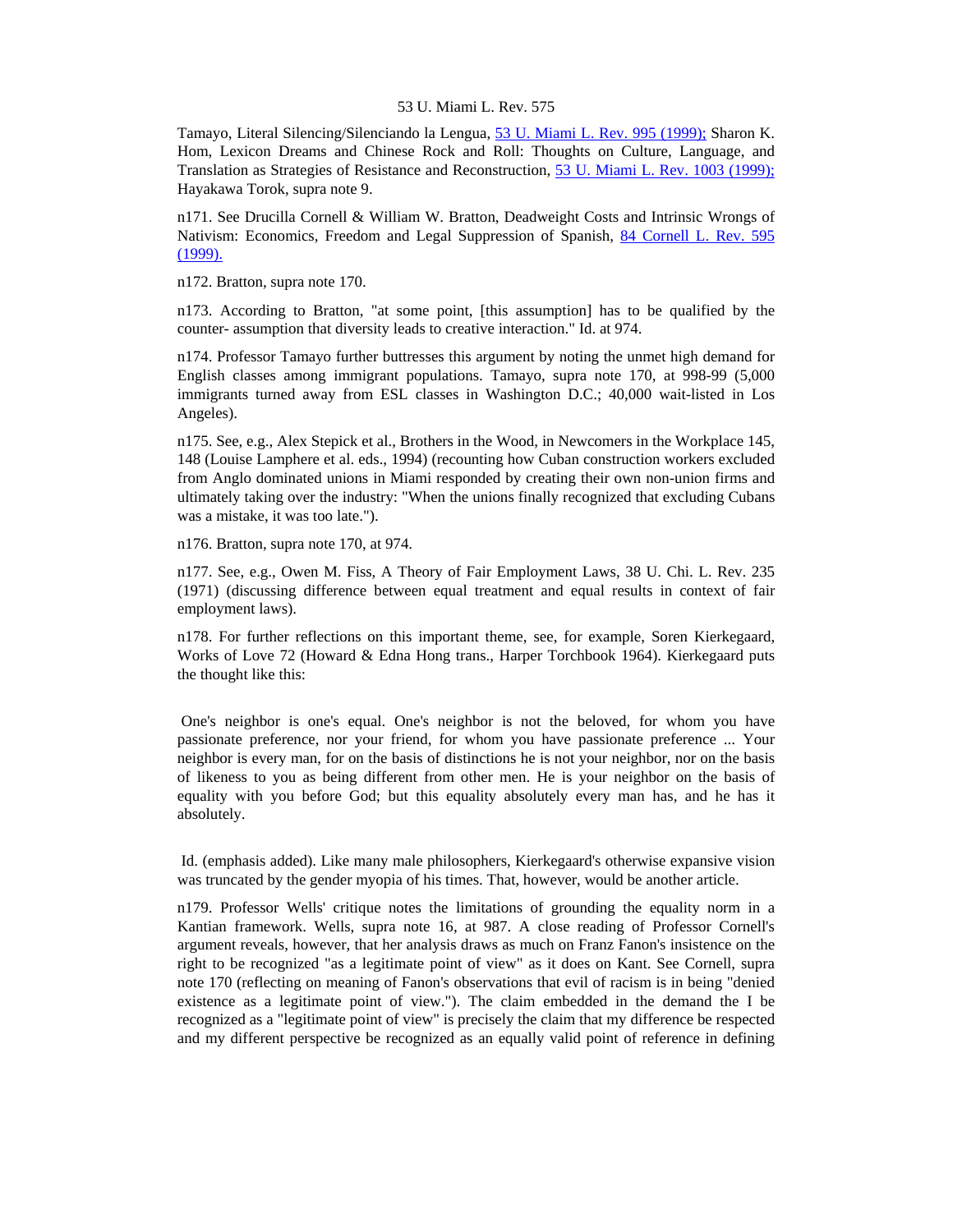the common good. See, e.g.,Iglesias, Structures of Subordination, supra note 5, at 468, 473-78 (challenging "the complete and total absence of women of color as a legitimate agent or remedial reference point and the structure of power that is thereby established and maintained," and developing account of "the inter-subjectivity of equals" as "a moral imperative and institutional blue print"). Thus Professors Wells and Cornell are not as far apart as an initial reading of Professor Wells' critique might suggest.

n180. Wells, supra note 16, at 987.

n181. Id. (emphasis added).

n182. See, e.g., Iglesias, Structures of Subordination, supra note 5, at 478 ("Through the suppression of the other, we are all denied the opportunity to transcend the limitations of our contingent perspectives. We are denied, in short, the opportunity for authentic selfdetermination grounded on the objectivity of a collective truth.").

n183. Wells, supra note 16, at 988 (emphasis added).

n184. Id. (suggesting that we avoid getting caught up in "the cost of multilingualism").

n185. See, e.g., Carrasco, LatCrit Theory and Law and Development, supra note 102, at 331 (challenging LatCrit scholars to become fluent in the language of law and economics analysis, in part because that is the language to which policymakers respond).

n186. See also Frank J. Garcia, NAFTA and the Creation of the FTAA: A Critique of Piecemeal Accession, [35 Va. J. Int'l L. 539 \(1995\)](http://www.lexis.com/research/xlink?searchtype=get&search=35%20Va.%20J.%20Int) (demonstrating that law and economics analysis can be made to further anti-subordination objectives).

n187. See, e.g., Iglesias, Foreword, supra note 161, at 177, 182, 187, 191 (noting the critical methodologies embraced or advocated by LatCrit scholars).

n188. Pierre Bourdieu, Language & Symbolic Power (Raymond & Adamson trans., 1991).

n189. Id. at 49.

n190. Id. at 51.

n191. Owen M. Fiss, The Death of the Law, [72 Corn. L. Rev. 1, 2 \(1986\)](http://www.lexis.com/research/xlink?searchtype=get&search=72%20Cornell%20L.%20Rev.%201,at%202) (contrasting critical legal studies and law and economics in terms of their representation within faculties at elite schools and on federal bench); Ian Ayres, Never Confuse Efficiency with a Liver Complaint, [1997 Wis. L. Rev. 503, 504-05](http://www.lexis.com/research/xlink?searchtype=get&search=1997%20Wis.%20L.%20Rev.%20503,at%20504) (noting that economic analysis has been dominant social science in analyzing legal issues and that economists and J.D.s with Ph.Ds in economics are more likely to be hired to teach in law schools than J.D.s with Ph.Ds in other social sciences).

n192. See Duncan Kennedy, Legal Education and the Reproduction of Hierarchy (1983).

n193. Plasencia, Suppressing the Mother Tongue, supra note 170, at 994.

n194. See, e.g., Arturo Gandara, Equity in an Era of Markets: The Case of Universal Service, [33 Wake Forest L. Rev. 107 \(1998\)](http://www.lexis.com/research/xlink?searchtype=get&search=33%20Wake%20Forest%20L.%20Rev.%20107) (critiquing rupture of telecommunications social compact based on universal service by Federal Communications Commission's Universal Service Order); Margaret Chon, Radical Plural Democracy and the Internet, 33 Cal.W. L. Rev.143 (1997) (mediating cultural pluralism and liberal normativity in cyberspace).

n195. See Herbert I. Schiller, Information Inequality: The Deepening Social Crisis in America (1996).

n196. See Plasencia, Video Dialtone Redlining, supra note 168.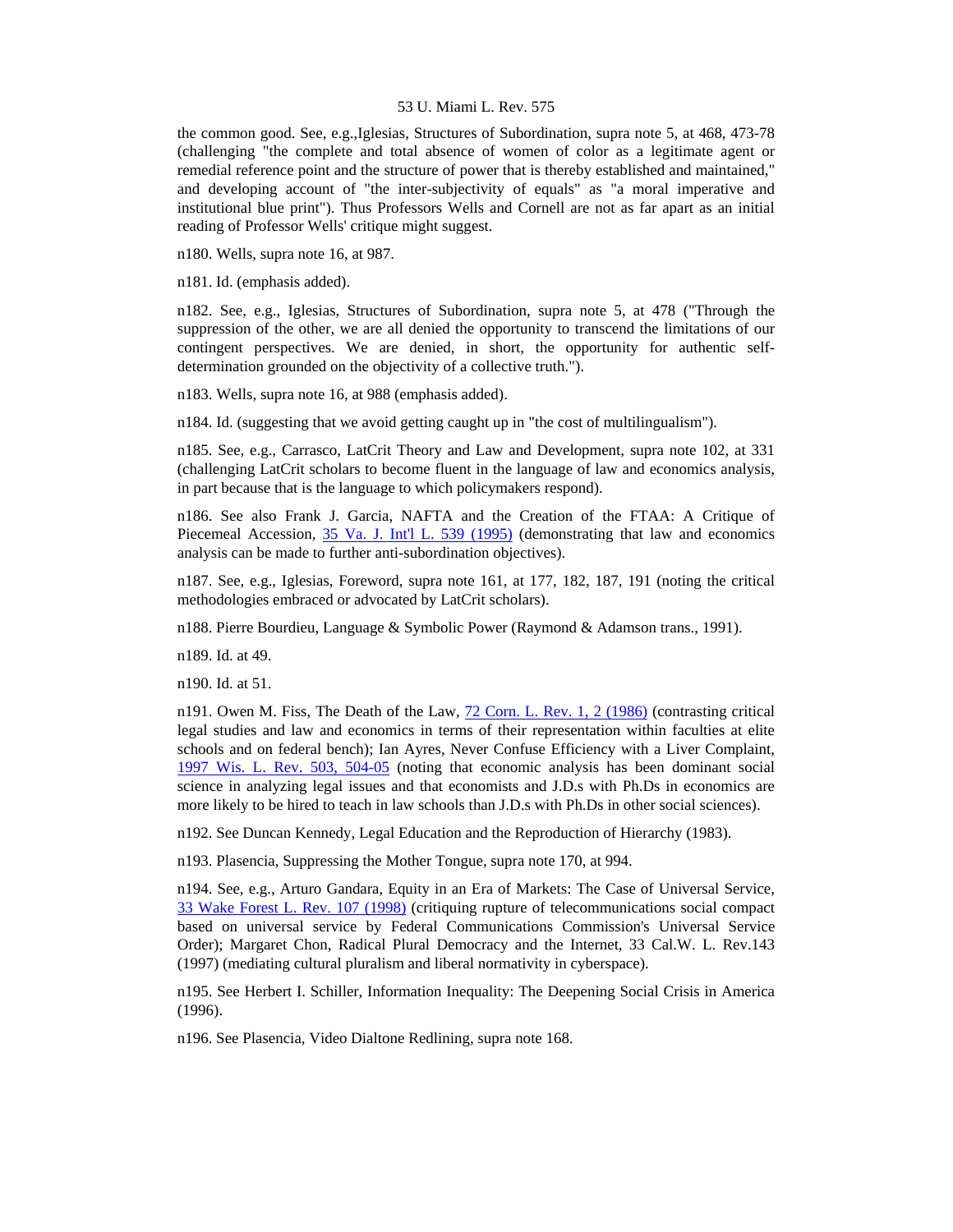n197. Schiller, supra note 195, at 84 (noting that FCC permitted large corporate investors to acquire 75% of the equity and 49.9% of voting stock of minority businesses receiving setasides in sell-off of publicly owned broadcast spectrum to private interests). Cf. [Adarand](http://www.lexis.com/research/xlink?searchtype=get&search=515%20U.S.%20200)  [Constructors v. Pena, 515 U.S. 200 \(1995\)](http://www.lexis.com/research/xlink?searchtype=get&search=515%20U.S.%20200) (overruling [Metro Broadcasting, Inc. v. FCC, 497](http://www.lexis.com/research/xlink?searchtype=get&search=497%20U.S.%20547)  [U.S. 547 \(1990\)](http://www.lexis.com/research/xlink?searchtype=get&search=497%20U.S.%20547) on grounds that enhancing broadcasting diversity through minority ownership set-asides is not compelling government interest); see generally Marcelino Ford-Livene, The Digital Dilemma: Ten Challenges Facing Minority-Owned New Media Ventures, [51 Fed.](http://www.lexis.com/research/xlink?searchtype=get&search=51%20Fed.%20Comm.%20L.J.%20577)  [Comm. L. J. 577 \(1999\).](http://www.lexis.com/research/xlink?searchtype=get&search=51%20Fed.%20Comm.%20L.J.%20577)

n198. See, e.g., Alleyne, supra note 169, at 118-53 (explaining how each of these regimes advantaged first world interests at expense of third world interests and the reform proposals propounded by third world representatives); see also Ingrid Volkmer, Universalism and Particularism: The Problem of Cultural Sovereignty and Global Information Flows, in Borders in Cyberspace (Brian Kahin & Charles Nesson eds., 1997) (re-mapping the center/periphery of the global informatics world around the "spillover environments" marked by in/access to major satellite systems and telecommunications infrastructure and noting that "Africa has "12% of the world's people, but just 2% of the world's main telephone lines").

n199. See, e.g., Taunya L. McKarty, Liberalized Telecommunications Trade in the WTO: Implications for Universal Service Policy, [51 Fed. Comm. L.J. 1 \(1998\);](http://www.lexis.com/research/xlink?searchtype=get&search=51%20Fed.%20Comm.%20L.J.%201) see also Keith Aoki, (Intellectual) Property and Sovereignty: Notes Toward a Cultural Geography of Authorship, [48](http://www.lexis.com/research/xlink?searchtype=get&search=48%20Stan.%20L.%20Rev.%201293,at%201338)  [Stan. L. Rev. 1293, 1338-52 \(1996\)](http://www.lexis.com/research/xlink?searchtype=get&search=48%20Stan.%20L.%20Rev.%201293,at%201338) (intellectual property rights under TRIPS/GATT regime).

n200. [69 F.3d 920](http://www.lexis.com/research/xlink?searchtype=get&search=69%20F.3d%20920) (9[su'th'] Cir. 1995) (declaring unconstitutional English-only provision in State constitution), vacated as moot and remanded to district court for dismissal, [Arizonans for](http://www.lexis.com/research/xlink?searchtype=get&search=117%20S.%20Ct.%201055)  [Official English v. Arizona, 117 S. Ct. 1055 \(1997\);](http://www.lexis.com/research/xlink?searchtype=get&search=117%20S.%20Ct.%201055) see also Plasencia, Suppressing the Mother Tongue, supra note 170 (providing further critical analysis of arguments advanced in support of Arizona Language Initiative invalidated in this case).

n201. See Sharon K. Hom and Xin Chunying, English-Chinese Lexicon of Women and Law (Yinghan Funnu Yu Falu Cehuishiyi) (1995).

n202. The implications for LatCrit theory are profound - not only because so much of LatCrit theory's anti-essentialist agenda is focused on exploring and activating Latina/o transnational identities and international solidarity, but also because, and precisely to the extent that, LatCrit theory seeks to articulate a politics of anti-essentialist, anti-subordination intergroup justice and interconnectivity that defies expression in readily processed sound-bites. See, e.g., infra notes 213-15 and accompanying text.

n203. Professor Hom's presentation was, without question, one of the many highlights of the LatCrit III program. As my own son would say, her multimedia presentation rocked.

n204. Richard Delgado, The Imperial Scholar: Reflections on a Review of Civil Rights Literature, [132 U. Pa. L. Rev. 561 \(1984\).](http://www.lexis.com/research/xlink?searchtype=get&search=132%20U.%20Pa.%20L.%20Rev.%20561) For an account describing the practice of "normal science" and the politics through which its practitioners seek to suppress paradigm shifts, see Thomas S. Kuhn, The Structure of Scientific Revolutions (2[su'nd'] ed.1970). See also Juan F. Perea, The Black/White Paradigm of Race: The "Normal Science" of American Racial Thought, [85 Cal. L. Rev. 1213 \(1997\), 10 La Raza L.J. 127 \(1998\)](http://www.lexis.com/research/xlink?searchtype=get&search=85%20Calif.%20L.%20Rev.%201213) (applying Kuhn's analysis to legal doctrine and theory).

n205. Elvia R. Arriola, Introduction: The Value of Our Work, [53 U. Miami L. Rev. 1037](http://www.lexis.com/research/xlink?searchtype=get&search=53%20U.%20Miami%20L.%20Rev.%201037) [\(1999\)](http://www.lexis.com/research/xlink?searchtype=get&search=53%20U.%20Miami%20L.%20Rev.%201037) (introducing the essays); Mary Romero, Immigration, the Servant Problem, and the Legacy of the Domestic Labor Debate: "Where Can You Find Good Help These Days!," [53 U.](http://www.lexis.com/research/xlink?searchtype=get&search=53%20U.%20Miami%20L.%20Rev.%201045)  [Miami L. Rev. 1045 \(1999\);](http://www.lexis.com/research/xlink?searchtype=get&search=53%20U.%20Miami%20L.%20Rev.%201045) Roberto L. Corrada, Familiar Connections: A Personal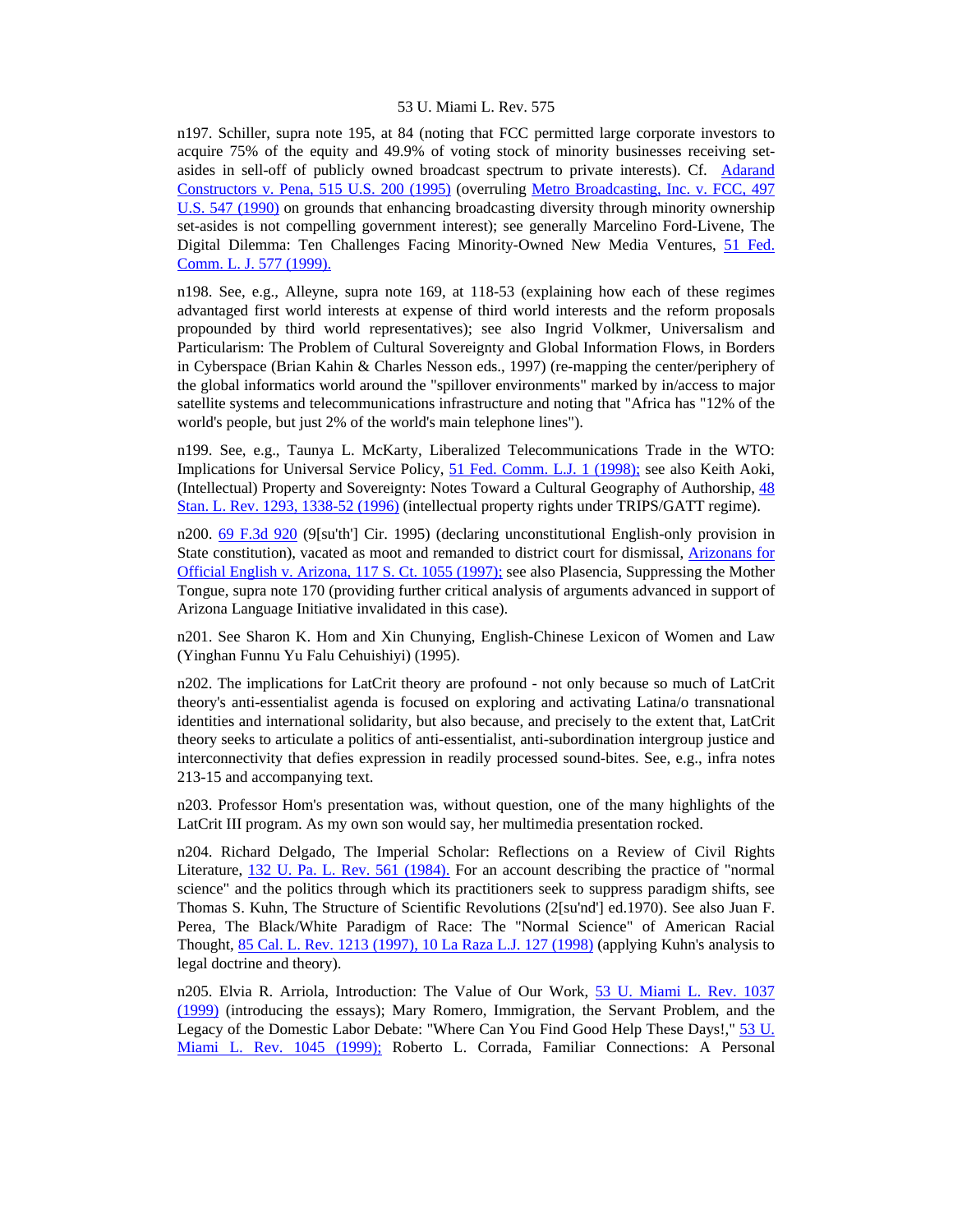Re/Viewing of Latino/a Identity, Gender, and Class Issues in the Context of the Labor Dispute Between Sprint and La Conexion Familiar, [53 U. Miami L. Rev. 1065 \(1999\);](http://www.lexis.com/research/xlink?searchtype=get&search=53%20U.%20Miami%20L.%20Rev.%201065) Christopher David Ruiz Cameron, The Labyrinth of Solidarity: Why the Future of the American Labor Movement Depends on Latino Workers, [53 U. Miami L. Rev. 1089 \(1999\).](http://www.lexis.com/research/xlink?searchtype=get&search=53%20U.%20Miami%20L.%20Rev.%201089)

n206. See Iglesias & Valdes, supra note 2, at 574-82 (mapping historical and regional differences in configuration of class relations and production of poverty among different Latina/o communities and calling for particularized analysis as distinct from generalized and abstract debates); Iglesias, Out of the Shadow, supra note 30, at 368-72, 370 (calling for LatCrit theory to move beyond abstract race/class debates by centering political economy and production of class hierarchies in analysis of white supremacy).

n207. See, e.g., Iglesias, Structures of Subordination, supra note 5, 488-92 (projection of universal class-based identity and solidarity ignores fact that racial and gender stratifications within working class make race and gender-based solidarity and collective action equally imperative); see also Iglesias, The Anti-Political Economy, supra note 154 (deconstructing suggestion that racial structure of "market" for government contracts can be transformed through color-blind reforms to assist small businesses in the inter-capitalist competition between small and large firms).

n208. See, e.g., Iglesias, Structures of Subordination, supra note 5, 488-97, 493 (exploring how class-based, gender-based and race-based essentialism of different liberation movements has caused each to ignore the perspectives and claims of justice advocated by the others, analyzing negative consequences for intersectional identities of women of color and suggesting reforms needed to construct anti-essentialist institutional arrangements that enable self-determination through more democratic self-representational governance structures and decisional procedures).

n209. See, e.g., Alvarez, supra note 29, at 310-11 (noting that investment patterns promoted by NAFTA actually encourage Mexican immigration to the United States and arguing therefore that "the United States is morally obligated to do more than simply build a 'fortress America' in reaction" to push-pull factors it has itself created).

n210. See, e.g., Textile Workers Union of America v. Darlington Manufacturing Co. 390 U.S. [263 \(1965\)](http://www.lexis.com/research/xlink?searchtype=get&search=390%20U.S.%20263) (plant closings are matters peculiarly within management prerogative requiring proof of discriminatory intent rather than balancing test); see generally Francis Lee Ansley, Standing Rusty and Rolling Empty: Law, Poverty and America's Eroding Industrial Base, [81](http://www.lexis.com/research/xlink?searchtype=get&search=81%20Geo.%20L.J.%201757)  [Geo. L.J. 1757 \(1993\)](http://www.lexis.com/research/xlink?searchtype=get&search=81%20Geo.%20L.J.%201757) (analyzing doctrinal devolution expanding scope of employer unilateral control over "core entrepreneurial business decisions" - such as whether to sell, close or relocate a business).

n211. Cameron, supra note 205, at 1099.

n212. See, e.g., Mary Garcia Castro, What is Bought and Solid in Domestic Service? The Case of Bogota: A Critical Review, in Muchachas No More 105-26 (Elsa M. Chaney & Mary Garcia Castro eds., 1989) (recounting the struggle to gain legal recognition for SINTRASEDOM, a domestic workers union in Colombia).

n213. Margaret E. Montoya, LatCrit Theory: Mapping Its Intellectual and Political Foundations and Future Self-Critical Directions, [53 U. Miami L. Rev. 1119 \(1999\)](http://www.lexis.com/research/xlink?searchtype=get&search=53%20U.%20Miami%20L.%20Rev.%201119) [hereinafter Montoya, LatCrit Foundations]; Kevin Johnson & George Martinez, Crossover Dreams: The Roots of LatCrit Theory in Chicana/o Studies Activism and Scholarship, [53 U. Miami L. Rev. 1143](http://www.lexis.com/research/xlink?searchtype=get&search=53%20U.%20Miami%20L.%20Rev.%201143)  [\(1999\);](http://www.lexis.com/research/xlink?searchtype=get&search=53%20U.%20Miami%20L.%20Rev.%201143) Mutua, supra note 8; Tayyab Mahmud, Colonialism and Modern Constructions of Race: A Preliminary Inquiry, [53 U. Miami L. Rev. 1219 \(1999\);](http://www.lexis.com/research/xlink?searchtype=get&search=53%20U.%20Miami%20L.%20Rev.%201219) Phillips, supra note 7; Victoria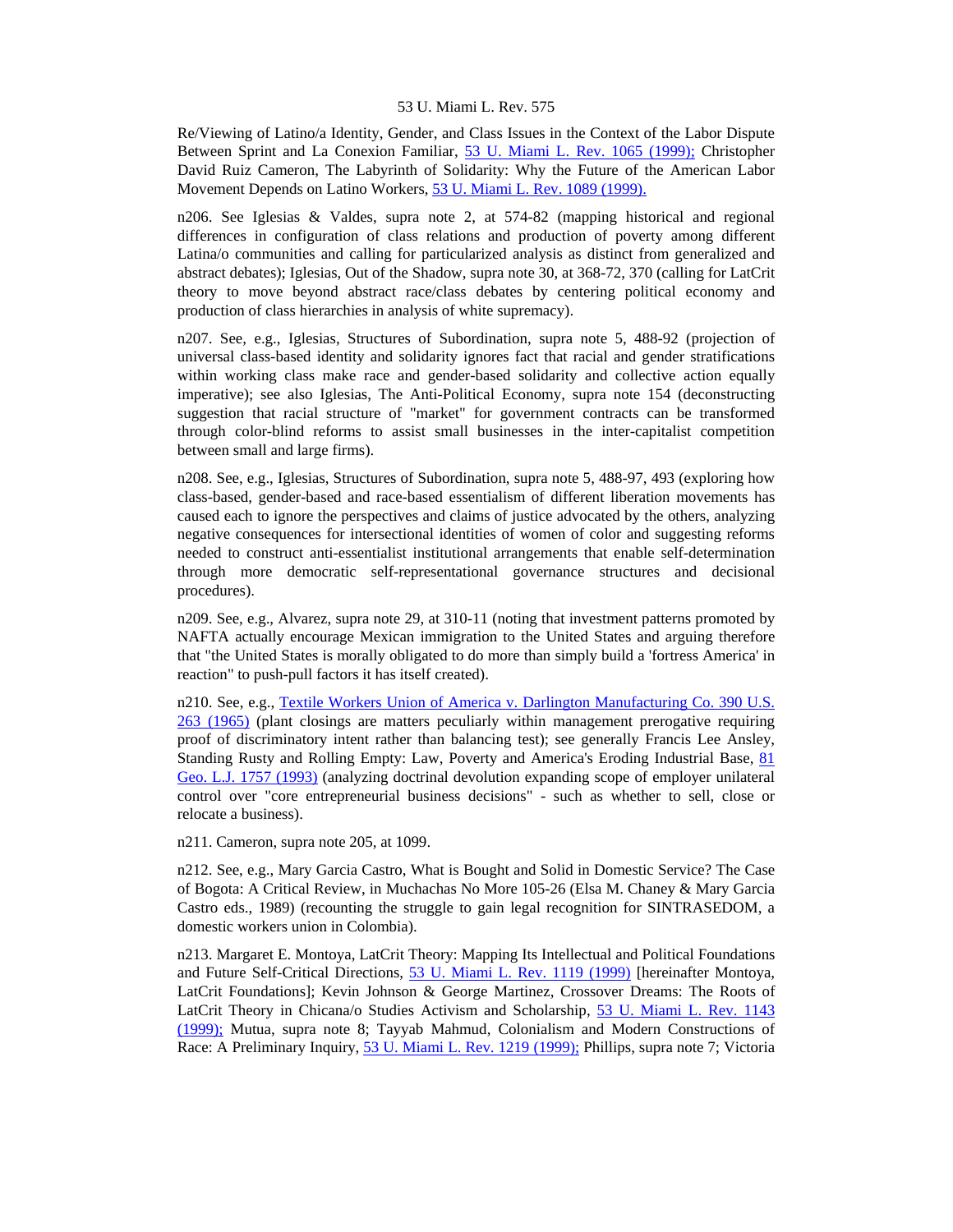Ortiz & Jennifer Elrod, Reflections of LatCrit III: Finding "Family," [53 U. Miami L. Rev. 1257](http://www.lexis.com/research/xlink?searchtype=get&search=53%20U.%20Miami%20L.%20Rev.%201257)  [\(1999\).](http://www.lexis.com/research/xlink?searchtype=get&search=53%20U.%20Miami%20L.%20Rev.%201257)

n214. See, e.g., supra notes 104 & 109 and accompanying text.

n215. See, e.g., supra notes 201-03 and accompanying text.

n216. See Johnson & Martinez, supra note 213.

n217. See, e.g., Valdes, "OutCrit" Theories, supra note 7 (recounting relationship between CRT workshop and emergence of the LatCrit movement); see also Philips, supra note 7 (same).

n218. These theoretical and political aspirations have been substantially enriched by the active and continuous participation of a highly diverse and extraordinarily talented assortment of APACrit scholars, RaceCrits, QueerCrits and other OutCrit scholars. See, e.g., Aoki, supra note 169, at 969 (noting extent of APACrit participation in LatCrit conferences and community); Culp, supra note 45 (reflecting on relevance of LatCrit project to African Americans); Barbara J. Cox, Coalescing Communities, Discourses and Practices: Synergies in the Anti-Subordination Project, [2 Harv. Latino L. Rev. 473 \(1997\)](http://www.lexis.com/research/xlink?searchtype=get&search=2%20Harv.%20Latino%20L.%20Rev.%20473) (reflecting on relevance of LatCrit project to white lesbians); Stephanie M. Wildman, Reflections on Whiteness & Latina/o Critical Theory, [2 Harv. Latino L. Rev. 307 \(1997\)](http://www.lexis.com/research/xlink?searchtype=get&search=2%20Harv.%20Latino%20L.%20Rev.%20307) (reflecting on significance of LatCrit project from a white critical feminist perspective).

n219. See, supra note 109 and accompanying text.

n220. See Iglesias & Valdes, supra note 2, at 556-57 (urging LatCrit scholars to "avoid the essentialist tendency to seek universal truths in generalities and abstractions, rather than seeking universal liberation in and through the material, though limited, transformation of the particular and contingent"); see also, e.g., Iglesias, Structures of Subordination, supranote 5 (criticizing different ways in which intersectional particularity of women of color is oftentimes suppressed in the constitution of class, race and gender based collectivities).

n221. Johnson & Martinez, supra note 213, at 1157 (noting that "ultimately, Chicana/o Studies and LatCrit theory may move in opposite directions - with Chicana/o Studies becoming more inclusive and LatCrit theory allowing for focused inquiry when appropriate").

n222. See supra notes 105-17 and accompanying text (discussing original purpose and intent behind the BlackCrit focus group discussion and controversies it generated at LatCrit III).

n223. See, e.g., Montoya, LatCrit Foundations, supra note 213, at Part III (reporting interviews with two Chicana scholars about their experiences as women within the National Association for Chicana/Chicano Studies).

n224. See, e.g., supra notes 46-55 and accompany text (discussing intergroup tensions over racially restrictive immigration policies).

n225. See, e.g., Iglesias, Out of the Shadows, supra note 30, at 374-75 (noting how exclusion of Japanese Latin-Americans from 1998 reparations paid by U.S. government to Japanese-American World War II internees reveals a "bottom" not otherwise evident).

n226. Mutua, supranote 8, at 1207.

n227. Id. at 1178.

n228. See, e.g., Iglesias, Structures of Subordination, supra note 5 (solidarity must be based on justice, not sentimental rhetoric).

n229. See, e.g., supra notes 46-55 and accompanying text.